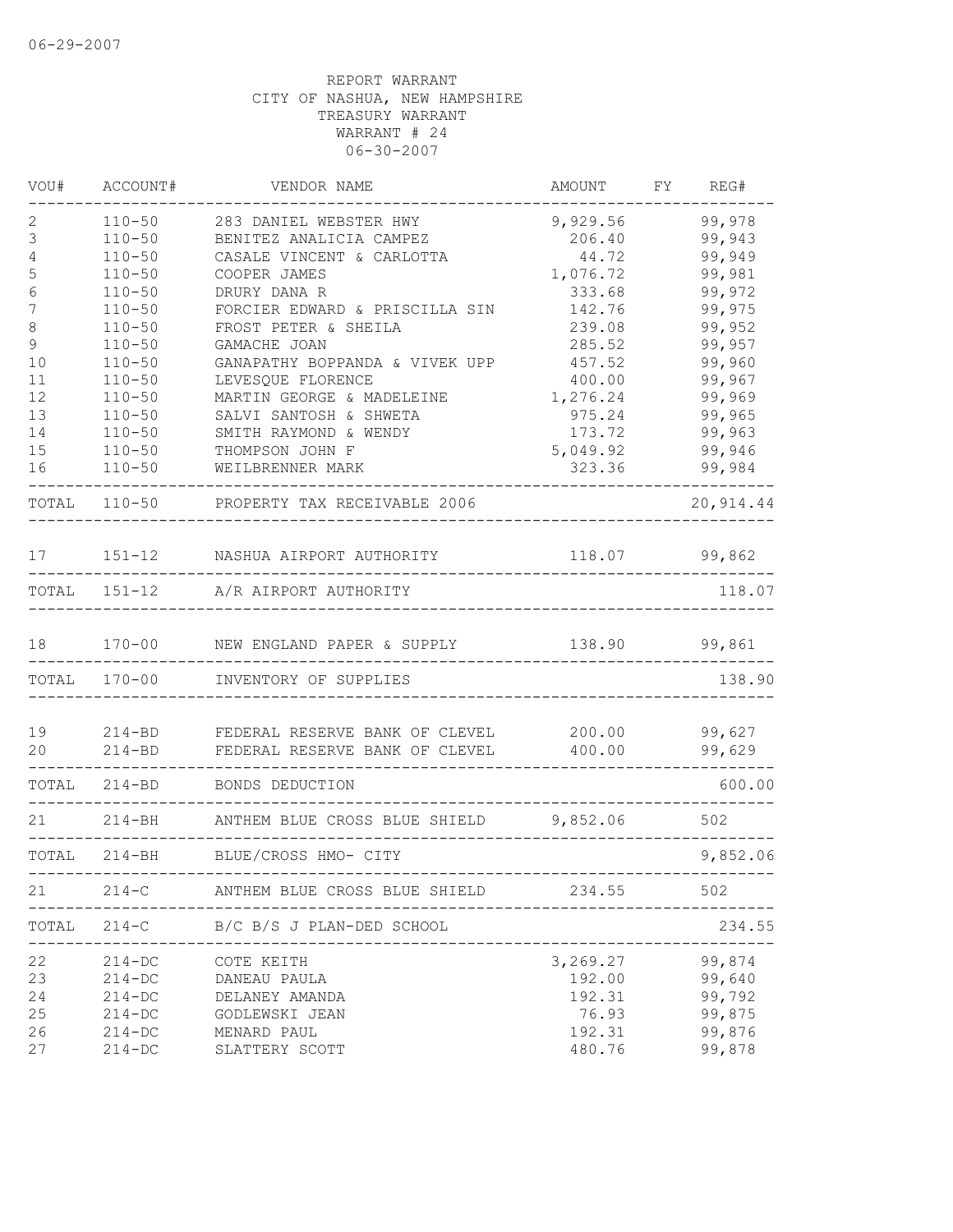| VOU#                                   | ACCOUNT#                                                                                       | VENDOR NAME                                                                                                                   | AMOUNT                                                                   | FY REG#                                                                   |
|----------------------------------------|------------------------------------------------------------------------------------------------|-------------------------------------------------------------------------------------------------------------------------------|--------------------------------------------------------------------------|---------------------------------------------------------------------------|
| TOTAL                                  | $214 - DC$                                                                                     | DEPENDENT CARE DEDUCTION                                                                                                      |                                                                          | 4,403.58                                                                  |
| 28                                     |                                                                                                | 214-HC HARVARD PILGRIM HEALTH CARE 1,410.08                                                                                   |                                                                          | 503                                                                       |
| TOTAL                                  | $214 - HC$                                                                                     | HARVARD COM HP                                                                                                                |                                                                          | 1,410.08                                                                  |
| 29                                     | $214 - HJ$                                                                                     | ANTHEM BLUE CROSS BLUE SHIELD 30,061.46                                                                                       |                                                                          | 502                                                                       |
| TOTAL                                  | $214 - HJ$                                                                                     | BC/BS J PLAN DED-CITY                                                                                                         |                                                                          | 30,061.46                                                                 |
| 30                                     | $214-P$                                                                                        | NORTHEAST DELTA                                                                                                               | 3,985.40                                                                 | 504                                                                       |
| TOTAL                                  | $214-P$                                                                                        | NORTHEAST DELTA DEDUCTION                                                                                                     |                                                                          | 3,985.40                                                                  |
| 31                                     | $214 - PO$                                                                                     | ANTHEM BLUE CROSS BLUE SHIELD                                                                                                 | 7,717.61                                                                 | 502                                                                       |
| TOTAL                                  | 214-PO                                                                                         | BC/BS POINT OF SERV- CITY                                                                                                     |                                                                          | 7,717.61                                                                  |
| 32                                     | $236 - 00$                                                                                     | HEFFERAN TIMOTHY                                                                                                              | 138.71                                                                   | 100,380                                                                   |
| TOTAL                                  | $236 - 00$                                                                                     | POLICE TRAINING                                                                                                               |                                                                          | 138.71                                                                    |
| 33<br>34<br>35<br>36<br>37<br>38       | $255 - 00$<br>$255 - 00$<br>$255 - 00$<br>$255 - 00$<br>$255 - 00$<br>$255 - 00$               | STATE OF NH-MV<br>STATE OF NH-MV<br>STATE OF NH-MV<br>STATE OF NH-MV<br>STATE OF NH-MV<br>STATE OF NH-MV                      | 24,677.55<br>9, 411.15<br>9,600.55<br>9,909.50<br>16,745.65<br>25,948.05 | 497<br>498<br>499<br>500<br>505<br>506                                    |
| TOTAL                                  | $255 - 00$                                                                                     | STATE MVR                                                                                                                     |                                                                          | 96,292.45                                                                 |
| 39                                     | $257 - 00$                                                                                     | KEMTAH GROUP INC                                                                                                              | 4.30                                                                     | 100,028                                                                   |
| TOTAL                                  | $257 - 00$                                                                                     | MV REFUND PENDING                                                                                                             |                                                                          | 4.30                                                                      |
| 40<br>41<br>42<br>43<br>44<br>45<br>46 | $258 - 00$<br>$258 - 00$<br>$258 - 00$<br>$258 - 00$<br>$258 - 00$<br>$258 - 00$<br>$258 - 00$ | BITTLE CAMISSA<br>COTE THERESA M<br>FLYNN JOHN<br>HENDERSON FLORENCE<br>MUNUGOTI DHANUMJ<br>RODGERS JASON<br>SAUCIER SHARON L | 20.00<br>10.00<br>70.00<br>20.00<br>10.00<br>20.00<br>25.00              | 100,004<br>100,007<br>100,013<br>100,016<br>100,019<br>100,022<br>100,025 |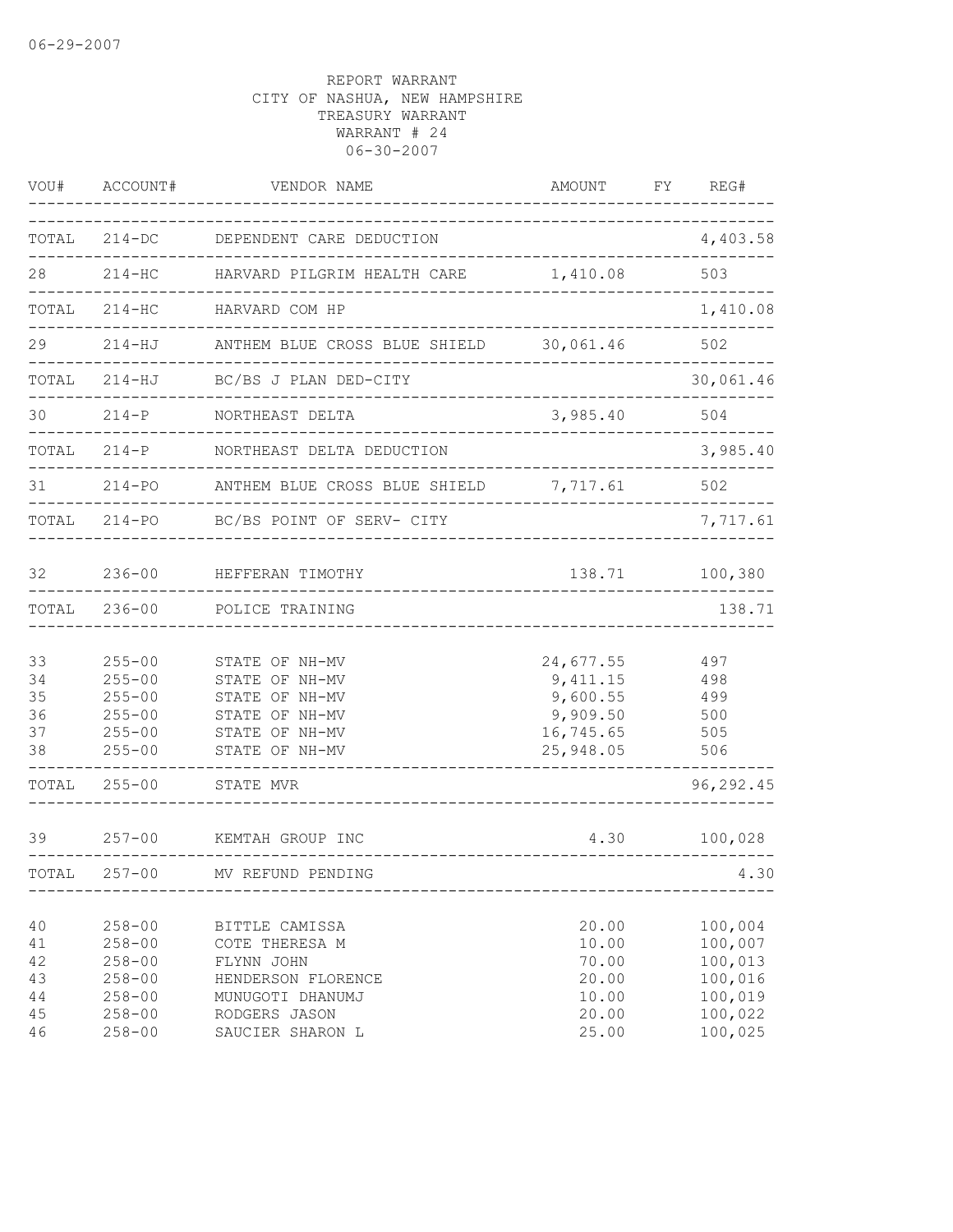| 258-00<br>TOTAL | TVB REFUND PENDING      |          | 175.00   |
|-----------------|-------------------------|----------|----------|
| 194,82 288-00   | RICOH AMERICAS CORP     | 1,029.49 | 100,229  |
| 288-00<br>TOTAL | SCHOOL SUSPENSE ACCOUNT |          | 1,029.49 |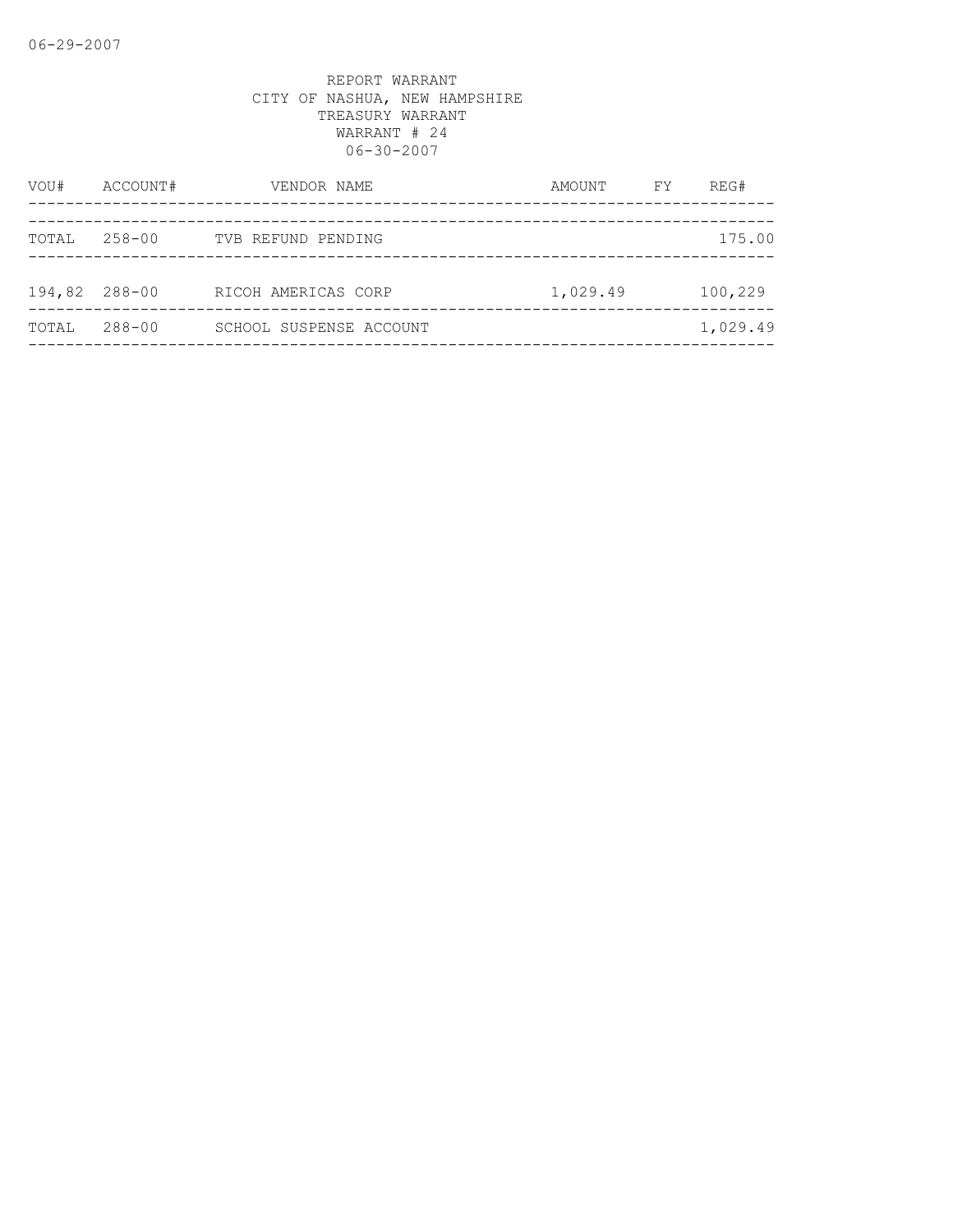|           | VOU# ACCOUNT#                 | VENDOR NAME                             | AMOUNT                                  | FY REG# |
|-----------|-------------------------------|-----------------------------------------|-----------------------------------------|---------|
|           | 194,826 3047-49075 ESCOTO AMY |                                         | 23.01                                   | 100,297 |
|           | 194,827 3047-49075            | FIRST STUDENT INC                       | 80.53                                   | 100,187 |
|           | 194,828 3047-49075            | MERCIER ANN                             | 41.99                                   | 100,215 |
|           | 194,829 3047-49075            | PLACE PATRICIA                          | 301.85                                  | 100,149 |
|           |                               | 194,830 3047-49075 RASMUSSEN VERONICA   | 156.83                                  | 100,228 |
|           |                               | 194,831 3047-49075 WALMART COMMUNITY    | 149.35<br>_____________________________ | 100,111 |
|           |                               | TOTAL 304 ALTERNATIVE SCHOOL            | ________________________                | 753.56  |
|           |                               |                                         |                                         |         |
| 47        | 305-59100                     | ANDERSON CECIL                          | 287.50                                  | 99,826  |
| 48        | 305-59100                     | JEYNES COMPANY/MIKE JEYNES              | 175.00                                  | 99,761  |
| 49        | 305-59100                     | JOHNSON PETER N                         | 200.00                                  | 99,825  |
| 50        | 305-59100                     | LESHANE CHAD                            | 50.00                                   | 99,896  |
| 51        | 305-59100                     | MCLEAN JIM                              | 100.00                                  | 99,885  |
| 52        | 305-59100                     | O'NEIL TIM                              | 150.00                                  | 99,895  |
| TOTAL 305 |                               | SRF - CIVIC & COMM ACTIVITIES           | _______________                         | 962.50  |
|           |                               | 194,832 3054-49075 FISHER SCIENTIFIC    | 822.34 100,181                          |         |
|           |                               | TOTAL 305 NH CF WALKER GRANT WORM WATCH |                                         | 822.34  |
|           |                               |                                         |                                         |         |
| 53        | 308-83012                     | ANTHEM BLUE CROSS BLUE SHIELD           | 33, 251.94                              | 502     |
| 53        | 308-83013                     | ANTHEM BLUE CROSS BLUE SHIELD 61,172.04 |                                         | 502     |
| 54        | 308-83017                     | HARVARD PILGRIM HEALTH CARE             | 8,450.77                                | 503     |
| 55        | 308-83018                     | ANTHEM BLUE CROSS BLUE SHIELD           | 35, 517.72                              | 502     |
| 55        | 308-83019                     | ANTHEM BLUE CROSS BLUE SHIELD           | 40,505.10                               | 502     |
| 56        | 308-83020                     | NORTHEAST DELTA                         | 12,681.21                               | 504     |
| 56        | 308-83021                     | NORTHEAST DELTA                         | 3,907.68                                | 504     |
| 57        | 308-83025                     | JOHN R SHARRY INC                       | 4,725.00                                | 99,840  |
| 58        | 308-83040                     | CONNECTICUT UNDERWRITERS INC            | 1,017.00                                | 99,628  |
| 59        | 308-83041                     | DEVINE MILLIMET & BRANCH PA W           | 21,867.26                               | 100,045 |
| 60        | 308-83041                     | NIXON, RAICHE, VOGELMAN, BARRY &        | 80,000.00                               | 99,625  |
| 61        | 308-83053                     | APPLE NASHUA W/C                        | 4,365.00                                | 99,702  |
| 62        | 308-83053                     | ASSOCIATED RADIOLOGISTS PA W/           | 254.00                                  | 100,040 |
| 63        | 308-83053                     | CONCORD HOSPITAL<br>W/C                 | 1,006.40                                | 100,064 |
| 64        | 308-83053                     | DARTMOUTH-HITCHCOCK CLINIC              | 144.00                                  | 100,089 |
| 65        | 308-83053                     | EMERGENCY PHYSICIANS OF DERRY           | 148.00                                  | 99,808  |
| 66        | 308-83053                     | FOUR SEASONS ORTHOPAEDIC CTR            | 888.00                                  | 100,069 |
| 67        | 308-83053                     | GREATER NASHUA EMERGENCY PHYS           | 414.00                                  | 100,058 |
| 68        | 308-83053                     | OCCUPATIONAL HEALTH CTRS SOUTH          | 478.67                                  | 99,799  |
| 69        | 308-83053                     | SO NH REGIONAL MEDICAL CENTER           | 8,071.52                                | 100,041 |
| 70        | 308-83053                     | ST JOSEPH BUSINESS & HEALTH             | 364.00                                  | 99,787  |
| 71        | 308-83053                     | ST JOSEPH'S HOSPITAL W/C                | 1,422.75                                | 99,698  |
| 72        | 308-83053                     | THIRD PARTY SOLUTIONS<br>W/C            | 260.39                                  | 100,062 |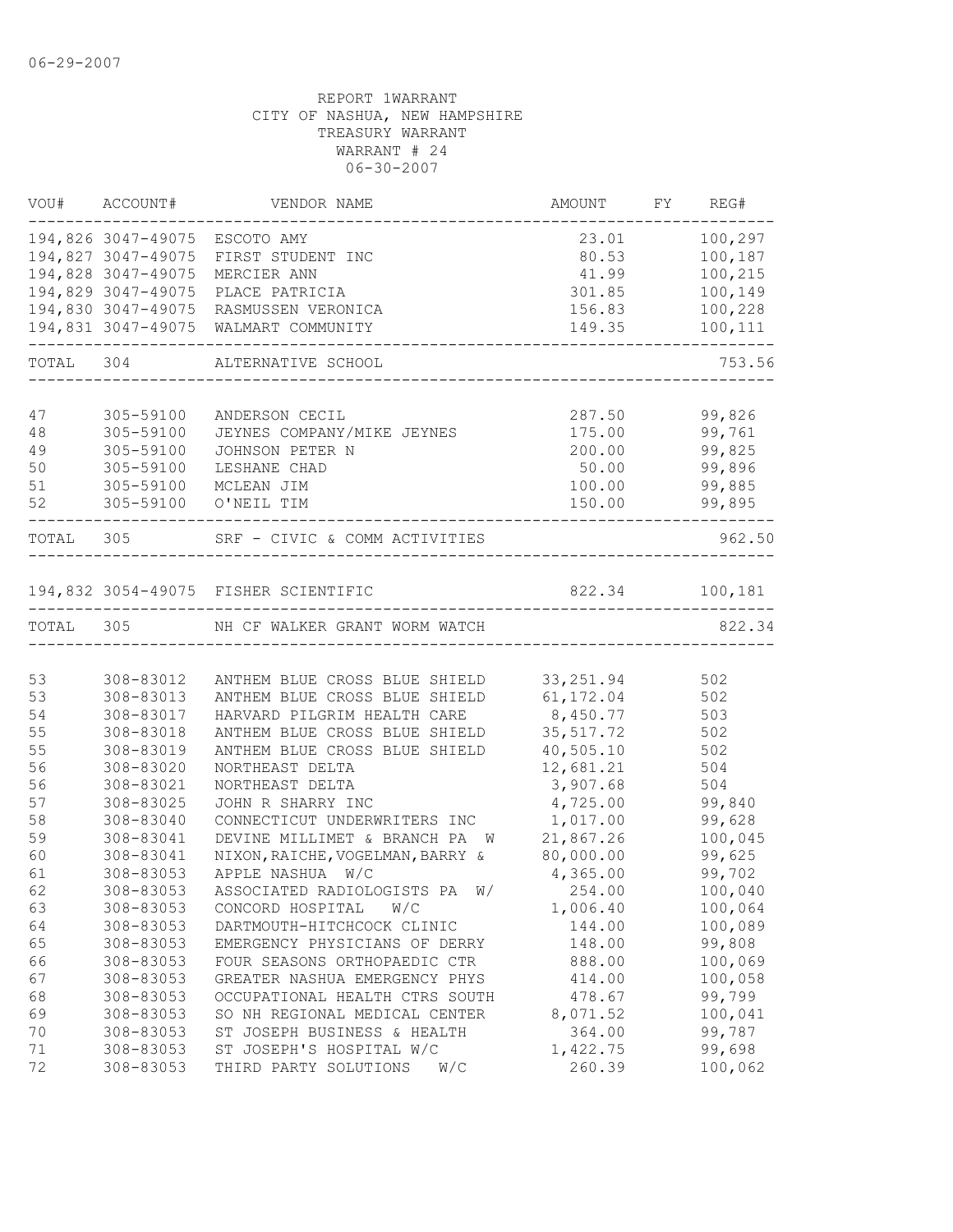| VOU#  | ACCOUNT#           | VENDOR NAME                     | AMOUNT    | FY | REG#       |
|-------|--------------------|---------------------------------|-----------|----|------------|
| 73    | 308-83055          | DEVINE MILLIMET & BRANCH PA W   | 3,003.41  |    | 100,045    |
| 74    | 308-83055          | DUNN MICHAEL                    | 74.80     |    | 99,883     |
| 75    | 308-83060          | NH SOUTHERN LEAGUE              | 999.00    |    | 100,461    |
| 76    | 308-83063          | GATE CITY FENCE CO INC<br>W/C   | 950.00    |    | 100,044    |
| 77    | 308-83064          | DOWNTOWN LINCOLN MERCURY INC    | 5,013.98  |    | 100,084    |
| 78    | 308-83064          | GATE CITY COLLISION CENTER<br>W | 990.56    |    | 100,067    |
| 79    | 308-83064          | THIRD PARTY SOLUTIONS<br>W/C    | 32.53     |    | 100,062    |
| 80    | 308-94010          | DESHAINES JENNIFER              | 578.25    |    | 100,381    |
| TOTAL | 308                | SRF - INSURANCE                 |           |    | 332,554.98 |
|       |                    |                                 |           |    |            |
|       | 194,833 3086-43005 | FEDEX                           | 50.46     |    | 100,491    |
|       | 194,834 3086-53100 | NELMS                           | 6,600.00  |    | 100,448    |
|       | 3086-83006         | ANTHEM BLUE CROSS BLUE SHIELD   | 2,376.77  |    | 502        |
|       | 3086-83009         | NORTHEAST DELTA                 | 134.65    |    | 504        |
| TOTAL | 308                | JAVITS GRANT PROGRAM            |           |    | 9,161.88   |
|       |                    |                                 |           |    |            |
|       | 194,835 3097-41015 | STAPLES BUSINESS ADVANTAGE      | 705.07    |    | 100,061    |
|       | 194,836 3097-49075 | CENTRAL PAPER PRODUCTS CO       | 4,872.47  |    | 100,360    |
|       | 194,837 3097-49075 | CLEAN SOURCE                    | 128.80    |    | 100,305    |
|       | 194,838 3097-49085 | COCA COLA                       | 522.90    |    | 100,168    |
|       | 194,839 3097-49085 | COSTA FRUIT & PRODUCE CO INC    | 4,628.87  |    | 100,378    |
|       | 194,840 3097-49085 | FANTINI BAKING CO., INC.        | 2,204.70  |    | 100,252    |
|       | 194,841 3097-49085 | GARELICK FARMS-LYNN             | 18,462.14 |    | 100,038    |
|       | 194,842 3097-49085 | GILL'S PIZZA CO.                | 10,582.70 |    | 100,235    |
|       | 194,843 3097-49085 | M SAUNDERS INC                  | 4,400.30  |    | 100,220    |
|       | 194,844 3097-49085 | NEW ENGLAND ICE CREAM           | 159.62    |    | 100,245    |
|       | 194,845 3097-64330 | NORTHEAST FOOD SVC EQUIPMENT &  | 11,648.00 |    | 99,691     |
|       | 194,845 3097-64335 | NORTHEAST FOOD SVC EQUIPMENT &  | 352.71    |    | 99,691     |
|       | 194,846 3097-707   | LIU YAJUN                       | 57.75     |    | 100,312    |
|       | 194,847 3097-707   | MOBBS KAMA                      | 137.50    |    | 100,311    |
|       | 194,848 3097-707   | QIN JENNIE                      | 17.45     |    | 100,317    |
|       | 194,849 3097-74092 | BASSETT SERVICES CORPORATION    | 864.69    |    | 100,192    |
|       | 194,850 3097-74092 | CASCO                           | 58.50     |    | 99,665     |
|       | 3097-83006         | ANTHEM BLUE CROSS BLUE SHIELD   | 19,938.64 |    | 502        |
|       | 3097-83006         | HARVARD PILGRIM HEALTH CARE     | 7,205.67  |    | 503        |
|       | 3097-83009         | NORTHEAST DELTA                 | 1,549.37  |    | 504        |
|       | 194,851 3097-91005 | FLYNN NANCY                     | 57.84     |    | 99,653     |
|       | 194,852 3097-91005 | GILBERT DIANA T                 | 13.58     |    | 100,231    |
|       | 194,853 3097-91005 | <b>GUSTIN KAREN</b>             | 20.13     |    | 100,212    |
|       | 194,854 3097-91005 | KIMBELL JEANETTE                | 156.41    |    | 100,173    |
|       | 194,855 3097-91005 | RALPH PAULE                     | 39.77     |    | 100,129    |
|       | 194,856 3097-91005 | SILVA RICHARD                   | 5.82      |    | 100,190    |
|       | 194,857 3097-91005 | STONE MONIKA                    | 55.65     |    | 100,130    |
|       | 194,858 3097-94005 | DIRUBBO KARON                   | 95.00     |    | 100,219    |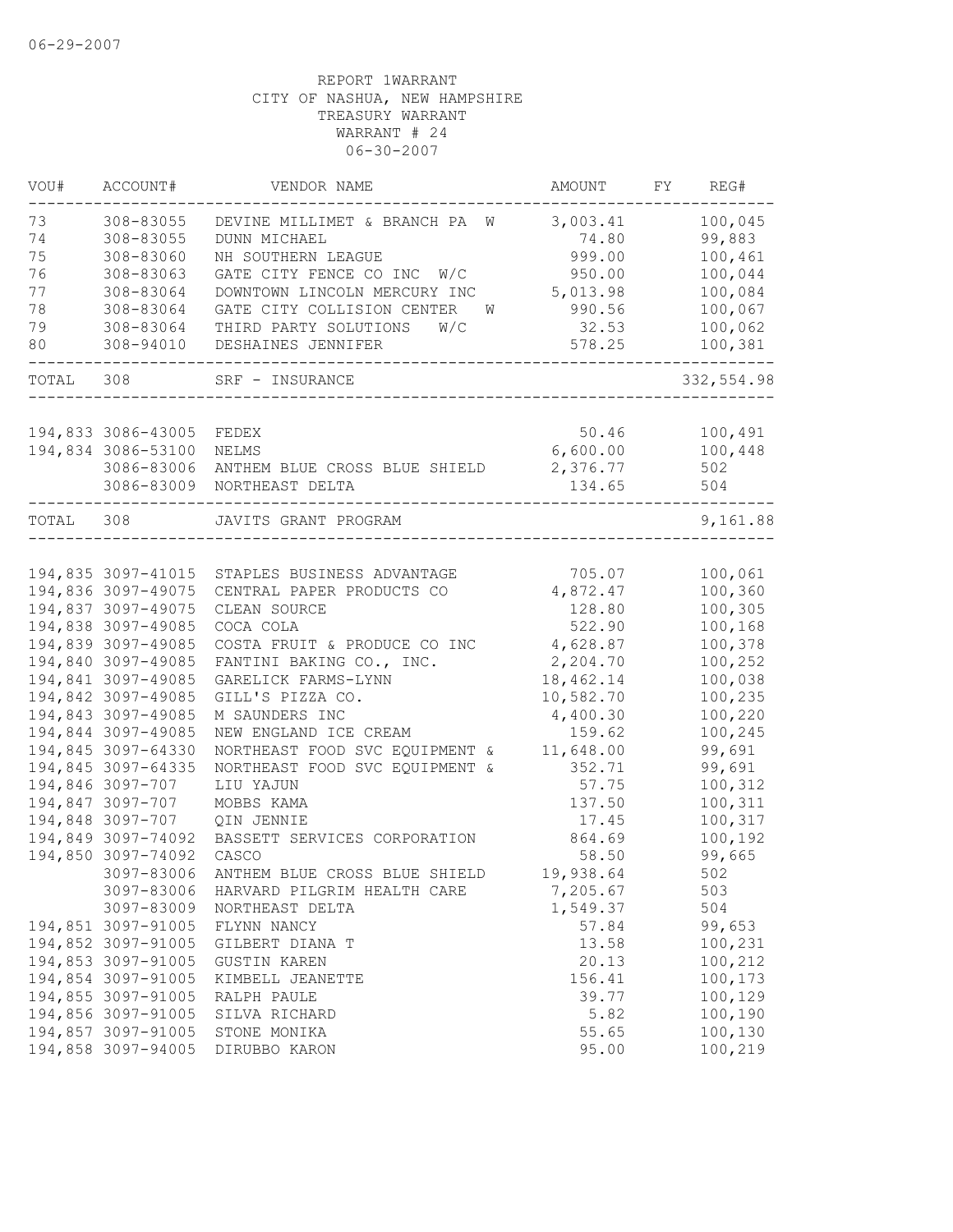|                                  | VOU# ACCOUNT#                                                              | VENDOR NAME                                                                                                                       | AMOUNT FY REG#                                             |                                                                |
|----------------------------------|----------------------------------------------------------------------------|-----------------------------------------------------------------------------------------------------------------------------------|------------------------------------------------------------|----------------------------------------------------------------|
|                                  |                                                                            | TOTAL 309 SRF - FOOD SERVICES                                                                                                     |                                                            | 88, 942.05                                                     |
|                                  | 194,859 3118-44005 COPY SHOP                                               |                                                                                                                                   | 928.00                                                     | 99,774                                                         |
| TOTAL                            | 311                                                                        | SUMMER SCHOOL                                                                                                                     |                                                            | 928.00                                                         |
| 86<br>87<br>88<br>89             | 312-41015<br>312-46025<br>312-64080<br>312-64080                           | STAPLES BUSINESS ADVANTAGE<br>BEN'S UNIFORMS<br>MAC MULKIN CHEVROLET INC<br>ROBBINS AUTO PARTS INC                                | 38.41<br>70.00<br>50.61<br>14.89                           | 100,106<br>100,368<br>100,342<br>99,867                        |
|                                  | TOTAL 312                                                                  | SRF - FINANCIAL SERVICES                                                                                                          |                                                            | 173.91                                                         |
|                                  |                                                                            | 194,860 3122-49050 ACADEMUS CAP & GOWN CO.<br>194,861 3122-49050 JOSTENS INC                                                      | 899.75<br>21.53                                            | 100,269<br>100,162                                             |
| TOTAL 312                        |                                                                            | ADULT ED/CONTINUING ED                                                                                                            |                                                            | 921.28                                                         |
| 90                               |                                                                            | 323-91025 MARINO ANGELO                                                                                                           | 97.41                                                      | 100,039                                                        |
| TOTAL                            | 323                                                                        | SRF - GIS                                                                                                                         |                                                            | 97.41                                                          |
|                                  |                                                                            | 3245-83006 ANTHEM BLUE CROSS BLUE SHIELD                                                                                          | 503.33                                                     | 502                                                            |
| TOTAL 324                        |                                                                            | YOUTH SAFE HAVEN-PAL                                                                                                              |                                                            | 503.33                                                         |
|                                  |                                                                            | 194,862 3247-49075 HUDSON TROPHY COMPANY<br>194,863 3247-49075 NIXON CO INC<br>194,864 3247-49075 SIGNS ON DEMAND                 | 720.00<br>1,951.20<br>675.00                               | 99,833<br>99,849<br>100,330                                    |
| TOTAL 324                        |                                                                            | ATHLETICS-ENTERPRISE FUND                                                                                                         |                                                            | 3,346.20                                                       |
| 92<br>93<br>94<br>95<br>96<br>97 | 331-01430<br>331-01430<br>331-31050<br>331-59100<br>331-78007<br>331-94005 | DATA RADIO MGMT CO INC<br>NEXTEL COMMUNICATIONS<br>VERIZON WIRELESS<br>NHCADSV<br>GRAPPONE AUTO JUNCTION<br>TREASURER STATE OF NH | 100.00<br>344.31<br>135.24<br>595.50<br>1,187.69<br>175.00 | 100,194<br>100,458<br>100,477<br>100,484<br>100,376<br>100,497 |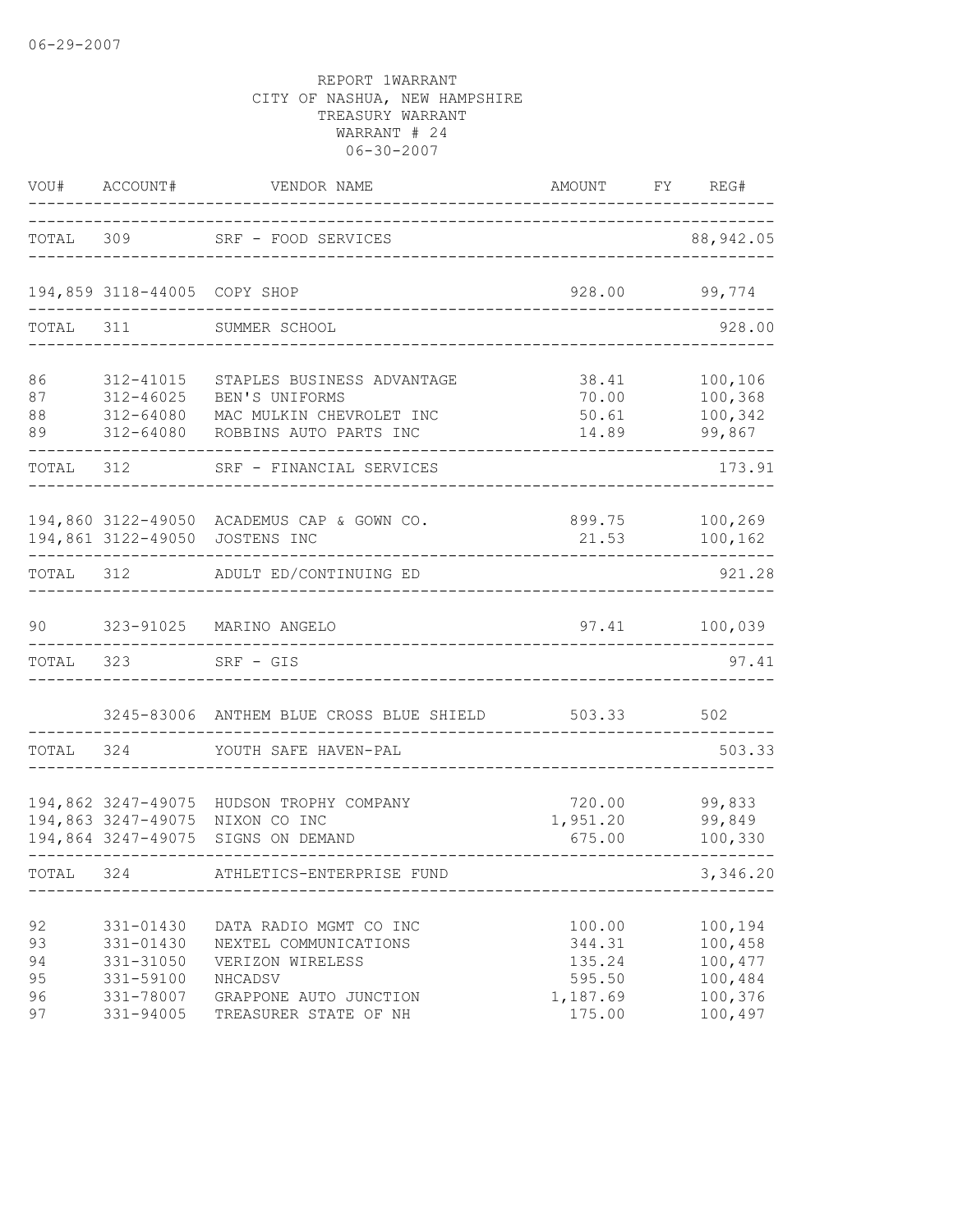|                                               | VOU# ACCOUNT#                                                                                                                                                | VENDOR NAME                                                                                                                                                                                                 | AMOUNT                                                                                                         | FY REG#                                                                                |
|-----------------------------------------------|--------------------------------------------------------------------------------------------------------------------------------------------------------------|-------------------------------------------------------------------------------------------------------------------------------------------------------------------------------------------------------------|----------------------------------------------------------------------------------------------------------------|----------------------------------------------------------------------------------------|
|                                               |                                                                                                                                                              | TOTAL 331 SRF - POLICE DEPARTMENT                                                                                                                                                                           |                                                                                                                | 2,537.74                                                                               |
|                                               |                                                                                                                                                              | 194,865 3327-49075 MCGRAW HILL COMPANIES                                                                                                                                                                    | 1,601.09                                                                                                       | 99,790                                                                                 |
|                                               |                                                                                                                                                              | TOTAL 332 TITLE I SCHL IMPRV LEDGE ST                                                                                                                                                                       |                                                                                                                | 1,601.09                                                                               |
|                                               |                                                                                                                                                              | 194,866 3337-49075 COGSWELL CATHERINE                                                                                                                                                                       | $95.00$ 100,202                                                                                                |                                                                                        |
|                                               |                                                                                                                                                              | TOTAL 333 TITLE I SCHL IMPRV MT PLEASANT                                                                                                                                                                    |                                                                                                                | 95.00                                                                                  |
|                                               |                                                                                                                                                              | 194,867 3347-49050 PEARSON EDUCATION                                                                                                                                                                        |                                                                                                                | 252.75 100,225                                                                         |
| TOTAL 334                                     |                                                                                                                                                              | TITLE I SCHL IMPRV AMHERST ST                                                                                                                                                                               |                                                                                                                | 252.75                                                                                 |
|                                               | 194,869 3357-49075<br>194,870 3357-49075<br>194,871 3357-49075<br>3357-83006<br>3357-83009<br>194,872 3357-91040<br>194,873 3357-91040<br>194,874 3357-91040 | 194,868 3357-49075 HARVARD EDUCATION PRESS<br>PEARSON EDUCATION<br>RILEY NANCY<br>SUNDANCE PUBLISHING<br>HARVARD PILGRIM HEALTH CARE<br>NORTHEAST DELTA<br>MOREHOUSE LINDA<br>RILEY NANCY<br>WILLIAMS DIANE | 437.86<br>904.67<br>50.79<br>1,414.45<br>1,000.79<br>80.23<br>36.95<br>79.16<br>36.95<br>--------------------- | 100,326<br>100,225<br>100,131<br>99,670<br>503<br>504<br>100,152<br>100,131<br>100,259 |
|                                               |                                                                                                                                                              | TOTAL 335 TITLE IB READ 1ST MT PLEASANT                                                                                                                                                                     |                                                                                                                | 4,041.85                                                                               |
| 100<br>101<br>102<br>103<br>104<br>105<br>106 | 341-41015<br>341-44020<br>341-49050<br>341-59100<br>341-91025<br>$341 - 94008$                                                                               | STAPLES BUSINESS ADVANTAGE<br>NASHUA AREA CHAMBER OF COMMERC<br>SOUTHERN NH SERVICES<br>SHESHUNOFF<br>NELSON MARY S<br>RESEARCH FOUNDATION AT UNIV OF<br>341-94014 ARIAS DONNA                              | 1,067.02<br>225.00<br>325.00<br>489.95<br>41.80<br>6,000.00<br>26.47                                           | 100,106<br>100,506<br>100,463<br>100,457<br>100,382<br>100,447<br>99,842               |
| TOTAL                                         | 341                                                                                                                                                          | SRF - COMMUNITY SERVICES                                                                                                                                                                                    |                                                                                                                | 8,175.24                                                                               |
| 107<br>108<br>109                             | 342-01940<br>342-01940<br>342-41015                                                                                                                          | CVS STORE #639<br>SHAW'S<br>STAPLES BUSINESS ADVANTAGE                                                                                                                                                      | 760.00<br>760.00<br>119.95                                                                                     | 100,383<br>100,384<br>100,106                                                          |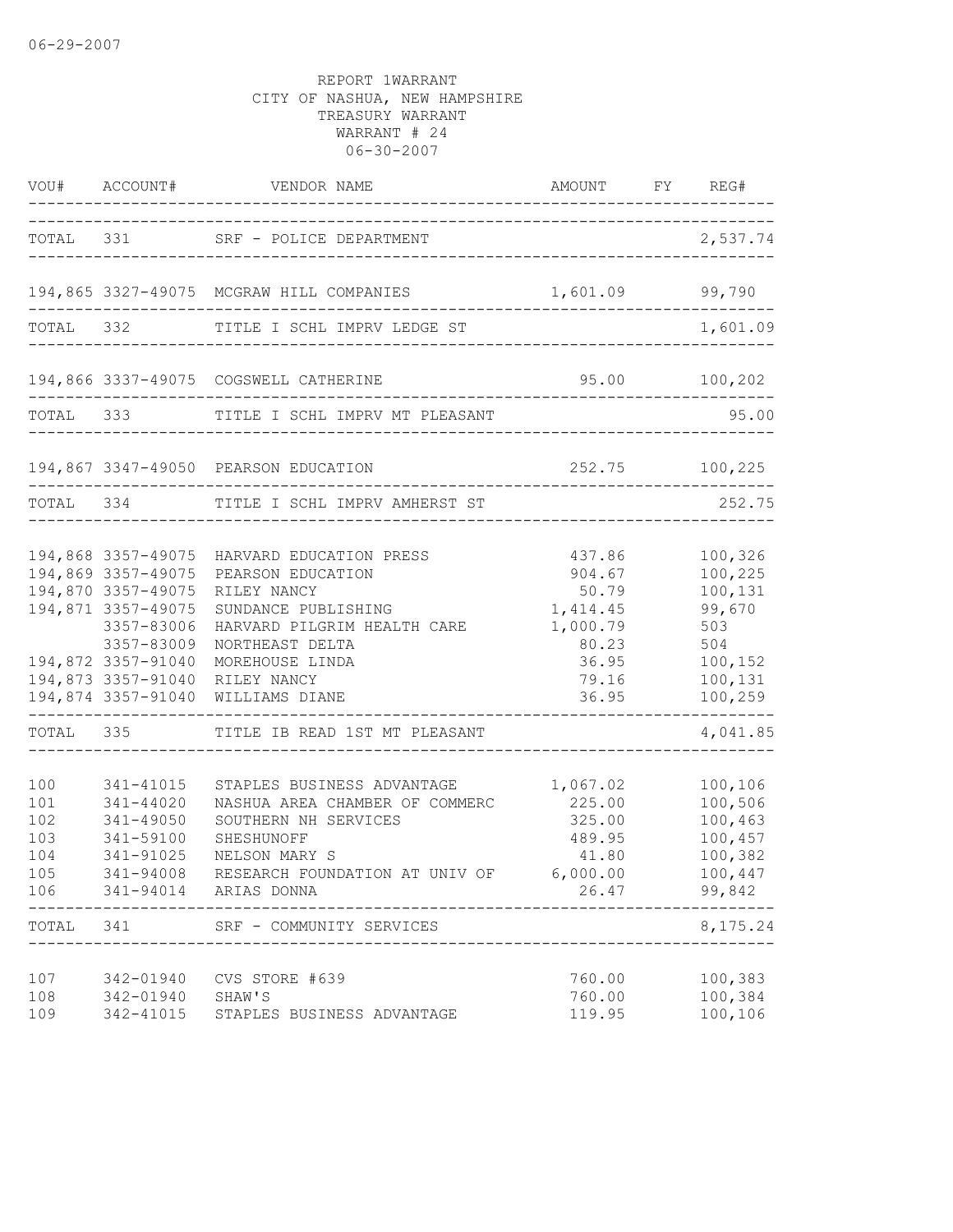|           | VOU# ACCOUNT#                            | VENDOR NAME                                       | AMOUNT                                          | FY REG#            |
|-----------|------------------------------------------|---------------------------------------------------|-------------------------------------------------|--------------------|
|           |                                          | TOTAL 342 SRF - PUBLIC HEALTH                     |                                                 | 1,639.95           |
|           |                                          |                                                   | ----------------------------------              |                    |
|           |                                          | 194,875 3440-49075 MARKET BASKET                  | 122.75                                          | 99,841             |
|           |                                          | 194,876 3440-49075 NEWVILLAGE PRESS               | 24.95                                           | 100,325            |
|           |                                          | 194,877 3440-49075 SAM'S CLUB                     | 130.32<br>------------------------------------- | 100,515            |
|           |                                          | TOTAL 344 AFTER SCHOOL PROGRAM                    |                                                 | 278.02             |
|           |                                          | 3447-83006 ANTHEM BLUE CROSS BLUE SHIELD 1,358.73 |                                                 | 502                |
|           |                                          | 3447-83009 NORTHEAST DELTA                        | 42.67 504                                       |                    |
| TOTAL 344 |                                          | TITLE IV SDF 21ST CENTURY                         |                                                 | 1,401.40           |
|           |                                          |                                                   |                                                 |                    |
|           | 194,878 3507-49075                       | LUTERAN JULIA                                     | 146.37                                          | 100,201            |
|           | 194,879 3507-49075                       | STAPLES BUSINESS ADVANTAGE                        | 630.03                                          | 100,061            |
|           | 194,880 3507-53102                       | COTE RONALD D                                     | 500.00                                          | 100,276            |
|           | 194,881 3507-53102                       | GALOTTA EDWARD                                    | 500.00                                          | 100,278            |
|           | 194,882 3507-53102                       | GURALL DANIEL                                     | 500.00                                          | 100,277            |
|           | 194,883 3507-53102                       | INDELICATO THOMAS                                 | 500.00                                          | 100,274            |
|           | 194,884 3507-53102                       | KELLY KRISTINE                                    | 500.00                                          | 100,272            |
|           | 194,885 3507-53102                       | MILLER BRUCE                                      | 500.00                                          | 100,156            |
|           | 194,886 3507-53102                       | NAJARIAN CHERYL                                   | 500.00                                          | 100,273            |
|           | 194,887 3507-53102                       | PHILLIPS MARK                                     | 500.00                                          | 100,275            |
|           | 194,888 3507-53102                       | WORTHLEY JANINE                                   | 500.00                                          | 100,290            |
|           | 3507-83006                               | ANTHEM BLUE CROSS BLUE SHIELD                     | 5,032.82                                        | 502                |
|           | 3507-83006                               |                                                   | 1,851.45                                        | 503                |
|           |                                          | HARVARD PILGRIM HEALTH CARE                       |                                                 |                    |
|           | 194,889 3507-91040                       | BIRON LINDA                                       | 45.00                                           | 100,292            |
|           | 194,890 3507-91040<br>194,891 3507-91040 | CURRIER LINDSEY<br>NHAAE                          | 115.00<br>1,520.00                              | 100,329<br>100,324 |
| TOTAL 350 |                                          | TITLE 11A TEACHER QUALITY                         |                                                 | 13,840.67          |
|           |                                          |                                                   |                                                 |                    |
| 114       |                                          | 351-05 NORTHEAST EARTH MECHANICS 1,040.00         |                                                 | 99,889             |
| 115       | $351 - 05$                               | PARK CONSTRUCTION                                 | 52.00                                           | 99,899             |
| 116       |                                          | 351-05 RW WHITE CONSTRUCTION                      | 442.00                                          | 99,902             |
| TOTAL 351 |                                          | SRF - PUBLIC WORKS                                |                                                 | 1,534.00           |
|           |                                          | 3516-83006 ANTHEM BLUE CROSS BLUE SHIELD          | 1,006.50                                        |                    |
|           |                                          | 3516-83009 NORTHEAST DELTA                        | 80.23                                           | 502<br>504         |
|           |                                          |                                                   |                                                 |                    |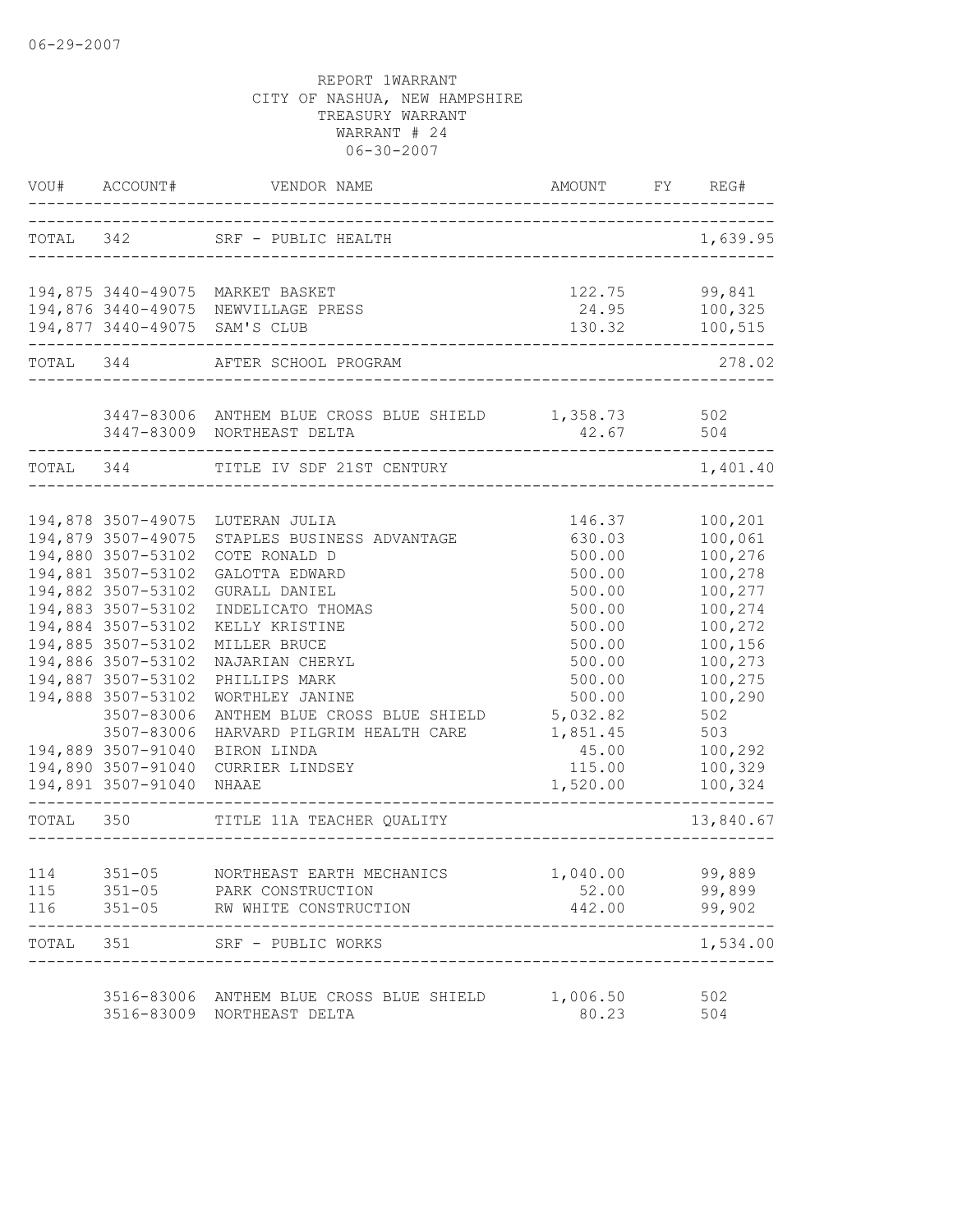|           | VOU# ACCOUNT#      | VENDOR NAME                                                | AMOUNT    | ------------- | FY REG#  |
|-----------|--------------------|------------------------------------------------------------|-----------|---------------|----------|
| TOTAL 351 |                    | TITLE IID ENHANCE ED THRU TECH                             |           |               | 1,086.73 |
| 119       | 352-59020          | MEDIEVAL MANOR                                             | 1,060.00  |               | 100,440  |
| 120       | 352-59020          | PAINTER SCOTT                                              | 95.32     |               | 100,385  |
| 121       | $352 - 705$        | DAHL KERRIE                                                | 20.00     |               | 99,920   |
| 122       | $352 - 705$        | MCINTOSH LORI                                              | 185.00    |               | 99,927   |
| 123       |                    | 352-705 VENDITUOLI JANE                                    | 65.00     |               | 99,917   |
| 124       |                    | 352-705 WILLARD KATHLEEN                                   | 20.00     |               | 99,924   |
|           |                    | TOTAL 352 SRF - PARKS AND RECREATION                       |           |               | 1,445.32 |
|           | 194,892 3557-49075 | HEINEMANN                                                  | 56.36     |               | 100,167  |
|           | 194,893 3557-49075 | LUMBRA VIRGINIA                                            | 47.62     |               | 100,155  |
|           | 3557-83006         | HARVARD PILGRIM HEALTH CARE                                | 1,000.79  |               | 503      |
|           | 3557-83009         | NORTHEAST DELTA                                            | 80.23     |               | 504      |
|           | 194,893 3557-91040 | LUMBRA VIRGINIA                                            | 136.42    |               | 100,155  |
|           |                    | 194,894 3557-91040 MARTELL CYNTHIA                         | 36.42     |               | 100,164  |
| TOTAL 355 |                    | ------------------------------<br>TITLE IB READING 1ST FES |           |               | 1,357.84 |
|           |                    |                                                            |           |               |          |
|           |                    | 194,895 3597-49075 STAPLES BUSINESS ADVANTAGE              | 790.95    |               | 100,061  |
|           |                    | 194,896 3597-53102 BEDFORD SCHOOL DISTRICT                 | 100.00    |               | 100,327  |
|           |                    | 194,897 3597-53102 MILFORD SCHOOL DISTRICT                 | 200.00    |               | 100,328  |
| TOTAL 359 |                    | MATH/SCIENCE INITIATIVE GRANT                              |           |               | 1,090.95 |
|           |                    | 194,898 3657-49050 AC MOORE INC                            | 57.80     |               | 100,206  |
|           |                    | 194,899 3657-49050 COCA-COLA BOTTLING CO OF NE (T          | 188.00    |               | 100,233  |
| TOTAL 365 |                    | -----------------------<br>NHS - PAW SHOP                  |           |               | 245.80   |
| 127       |                    | 371-53160 W F HARNUM RIGGING SERVICES IN 800.00            |           |               | 100,386  |
|           |                    |                                                            |           |               |          |
|           |                    | TOTAL 371 SRF - COMMUNITY DEVELOPMENT<br>--------------    |           |               | 800.00   |
| 128       | 374-01383          | NASHUA LUMBER COMPANY INC                                  | 979.20    |               | 100,350  |
| 129       | 374-07040          | M & L HOME IMPROVEMENT &                                   | 7,987.00  |               | 100,388  |
| 130       | 374-07040          | RANCOURT DENISE &                                          | 8,100.00  |               | 100,390  |
| 131       | 374-07136          | COMMUNITY COUNCIL OF NASHUA NH                             | 44,123.00 |               | 100,387  |
| 132       | 374-07143          | HDB/CRAM & FERGUSON INC                                    | 2,217.50  |               | 99,766   |
| 133       | 374-07220          | GREATER NASHUA COUNCIL ON ALCO                             | 1,585.45  |               | 99,740   |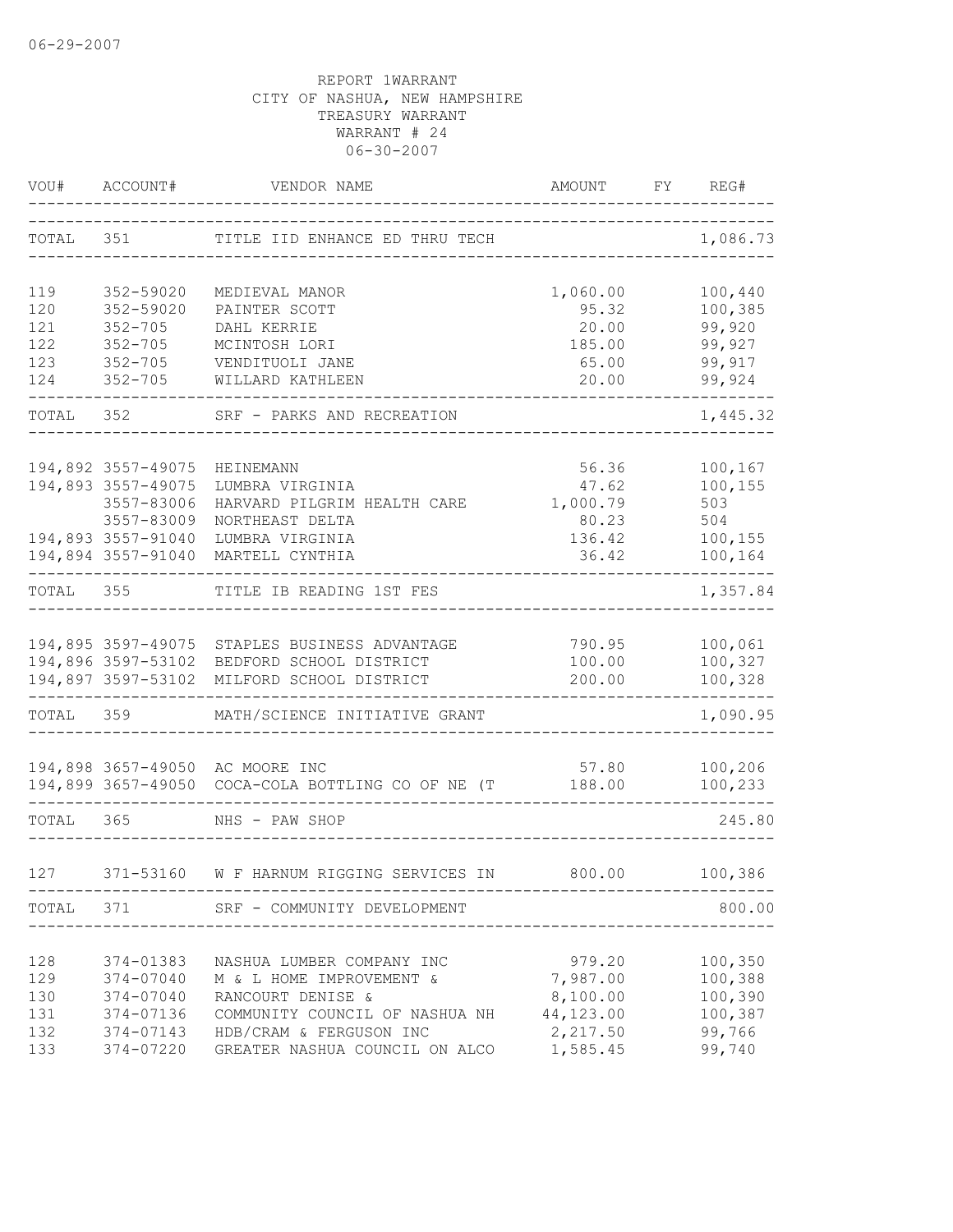| VOU#  | ACCOUNT#  | VENDOR NAME                    | AMOUNT    | FY | REG#        |
|-------|-----------|--------------------------------|-----------|----|-------------|
| 134   | 374-07340 | JOHNSON CARRIE-ANN             | 4,400.00  |    | 99,934      |
| 135   | 374-07340 | KUBAL WILLIAM                  | 475.00    |    | 99,893      |
| 136   | 374-09031 | COMPLIANCE NETWORK OF NE       | 320.00    |    | 99,865      |
| 137   | 374-09031 | LOOMIS FARGO & CO              | 148.82    |    | 99,772      |
| 138   | 374-09031 | ST JOSEPH BUSINESS & HEALTH    | 65.00     |    | 99,787      |
| 139   | 374-09031 | TRANSIT MANAGEMENT OF NASHUA   | 149.04    |    | 501         |
| 140   | 374-09031 | TRANSIT MANAGEMENT OF NASHUA   | 350.39    |    | 508         |
| 141   | 374-09061 | ARAMARK UNIFORM SERVICES       | 143.87    |    | 99,762      |
| 142   | 374-09061 | KINNEY TOWING & TRANSPORTATION | 85.00     |    | 99,847      |
| 143   | 374-09071 | SHATTUCK MALONE OIL CO         | 19,066.78 |    | 100,433     |
| 144   | 374-09081 | MAYNARD & LESIEUR INCORPORATED | 135.00    |    | 100,349     |
| 145   | 374-09081 | MICHELIN NORTH AMERICA INC     | 409.57    |    | 99,687      |
| 146   | 374-09091 | CENTRAL PAPER PRODUCTS CO      | 228.30    |    | 100,360     |
| 147   | 374-09091 | CHROMATE INDUSTRIAL CORP       | 170.00    |    | 99,770      |
| 148   | 374-09091 | CUMMINS NORTHEAST INC          | 241.06    |    | 100,092     |
| 149   | 374-09091 | DIAMOND MANUFACTURING INC      | 528.95    |    | 99,753      |
| 150   | 374-09091 | GILLIG CORP                    | 2,139.73  |    | 100,048     |
| 151   | 374-09091 | NOMAC TOOLS LLC                | 115.00    |    | 99,873      |
| 152   | 374-09091 | NORTHERN BUS SALES INC         | 145.80    |    | 99,795      |
| 153   | 374-09091 | RYDER FLEET PRODUCTS.COM INC   | 480.49    |    | 100,076     |
| 154   | 374-09091 | SUBURBAN AUTO & TRUCK PARTS IN | 1,764.70  |    | 100,353     |
| 155   | 374-09112 | KEYSPAN ENERGY DELIVERY        | 499.03    |    | 100,452     |
| 156   | 374-09124 | PENNICHUCK WATER               | 30.17     |    | 100,454     |
| 157   | 374-09133 | IDEARC MEDIA CORP              | 74.35     |    | 100,505     |
| 158   | 374-09133 | VERIZON                        | 41.14     |    | 100,450     |
| 159   | 374-09201 | TRANSIT MANAGEMENT OF NASHUA   | 17,899.87 |    | 501         |
| 160   | 374-09201 | TRANSIT MANAGEMENT OF NASHUA   | 17,918.17 |    | 508         |
| 161   | 374-09208 | TRANSIT MANAGEMENT OF NASHUA   | 629.05    |    | 501         |
| 162   | 374-09208 | TRANSIT MANAGEMENT OF NASHUA   | 799.62    |    | 508         |
| 163   | 374-09211 | AFSCME COUNCIL 93              | 853.75    |    | 100,473     |
| 164   | 374-09211 | ASSURANT EMPLOYEE BENEFITS     | 1,042.27  |    | 100,476     |
| 165   | 374-09211 | HARVARD PILGRIM HEALTH CARE    | 16,203.05 |    | 100,474     |
| 166   | 374-09211 | PRUDENTIAL INSURANCE           | 1,096.78  |    | 100,462     |
| 167   | 374-09211 | TRANSIT MANAGEMENT OF NASHUA   | 823.20    |    | 501         |
| 168   | 374-09211 | TRANSIT MANAGEMENT OF NASHUA   | 943.65    |    | 508         |
| 169   | 374-09211 | VISION SERVICE PLAN            | 83.30     |    | 100,475     |
| 170   | 374-09221 | FIRST TRANSIT INC              | 16,650.00 |    | 99,715      |
| 171   | 374-09261 | ARAMARK UNIFORM SERVICES       | 227.24    |    | 99,762      |
| 172   | 374-09261 | WOODWORTH LOUISE               | 41.05     |    | 100,389     |
| TOTAL | 374       | SRF - URBAN PROGRAMS           |           |    | 172, 410.34 |
|       |           |                                |           |    |             |
| 173   | 375-45050 | ACCUITY INC                    | 644.98    |    | 100,467     |
| 174   | 375-45050 | AMAZON CREDIT PLAN             | 146.85    |    | 100,434     |
| 175   | 375-45050 | BAKER & TAYLOR                 | 1,468.97  |    | 99,722      |
| 175   | 375-45050 | BAKER & TAYLOR                 | 1,679.03  |    | 99,723      |
| 176   | 375-45050 | BAKER & TAYLOR ENTERTAINMENT   | 211.23    |    | 99,711      |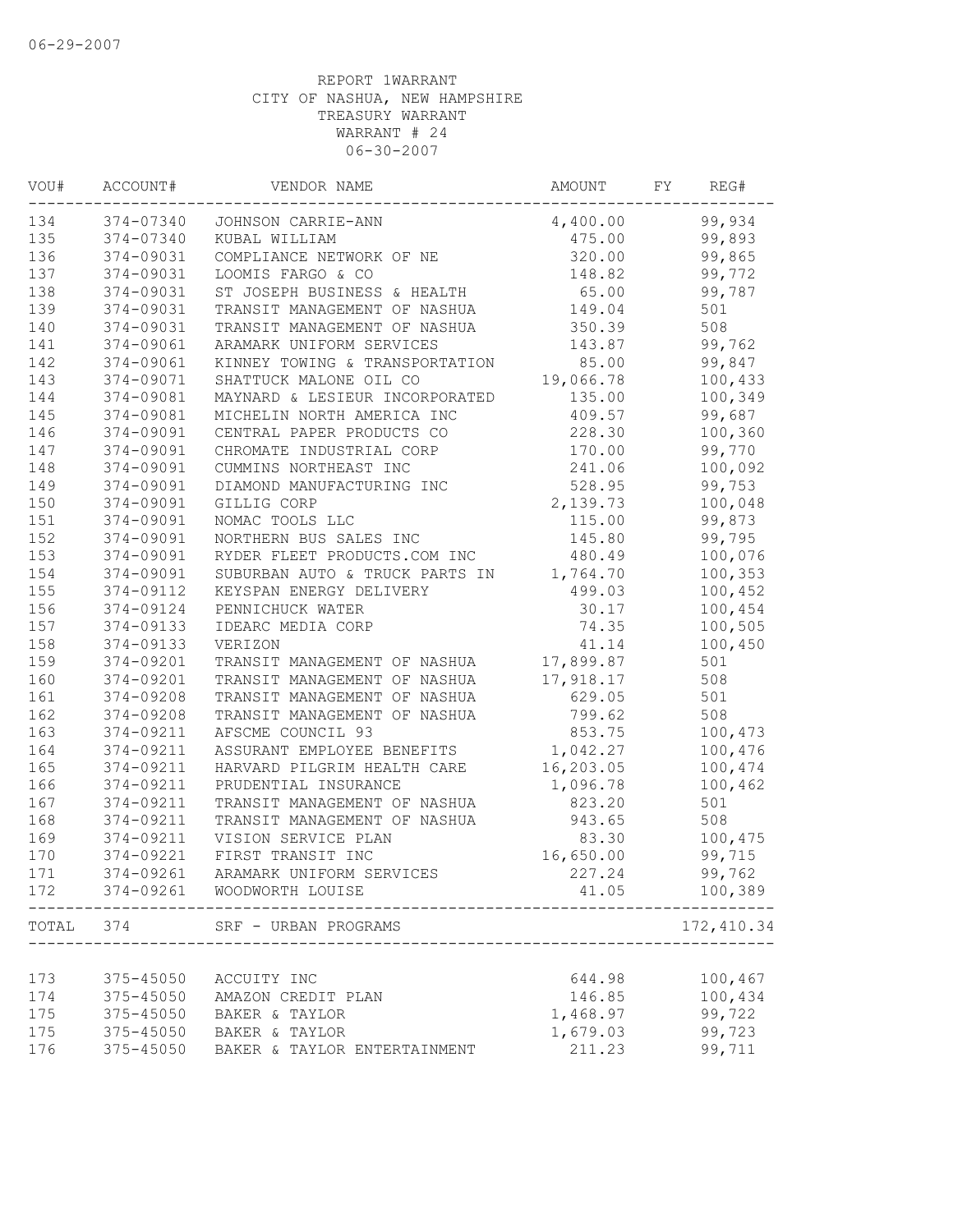| VOU#<br>--------- | ACCOUNT#            | VENDOR NAME                           | AMOUNT   | FY | REG#     |
|-------------------|---------------------|---------------------------------------|----------|----|----------|
| 177               | $375 - 45050$       | BOSTON GLOBE                          | 145.60   |    | 100,500  |
| 178               | 375-45050           | GREY HOUSE PUBLISHING                 | 448.95   |    | 100,102  |
| 179               | 375-45050           | INFORMATION TODAY INC                 | 309.95   |    | 99,729   |
| 180               | 375-45050           | SIMON & SCHUSTER                      | 30.14    |    | 99,712   |
| 181               | 375-45050           | THE COUNCIL OF STATE GOVERNMEN        | 171.00   |    | 100,051  |
| 182               | 375-45050           | THOMSON GALE                          | 474.06   |    | 99,757   |
| 183               | 375-45050           | UNIVERSITY OF ILLINOIS                | 15.00    |    | 100,507  |
| 184               | 375-45050           | UNIVERSITY OF MASSACHUSETTS           | 15.00    |    | 100,490  |
| 185               | 375-45050           | WORLD CHAMBER OF COMMERCE DIRE        | 48.00    |    | 99,807   |
| 186               | 375-45085           | BBC AUDIOBOOKS AMERICA                | 141.08   |    | 99,794   |
| 187               | 375-45220           | STAPLES BUSINESS ADVANTAGE            | 145.59   |    | 100,106  |
| 188               | 375-45315           | MULTI-CULTURAL BOOKS & VIDEOS         | 160.34   |    | 99,851   |
| 189               | 375-75105           | JOHNSON'S ELECTRIC SUPPLY             | 100.00   |    | 99,734   |
| TOTAL 375         |                     | SRF - PUBLIC LIBRARIES                |          |    | 6,355.77 |
|                   |                     |                                       |          |    |          |
|                   |                     | 194,900 3767-31005 ONE COMMUNICATIONS | 6.72     |    | 100,495  |
|                   | 3767-31005          | VERIZON                               | 156.76   |    | 100,450  |
|                   | 194,901 3767-43005  | PETTY CASH                            | 10.00    |    | 100,391  |
|                   | 194,902 3767-49035  | BARNES & NOBLE INC                    | 1,077.75 |    | 99,632   |
|                   | 194,903 3767-49035  | BENCHMARK EDUCATION CO                | 75.90    |    | 100,221  |
|                   | 194,904 3767-49035  | <b>EDUPRESS</b>                       | 114.68   |    | 100,283  |
|                   | 194,905 3767-49035  | MCGRAW HILL COMPANIES                 | 663.13   |    | 99,790   |
|                   | 194,906 3767-49035  | SCHOLASTIC INCORPORATED               | 228.33   |    | 100,365  |
|                   | 194,907 3767-49050  | CHISHOLM JUNE                         | 26.91    |    | 100,132  |
|                   | 194,908 3767-49050  | DALTON SHARON                         | 23.74    |    | 100,300  |
|                   | 194,909 3767-49050  | MICHAUD CYNTHIA                       | 112.70   |    | 100,141  |
|                   | 194,910 3767-49050  | PCI EDUCATIONAL PUBLISHING            | 534.22   |    | 100,124  |
|                   | 194, 911 3767-49050 | PETTY CASH                            | 2.99     |    | 100,391  |
|                   | 194,912 3767-49050  | RUSSELL GAIL                          | 55.96    |    | 100,299  |
|                   | 194,913 3767-49050  | SCHOOL SPECIALTY                      | 372.82   |    | 100,166  |
|                   | 194,914 3767-49050  | STAPLES BUSINESS ADVANTAGE            | 46.93    |    | 100,061  |
|                   | 194,915 3767-49050  | TEACH AND LEARN SHOP                  | 26.00    |    | 100,112  |
|                   | 194,916 3767-49075  | RUSSELL GAIL                          | 69.18    |    | 100,299  |
|                   | 194, 917 3767-53101 | CLUB Z! TUTORING SERVICES             | 1,498.55 |    | 100,262  |
|                   | 194,918 3767-53101  | COLBY ROSE L                          | 1,638.80 |    | 100,281  |
|                   | 194,919 3767-53101  | DALTON SHARON                         | 787.50   |    | 100,295  |
|                   | 194,920 3767-53101  | LIL' IGUANA CHILDREN'S                | 150.00   |    | 100,210  |
|                   | 194, 921 3767-53101 | RUSSELL GAIL M                        | 787.50   |    | 100,296  |
|                   | 194,922 3767-56020  | FIRST CHURCH                          | 3,103.00 |    | 99,738   |
|                   | 194,923 3767-64040  | SUPER DUPER PUBLICATIONS              | 588.00   |    | 100,217  |
|                   | 3767-83006          | ANTHEM BLUE CROSS BLUE SHIELD         | 5,394.94 |    | 502      |
|                   | 3767-83009          | NORTHEAST DELTA                       | 212.18   |    | 504      |
|                   | 194,924 3767-94030  | LINDAMOOD-BELL                        | 2,844.30 |    | 100,199  |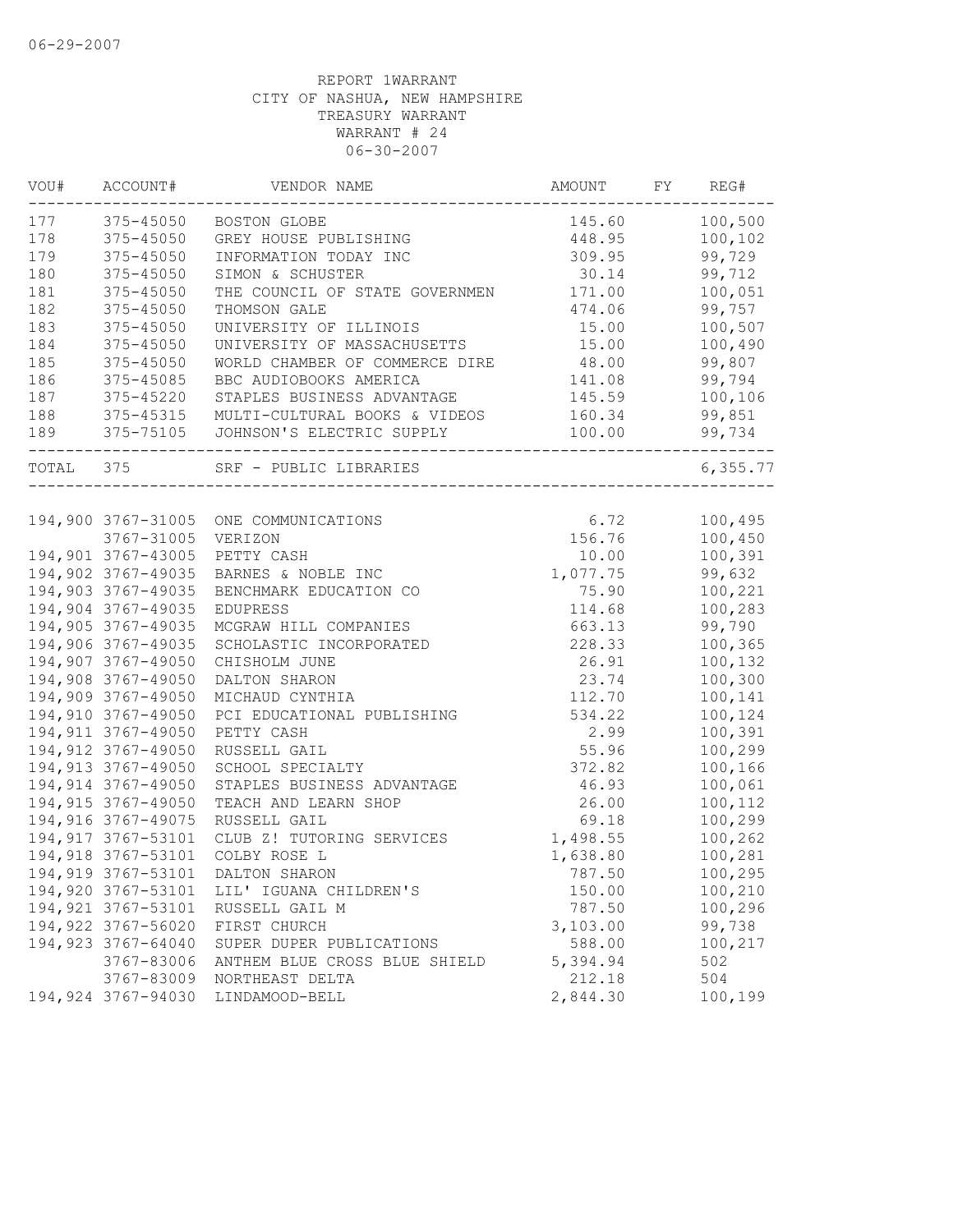| VOU#      | ACCOUNT#                 | VENDOR NAME                                                  | AMOUNT                 | FY | REG#          |
|-----------|--------------------------|--------------------------------------------------------------|------------------------|----|---------------|
|           | TOTAL 376                | TITLE I ESEA                                                 |                        |    | 20,609.49     |
|           |                          |                                                              |                        |    |               |
|           |                          | 194,925 3887-49050 NSPRA NATIONAL SEMINAR                    |                        |    | 55.95 100,517 |
|           | 3887-83006               | ANTHEM BLUE CROSS BLUE SHIELD                                | 20.30                  |    | 502           |
|           | 3887-83009               | NORTHEAST DELTA                                              | 2.69                   |    | 504           |
| TOTAL 388 |                          | TITLE V INNOVATIVE PROGRAMS                                  |                        |    | 78.94         |
|           |                          |                                                              |                        |    |               |
|           | 194,926 3907-49050       | AC MOORE INC                                                 | 50.14                  |    | 100,206       |
|           | 194,927 3907-49050       | WALMART COMMUNITY                                            | 177.13                 |    | 100,111       |
|           | 194,928 3907-53102       | AGNES JUDITH                                                 | 1,500.00               |    | 100,257       |
|           | 194,929 3907-91040       | DECA                                                         | 360.00                 |    | 100,392       |
|           | 194,930 3907-91040       | NEW HORIZONS COMPUTER LEARNING                               | 999.00                 |    | 100,059       |
| TOTAL     | 390                      | VOC ED SECONDARY PERKINS                                     |                        |    | 3,086.27      |
|           |                          |                                                              |                        |    |               |
|           |                          | 3937-83006 ANTHEM BLUE CROSS BLUE SHIELD 1,358.73            |                        |    | 502           |
|           |                          | 3937-83009 NORTHEAST DELTA                                   | 134.65                 |    | 504           |
| TOTAL     | 393                      | DAY CARE                                                     |                        |    | 1,493.38      |
|           |                          |                                                              |                        |    |               |
|           | 194,931 3957-49050       | AMERICAN SPEECH LANGUAGE HEARI                               | 269.00                 |    | 100,254       |
|           | 194,932 3957-49050       | CLARKE CYNTHIA                                               | 93.25                  |    | 100,293       |
|           | 194,933 3957-49050       | RICH ROBIN A                                                 | 93.51                  |    | 100,165       |
|           | 194,934 3957-49050       | STAPLES BUSINESS ADVANTAGE                                   | 700.12                 |    | 100,061       |
|           | 194,935 3957-53103       | BOLICK TERESA DBA BOLICK TERES                               | 200.00                 |    | 100,128       |
|           | 194,936 3957-53109       | MCCARTNEY AMY                                                | 5,549.25               |    | 100,393       |
|           | 194,937 3957-53109       | OFFICETEAM                                                   | 451.83                 |    | 100,307       |
|           | 194,938 3957-53109       | WATERS MARCIA                                                | 326.69                 |    | 100,286       |
|           | 3957-83006<br>3957-83006 | ANTHEM BLUE CROSS BLUE SHIELD<br>HARVARD PILGRIM HEALTH CARE | 25, 101.71<br>6,054.75 |    | 502<br>503    |
| TOTAL 395 |                          |                                                              |                        |    |               |
|           |                          | IDEA BASIC SPEC ED                                           |                        |    | 38,840.11     |
|           |                          | 3967-83006 ANTHEM BLUE CROSS BLUE SHIELD 1,006.50            |                        |    | 502           |
|           |                          | TOTAL 396 IDEA PRESCHOOL SPEC ED                             |                        |    | 1,006.50      |
|           |                          |                                                              |                        |    |               |
|           |                          | 3977-83006 ANTHEM BLUE CROSS BLUE SHIELD                     | 862.09                 |    | 502           |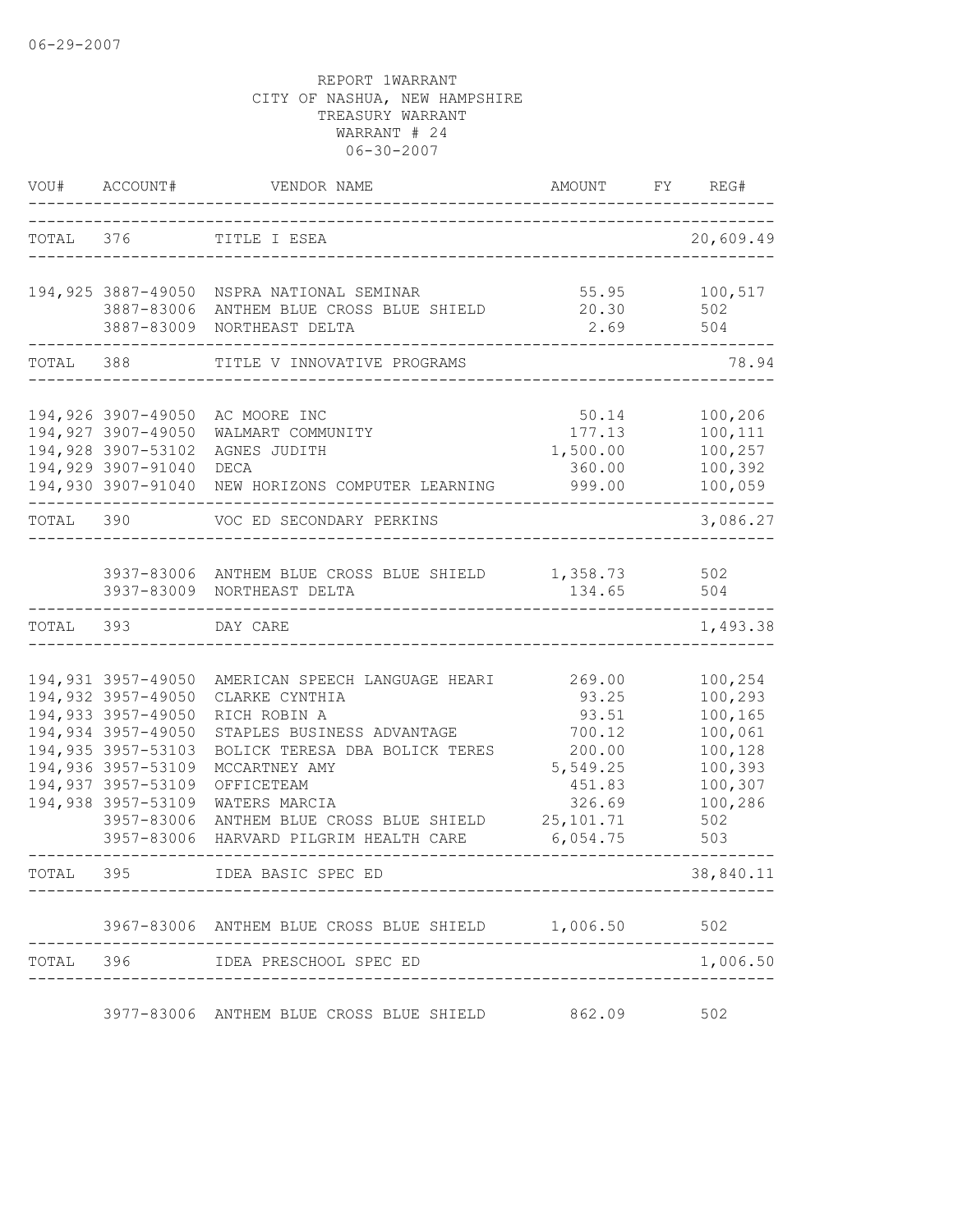| VOU#      | ACCOUNT# | VENDOR NAME      | AMOUNT | <b>FY</b> | REG#   |
|-----------|----------|------------------|--------|-----------|--------|
|           |          |                  |        |           |        |
| TOTAL 397 |          | SPECIAL ED LOCAL |        |           | 862.09 |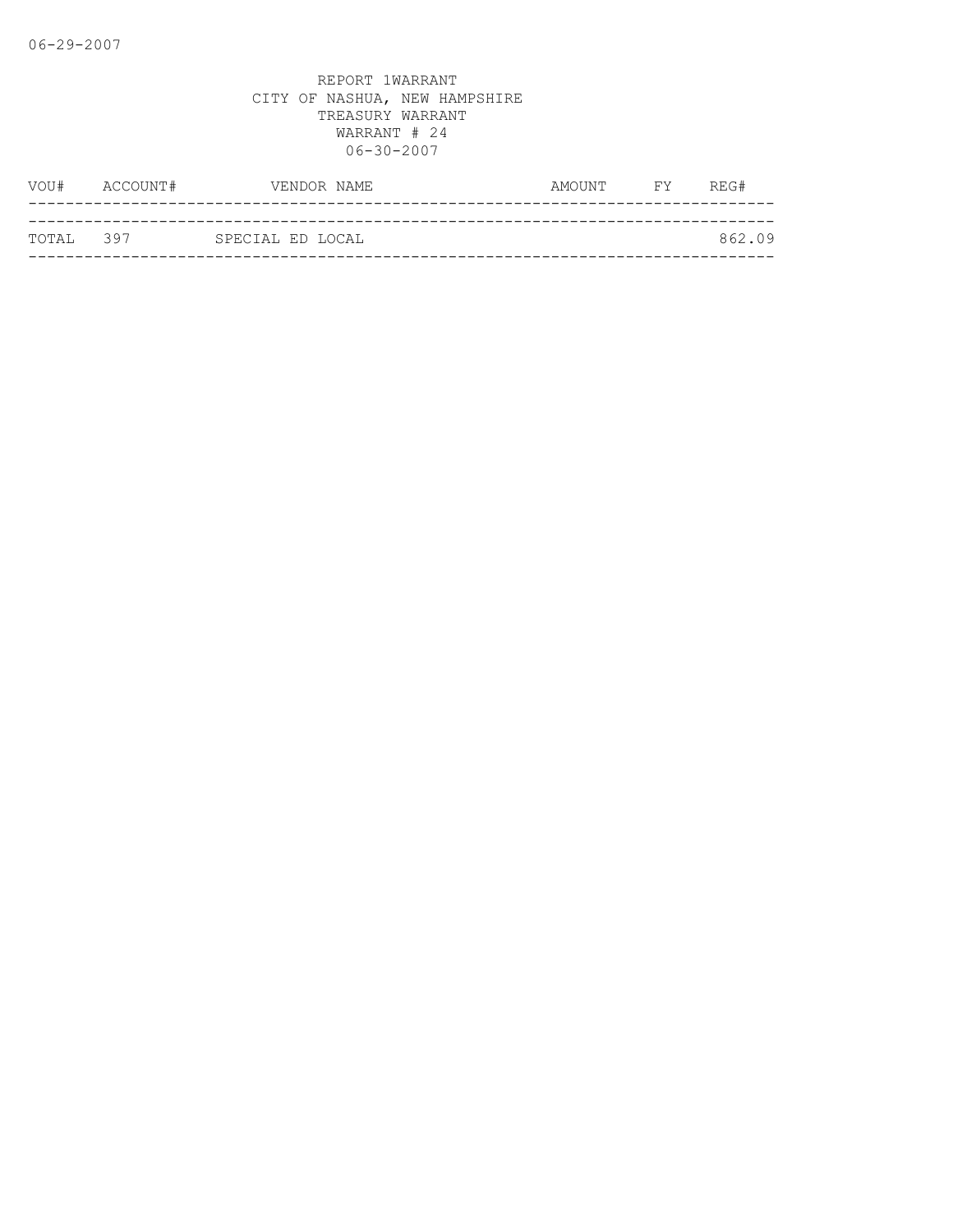|  | VOU# ACCOUNT# VENDOR NAME                                         | AMOUNT FY REG# |          |
|--|-------------------------------------------------------------------|----------------|----------|
|  | 200  412-162  HILLSBOROUGH COUNTY TREASURER  1,071.46  100,356    |                |          |
|  | TOTAL 412-16 FINANCIAL SERVICES<br>INT & COST ON REDEMPTION       |                | 1,071.46 |
|  | 201  412-180  FORTIER YVES                                        | 62.00 100,010  |          |
|  | TOTAL 412-18 FINANCIAL SERVICES<br>AUTO PERMITS                   |                | 62.00    |
|  | 202 431-314 CITY OF NASHUA                                        | 19.78 100,394  |          |
|  | TOTAL 431-31 POLICE DEPARTMENT<br>SALE OF PHOTOCOPIES             |                | 19.78    |
|  | 203 452-583 TERIS MARGARET                                        | $15.00$ 99,930 |          |
|  | TOTAL 452-58 PARKS AND RECREATION<br>SWIMMING CLASSES/LOCKER FEES |                | 15.00    |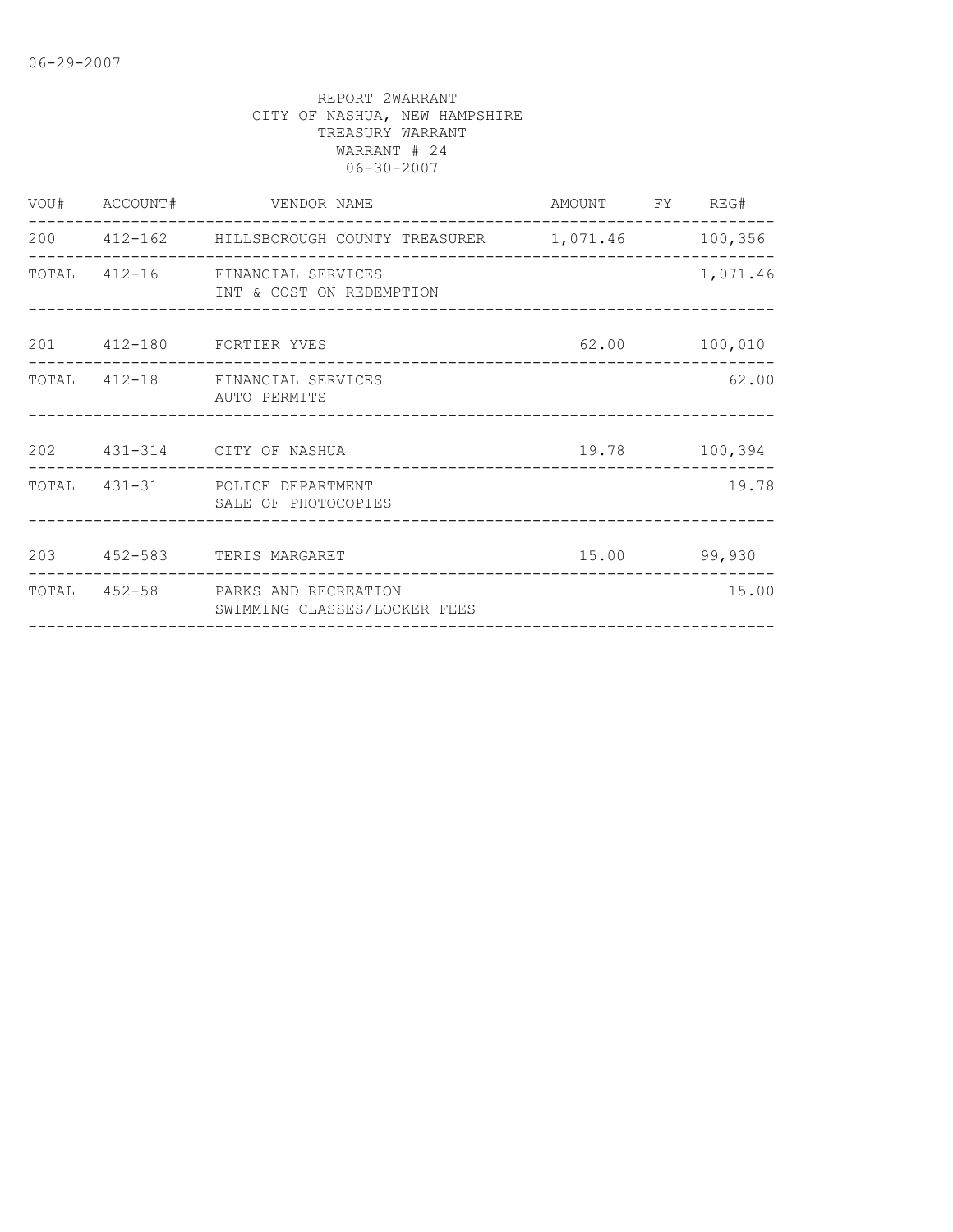| ACCOUNT#      | VENDOR NAME                                                                                                                                                                            | AMOUNT                                                                                                                                                                                                                                                                                                                                                                                                                         | FY                                                                                                                                                  | REG#               |
|---------------|----------------------------------------------------------------------------------------------------------------------------------------------------------------------------------------|--------------------------------------------------------------------------------------------------------------------------------------------------------------------------------------------------------------------------------------------------------------------------------------------------------------------------------------------------------------------------------------------------------------------------------|-----------------------------------------------------------------------------------------------------------------------------------------------------|--------------------|
| 501-31050     | VERIZON WIRELESS                                                                                                                                                                       | 164.51                                                                                                                                                                                                                                                                                                                                                                                                                         |                                                                                                                                                     | 100,477            |
| 501           | MAYOR'S OFFICE                                                                                                                                                                         |                                                                                                                                                                                                                                                                                                                                                                                                                                |                                                                                                                                                     | 164.51             |
| $502 - 66025$ | GE CAPITAL INC                                                                                                                                                                         | 133.00                                                                                                                                                                                                                                                                                                                                                                                                                         |                                                                                                                                                     | 100,098<br>100,508 |
| $502 - 49025$ | WEST PAYMENT CENTER                                                                                                                                                                    | 336.00                                                                                                                                                                                                                                                                                                                                                                                                                         |                                                                                                                                                     | 100,451            |
| 502           | LEGAL DEPARTMENT                                                                                                                                                                       |                                                                                                                                                                                                                                                                                                                                                                                                                                |                                                                                                                                                     | 547.70             |
| 505-81077     | COMMUNITY MUSIC SCHOOL                                                                                                                                                                 | 1,400.00                                                                                                                                                                                                                                                                                                                                                                                                                       |                                                                                                                                                     | 99,945             |
|               |                                                                                                                                                                                        |                                                                                                                                                                                                                                                                                                                                                                                                                                |                                                                                                                                                     | 100,171<br>100,080 |
|               |                                                                                                                                                                                        |                                                                                                                                                                                                                                                                                                                                                                                                                                |                                                                                                                                                     | 100,100            |
|               |                                                                                                                                                                                        |                                                                                                                                                                                                                                                                                                                                                                                                                                |                                                                                                                                                     | 99,916             |
| 505-81076     | THE PEACOCK PLAYERS INC                                                                                                                                                                | 2,700.00                                                                                                                                                                                                                                                                                                                                                                                                                       |                                                                                                                                                     | 99,745             |
| 505           | CIVIC & COMM. ACTIVITIES                                                                                                                                                               |                                                                                                                                                                                                                                                                                                                                                                                                                                |                                                                                                                                                     | 21,500.00          |
|               |                                                                                                                                                                                        |                                                                                                                                                                                                                                                                                                                                                                                                                                |                                                                                                                                                     |                    |
|               |                                                                                                                                                                                        |                                                                                                                                                                                                                                                                                                                                                                                                                                |                                                                                                                                                     | 100,436<br>100,450 |
|               |                                                                                                                                                                                        |                                                                                                                                                                                                                                                                                                                                                                                                                                |                                                                                                                                                     | 100,504            |
| 506-31005     | VERIZON ONLINE                                                                                                                                                                         | 41.84                                                                                                                                                                                                                                                                                                                                                                                                                          |                                                                                                                                                     | 100,470            |
| 506           | TELECOMMUNICATIONS                                                                                                                                                                     |                                                                                                                                                                                                                                                                                                                                                                                                                                |                                                                                                                                                     | 11, 151.10         |
|               |                                                                                                                                                                                        |                                                                                                                                                                                                                                                                                                                                                                                                                                |                                                                                                                                                     |                    |
| 508-83101     | STATE OF NH - UC<br>W/C                                                                                                                                                                | 4,393.14                                                                                                                                                                                                                                                                                                                                                                                                                       |                                                                                                                                                     | 100,043<br>100,043 |
| 508           | INSURANCE - POLICY COSTS                                                                                                                                                               |                                                                                                                                                                                                                                                                                                                                                                                                                                |                                                                                                                                                     | 6,607.14           |
|               |                                                                                                                                                                                        |                                                                                                                                                                                                                                                                                                                                                                                                                                |                                                                                                                                                     |                    |
|               |                                                                                                                                                                                        |                                                                                                                                                                                                                                                                                                                                                                                                                                |                                                                                                                                                     | 99,871             |
|               |                                                                                                                                                                                        |                                                                                                                                                                                                                                                                                                                                                                                                                                |                                                                                                                                                     | 99,624<br>100,098  |
|               |                                                                                                                                                                                        |                                                                                                                                                                                                                                                                                                                                                                                                                                |                                                                                                                                                     | 99,780             |
|               |                                                                                                                                                                                        |                                                                                                                                                                                                                                                                                                                                                                                                                                |                                                                                                                                                     | 99,725             |
| 512-41055     |                                                                                                                                                                                        | 106.45                                                                                                                                                                                                                                                                                                                                                                                                                         |                                                                                                                                                     | 99,697             |
| 512-41015     |                                                                                                                                                                                        | 66.99                                                                                                                                                                                                                                                                                                                                                                                                                          |                                                                                                                                                     | 100,106            |
| 512-41055     | STAPLES BUSINESS ADVANTAGE                                                                                                                                                             | 242.54                                                                                                                                                                                                                                                                                                                                                                                                                         |                                                                                                                                                     | 100,106            |
| 512           |                                                                                                                                                                                        |                                                                                                                                                                                                                                                                                                                                                                                                                                |                                                                                                                                                     | 5,659.08           |
|               | $502 - 49025$<br>505-81018<br>505-81063<br>505-81098<br>505-81099<br>506-31005<br>506-31005<br>506-31005<br>508-83100<br>512-59266<br>512-98035<br>512-66025<br>512-94005<br>512-59182 | MATTHEW BENDER & CO INC<br>NASHUA CHILDREN'S HOME<br>NASHUA SYMPHONY ORCHESTRA & CH<br>NORTHERN BALLET THEATRE<br>THE ACTORSINGERS<br>PAETEC COMMUNICATIONS INC<br>VERIZON<br>VERIZON<br>STATE OF NH - UC<br>W/C<br>CBCINNOVIS INC<br>CITY OF NASHUA/PETTY CASH<br>GE CAPITAL INC<br>NH TAX COLLECTOR'S ASSOCIATION<br>PRINTGRAPHICS OF MAINE<br>STANDARD REGISTER COMPANY<br>STAPLES BUSINESS ADVANTAGE<br>FINANCIAL SERVICES | 78.70<br>7,000.00<br>5,000.00<br>5,000.00<br>400.00<br>5,109.41<br>5,376.60<br>623.25<br>2,214.00<br>18.00<br>854.16<br>270.00<br>20.00<br>4,080.94 |                    |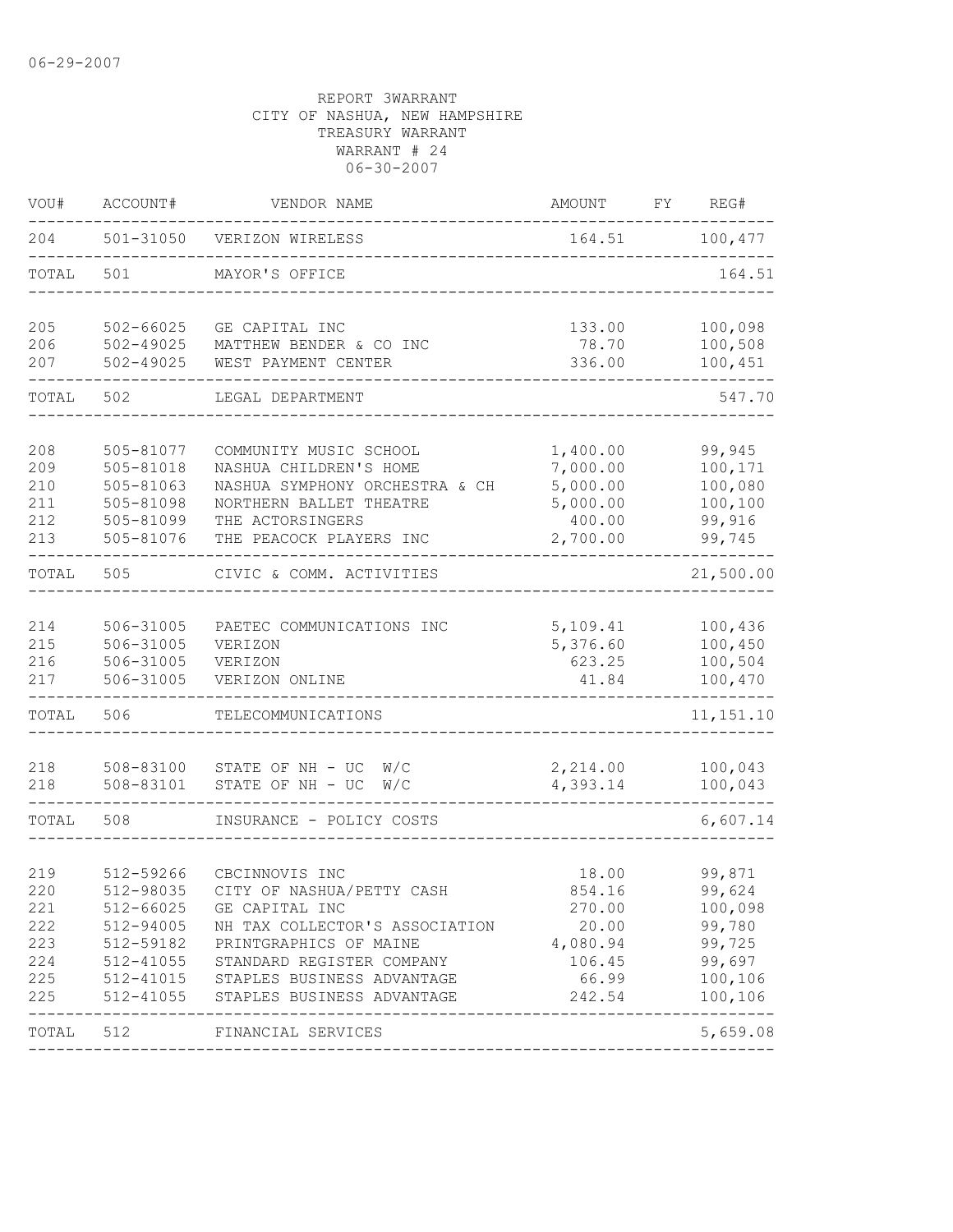| VOU#  | ACCOUNT#      | VENDOR NAME                          | AMOUNT   | FY | REG#     |
|-------|---------------|--------------------------------------|----------|----|----------|
| 225   |               | 513-49075 STAPLES BUSINESS ADVANTAGE | 1,189.38 |    | 100,106  |
| TOTAL | 513           | CITY CLERK'S OFFICE                  |          |    | 1,189.38 |
| 226   | 516-45240     | CONWAY OFFICE PRODUCTS LLC           | 200.00   |    | 99,776   |
| 227   | 516-45240     | GE CAPITAL INC                       | 75.00    |    | 100,465  |
| 228   | 516-54016     | SUCCESS ADVERTISING INC              | 3,195.00 |    | 99,764   |
| TOTAL | 516           | PURCHASING DEPARTMENT                |          |    | 3,470.00 |
|       |               |                                      |          |    |          |
| 229   | 517-75023     | B & S LOCKSMITHS INC                 | 1,971.00 |    | 100,081  |
| 230   | 517-59135     | BAIN PEST CONTROL SERVICE INC        | 72.00    |    | 100,363  |
| 231   | 517-75023     | HEATING SPECIALTIES OF NH INC        | 60.60    |    | 100,341  |
| 232   | 517-42005     | HOME DEPOT CREDIT SERVICES           | 15.23    |    | 100,449  |
| 232   | 517-42010     | HOME DEPOT CREDIT SERVICES           | 32.93    |    | 100,449  |
| 232   | 517-75023     | HOME DEPOT CREDIT SERVICES           | 19.75    |    | 100,449  |
| 233   | 517-59100     | HUFF & GAUTHIER INC                  | 120.00   |    | 99,771   |
| 234   | 517-75105     | M & M ELECTRICAL SUPPLY CO INC       | 39.34    |    | 100,335  |
| 235   | 517-33005     | PENNICHUCK WATER                     | 647.83   |    | 100,454  |
| 236   | 517-32005     | PUBLIC SERVICE OF NH                 | 5,721.91 |    | 100,492  |
| 237   | 517-75105     | VIKING CONTROLS INC                  | 260.00   |    | 99,789   |
| TOTAL | 517           | BUILDING MAINT - CITY ADMIN          |          |    | 8,960.59 |
|       |               |                                      |          |    |          |
| 238   | 519-94005     | ANDRUSKEVICH PAMELA                  | 336.00   |    | 99,690   |
| 239   | 519-72010     | DATABANK IMX                         | 763.00   |    | 100,464  |
| 240   | 519-41010     | STAPLES BUSINESS ADVANTAGE           | 69.30    |    | 100,106  |
| TOTAL | 519           | ASSESSORS                            |          |    | 1,168.30 |
|       |               |                                      |          |    |          |
| 241   | 520-53100     | BOOTH HILARY                         | 520.00   |    | 100,072  |
| 242   | 520-59100     | ERICKSON CLEANING SERVICES LLC       | 620.00   |    | 99,783   |
| 243   | 520-34015     | KEYSPAN ENERGY DELIVERY              | 24.64    |    | 100,452  |
| 244   | 520-33005     | PENNICHUCK WATER                     | 38.73    |    | 100,454  |
|       |               | TOTAL 520 HUNT BUILDING              |          |    | 1,203.37 |
|       |               |                                      |          |    |          |
| 245   | 522-94040     | <b>BARKER JOHN</b>                   | 218.10   |    | 100,396  |
| 246   | 522-78007     | GRAINGER                             | 571.95   |    | 99,710   |
| 247   | 522-31040     | MCMULLEN DAN                         | 53.45    |    | 100,395  |
| 248   | 522-94005     | NH LOCAL GOVERNMENT INFORMATIO       | 15.00    |    | 100,478  |
| 249   | $522 - 64045$ | QUEENSBORO CO                        | 287.50   |    | 100,487  |
| 250   | 522-41015     | STAPLES BUSINESS ADVANTAGE           | 155.53   |    | 100,106  |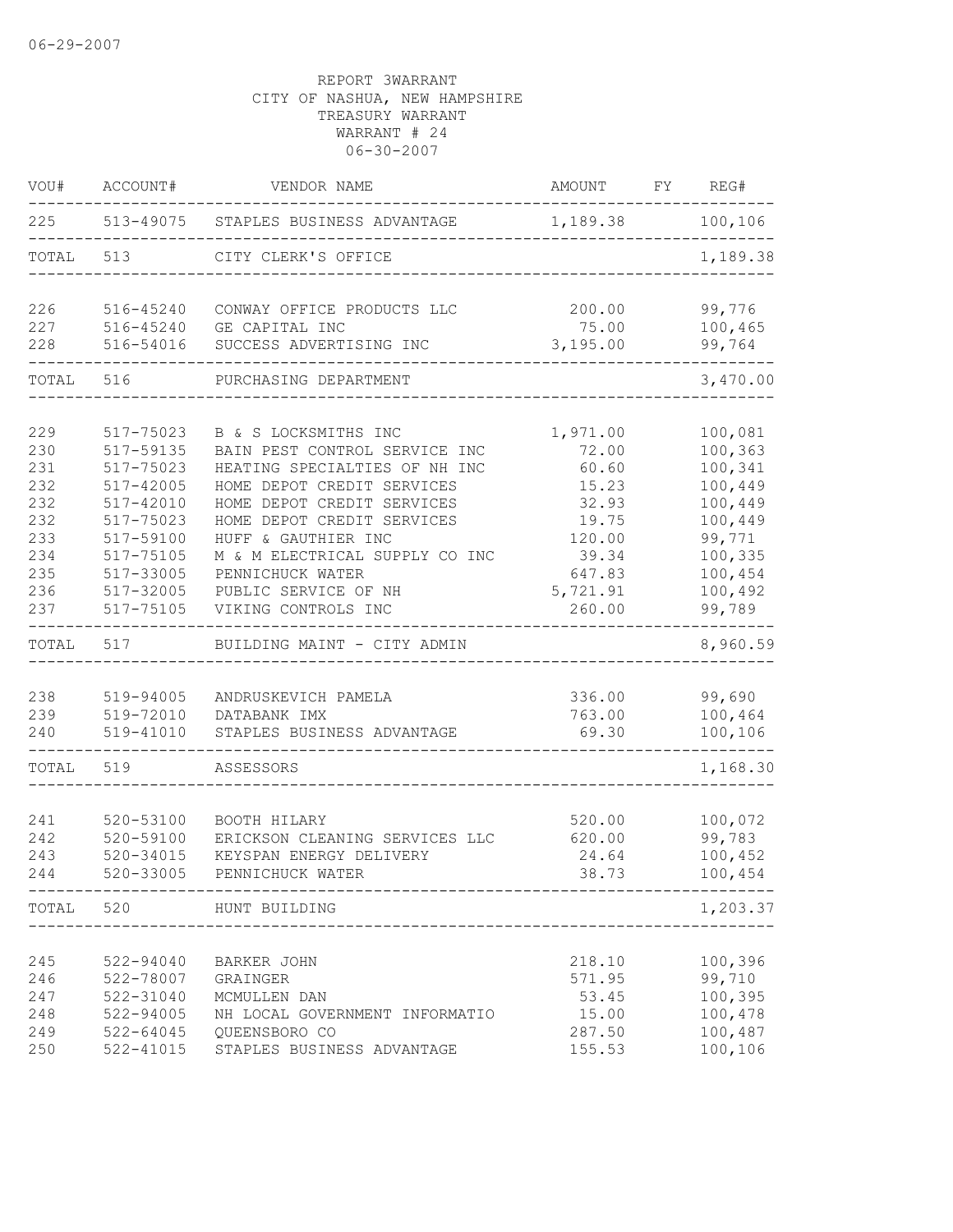|     | VOU# ACCOUNT# | VENDOR NAME                                           | AMOUNT                                | FY<br>REG#    |
|-----|---------------|-------------------------------------------------------|---------------------------------------|---------------|
|     |               | TOTAL 522 INFORMATION TECHNOLOGY                      | 0GY<br>------------------------------ | 1,301.53      |
|     |               | 251 524-64045 COMP USA INC                            | 73.26                                 | 99,713        |
|     |               | 252 524-64045 DELL MARKETING LP                       | 230.00                                | 99,747        |
| 253 |               | 524-64045 GATEWAY COMPANIES INC                       | 993.00                                | 99,863        |
|     |               | ----------------<br>TOTAL 524 COMPUTERS - CITYWIDE    |                                       | 1,296.26      |
|     |               |                                                       |                                       |               |
| 254 |               | 531-53056 AAA CREDIT SCREENING SERV LLC 175.00 99,662 |                                       |               |
| 255 | 531-91025     | ALBERT JOSHUA                                         |                                       | 38.80 100,404 |
| 256 | 531-46045     | ALEC'S SHOE STORE INC                                 | 109.95                                | 99,801        |
| 257 | 531-91025     | ANDERSON ADAM                                         | 35.60                                 | 100,413       |
| 258 | 531-45220     | APOTHECARY PRODUCTS INC                               | 79.03                                 | 99,661        |
| 259 | 531-31050     | ARCH WIRELESS                                         | 25.44                                 | 100,502       |
| 260 | 531-79030     | ASAP FIRE & SAFETY CORPORATION 3, 212.75              |                                       | 99,767        |
| 261 | 531-59100     | BAER ALEXANDRA                                        | 195.00                                | 99,856        |
| 262 | 531-46030     | BEN'S UNIFORMS                                        | 297.00                                | 100,368       |
| 262 | 531-46040     | BEN'S UNIFORMS                                        | 750.06                                | 100,368       |
| 262 | $531 - 46045$ | BEN'S UNIFORMS                                        | 140.00                                | 100,368       |
| 263 | 531-78007     | BEST FORD                                             | 536.88                                | 99,664        |
| 263 | 531-78075     | BEST FORD                                             | 919.45                                | 99,664        |
| 264 | 531-74092     | BLACK BOX NETWORK SERVICES                            | 154.50                                | 100,034       |
| 265 | 531-47010     | BOUND TREE MEDICAL LLC                                | 219.20                                | 99,660        |
| 266 | 531-74070     | BUSHMASTER FIREARMS                                   | 24.30                                 | 99,749        |
| 267 | 531-78007     | CARPARTS OF NASHUA                                    | 231.92                                | 99,663        |
| 268 | 531-53125     | CASEY JAMES                                           | 200.00                                | 100,402       |
| 269 | 531-42000     | CENTRAL PAPER PRODUCTS CO                             | 515.58                                | 100,360       |
| 270 | 531-98029     | CITY OF NASHUA                                        | 60.00                                 | 100,408       |
| 271 | 531-94010     | COLLINS NICHOLE                                       | 385.50                                | 100,410       |
| 272 | 531-31025     | COMCAST                                               | 107.00                                | 100,472       |
| 273 | 531-78075     | DIAMOND GLASS COMPANIES                               | 268.01                                | 99,880        |
| 274 | 531-94005     | DICKERSON RONALD                                      | 143.49                                | 100,416       |
| 275 | 531-91025     | DUNN ROBERT                                           | 83.57                                 | 100,401       |
| 276 | 531-78007     | EASTERN SPECIALTY PRODUCTS                            | 208.80                                | 100,345       |
| 277 |               | 531-94010 GAPHARDT CLARK                              | 792.00                                | 100,414       |
| 278 | 531-94005     | GAUTIER KURT                                          | 96.20                                 | 100,412       |
| 279 | 531-94005     | GAUTIER KURT W                                        | 251.23                                | 100,417       |
| 280 | $531 - 46040$ | GEORGE'S APPAREL                                      | 405.00                                | 99,718        |
| 281 | 531-78065     | GOODYEAR AUTO SERVICE CENTER                          | 1, 115.76                             | 99,635        |
| 281 | 531-78100     | GOODYEAR AUTO SERVICE CENTER                          | 108.00                                | 99,635        |
| 282 | 531-41015     | GRANITE STATE STAMPS INC                              | 10.73                                 | 100,091       |
| 283 | 531-78007     | GRAPPONE AUTO JUNCTION                                | 48.02                                 | 100,376       |
| 284 | 531-74092     | HEARTLAND SERVICES INC                                | 564.23                                | 99,778        |
| 285 | 531-41015     | HEFFERAN TIMOTHY                                      | 37.00                                 | 100,397       |
| 285 | 531-74092     | HEFFERAN TIMOTHY                                      | 31.67                                 | 100,397       |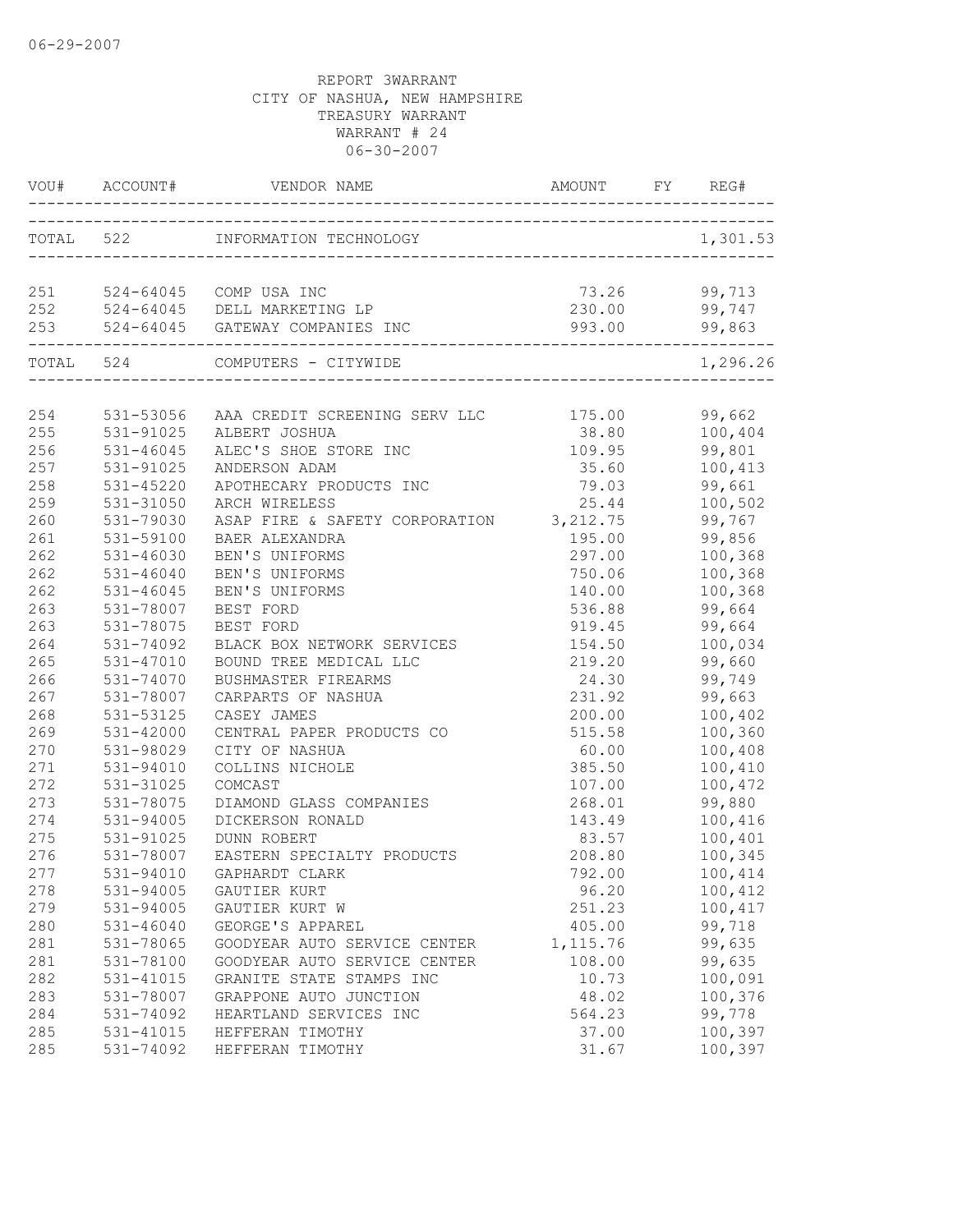| VOU# | ACCOUNT#      | VENDOR NAME                    | AMOUNT   | FY | REG#    |
|------|---------------|--------------------------------|----------|----|---------|
| 285  |               | 531-75023 HEFFERAN TIMOTHY     | 45.94    |    | 100,397 |
| 285  | 531-78007     | HEFFERAN TIMOTHY               | 7.99     |    | 100,397 |
| 285  | 531-98029     | HEFFERAN TIMOTHY               | 54.24    |    | 100,397 |
| 286  | $531 - 42000$ | HOME DEPOT CREDIT SERVICES     | 144.32   |    | 100,449 |
| 286  | 531-75023     | HOME DEPOT CREDIT SERVICES     | 49.99    |    | 100,449 |
| 287  | 531-74092     | J LAWRENCE HALL INC            | 9,944.77 |    | 100,374 |
| 287  | 531-75130     | J LAWRENCE HALL INC            | 794.06   |    | 100,374 |
| 288  | 531-91025     | KENNEY BRIAN                   | 38.80    |    | 100,399 |
| 289  | 531-59100     | KERRY FIRE PROTECTION INC      | 175.00   |    | 99,830  |
| 290  | 531-34015     | KEYSPAN ENERGY DELIVERY        | 59.47    |    | 100,452 |
| 291  | 531-94010     | KUCHARSKI TY                   | 500.00   |    | 100,411 |
| 292  | 531-46030     | LAROCHE PETER                  | 36.20    |    | 100,398 |
| 293  | 531-46040     | LATULIPPE JOHN P               | 39.98    |    | 100,420 |
| 294  | $531 - 94005$ | LEHTO JONATHAN                 | 38.80    |    | 100,406 |
| 295  | 531-78007     | MAC MULKIN CHEVROLET INC       | 204.58   |    | 100,342 |
| 295  | 531-78075     | MAC MULKIN CHEVROLET INC       | 162.63   |    | 100,342 |
| 296  | 531-46040     | MANSFIELD WILLIAM              | 136.66   |    | 100,418 |
| 297  | 531-78065     | MAYNARD & LESIEUR INCORPORATED | 182.88   |    | 100,349 |
| 298  | 531-64360     | MHQ MUNICIPAL VEHICLES         | 3,100.00 |    | 99,898  |
| 299  | 531-59100     | MORIARTY TODD                  | 126.00   |    | 100,403 |
| 300  | $531 - 64192$ | NASHUA OUTDOOR POWER EQUIP     | 87.93    |    | 99,835  |
| 301  | 531-94005     | NAT'L ASSOC OF UNDERWATER INST | 125.00   |    | 100,407 |
| 302  | 531-95000     | NEW HAMPSHIRE BAR ASSOC        | 445.00   |    | 100,471 |
| 303  | 531-31040     | NEXTEL COMMUNICATIONS          | 47.64    |    | 100,458 |
| 304  | 531-78007     | NYTECH SUPPLY CO               | 69.69    |    | 99,688  |
| 305  | 531-46040     | OSTLER DANIEL C                | 209.95   |    | 100,400 |
| 306  | 531-31040     | PAETEC COMMUNICATIONS INC      | 371.22   |    | 100,436 |
| 306  | 531-74040     | PAETEC COMMUNICATIONS INC      | 617.35   |    | 100,436 |
| 307  | 531-33005     | PENNICHUCK WATER               | 113.55   |    | 100,454 |
| 308  | 531-66030     | PITNEY BOWES INC               | 372.00   |    |         |
| 309  | 531-53050     | PSYCHOTHERAPY ASSOCIATES INC   | 300.00   |    | 100,105 |
| 310  | 531-32035     |                                | 119.57   |    | 100,182 |
|      |               | PUBLIC SERVICE OF NH           |          |    | 100,492 |
| 311  | $531 - 46040$ | RILEY'S SPORT SHOP INC         | 70.00    |    | 99,647  |
| 312  | 531-91025     | ROARK MEGHAN                   | 77.60    |    | 100,409 |
| 313  | 531-78007     | ROBBINS AUTO PARTS INC         | 200.91   |    | 99,867  |
| 314  | 531-34015     | SHATTUCK MALONE OIL CO         | 41.89    |    | 100,433 |
| 315  | 531-41005     | STAPLES BUSINESS ADVANTAGE     | 395.97   |    | 100,106 |
| 315  | 531-41015     | STAPLES BUSINESS ADVANTAGE     | 33.98    |    | 100,106 |
| 316  | 531-31035     | STATE OF NH                    | 1,125.00 |    | 99,737  |
| 317  | 531-91025     | STONE JAMES J JR               | 38.80    |    | 100,405 |
| 318  | 531-91025     | SULLIVAN FRANCIS               | 77.60    |    | 100,419 |
| 319  | 531-42000     | THE WIPER CONNECTION           | 150.50   |    | 99,678  |
| 320  | 531-94010     | THERRIEN TODD                  | 500.00   |    | 100,415 |
| 321  | 531-78007     | TOWERS MOTOR PARTS CORP        | 109.62   |    | 100,079 |
| 322  | 531-43005     | UNITED STATES POSTAL SERVICE   | 400.00   |    | 507     |
| 323  | 531-31020     | VERIZON                        | 274.25   |    | 100,450 |
| 324  | 531-31025     | VERIZON                        | 145.17   |    | 100,459 |
| 324  | 531-31040     | VERIZON                        | 2.09     |    | 100,459 |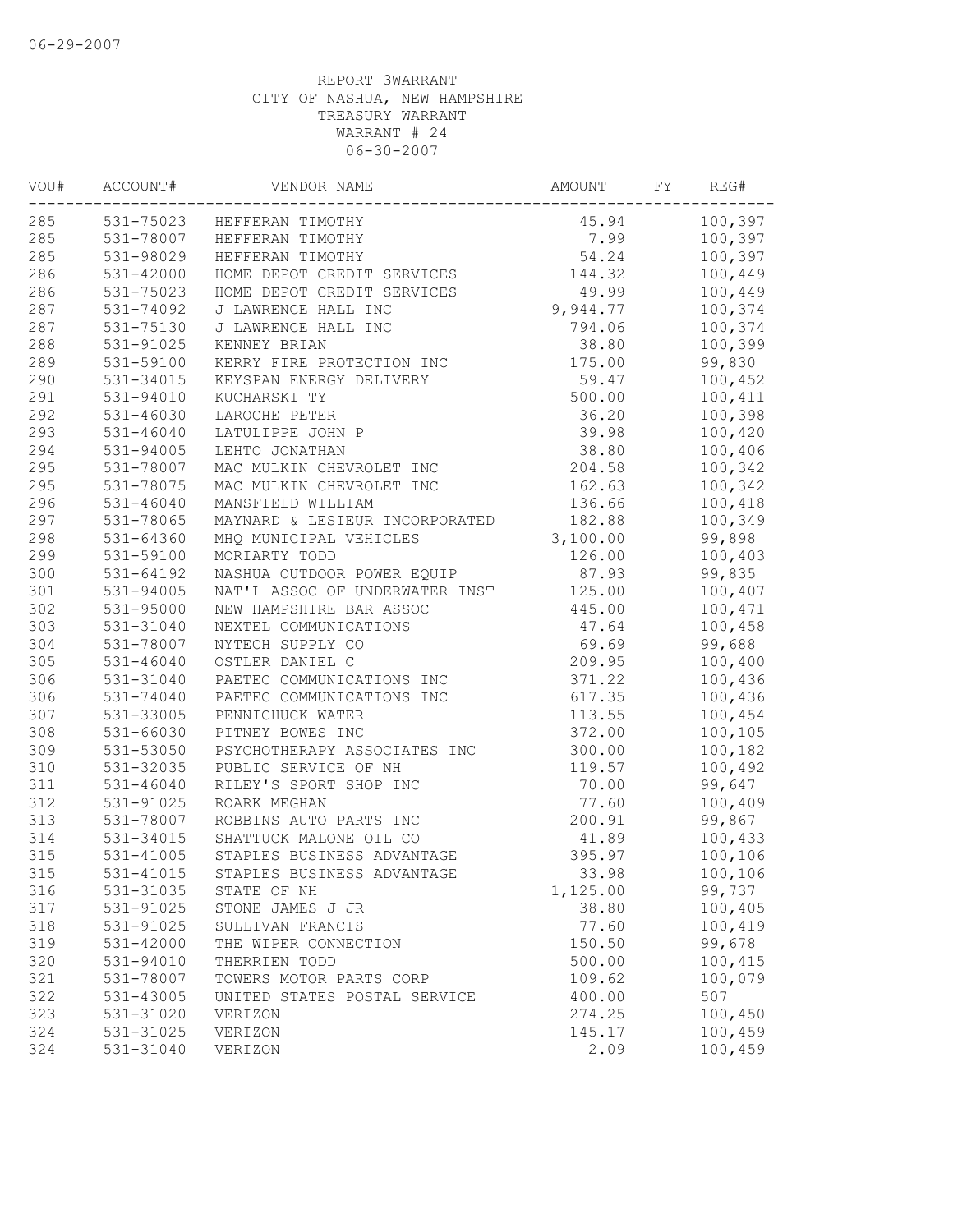| VOU#      | ACCOUNT#  | VENDOR NAME                           | AMOUNT FY REG# |                 |
|-----------|-----------|---------------------------------------|----------------|-----------------|
| 325       |           | 531-31025 VERIZON WIRELESS            | 49.27 100,477  |                 |
|           |           | 325 531-31040 VERIZON WIRELESS        |                | 450.77 100,477  |
|           |           | 326 531-74035 WEST PAYMENT CENTER     | 131.15         | 99,735<br>$---$ |
| TOTAL 531 |           | POLICE DEPARTMENT                     |                | 35,572.45       |
|           |           |                                       |                |                 |
| 327       | 532-46015 | AGAN WAYNE                            | 544.32         | 99,804          |
| 328       | 532-75023 | ARROW PAPER CORP                      | 59.90          | 99,777          |
| 329       | 532-94010 | BAUTISTA CYNTHIA                      | 1,052.00       | 100,226         |
| 330       | 532-46045 | BIANCHI ROBERT                        | 139.30         | 100,070         |
| 331       | 532-46040 | COTE DOUGLAS A                        | 173.05         | 99,701          |
| 332       | 532-64094 | FIRE TECH & SAFETY OF NEW ENGL        | 1,690.92       | 100,086         |
| 333       | 532-63005 | FLETCHER'S APPLIANCE                  | 649.00         | 99,716          |
| 334       | 532-63005 | FLYNN PLUMBING & HEATING              | 150.00         | 99,705          |
| 335       | 532-69025 | HOME DEPOT CREDIT SERVICES            | 7.96           | 100,449         |
| 335       | 532-75023 | HOME DEPOT CREDIT SERVICES            | 10.09          | 100,449         |
| 336       | 532-46040 | HUNTRESS UNIFORMS                     | 39.95          | 99,743          |
| 337       | 532-72060 | IDEAL BUSINESS MACHINES INC           | 85.00          | 100,366         |
| 338       | 532-46030 | INDUSTRIAL PROTECTION SERVICES        | 5,812.00       | 99,704          |
| 338       | 532-64094 | INDUSTRIAL PROTECTION SERVICES        | 121.64         | 99,704          |
| 339       | 532-78007 | JACK YOUNG COMPANY INC                | 109.40         | 100,352         |
| 340       | 532-34015 | KEYSPAN ENERGY DELIVERY               | 1,607.98       | 100,452         |
| 341       | 532-78100 | MINUTEMAN TRUCKS INC                  | 37.54          | 99,881          |
| 342       | 532-42005 | NEW ENGLAND PAPER & SUPPLY            | 197.65         | 99,861          |
| 342       | 532-42010 | NEW ENGLAND PAPER & SUPPLY            | 337.25         | 99,861          |
| 342       | 532-42020 | NEW ENGLAND PAPER & SUPPLY            | 86.60          | 99,861          |
| 343       | 532-49025 | NH DIV OF FIRE STANDARDS & TRA 891.00 |                | 99,843          |
| 344       | 532-95005 | NH FIRE PREVENTION SOCIETY/IAA        | 36.00          | 100,441         |
| 345       | 532-31040 | PAETEC COMMUNICATIONS INC             | 24.07          | 100,436         |
| 346       | 532-33005 | PENNICHUCK WATER                      | 318.55         | 100,454         |
| 347       | 532-32005 | PUBLIC SERVICE OF NH                  | 6,080.58       | 100,492         |
| 348       | 532-53025 | PULDE MILO DR                         | 1,960.00       | 99,931          |
| 349       | 532-78100 | REXEL CLS                             | 86.65          | 100,279         |
| 350       | 532-98005 | SALSBURY INDUSTRIES                   | 280.00         | 99,903          |
| 351       | 532-45110 | SANEL AUTO PARTS CO                   | 319.60         | 99,821          |
| 351       | 532-78100 | SANEL AUTO PARTS CO                   | 180.28         | 99,821          |
| 352       | 532-46040 | SIMARD MATTHEW                        | 173.05         | 99,758          |
| 353       | 532-41015 | STAPLES BUSINESS ADVANTAGE            | 336.55         | 100,106         |
| 353       | 532-62025 | STAPLES BUSINESS ADVANTAGE            | 488.63         | 100,106         |
| 354       | 532-78100 | TOWNSEND FORD                         | 66.38          | 99,907          |
| 355       | 532-31040 | VERIZON WIRELESS                      | 34.67          | 100,477         |
| 356       | 532-63065 | WALMART COMMUNITY                     | 137.34         | 100,442         |
| 357       | 532-46045 | WOOD RICHARD                          | 278.20         | 100,050         |
| 358       | 532-78020 | YANKEE TRUCKS                         | 223.23         | 99,682          |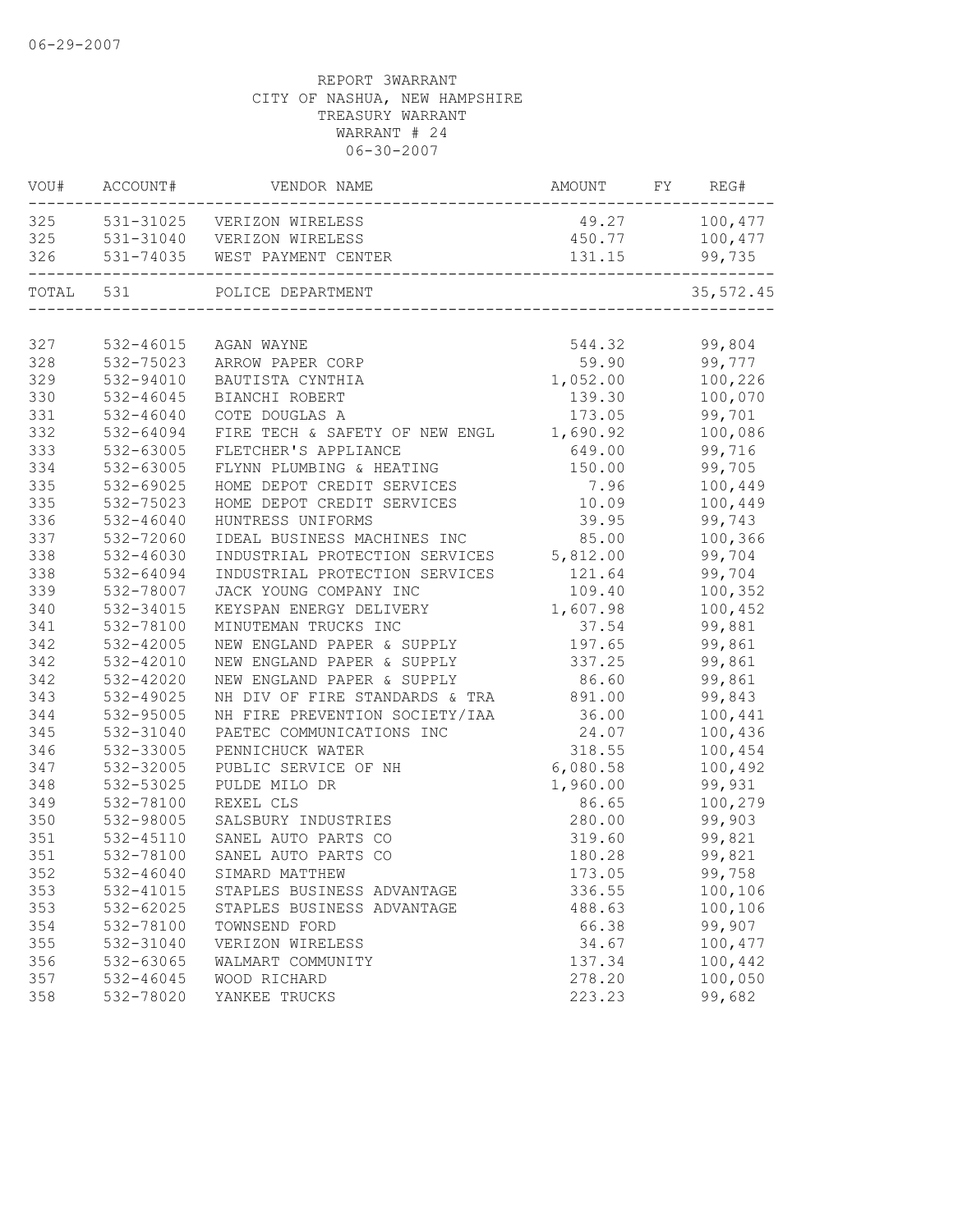| WOU#                                   | ACCOUNT#                                                                   | VENDOR NAME                                                                                                                                | AMOUNT                                                  | FY | REG#                                                         |
|----------------------------------------|----------------------------------------------------------------------------|--------------------------------------------------------------------------------------------------------------------------------------------|---------------------------------------------------------|----|--------------------------------------------------------------|
| TOTAL                                  | 532                                                                        | FIRE DEPARTMENT                                                                                                                            |                                                         |    | 24,826.33                                                    |
| 359                                    | 534-32020                                                                  | PUBLIC SERVICE OF NH                                                                                                                       | 74.25                                                   |    | 100,492                                                      |
| TOTAL                                  | 534                                                                        | STREET LIGHTING                                                                                                                            |                                                         |    | 74.25                                                        |
| 360                                    |                                                                            | 535-64030 DIVER'S DEN DIVE SHOP INC                                                                                                        | 280.00                                                  |    | 99,888                                                       |
| TOTAL                                  | 535                                                                        | EMERGENCY MANAGEMENT                                                                                                                       |                                                         |    | 280.00                                                       |
| 361<br>362<br>363<br>364<br>365<br>366 | 536-64255<br>536-78007<br>536-32035<br>536-64255<br>536-43005<br>536-31050 | MOTOROLA<br>NORTHERN FOREIGN CAR PARTS INC<br>PUBLIC SERVICE OF NH<br>TESSCO TECHNOLOGIES INC<br>UNITED PARCEL SERVICE<br>VERIZON WIRELESS | 603.06<br>132.45<br>1,210.06<br>60.10<br>10.04<br>70.25 |    | 99,748<br>100,379<br>100,492<br>99,828<br>100,509<br>100,477 |
| TOTAL                                  | 536                                                                        | CITYWIDE COMMUNICATIONS                                                                                                                    |                                                         |    | 2,085.96                                                     |
| 367<br>368<br>369<br>370               | 541-72010<br>541-33005<br>541-32005<br>541-34005                           | CONWAY OFFICE PRODUCTS LLC<br>PENNICHUCK WATER<br>PUBLIC SERVICE OF NH<br>SHATTUCK MALONE OIL CO                                           | 200.00<br>146.95<br>1,059.85<br>277.50                  |    | 99,776<br>100,454<br>100,492<br>100,433                      |
| TOTAL                                  | 541                                                                        | COMMUNITY SERVICES DIVISION                                                                                                                |                                                         |    | 1,684.30                                                     |
| 371<br>372<br>373                      | 542-72010<br>542-59100<br>542-91005                                        | CONWAY OFFICE PRODUCTS LLC<br>HEALTH STOP INC<br>PORRES LUIS                                                                               | 200.00<br>79.00<br>170.91                               |    | 99,776<br>99,800<br>99,848                                   |
| TOTAL                                  | 542                                                                        | COMMUNITY HEALTH                                                                                                                           |                                                         |    | 449.91                                                       |
| 374<br>375                             | 543-49075 BAILEY'S<br>543-91005                                            | TREMBLAY MICHAEL                                                                                                                           | 102.50<br>97.08                                         |    | 99,644<br>100,065                                            |
| TOTAL                                  | 543                                                                        | ENVIRONMENTAL HEALTH DEPT.                                                                                                                 |                                                         |    | 199.58                                                       |
| 376<br>377<br>378                      | 545-97020<br>545-97020<br>545-97020                                        | 23-25 TEMPLE ST REALTY LLC<br>25 ELM ST REALTY TRUST<br>28-34 RR SQUARE LLC                                                                | 2,250.17<br>345.00<br>410.00                            |    | 100,047<br>100,082<br>99,686                                 |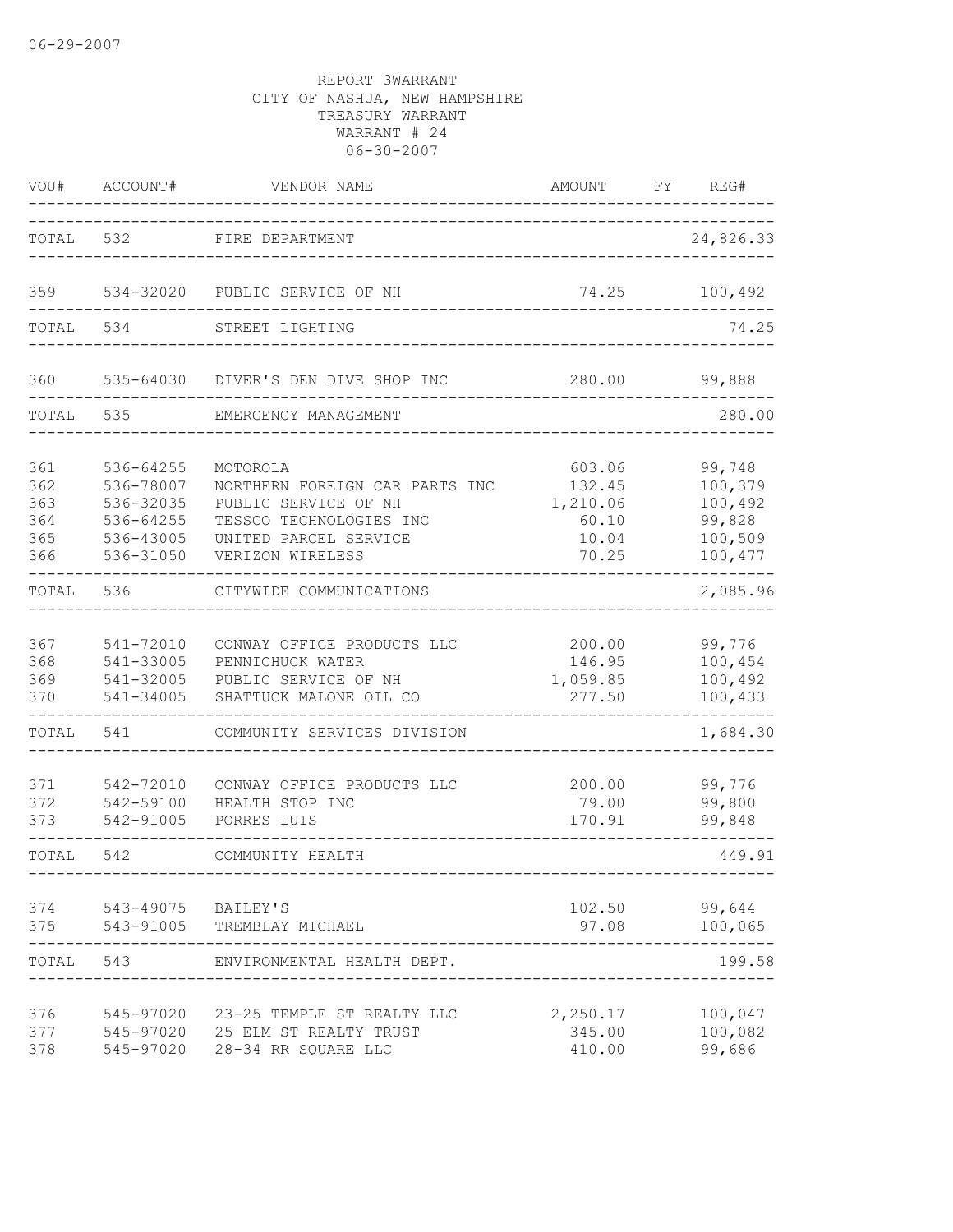| VOU# | ACCOUNT#  | VENDOR NAME                    | AMOUNT   | FY | REG#    |
|------|-----------|--------------------------------|----------|----|---------|
| 379  |           | 545-97020 ADAMO RONALD J       | 656.80   |    | 99,732  |
| 380  | 545-97020 | ARLINGTON ARMS LLC             | 400.00   |    | 100,077 |
| 381  | 545-97020 | BC-AD PROPERTIES               | 1,328.91 |    | 99,817  |
| 382  | 545-97020 | BLANCHARD BLDG INVESTS/KENNETH | 475.00   |    | 99,726  |
| 383  | 545-97020 | BONNETTE STEPHEN               | 700.00   |    | 99,754  |
| 384  | 545-97020 | BROOK VILLAGE NORTH ASSOCIATES | 815.13   |    | 99,870  |
| 385  | 545-97020 | <b>BUTLER JOSEPH</b>           | 600.00   |    | 99,667  |
| 386  | 545-97020 | CARROLL DOUGLAS                | 282.13   |    | 100,035 |
| 387  | 545-97020 | CENTRAL REALTY                 | 513.49   |    | 99,857  |
| 388  | 545-97015 | CHARRON MEDICAL SERVICES       | 75.00    |    | 99,656  |
| 389  | 545-97020 | COUNTRY BARN MOTEL             | 180.00   |    | 99,816  |
| 390  | 545-97015 | DEMOULAS SUPERMARKETS INC      | 3,684.75 |    | 100,435 |
| 391  | 545-97020 | DESMARAIS LEONARD              | 325.62   |    | 99,659  |
| 392  | 545-97020 | DOWNTOWNER NELSON/DAVID A GREG | 330.00   |    | 99,676  |
| 393  | 545-97020 | DROUIN ROBERT G                | 220.65   |    | 100,049 |
| 394  | 545-97020 | FISCHER MARJORIE               | 377.15   |    | 99,853  |
| 395  | 545-97020 | FORTIER CARMEN Y               | 505.22   |    | 100,063 |
| 396  | 545-97020 | FREEDOM APARTMENTS LLC         | 328.40   |    | 99,809  |
| 397  | 545-97020 | GAUTHIER REALTY/CONNIE GAUTHIE | 1,241.35 |    | 100,104 |
| 398  | 545-97020 | GREENLEAF JACK                 | 300.00   |    | 99,683  |
| 399  | 545-97020 | HERNADEZ WILFREDO              | 679.60   |    | 100,037 |
| 400  | 545-97020 | JMR CONSTRUCTION INC           | 368.33   |    | 99,788  |
| 401  | 545-97015 | KEYSPAN ENERGY DELIVERY        | 3,300.00 |    | 100,501 |
| 402  | 545-97020 | L & G PROPERTIES LLC           | 685.98   |    | 100,055 |
| 403  | 545-97020 | LAMERAND ENTERPRISES/KYLE LAME | 1,735.55 |    | 100,074 |
| 404  | 545-97020 | LAPOINTE OLIVER MARIE GABE & D | 382.30   |    | 99,798  |
| 405  | 545-97020 | LAVOIE DAVID                   | 500.00   |    | 100,054 |
| 406  | 545-97020 | LILLIANS MOTEL                 | 505.00   |    | 99,646  |
| 407  | 545-97020 | LOCUST ST REALTY LLC/TIMOTHY L | 316.25   |    | 100,109 |
| 408  | 545-97020 | MCCHANDLER LLC                 | 412.00   |    | 99,814  |
| 409  | 545-97020 | MOTEL 6                        | 813.85   |    | 100,078 |
| 410  | 545-97020 | NASHUA HOUSING AUTHORITY       | 511.60   |    | 100,083 |
| 411  | 545-97020 | NOEL MAURICE R                 | 120.00   |    | 99,796  |
| 412  | 545-97020 | O'DONNELL ALBERT               | 287.50   |    | 100,036 |
| 413  | 545-97020 | O'NEIL MICHAEL                 | 204.51   |    | 99,744  |
| 414  | 545-97020 | PARENT JEAN                    | 352.36   |    | 99,797  |
| 415  | 545-97020 | PRINCETON PROPERTY MANAGEMENT  | 875.00   |    | 99,731  |
| 416  | 545-97015 | PUBLIC SERVICE CO OF NH        | 4,327.21 |    | 100,498 |
| 417  | 545-97020 | REGENT PARK ASSOCIATES         | 138.64   |    | 99,760  |
| 418  | 545-97020 | REGISTER LINDA B               | 700.00   |    | 100,075 |
| 419  | 545-97020 | RODRIGUE ROBERT N              | 1,573.54 |    | 99,717  |
| 420  | 545-97020 | ROSA JUSSARA                   | 483.71   |    | 99,823  |
| 421  | 545-97015 | ST JOSEPH PHARMACY             | 92.50    |    | 99,689  |
| 422  | 545-97020 | THE GLEAM TEAM LLC             | 780.00   |    | 99,759  |
| 423  | 545-97020 | TRAINOR MARINA                 | 797.06   |    | 99,894  |
| 424  | 545-97020 | TURMEL RANDY                   | 250.04   |    | 99,699  |
| 425  | 545-97020 | WRN REAL ESTATE LLC            | 1,097.57 |    | 100,057 |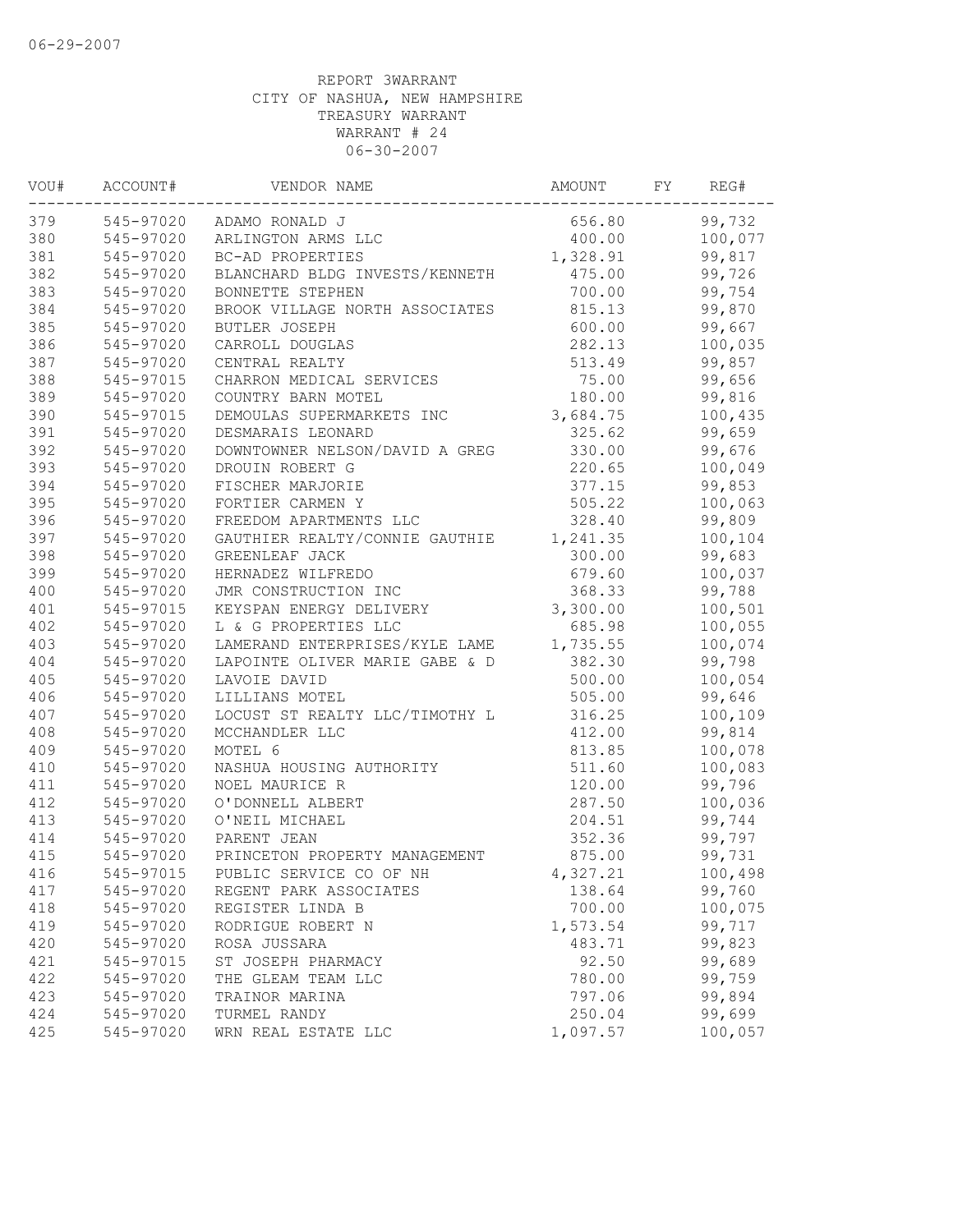| VOU#       | ACCOUNT#               | VENDOR NAME                              | <b>AMOUNT</b>   | REG#              |
|------------|------------------------|------------------------------------------|-----------------|-------------------|
| TOTAL 545  |                        | WELFARE COSTS                            |                 | 38,634.87         |
| 426        | 551-95005              | AMERICAN PUBLIC WORKS ASSN               | 290.25          | 100,499           |
| 427        | 551-94005              | APWA REGISTRATION                        | 680.00          | 100,503           |
| 428        | 551-59100              | CORBETT CLEANING CO/STEPHEN CO           | 350.00          | 99,844            |
| 429        | 551-72010              | HSM ELECTRONIC PROTECTION SERV           | 270.17          | 100,469           |
| 430        | $551 - 64300$          | MAINE TECHNICAL SOURCE INC               | 2,191.49        | 99,707            |
| 431        | 551-59187              | NASHUA REGIONAL PLANNING COMMI 19,347.03 |                 | 100,370           |
| 432        |                        | 551-31040 PAETEC COMMUNICATIONS INC      | 3.98            | 100,436           |
| 433        |                        | 551-41015 STAPLES BUSINESS ADVANTAGE     | 400.84          | 100,106           |
| TOTAL 551  |                        | PUBLIC WORKS DIV & ENGINEERING           |                 | 23,533.76         |
|            |                        |                                          |                 |                   |
| 434        |                        | 552-75022 B & S LOCKSMITHS INC           | 299.50          | 100,081           |
| 435        | 552-75021              | BROX INDUSTRIES INC                      | 4,032.88        | 99,694            |
| 436        | 552-59050              | BURGESS ALYSSA                           | 44.00           | 99,939            |
| 437        | 552-78007              | CARPARTS OF NASHUA                       | 175.50          | 99,663            |
| 438        | 552-78100              | CREATIVE SIGNS LLC                       | 75.00           | 100,053           |
| 439        | 552-78100              | D & R TOWING INC                         | 100.00          | 100,340           |
| 440        | 552-48015              | DENNIS K BURKE INC                       | 1,504.08        | 100,510           |
| 441        | 552-78100              | DICK RAYMOND INC                         | 299.35          | 100,355           |
| 442        | 552-75021              | EDWARD C WHITNEY & SON INC               | 120.00          | 100,108           |
| 443        | 552-75135              | ERICKSON CLEANING SERVICES LLC           | 440.00          | 99,783            |
| 444        | 552-75022              | F W WEBB COMPANY                         | 19.85           | 99,728            |
| 445        | 552-75021              | FRANKLIN PAINT CO INC                    | 204.50          | 100,189<br>99,669 |
| 446<br>447 | 552-59015<br>552-59050 | GALE MARCUS<br>GONZALEZ JORGE            | 400.00<br>22.00 | 99,933            |
| 448        | $552 - 46030$          | GRAINGER                                 | 163.44          | 99,710            |
| 448        | 552-75021              | GRAINGER                                 | 77.04           | 99,710            |
| 449        | 552-66000              | HANDY HOUSE INC                          | 59.00           | 100,468           |
| 450        | 552-59050              | HENDERSON MICHAEL                        | 160.00          | 100,260           |
| 451        | 552-46030              | HOME DEPOT CREDIT SERVICES               | 35.82           | 100,449           |
| 451        | 552-69035              | HOME DEPOT CREDIT SERVICES               | 48.91           | 100,449           |
| 451        | 552-75021              | HOME DEPOT CREDIT SERVICES               | 194.73          | 100,449           |
| 451        | 552-75135              | HOME DEPOT CREDIT SERVICES               | 84.82           | 100,449           |
| 451        | 552-75165              | HOME DEPOT CREDIT SERVICES               | 49.12           | 100,449           |
| 451        | 552-75170              | HOME DEPOT CREDIT SERVICES               | 232.27          | 100,449           |
| 451        | 552-75175              | HOME DEPOT CREDIT SERVICES               | 39.48           | 100,449           |
| 452        | 552-59050              | JENNINGS ROY                             | 22.00           | 99,936            |
| 453        | 552-75021              | JOHNSON'S ELECTRIC SUPPLY                | 99.40           | 99,734            |
| 454        | 552-34015              | KEYSPAN ENERGY DELIVERY                  | 242.79          | 100,452           |
| 454        | 552-34045              | KEYSPAN ENERGY DELIVERY                  | 701.03          | 100,452           |
| 455        | 552-75021              | LARCHMONT IRRIGATION                     | 120.26          | 99,786            |
| 456        | 552-59050              | LAROCQUE CHRISTINE                       | 150.00          | 99,891            |
| 457        | 552-59050              | LAROCQUE MICHELLE                        | 150.00          | 99,855            |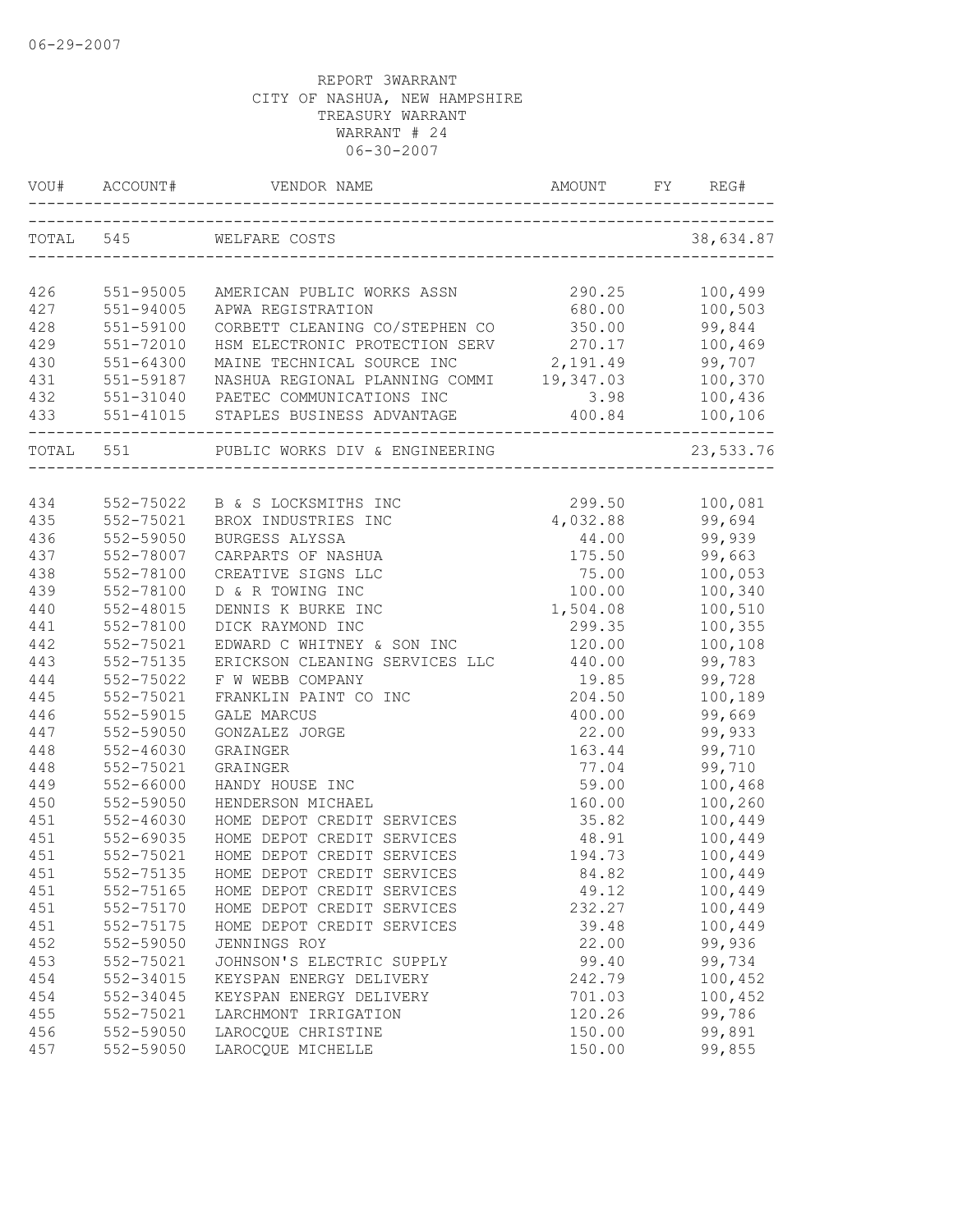| VOU#  | ACCOUNT#      | VENDOR NAME                              | AMOUNT    | FY | REG#              |
|-------|---------------|------------------------------------------|-----------|----|-------------------|
| 458   | 552-75021     | LESCO-PROX                               | 21.54     |    | 99,779            |
| 459   | 552-75021     | M & M ELECTRICAL SUPPLY CO INC           | 62.54     |    | 100,335           |
| 460   | 552-78065     | MAYNARD & LESIEUR INCORPORATED           | 771.88    |    | 100,349           |
| 461   | 552-78007     | NAPA AUTO PARTS                          | 381.82    |    | 100,073           |
| 462   | 552-75021     | NASHUA FARMERS EXCHANGE INC              | 303.46    |    | 100,364           |
| 463   | 552-74085     | NASHUA OUTDOOR POWER EQUIP               | 262.87    |    | 99,835            |
| 463   | 552-78007     | NASHUA OUTDOOR POWER EQUIP               | 19.17     |    | 99,835            |
| 464   | 552-59140     | NASHUA RED CROSS                         | 390.00    |    | 100,481           |
| 465   | 552-94005     | NESTMA                                   | 250.00    |    | 100,479           |
| 465   | 552-95005     | NESTMA                                   | 90.00     |    | 100,479           |
| 466   | 552-31040     | PAETEC COMMUNICATIONS INC                | 21.30     |    | 100,436           |
| 467   | 552-33005     | PENNICHUCK WATER                         | 3,768.89  |    | 100,454           |
| 468   | 552-78007     | PINE MOTOR PARTS                         | 154.28    |    | 100,351           |
| 469   | 552-32005     | PUBLIC SERVICE OF NH                     | 2,300.33  |    | 100,492           |
| 469   | 552-32005     | PUBLIC SERVICE OF NH                     | 3,932.49  |    | 100,493           |
| 469   | 552-32040     | PUBLIC SERVICE OF NH                     | 2,794.59  |    | 100,493           |
| 470   | 552-78100     | RBG INC                                  | 1,855.82  |    | 99,634            |
| 471   | 552-59015     | RIORDAN ANDREW                           | 250.00    |    | 99,858            |
| 472   | 552-41015     | RIS PAPER COMPANY INC                    | 102.58    |    | 99,750            |
| 473   | 552-59050     | ROEBUCK CHAD                             | 35.00     |    | 99,942            |
| 474   | 552-59050     | RYAN SEAN                                | 314.00    |    | 99,812            |
| 475   | 552-78100     | S V MOFFETT CO<br>INC                    | 275.59    |    | 99,846            |
| 476   | 552-78007     | SANEL AUTO PARTS CO                      | 443.62    |    | 99,821            |
| 477   | 552-45110     | SEASONAL SPECIALTY STORES                | 204.79    |    | 100,095           |
| 477   | 552-45235     | SEASONAL SPECIALTY STORES                | 101.76    |    | 100,095           |
| 477   | 552-75021     | SEASONAL SPECIALTY STORES                | 59.90     |    | 100,095           |
| 478   | 552-59050     | SEVIGNY RONALD                           | 225.00    |    | 99,819            |
| 479   | 552-75135     | SPORT SUPPLY GROUP INC                   | 220.99    |    | 100,068           |
| 480   | $552 - 45250$ | STAPLES BUSINESS ADVANTAGE               | 89.21     |    | 100,106           |
| 481   | 552-59050     | TOROSIAN GEORGE                          | 227.50    |    | 99,859            |
| 482   | 552-64192     | TURF PRODUCTS CORP                       | 9,000.00  |    | 100,110           |
| 483   | 552-75175     | UNITED SUPPLY COMPANY INC                | 104.33    |    |                   |
| 484   |               | WELLIVER RON                             | 141.00    |    | 100,358<br>99,769 |
|       | 552-59050     |                                          |           |    |                   |
| TOTAL | 552           | PARKS AND RECREATION                     |           |    | 39,543.02         |
|       |               |                                          |           |    |                   |
| 485   |               | 553-42010 BANNER SYSTEMS OF MASSACHUSETT | 230.55    |    | 100,334           |
| 486   | 553-69025     | BELLETETES INC                           | 10.78     |    | 99,815            |
| 487   | $553 - 45015$ | BROX INDUSTRIES INC                      | 4,598.72  |    | 99,694            |
| 487   | 553-45025     | BROX INDUSTRIES INC                      | 38.00     |    | 99,694            |
| 487   | 553-45190     | BROX INDUSTRIES INC                      | 233.98    |    | 99,694            |
| 488   | 553-49075     | CCP INDUSTRIES INC                       | 346.25    |    | 99,832            |
| 489   | 553-45060     | CORRIVEAU ROUTHIER INC                   | 222.02    |    | 100,339           |
| 490   | 553-48015     | DENNIS K BURKE INC                       | 26,023.63 |    | 100,510           |
| 491   | 553-78100     | <b>DUNN BATTERY</b>                      | 165.90    |    | 99,756            |
| 492   | 553-78100     | GILBERT DRIVELINE                        | 159.89    |    | 100,087           |
| 493   | 553-59100     | GMS HYDRAULICS INC                       | 180.14    |    | 100,371           |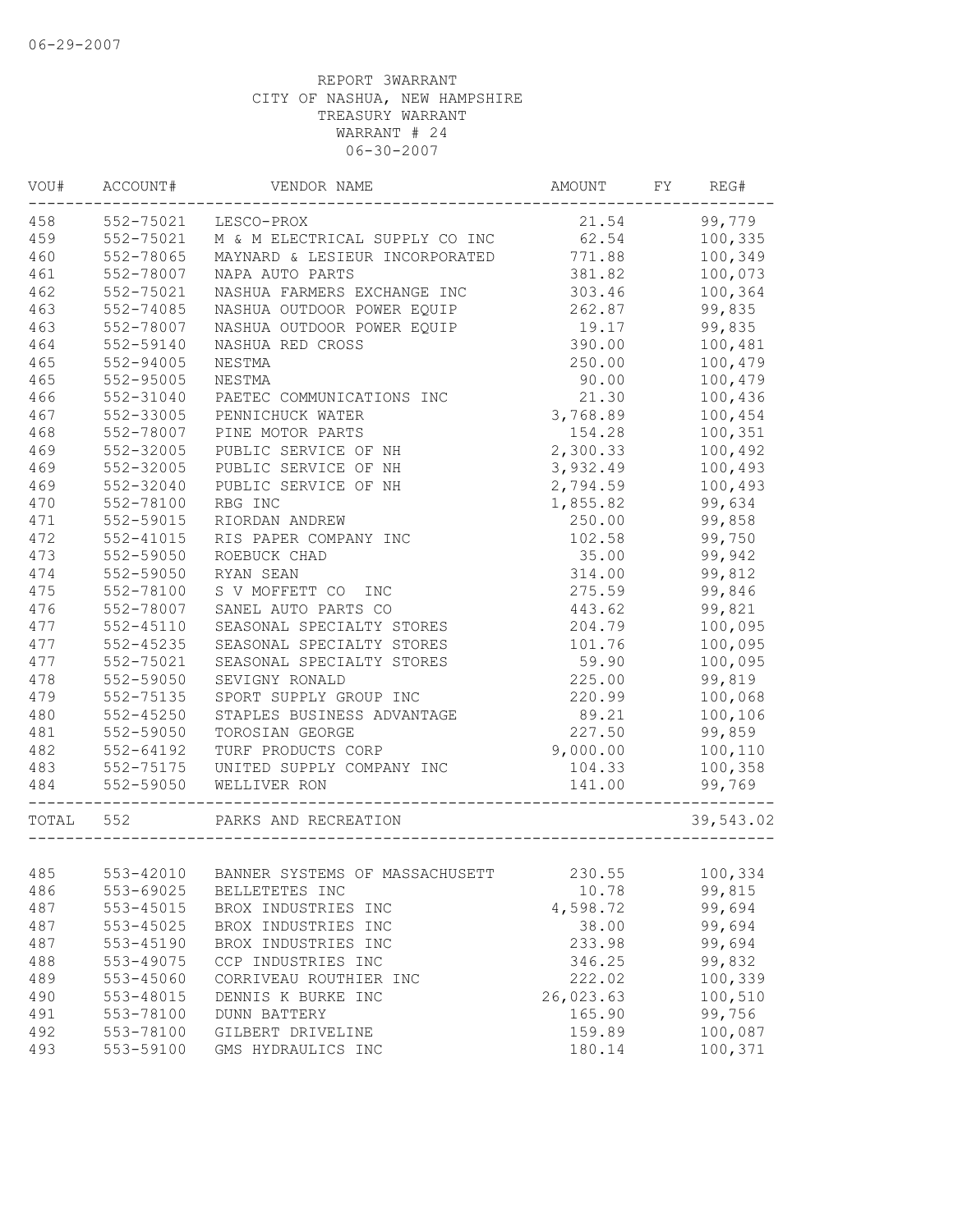| VOU#  | ACCOUNT#                   | VENDOR NAME                                                  | AMOUNT           | FY | REG#               |
|-------|----------------------------|--------------------------------------------------------------|------------------|----|--------------------|
| 494   | 553-49075                  | GRAINGER                                                     | 170.55           |    | 99,710             |
| 494   | 553-69025                  | GRAINGER                                                     | 37.56            |    | 99,710             |
| 495   | 553-69025                  | HOME DEPOT CREDIT SERVICES                                   | 25.97            |    | 100,449            |
| 496   | 553-49075                  | HOP                                                          | 285.00           |    | 99,679             |
| 497   | 553-68060                  | HOWARD P FAIRFIELD INC                                       | 6,440.00         |    | 100,263            |
| 497   | 553-78100                  | HOWARD P FAIRFIELD INC                                       | 234.76           |    | 100,263            |
| 498   | 553-78100                  | LIBERTY INTN'L TRUCKS OF NH LL                               | 192.63           |    | 100,346            |
| 499   | 553-49075                  | MAYNARD & LESIEUR INCORPORATED                               | 103.30           |    | 100,349            |
| 500   | 553-78100                  | MCDEVITT TRUCKS INC                                          | 41.99            |    | 100,103            |
| 501   | 553-78100                  | MILL METALS CORP                                             | 2,253.70         |    | 100,056            |
| 502   | 553-49075                  | NAPA AUTO PARTS                                              | 74.95            |    | 100,073            |
| 502   | 553-78100                  | NAPA AUTO PARTS                                              | 258.08           |    | 100,073            |
| 503   | 553-45060                  | NASHUA FARMERS EXCHANGE INC                                  | 96.00            |    | 100,364            |
| 504   | 553-31040                  | PAETEC COMMUNICATIONS INC                                    | 19.08            |    | 100,436            |
| 505   | 553-45060                  | REDIMIX COMPANIES INC                                        | 345.00           |    | 99,850             |
| 506   | 553-42010                  | ROCHESTER MIDLAND CORPORATION                                | 66.22            |    | 100,361            |
| 507   | 553-49075                  | SANEL AUTO PARTS CO                                          | 39.34            |    | 99,822             |
| 507   | 553-69025                  | SANEL AUTO PARTS CO                                          | 857.11           |    | 99,822             |
| 507   | 553-78100                  | SANEL AUTO PARTS CO                                          | 184.97           |    | 99,821             |
| 507   | 553-78100                  | SANEL AUTO PARTS CO                                          | 479.37           |    | 99,822             |
| 508   | 553-48005                  | SHATTUCK MALONE OIL CO                                       | 3,388.95         |    | 100,433            |
| 509   | 553-59100                  | SIMPLEXGRINNELL                                              | 780.99           |    | 99,648             |
| 510   | 553-41015                  |                                                              |                  |    |                    |
| 511   |                            | STAPLES BUSINESS ADVANTAGE<br>SUBURBAN AUTO & TRUCK PARTS IN | 293.24<br>109.98 |    | 100,106<br>100,353 |
|       | 553-49075                  |                                                              |                  |    |                    |
| 512   | 553-64192<br>$553 - 46045$ | SUNBELT RENTALS<br>UNIFIRST CORPORATION                      | 7,555.00         |    | 99,872             |
| 513   |                            |                                                              | 145.87           |    | 100,093            |
| 514   | 553-75100                  | UNLIMITED DOOR SERVICE/STEVEN                                | 650.00           |    | 100,369            |
| 515   | 553-78035                  | WINDWARD PETROLEUM                                           | 1,877.38         |    | 99,720             |
| TOTAL | 553                        | STREET DEPARTMENT                                            |                  |    | 59,216.85          |
|       |                            |                                                              |                  |    |                    |
| 516   | 555-59170                  | MARKINGS INC                                                 | 7,803.55         |    | 100,107            |
| 517   | 555-46045                  | NH BRAGG & SONS INC                                          | 366.96           |    | 99,651             |
| 518   | 555-31040                  | PAETEC COMMUNICATIONS INC                                    | 19.08            |    | 100,436            |
| 519   | 555-32025                  | PUBLIC SERVICE OF NH                                         | 649.48           |    | 100,493            |
| 519   | 555-32025                  | PUBLIC SERVICE OF NH                                         | 503.95           |    | 100,494            |
| 520   | 555-75023                  | UNIFIRST CORPORATION                                         | 20.05            |    | 100,093            |
| 521   | 555-75023                  | W E AUBUCHON COMPANY INC                                     | 10.99            |    | 99,673             |
| 522   | 555-64192                  | WELCH WELDING INC                                            | 1,580.31         |    | 99,654             |
| TOTAL | 555                        | TRAFFIC DEPARTMENT                                           |                  |    | 10,954.37          |
|       |                            |                                                              |                  |    |                    |
| 523   |                            | 557-47010 BASS FIRST AID SERVICE COMPANY                     | 120.00           |    | 99,724             |
| 524   | 557-31040                  | PAETEC COMMUNICATIONS INC                                    | 2.70             |    | 100,436            |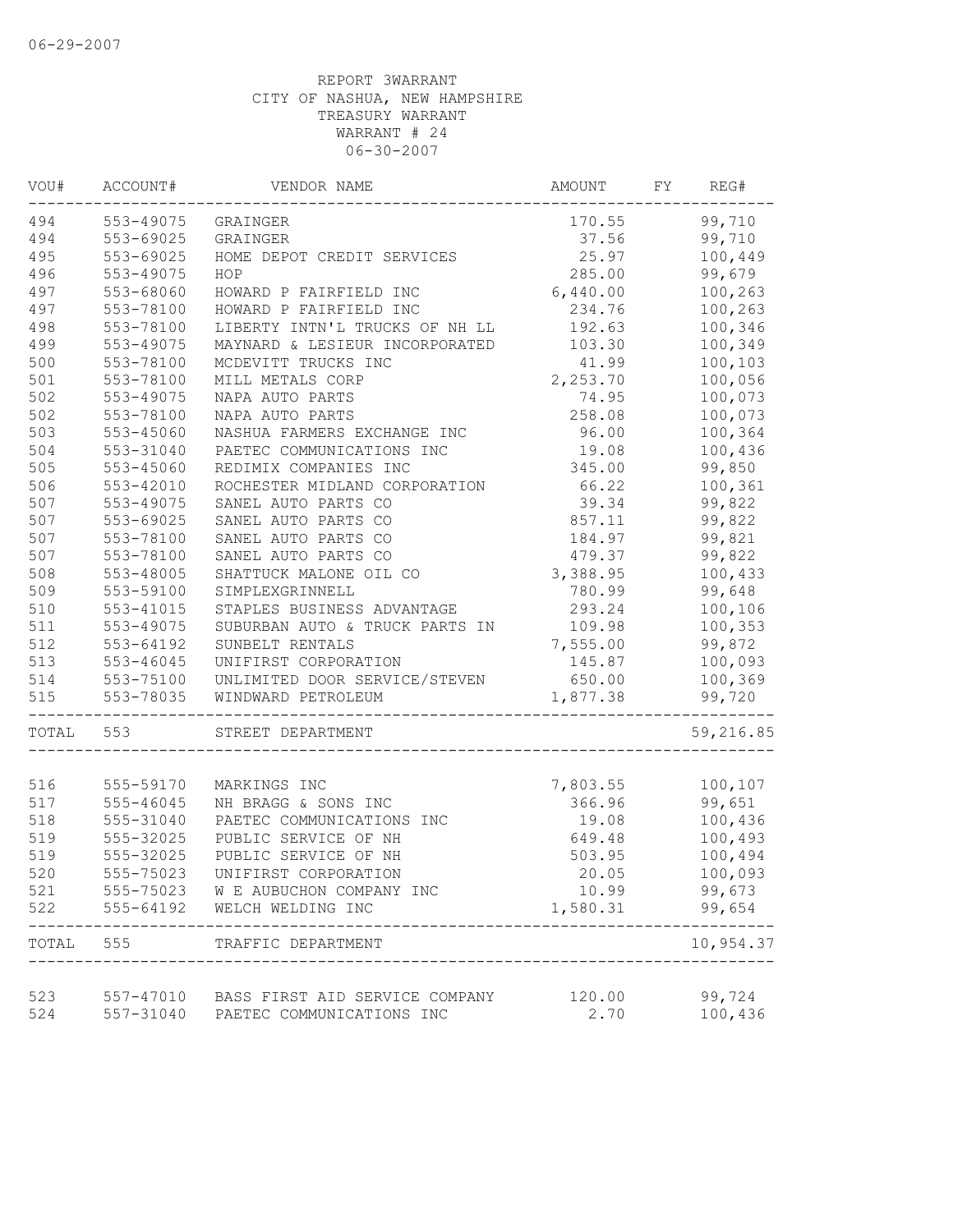| VOU#       | ACCOUNT#               | VENDOR NAME                                           | <b>AMOUNT</b>   | FΥ | REG#               |
|------------|------------------------|-------------------------------------------------------|-----------------|----|--------------------|
| TOTAL      | 557                    | PARKING LOTS                                          |                 |    | 122.70             |
|            |                        | HOME DEPOT CREDIT SERVICES                            |                 |    |                    |
| 525        | 561-75023              |                                                       | 191.52          |    | 100,449            |
| 526<br>527 | 561-78100<br>561-78065 | MAFFEE'S GARAGE INC<br>MAYNARD & LESIEUR INCORPORATED | 560.63          |    | 100,336<br>100,349 |
| 528        | $561 - 64165$          | NASHUA OUTDOOR POWER EQUIP                            | 16.94<br>532.35 |    | 99,835             |
| 528        | 561-74085              | NASHUA OUTDOOR POWER EQUIP                            | 4.84            |    | 99,835             |
| 529        | 561-34005              | SHATTUCK MALONE OIL CO                                | 484.34          |    | 100,433            |
| 529        | 561-59100              |                                                       | 410.82          |    |                    |
|            |                        | SHATTUCK MALONE OIL CO                                |                 |    | 100,433            |
| TOTAL      | 561                    | EDGEWOOD CEMETERY                                     |                 |    | 2,201.44           |
| 530        | 562-33005              | PENNICHUCK WATER                                      | 45.52           |    | 100,454            |
|            |                        |                                                       |                 |    |                    |
| TOTAL      | 562                    | SUBURBAN CEMETERIES                                   |                 |    | 45.52              |
| 531        | 563-48015              | DENNIS K BURKE INC                                    | 380.25          |    | 100,510            |
| 532        | 563-75023              | HOME DEPOT CREDIT SERVICES                            | 63.81           |    | 100,449            |
| 533        | 563-34015              | KEYSPAN ENERGY DELIVERY                               | 197.53          |    | 100,452            |
| 534        | 563-74085              | NASHUA OUTDOOR POWER EQUIP                            | 246.10          |    | 99,835             |
| 535        | 563-31040              | PAETEC COMMUNICATIONS INC                             | 1.21            |    | 100,436            |
| 536        | 563-32005              | PUBLIC SERVICE OF NH                                  | 245.34          |    | 100,494            |
| TOTAL      | 563                    | WOODLAWN CEMETERY                                     |                 |    | 1,134.24           |
| 537        | 571-94005              | HERSH KATHERINE                                       | 425.30          |    | 99,677             |
| 538        | $571 - 41015$          | STAPLES BUSINESS ADVANTAGE                            | 223.88          |    | 100,106            |
| TOTAL      | 571                    | COMMUNITY DEVELOPMENT                                 |                 |    | 649.18             |
|            |                        |                                                       |                 |    |                    |
| 539        | 572-62022              | DELL MARKETING LP                                     | 230.00          |    | 99,747             |
| 540        | 572-94005              | EASTLAND PARK HOTEL                                   | 1,145.97        |    | 100,444            |
| 541        | 572-59100              | FERMAN FABRICS                                        | 620.00          |    | 100,375            |
| 542        | 572-91005              | HOUSTON ROGER                                         | 178.00          |    | 100,042            |
| 543        | 572-95005              | ICSC                                                  | 100.00          |    | 100,488            |
| 544        | 572-95005              | INTERNATIONAL CODE COUNCIL INC                        | 180.00          |    | 99,626             |
| 545        | 572-49025              | MARTIN LORD & OSMAN PA                                | 105.00          |    | 100,496            |
| 546        | 572-58005              | PERFECTA CAMERA CORP                                  | 75.00           |    | 100,052            |
| 547        | 572-94005              | SACRPH/NNECAPA REGISTRATION                           | 1,000.00        |    | 100,480            |
| 548        | 572-58005              | TERRY HANLEY AUDIO SYSTEMS INC                        | 705.00          |    | 99,882             |
| 548        | 572-62022              | TERRY HANLEY AUDIO SYSTEMS INC                        | 1,400.00        |    | 99,882             |
| 549        | 572-95010              | THE KIPLINGER LETTER                                  | 163.00          |    | 100,486            |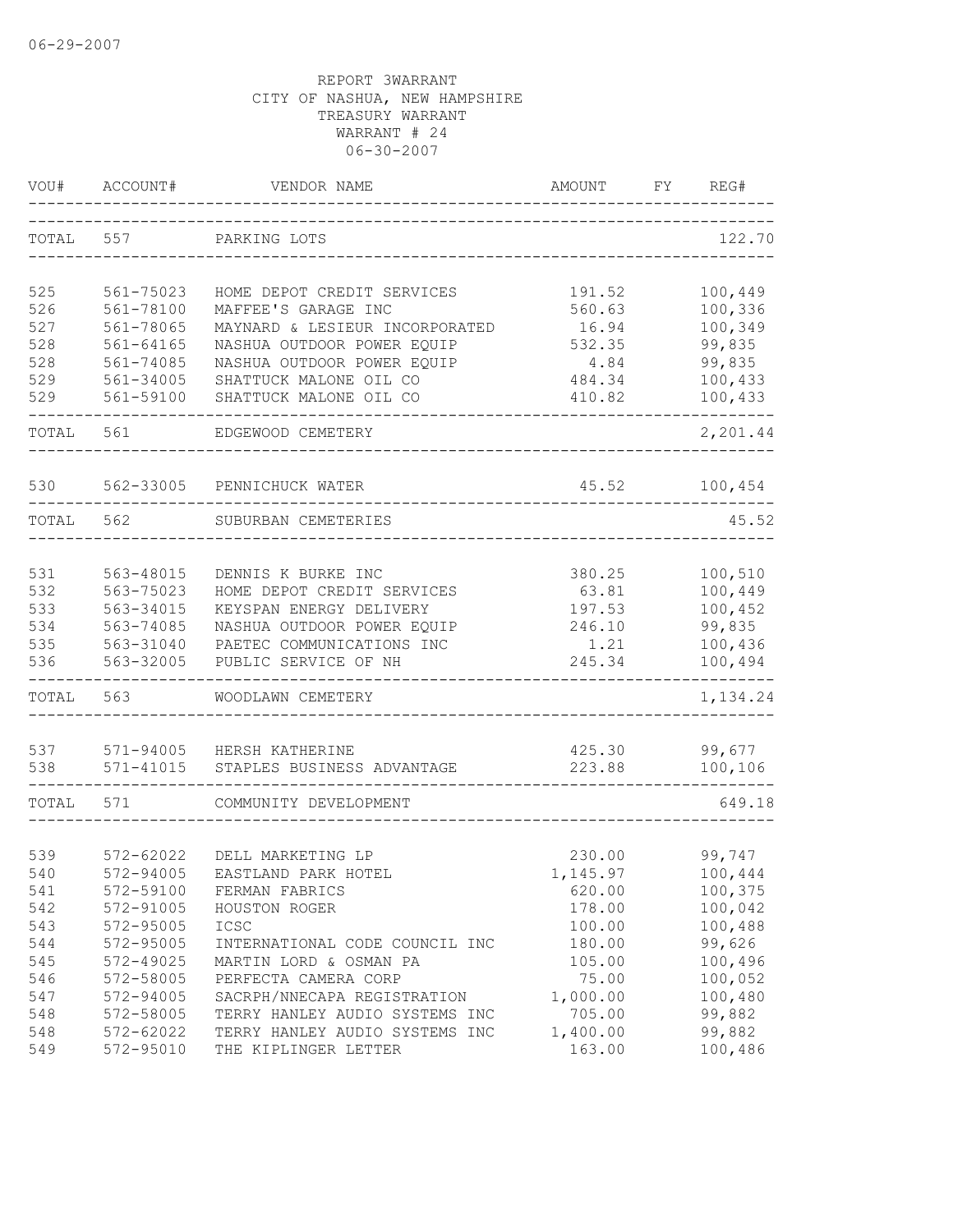| 550<br>572-95010<br>200.00<br>ULI-URBAN LAND INSTITUTE<br>572<br>TOTAL<br>PLANNING DEPARTMENT<br>551<br>573-59100<br>389.00<br>BROUSSEAU EDWARD<br>552<br>573-54025<br>438.00<br>CREATIVE PROMOTIONAL PRODUCTS<br>553<br>573-59100<br>FERMAN FABRICS<br>920.00<br>554<br>$573 - 62022$<br>JORDAN'S LUGGAGE SHOP<br>272.98<br>99,897<br>555<br>573-54025<br>MARTHA'S EXCHANGE<br>875.71<br>556<br>573-49075<br>274.35<br>STAPLES BUSINESS ADVANTAGE<br>TOTAL<br>573<br>ECONOMIC DEVELOPMENT<br>557<br>3.60<br>99,827<br>575-41015<br>ALPHAGRAPHICS<br>558<br>99,782<br>575-75023<br>GATE CITY FENCE CO INC<br>840.00<br>100,466<br>559<br>575-95005<br>50.00<br>GREAT AMERICAN DOWNTOWN<br>99,655<br>560<br>575-45050<br>INGENIX<br>79.52<br>561<br>575-34015<br>78.61<br>100,452<br>KEYSPAN ENERGY DELIVERY<br>99,839<br>562<br>575-91015<br>MARKS BRUCE<br>55.18<br>563<br>575-91015<br>99,741<br>MATTHEWS CHARLES<br>53.88<br>564<br>100,436<br>575-31040<br>PAETEC COMMUNICATIONS INC<br>10.41<br>565<br>100,454<br>575-33005<br>PENNICHUCK WATER<br>294.23<br>566<br>575-32005<br>PUBLIC SERVICE OF NH<br>72.97<br>100,494<br>567<br>STAPLES BUSINESS ADVANTAGE<br>100,106<br>575-41015<br>28.87<br>568<br>575-45050<br>63.00<br>100,450<br>VERIZON<br>TOTAL<br>575<br>PUBLIC LIBRARIES<br>569<br>576-91005<br>117.91<br>99,739<br>DUPONT TIMOTHY<br>570<br>81.84<br>100,248<br>576-91005<br>FINDLEY MICHAEL<br>571<br>576-59100<br>958.75<br>99,820<br>M & N SPORTS LLC<br>572<br>576-94005<br>NH BUILDING OFFICIALS ASSN<br>90.00<br>TOTAL<br>576<br>BUILDING DEPARTMENT<br>100,421<br>573 577-94005 GAMES LAURA<br>476.00<br>574 577-91005 GAMES LAURA<br>159.57<br>TOTAL<br>577<br>CODE ENFORCEMENT<br>194,939 581-49050<br>31.00<br>100,322<br>AAA STUFF 4 U<br>194,940 581-49050 AC MOORE INC<br>99,763<br>139.51 | VOU# | ACCOUNT# | VENDOR NAME                   | AMOUNT   | FY | REG#     |
|-----------------------------------------------------------------------------------------------------------------------------------------------------------------------------------------------------------------------------------------------------------------------------------------------------------------------------------------------------------------------------------------------------------------------------------------------------------------------------------------------------------------------------------------------------------------------------------------------------------------------------------------------------------------------------------------------------------------------------------------------------------------------------------------------------------------------------------------------------------------------------------------------------------------------------------------------------------------------------------------------------------------------------------------------------------------------------------------------------------------------------------------------------------------------------------------------------------------------------------------------------------------------------------------------------------------------------------------------------------------------------------------------------------------------------------------------------------------------------------------------------------------------------------------------------------------------------------------------------------------------------------------------------------------------------------------------------------------------------------------------------------------------------------------------------------------------------|------|----------|-------------------------------|----------|----|----------|
|                                                                                                                                                                                                                                                                                                                                                                                                                                                                                                                                                                                                                                                                                                                                                                                                                                                                                                                                                                                                                                                                                                                                                                                                                                                                                                                                                                                                                                                                                                                                                                                                                                                                                                                                                                                                                             |      |          |                               |          |    | 100,460  |
|                                                                                                                                                                                                                                                                                                                                                                                                                                                                                                                                                                                                                                                                                                                                                                                                                                                                                                                                                                                                                                                                                                                                                                                                                                                                                                                                                                                                                                                                                                                                                                                                                                                                                                                                                                                                                             |      |          |                               |          |    | 6,101.97 |
|                                                                                                                                                                                                                                                                                                                                                                                                                                                                                                                                                                                                                                                                                                                                                                                                                                                                                                                                                                                                                                                                                                                                                                                                                                                                                                                                                                                                                                                                                                                                                                                                                                                                                                                                                                                                                             |      |          |                               |          |    | 100,031  |
|                                                                                                                                                                                                                                                                                                                                                                                                                                                                                                                                                                                                                                                                                                                                                                                                                                                                                                                                                                                                                                                                                                                                                                                                                                                                                                                                                                                                                                                                                                                                                                                                                                                                                                                                                                                                                             |      |          |                               |          |    | 100,099  |
|                                                                                                                                                                                                                                                                                                                                                                                                                                                                                                                                                                                                                                                                                                                                                                                                                                                                                                                                                                                                                                                                                                                                                                                                                                                                                                                                                                                                                                                                                                                                                                                                                                                                                                                                                                                                                             |      |          |                               |          |    | 100,375  |
|                                                                                                                                                                                                                                                                                                                                                                                                                                                                                                                                                                                                                                                                                                                                                                                                                                                                                                                                                                                                                                                                                                                                                                                                                                                                                                                                                                                                                                                                                                                                                                                                                                                                                                                                                                                                                             |      |          |                               |          |    |          |
|                                                                                                                                                                                                                                                                                                                                                                                                                                                                                                                                                                                                                                                                                                                                                                                                                                                                                                                                                                                                                                                                                                                                                                                                                                                                                                                                                                                                                                                                                                                                                                                                                                                                                                                                                                                                                             |      |          |                               |          |    | 100,489  |
|                                                                                                                                                                                                                                                                                                                                                                                                                                                                                                                                                                                                                                                                                                                                                                                                                                                                                                                                                                                                                                                                                                                                                                                                                                                                                                                                                                                                                                                                                                                                                                                                                                                                                                                                                                                                                             |      |          |                               |          |    | 100,106  |
|                                                                                                                                                                                                                                                                                                                                                                                                                                                                                                                                                                                                                                                                                                                                                                                                                                                                                                                                                                                                                                                                                                                                                                                                                                                                                                                                                                                                                                                                                                                                                                                                                                                                                                                                                                                                                             |      |          |                               |          |    | 3,170.04 |
|                                                                                                                                                                                                                                                                                                                                                                                                                                                                                                                                                                                                                                                                                                                                                                                                                                                                                                                                                                                                                                                                                                                                                                                                                                                                                                                                                                                                                                                                                                                                                                                                                                                                                                                                                                                                                             |      |          |                               |          |    |          |
|                                                                                                                                                                                                                                                                                                                                                                                                                                                                                                                                                                                                                                                                                                                                                                                                                                                                                                                                                                                                                                                                                                                                                                                                                                                                                                                                                                                                                                                                                                                                                                                                                                                                                                                                                                                                                             |      |          |                               |          |    |          |
|                                                                                                                                                                                                                                                                                                                                                                                                                                                                                                                                                                                                                                                                                                                                                                                                                                                                                                                                                                                                                                                                                                                                                                                                                                                                                                                                                                                                                                                                                                                                                                                                                                                                                                                                                                                                                             |      |          |                               |          |    |          |
|                                                                                                                                                                                                                                                                                                                                                                                                                                                                                                                                                                                                                                                                                                                                                                                                                                                                                                                                                                                                                                                                                                                                                                                                                                                                                                                                                                                                                                                                                                                                                                                                                                                                                                                                                                                                                             |      |          |                               |          |    |          |
|                                                                                                                                                                                                                                                                                                                                                                                                                                                                                                                                                                                                                                                                                                                                                                                                                                                                                                                                                                                                                                                                                                                                                                                                                                                                                                                                                                                                                                                                                                                                                                                                                                                                                                                                                                                                                             |      |          |                               |          |    |          |
|                                                                                                                                                                                                                                                                                                                                                                                                                                                                                                                                                                                                                                                                                                                                                                                                                                                                                                                                                                                                                                                                                                                                                                                                                                                                                                                                                                                                                                                                                                                                                                                                                                                                                                                                                                                                                             |      |          |                               |          |    |          |
|                                                                                                                                                                                                                                                                                                                                                                                                                                                                                                                                                                                                                                                                                                                                                                                                                                                                                                                                                                                                                                                                                                                                                                                                                                                                                                                                                                                                                                                                                                                                                                                                                                                                                                                                                                                                                             |      |          |                               |          |    |          |
|                                                                                                                                                                                                                                                                                                                                                                                                                                                                                                                                                                                                                                                                                                                                                                                                                                                                                                                                                                                                                                                                                                                                                                                                                                                                                                                                                                                                                                                                                                                                                                                                                                                                                                                                                                                                                             |      |          |                               |          |    |          |
|                                                                                                                                                                                                                                                                                                                                                                                                                                                                                                                                                                                                                                                                                                                                                                                                                                                                                                                                                                                                                                                                                                                                                                                                                                                                                                                                                                                                                                                                                                                                                                                                                                                                                                                                                                                                                             |      |          |                               |          |    |          |
|                                                                                                                                                                                                                                                                                                                                                                                                                                                                                                                                                                                                                                                                                                                                                                                                                                                                                                                                                                                                                                                                                                                                                                                                                                                                                                                                                                                                                                                                                                                                                                                                                                                                                                                                                                                                                             |      |          |                               |          |    |          |
|                                                                                                                                                                                                                                                                                                                                                                                                                                                                                                                                                                                                                                                                                                                                                                                                                                                                                                                                                                                                                                                                                                                                                                                                                                                                                                                                                                                                                                                                                                                                                                                                                                                                                                                                                                                                                             |      |          |                               |          |    |          |
|                                                                                                                                                                                                                                                                                                                                                                                                                                                                                                                                                                                                                                                                                                                                                                                                                                                                                                                                                                                                                                                                                                                                                                                                                                                                                                                                                                                                                                                                                                                                                                                                                                                                                                                                                                                                                             |      |          |                               |          |    |          |
|                                                                                                                                                                                                                                                                                                                                                                                                                                                                                                                                                                                                                                                                                                                                                                                                                                                                                                                                                                                                                                                                                                                                                                                                                                                                                                                                                                                                                                                                                                                                                                                                                                                                                                                                                                                                                             |      |          |                               |          |    |          |
|                                                                                                                                                                                                                                                                                                                                                                                                                                                                                                                                                                                                                                                                                                                                                                                                                                                                                                                                                                                                                                                                                                                                                                                                                                                                                                                                                                                                                                                                                                                                                                                                                                                                                                                                                                                                                             |      |          |                               |          |    | 1,630.27 |
|                                                                                                                                                                                                                                                                                                                                                                                                                                                                                                                                                                                                                                                                                                                                                                                                                                                                                                                                                                                                                                                                                                                                                                                                                                                                                                                                                                                                                                                                                                                                                                                                                                                                                                                                                                                                                             |      |          |                               |          |    |          |
|                                                                                                                                                                                                                                                                                                                                                                                                                                                                                                                                                                                                                                                                                                                                                                                                                                                                                                                                                                                                                                                                                                                                                                                                                                                                                                                                                                                                                                                                                                                                                                                                                                                                                                                                                                                                                             |      |          |                               |          |    |          |
|                                                                                                                                                                                                                                                                                                                                                                                                                                                                                                                                                                                                                                                                                                                                                                                                                                                                                                                                                                                                                                                                                                                                                                                                                                                                                                                                                                                                                                                                                                                                                                                                                                                                                                                                                                                                                             |      |          |                               |          |    |          |
|                                                                                                                                                                                                                                                                                                                                                                                                                                                                                                                                                                                                                                                                                                                                                                                                                                                                                                                                                                                                                                                                                                                                                                                                                                                                                                                                                                                                                                                                                                                                                                                                                                                                                                                                                                                                                             |      |          |                               |          |    | 100,453  |
|                                                                                                                                                                                                                                                                                                                                                                                                                                                                                                                                                                                                                                                                                                                                                                                                                                                                                                                                                                                                                                                                                                                                                                                                                                                                                                                                                                                                                                                                                                                                                                                                                                                                                                                                                                                                                             |      |          |                               |          |    | 1,248.50 |
|                                                                                                                                                                                                                                                                                                                                                                                                                                                                                                                                                                                                                                                                                                                                                                                                                                                                                                                                                                                                                                                                                                                                                                                                                                                                                                                                                                                                                                                                                                                                                                                                                                                                                                                                                                                                                             |      |          |                               |          |    |          |
|                                                                                                                                                                                                                                                                                                                                                                                                                                                                                                                                                                                                                                                                                                                                                                                                                                                                                                                                                                                                                                                                                                                                                                                                                                                                                                                                                                                                                                                                                                                                                                                                                                                                                                                                                                                                                             |      |          |                               |          |    | 100,046  |
|                                                                                                                                                                                                                                                                                                                                                                                                                                                                                                                                                                                                                                                                                                                                                                                                                                                                                                                                                                                                                                                                                                                                                                                                                                                                                                                                                                                                                                                                                                                                                                                                                                                                                                                                                                                                                             |      |          |                               |          |    | 635.57   |
|                                                                                                                                                                                                                                                                                                                                                                                                                                                                                                                                                                                                                                                                                                                                                                                                                                                                                                                                                                                                                                                                                                                                                                                                                                                                                                                                                                                                                                                                                                                                                                                                                                                                                                                                                                                                                             |      |          |                               |          |    |          |
|                                                                                                                                                                                                                                                                                                                                                                                                                                                                                                                                                                                                                                                                                                                                                                                                                                                                                                                                                                                                                                                                                                                                                                                                                                                                                                                                                                                                                                                                                                                                                                                                                                                                                                                                                                                                                             |      |          |                               |          |    |          |
| 194,941 581-53103                                                                                                                                                                                                                                                                                                                                                                                                                                                                                                                                                                                                                                                                                                                                                                                                                                                                                                                                                                                                                                                                                                                                                                                                                                                                                                                                                                                                                                                                                                                                                                                                                                                                                                                                                                                                           |      |          | ACUCARE NURSING PROFESSIONALS | 1,228.51 |    | 100,148  |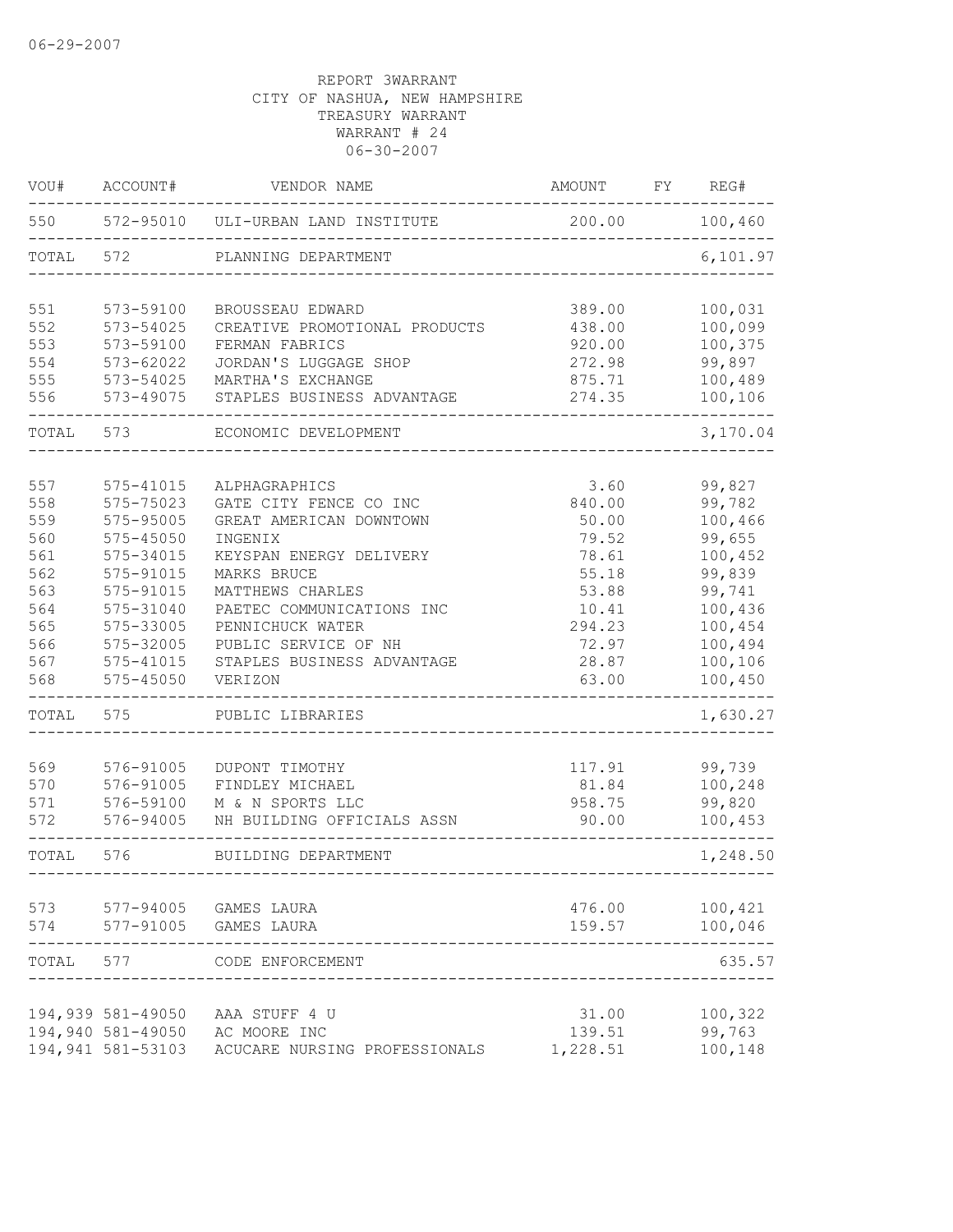| VOU# | ACCOUNT#          | VENDOR NAME                               | AMOUNT    | FY | REG#    |
|------|-------------------|-------------------------------------------|-----------|----|---------|
|      |                   | 194,942 581-49050 ADVANTAGE GASES & TOOLS | 463.25    |    | 100,298 |
|      | 194,943 581-42110 | ALARMAX DISTRIBUTORS INC                  | 72.37     |    | 100,126 |
|      | 194,944 581-94030 | ALMEIDA SARAH                             | 210.00    |    | 100,183 |
|      | 194,945 581-49050 | ALTA BOOK CENTER                          | 436.80    |    | 100,377 |
|      | 194,946 581-49035 | AMAZON CREDIT PLAN                        | 24.94     |    | 100,512 |
|      | 194,947 581-74092 | AMERICAN ALARM                            | 452.50    |    | 100,246 |
|      | 194,948 581-49075 | AMERICAN VAN EQUIPMENT INC                | 264.00    |    | 100,117 |
|      | 194,949 581-42130 | ARC SOURCE INC                            | 359.76    |    | 100,241 |
|      | 194,950 581-91005 | ARCARO JANICE                             | 398.37    |    | 100,145 |
|      | 194,951 581-49075 | B & S LOCKSMITHS INC                      | 471.05    |    | 100,081 |
|      | 194,952 581-49035 | BARNES & NOBLE INC                        | 100.03    |    | 99,632  |
|      | 194,953 581-41045 | BAUDVILLE INC                             | 377.31    |    | 100,205 |
|      | 194,954 581-42130 | BEARINGS SPECIALTY CO INC                 | 94.63     |    | 100,097 |
|      | 194,955 581-49050 | BELLETETES INC                            | 159.61    |    | 99,815  |
|      | 194,955 581-49075 | BELLETETES INC                            | 286.58    |    | 99,815  |
|      | 194,956 581-84030 | BEVERLY SCHOOL FOR THE DEAF               | 9,416.16  |    | 100,232 |
|      | 194,957 581-53100 | BIELIK STEPHANIE                          | 39.00     |    | 100,310 |
|      | 194,958 581-45910 | BOSTON GLOBE                              | 2.25      |    | 100,500 |
|      | 194,958 581-49030 | BOSTON GLOBE                              | 45.00     |    | 100,500 |
|      | 194,959 581-49075 | BOSTONBEAN COFFEE COMPANY                 | 70.50     |    | 100,211 |
|      | 194,960 581-49910 | BROX INDUSTRIES INC                       | 410.71    |    | 99,694  |
|      | 194,961 581-55015 | BUCKBOARD TRANSPORTATION                  | 625.24    |    | 100,302 |
|      | 194,962 581-55010 | BUDGET CAR & TRUCK RENTAL                 | 354.88    |    | 100,203 |
|      | 194,963 581-91005 | BURKE CHRISTINE                           | 46.06     |    | 100,301 |
|      | 194,964 581-59130 | BURKHART DENNIS                           | 54.00     |    | 99,791  |
|      | 194,965 581-55015 | CANTARA DEBORAH                           | 261.90    |    | 99,755  |
|      | 194,966 581-75023 | CAPP INC                                  | 7,600.00  |    | 100,113 |
|      | 194,967 581-53040 | CAPPETTA CHARLES MD                       | 2,500.00  |    | 100,240 |
|      | 194,968 581-55015 | CARING HANDS TRANSPORTATION LL            | 8,525.00  |    | 100,282 |
|      | 194,969 581-91005 | CARLTON CECILE                            | 317.55    |    | 100,142 |
|      | 194,970 581-49050 | CAROLINA BIOLOGICAL SUPPLY CO             | 117.23    |    | 100,359 |
|      | 194,971 581-49050 | CARPARTS OF NASHUA                        | 244.95    |    | 100,337 |
|      | 194,972 581-49050 | CARTRIDGE WORLD                           | 1,018.95  |    | 100,256 |
| 575  | 581-53100         | CBCINNOVIS INC                            | 18.00     |    | 99,871  |
|      | 194,973 581-42110 | <b>CED</b>                                | 112.00    |    | 99,714  |
|      | 194,974 581-84030 | CEDARCREST INC                            | 4,042.38  |    | 99,650  |
|      | 194,975 581-49050 | CEN-COM                                   | 247.50    |    | 99,652  |
|      | 194,976 581-42010 | CENTRAL PAPER PRODUCTS CO                 | 5,693.34  |    | 100,360 |
|      | 194,976 581-42020 | CENTRAL PAPER PRODUCTS CO                 | 7,392.91  |    | 100,360 |
|      | 194,976 581-49050 | CENTRAL PAPER PRODUCTS CO                 | 336.00    |    | 100,360 |
|      | 194,977 581-49910 | CHAPPELL TRACTOR SALES INC                | 96.75     |    | 99,696  |
|      | 194,978 581-56030 | CHRISTIAN PARTY RENTAL INC                | 797.81    |    | 99,837  |
|      | 194,979 581-63085 | CHRISTIAN PARTY RENTAL INC                | 334.25    |    | 100,125 |
|      | 194,980 581-78007 | CHUCK'S AUTO REPAIR INC                   | 120.35    |    | 100,213 |
|      | 194,981 581-53103 | CLARK ASSOCIATES/DEBBIE CLARK             | 36,782.50 |    | 99,700  |
|      | 194,982 581-49050 | COCA COLA                                 | 283.00    |    | 100,168 |
|      | 194,983 581-53103 | COMPASSIONATE STAFFING LLC                | 1,091.25  |    | 99,852  |
|      | 194,984 581-49050 | CONNECTICUT VALLEY BIOLOGICAL             | 246.67    |    | 100,344 |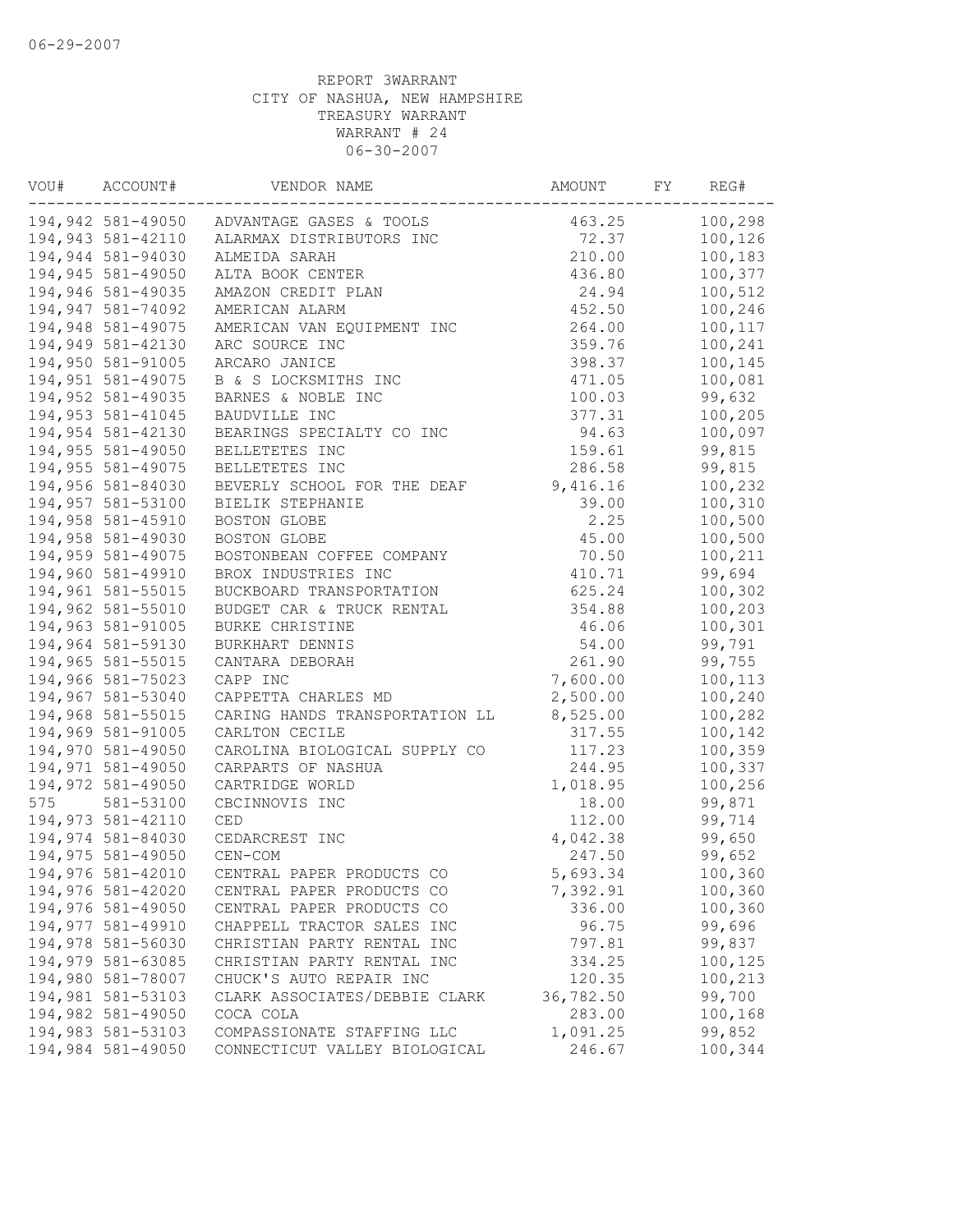| VOU# | ACCOUNT#          | VENDOR NAME                    | AMOUNT      | FΥ | REG#    |
|------|-------------------|--------------------------------|-------------|----|---------|
|      | 194,985 581-44005 | COPY SHOP                      | 1,275.00    |    | 99,774  |
|      | 194,985 581-49075 | COPY SHOP                      | 1,500.00    |    | 99,774  |
|      | 194,986 581-49050 | CRYSTAL ROCK BOTTLED WATER     | 72.72       |    | 100,291 |
|      | 194,987 581-49050 | DARWISH COLLEEN                | 36.75       |    | 100,255 |
|      | 194,988 581-74092 | DAVID H BAILEY                 | 560.00      |    | 99,708  |
|      | 194,989 581-49050 | DELTA SYSTEMS COMPANY INC      | 89.71       |    | 100,373 |
|      | 194,990 581-74092 | DEPOT AMERICA                  | 146.67      |    | 100,253 |
|      | 194,991 581-91005 | DERRY MARSHALL                 | 142.83      |    | 99,706  |
|      | 194,992 581-91005 | DESJARLAIS CATHERINE           | 68.44       |    | 100,163 |
|      | 194,993 581-51015 | DEVINE MILLIMET & BRANCH       | 3,984.99    |    | 99,829  |
|      | 194,994 581-91005 | DOWNING CHRISTINE              | 20.37       |    | 100,134 |
|      | 194,995 581-91005 | DUFFY CAROL                    | 42.32       |    | 100,139 |
|      | 194,996 581-49050 | DUNCKLEE LISA                  | 99.96       |    | 100,321 |
|      | 194,997 581-49050 | DUSTIN MARIANNE                | 40.00       |    | 100,154 |
|      | 194,998 581-55015 | EASTER SEALS NEW HAMPSHIRE     | 716.00      |    | 100,096 |
|      | 194,998 581-84030 | EASTER SEALS NEW HAMPSHIRE     | 15, 149. 23 |    | 100,096 |
|      | 194,998 581-84055 | EASTER SEALS NEW HAMPSHIRE     | 8,072.65    |    | 100,096 |
|      | 194,999 581-49050 | ECS LEARNING SYSTEMS INC       | 263.84      |    | 99,746  |
|      | 195,000 581-84030 | EDGEWOOD CENTRE                | 2,006.00    |    | 100,251 |
|      | 195,001 581-49050 | ELECTRONIX EXPRESS             | 1,112.50    |    | 100,198 |
|      | 195,002 581-49050 | ELVIN SAFETY SUPPLY INC        | 87.00       |    | 100,176 |
|      | 195,003 581-42120 | F W WEBB COMPANY               | 990.39      |    | 99,728  |
|      | 195,004 581-91040 | FANTASIA ANGELO                | 197.19      |    | 100,243 |
|      | 195,005 581-64040 | FASE PRODUCTIONS               | 19.00       |    | 100,207 |
|      | 195,006 581-49075 | FASTENAL CO                    | 62.35       |    | 99,684  |
|      | 195,007 581-55005 | FIRST STUDENT INC              | 4,546.97    |    | 100,196 |
|      | 195,007 581-55005 | FIRST STUDENT INC              | 359.76      |    | 100,197 |
|      | 195,007 581-55015 | FIRST STUDENT INC              | 108,825.00  |    | 100,196 |
|      | 195,007 581-55025 | FIRST STUDENT INC              | 202,708.80  |    | 100,196 |
|      | 195,007 581-55025 | FIRST STUDENT INC              | 1,261.75    |    | 100,197 |
|      | 195,008 581-91005 | FITZGERALD ROBERT JR           | 97.97       |    | 100,294 |
|      | 195,009 581-59130 | FLETCHER JIM                   | 87.00       |    | 100,306 |
|      | 195,010 581-51015 | FLYGARE SCHWARZ & CLOSSON      | 5,223.02    |    | 100,071 |
|      | 195,011 581-45910 | FOLLETT LIBRARY RESOURCES      | 262.00      |    | 99,675  |
|      | 195,011 581-49030 | FOLLETT LIBRARY RESOURCES      | 1,016.80    |    | 99,675  |
|      | 195,011 581-49055 | FOLLETT LIBRARY RESOURCES      | 234.48      |    | 99,675  |
|      | 195,012 581-94010 | FRENETTE BRENDA G              | 492.00      |    | 99,877  |
|      | 195,013 581-49050 | GAMBA MARIA                    | 47.27       |    | 100,320 |
|      | 195,014 581-74092 | GARY BLOOM SALES INC           | 450.00      |    | 100,242 |
|      | 195,015 581-64040 | GENEVALOGIC                    | 4,599.00    |    | 100,250 |
|      | 195,016 581-84055 | GERMAINE LAWRENCE SCHOOL       | 2,911.26    |    | 100,214 |
|      | 195,017 581-91005 | GOODWIN JENNIFER               | 96.52       |    | 100,136 |
|      | 195,018 581-55015 | GOULET ROBBIN                  | 1,000.00    |    | 100,153 |
|      | 195,019 581-64040 | GOVCONNECTION INC              | 18,879.95   |    | 99,643  |
|      | 195,020 581-75023 | GRANITE GROUP (THE)            | 544.89      |    | 100,090 |
|      | 195,021 581-84030 | GREATER LAWRENCE ED COLLABORAT | 15,940.00   |    | 100,208 |
|      | 195,022 581-49050 | GUILFOIL MICHELE               | 68.37       |    | 100,284 |
|      | 195,023 581-49050 | HARCOURT ASSESSMENT, INC       | 630.00      |    | 100,236 |
|      |                   |                                |             |    |         |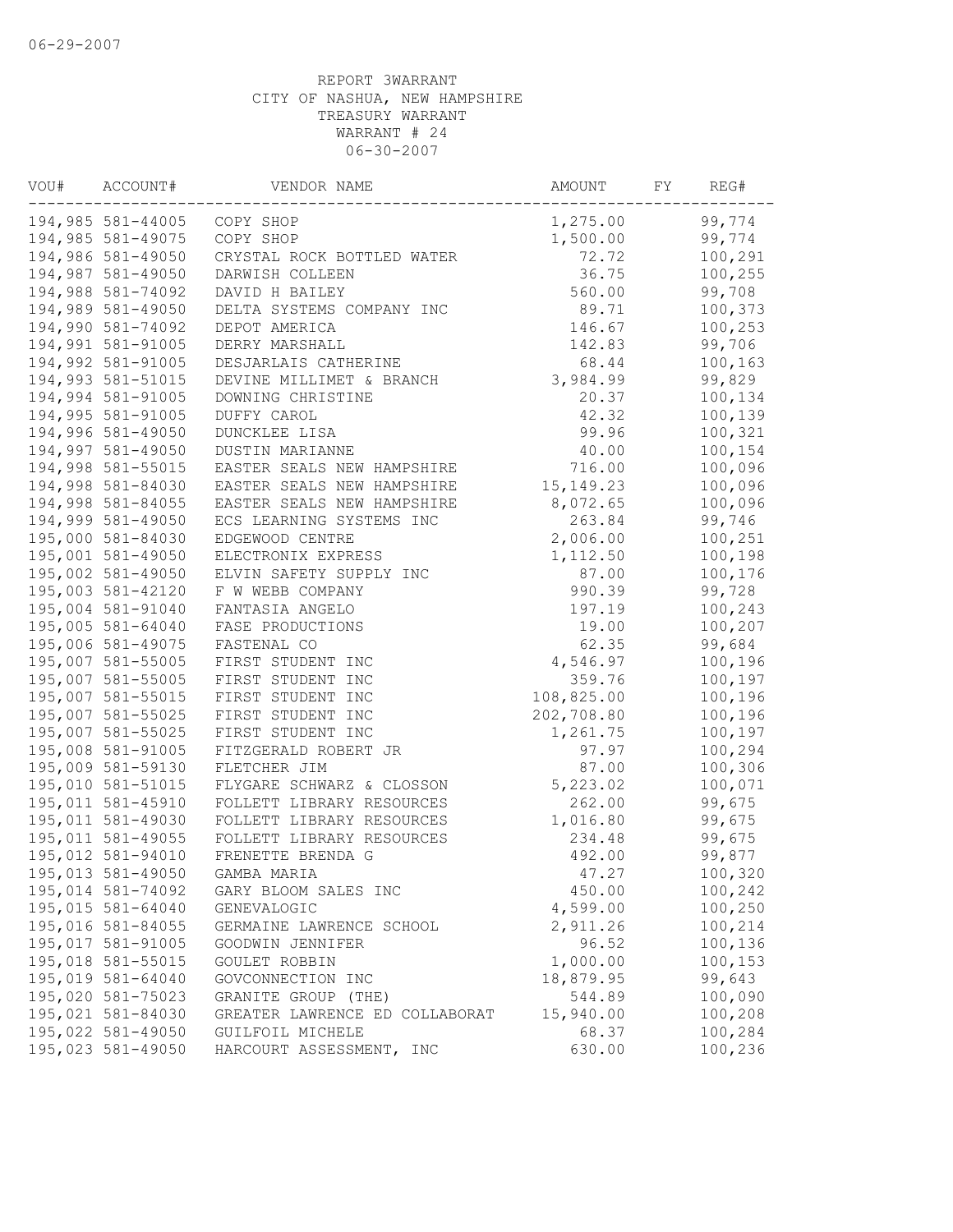| VOU# | ACCOUNT#          | VENDOR NAME                    | AMOUNT     | FY | REG#    |
|------|-------------------|--------------------------------|------------|----|---------|
|      | 195,023 581-49095 | HARCOURT ASSESSMENT, INC       | 3,595.70   |    | 100,236 |
|      | 195,024 581-49050 | HARCOURT INC                   | 1,402.50   |    | 100,238 |
|      | 195,025 581-64192 | HARRIS EQUIPMENT REPAIR SERVIC | 4,000.00   |    | 100,348 |
|      | 195,025 581-74092 | HARRIS EQUIPMENT REPAIR SERVIC | 1,065.61   |    | 100,348 |
|      | 195,026 581-91005 | HEALEY CHARLES                 | 106.46     |    | 100,186 |
|      | 195,027 581-53100 | HEIN CHRISTOPHER               | 39.00      |    | 100,323 |
|      | 195,028 581-49050 | HEINEMANN                      | 595.87     |    | 100,167 |
|      | 195,029 581-64045 | HEWLETT-PACKARD CO             | 581.50     |    | 99,834  |
|      | 195,030 581-49025 | HIGHSMITH INC                  | 61.96      |    | 100,354 |
|      | 195,031 581-42130 | HOMANS ASSOCIATES LLC          | 67.74      |    | 100,264 |
|      | 195,032 581-49050 | HOME DEPOT CREDIT SERVICES     | 505.89     |    | 100,209 |
|      | 195,033 581-91005 | HORNE LORRAINE                 | 20.37      |    | 100,138 |
|      | 195,034 581-91005 | HOTTEL CHRISTOPHER             | 262.87     |    | 100,268 |
|      | 195,035 581-49095 | HOUGHTON MIFFLIN CO            | 1,137.93   |    | 100,357 |
|      | 195,036 581-84055 | HUDSON SCHOOL DISTRICT         | 32,040.36  |    | 99,636  |
|      | 195,037 581-94010 | HUNSINGER MELISSA              | 3,360.00   |    | 100,270 |
|      | 195,038 581-49050 | INCANDESCENT STUDIOS           | 160.00     |    | 100,266 |
|      | 195,039 581-49050 | INSIGHT PUBLIC SECTOR          | 469.70     |    | 99,703  |
|      | 195,039 581-64040 | INSIGHT PUBLIC SECTOR          | 5,230.00   |    | 99,703  |
|      | 195,039 581-64045 | INSIGHT PUBLIC SECTOR          | 469.70     |    | 99,703  |
|      | 195,040 581-41040 | INTEGRATED OFFICE SOLUTIONS    | 608.00     |    | 100,133 |
|      | 195,040 581-49050 | INTEGRATED OFFICE SOLUTIONS    | 2,812.00   |    | 100,133 |
|      | 195,040 581-72035 | INTEGRATED OFFICE SOLUTIONS    | 75.00      |    | 100,133 |
|      | 195,041 581-42130 | INTERKAL                       | 468.33     |    | 100,309 |
|      | 195,042 581-94010 | JAQUITH SCOTT                  | 1,010.40   |    | 100,332 |
|      | 195,043 581-94010 | JOHNSON WESLEY                 | 873.22     |    | 100,234 |
|      | 195,044 581-49050 | K-LOG INC                      | 213.98     |    | 99,630  |
|      | 195,045 581-34015 | KEYSPAN ENERGY DELIVERY        | 13,392.30  |    | 100,191 |
|      | 195,046 581-42110 | KEYSTONE BATTERY               | 623.60     |    | 100,178 |
|      | 195,047 581-98030 | KLAWES KEITH                   | 326.04     |    | 100,193 |
|      | 195,048 581-91005 | KOSOW CARMEN                   | 56.26      |    | 100,177 |
|      | 195,049 581-64192 | LAKESHORE LEARNING MATERIALS   | 607.20     |    | 99,765  |
|      | 195,050 581-49910 | LARCHMONT ENGINEERING & IRRIGA | 1,538.11   |    | 99,785  |
|      | 195,051 581-84030 | LEARNING CENTER FOR DEAF CHILD | 7,360.54   |    | 100,287 |
|      | 195,052 581-84030 | LEARNING PREP SCHOOL           | 5,368.33   |    | 100,127 |
|      | 195,053 581-84030 | LIGHTHOUSE SCHOOL INC          | 89, 328.53 |    | 100,135 |
|      | 195,054 581-49075 | LINEN & SHADE BIN INC          | 300.00     |    | 100,118 |
|      | 195,055 581-91005 | LOFTUS JUDITH                  | 43.05      |    | 100,161 |
|      | 195,056 581-59130 | LUNN TIM                       | 74.00      |    | 99,672  |
|      | 195,057 581-91040 | LYLE CHARLENE G                | 98.00      |    | 100,147 |
|      | 195,058 581-42110 | M & M ELECTRICAL SUPPLY CO INC | 607.36     |    | 100,335 |
|      | 195,059 581-45910 | MAILBOX (THE)                  | 59.90      |    | 100,119 |
|      | 195,060 581-49050 | MARKET BASKET                  | 503.42     |    | 99,841  |
|      | 195,061 581-91005 | MARKOWSKI ANNE                 | 13.35      |    | 100,333 |
|      | 195,062 581-91005 | MARTIN JANICE                  | 527.43     |    | 100,143 |
|      | 195,062 581-94030 | MARTIN JANICE                  | 75.00      |    | 100,143 |
|      | 195,063 581-75090 | MARVELL PLATE GLASS INC        | 1,038.00   |    | 99,668  |
|      | 195,064 581-53100 | MASTER TEACHER INC             | 744.00     |    | 99,802  |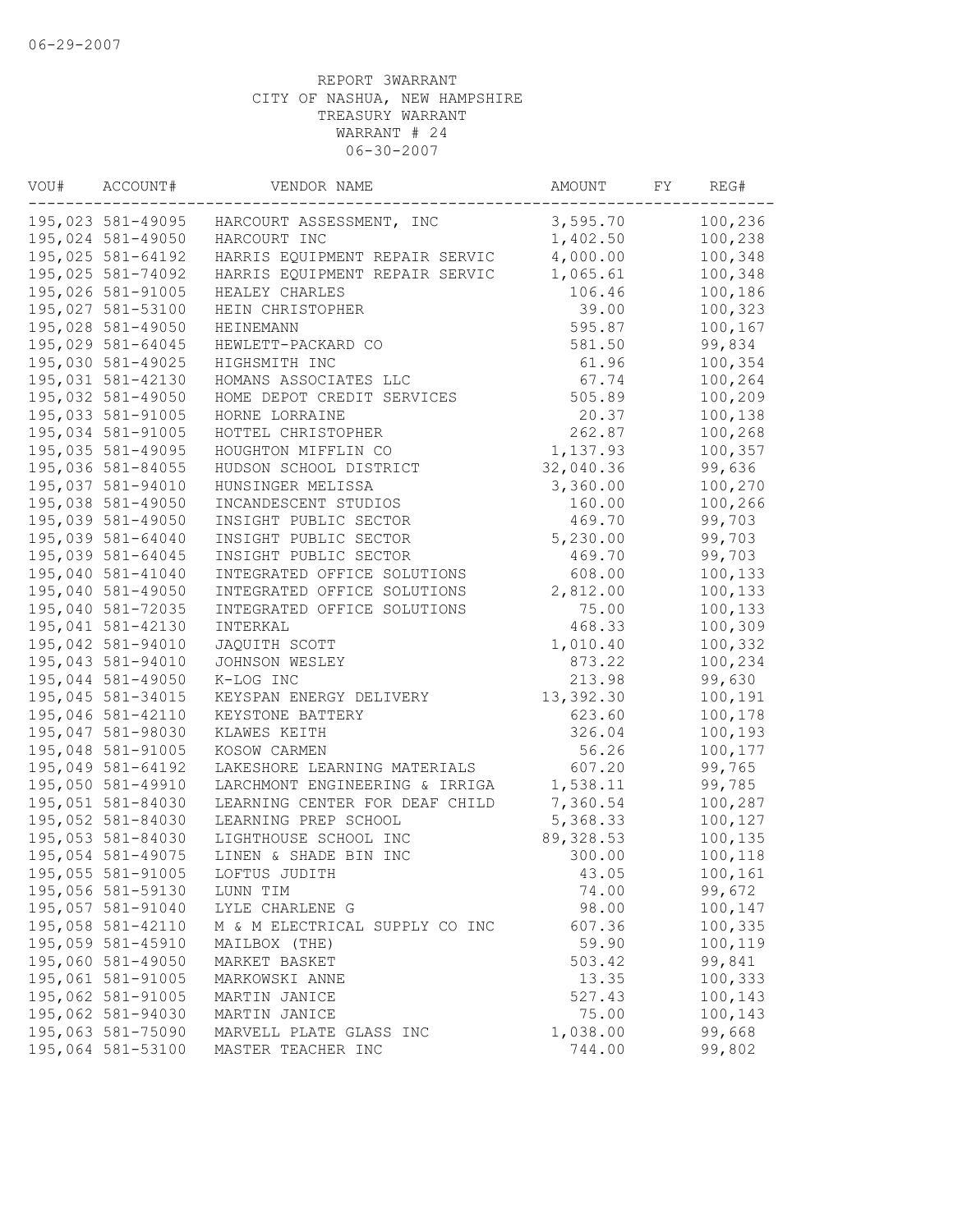| VOU# | ACCOUNT#           | VENDOR NAME                    | AMOUNT    | FY | REG#    |
|------|--------------------|--------------------------------|-----------|----|---------|
|      | 195,065 581-78007  | MAYNARD & LESIEUR INCORPORATED | 186.65    |    | 100,349 |
|      | 195,066 581-49050  | MCGRAW HILL COMPANIES          | 18,740.01 |    | 99,790  |
|      | 195,066 581-49095  | MCGRAW HILL COMPANIES          | 510.89    |    | 99,790  |
|      | 195,067 581-42120  | MECHANICAL SOLUTIONS INC       | 1,322.63  |    | 99,784  |
|      | 195,068 581-49050  | MEDE SUPPLY CO                 | 600.62    |    | 100,313 |
|      | 195,069 581-41015  | MERCIER ANN                    | 18.98     |    | 100,215 |
|      | 195,070 581-49075  | MERRIMACK BUILDING SUPPLY INC  | 1,308.40  |    | 100,123 |
|      | 195,071 581-84030  | MERRIMACK EDUCATION CENTER     | 19,916.28 |    | 100,174 |
|      | 195,072 581-84030  | MERRIMACK EDUCATION CENTER     | 13,514.71 |    | 100,288 |
|      | 195,073 581-84055  | MILFORD SCHOOL DISTRICT        | 3,296.76  |    | 100,159 |
|      | 195,074 581-44005  | MINUTEMAN PRESS OF NASHUA      | 60.23     |    | 99,813  |
|      | 195,075 581-59130  | MURPHY DANIEL                  | 155.00    |    | 100,304 |
|      | 195,076 581-49050  | MUSIC SHOP INC                 | 1,985.20  |    | 99,733  |
|      | 195,077 581-49050  | <b>NASCO</b>                   | 21.92     |    | 100,362 |
|      | 195,078 581-84030  | NASHOBA LEARNING GROUP         | 7,558.45  |    | 100,239 |
|      | 195,079 581-84030  | NASHUA ADULT LEARNING CENTER   | 12,582.00 |    | 99,638  |
|      | 195,080 581-84030  | NASHUA CHILDREN'S HOME         | 26,967.84 |    | 100,171 |
|      | 195,081 581-49050  | NASHUA FARMERS EXCHANGE INC    | 60.00     |    | 100,364 |
|      | 195,082 581-75090  | NASHUA GLASS                   | 1,036.00  |    | 100,338 |
|      | 195,083 581-49910  | NASHUA OUTDOOR POWER EQUIP     | 617.31    |    | 99,835  |
|      | 195,084 581-49075  | NASHUA WALLPAPER & PAINT CO    | 36.35     |    | 99,838  |
|      | 195,084 581-75023  | NASHUA WALLPAPER & PAINT CO    | 733.94    |    | 99,838  |
|      | 195,085 581-49050  | NATIONAL PROFESSIONAL RESOURCE | 39.95     |    | 100,314 |
|      | 195,086 581-42010  | NATIONWIDE SALES & SERVICE     | 3,300.00  |    | 100,158 |
|      | 195,087 581-49095  | NCS PEARSON INC                | 616.50    |    | 100,271 |
|      | 195,088 581-74092  | NELSON PIANO SERVICE/FRANK J N | 2,300.00  |    | 99,793  |
|      | 195,089 581-66005  | NEOPOST LEASING                | 149.67    |    | 100,223 |
|      | 195,090 581-84055  | NFI NORTH INC                  | 4,866.04  |    | 100,115 |
|      | 195,091 581-95005  | NHSAA                          | 1,018.16  |    | 100,230 |
|      | 195,092 581-83009  | NORTHEAST DELTA DENTAL         | 4,713.76  |    | 100,513 |
|      | 195,093 581-64040  | NUMARA SOFTWARE INC            | 5,000.00  |    | 99,860  |
|      | 195,094 581-91005  | O'MARA PATRICIA                | 94.12     |    | 100,172 |
|      | 195,095 581-31005  | ONE COMMUNICATIONS             | 5,390.50  |    | 100,495 |
|      | 195,095 581-31040  | ONE COMMUNICATIONS             | 946.03    |    | 100,495 |
|      | 195,096 581-49050  | P J CURRIER LUMBER CO          | 536.30    |    | 100,184 |
|      | 195,097 581-31005  | PAETEC COMMUNICATIONS INC      | 77.31     |    | 100,222 |
|      | 195,097 581-31040  | PAETEC COMMUNICATIONS INC      | 747.12    |    | 100,222 |
|      | 195,098 581-59130  | PARADY-GUAY VICTORIA           | 54.00     |    | 99,836  |
|      | 195,099 581-75023  | PASEK CORP                     | 2,415.38  |    | 100,116 |
|      | 195,100 581-56030  | PAT'S PEAK                     | 4,803.00  |    | 100,224 |
|      | 195,101 581-49050  | PEARSON EDUCATION              | 15,222.94 |    | 100,225 |
|      | 195,102 581-33005  | PENNICHUCK WATER WORKS INC     | 4,681.28  |    | 100,439 |
|      | 195, 103 581-43005 | PETERS PATRICIA                | 79.23     |    | 100,137 |
|      | 195, 104 581-41015 | PETTY CASH                     | 27.58     |    | 100,422 |
|      | 195,104 581-43005  | PETTY CASH                     | 15.57     |    | 100,422 |
|      | 195,104 581-49050  | PETTY CASH                     | 5.59      |    | 100,422 |
|      | 195, 105 581-43005 | PETTY CASH                     | 27.05     |    | 100,423 |
|      | 195,105 581-49050  | PETTY CASH                     | 17.73     |    | 100,423 |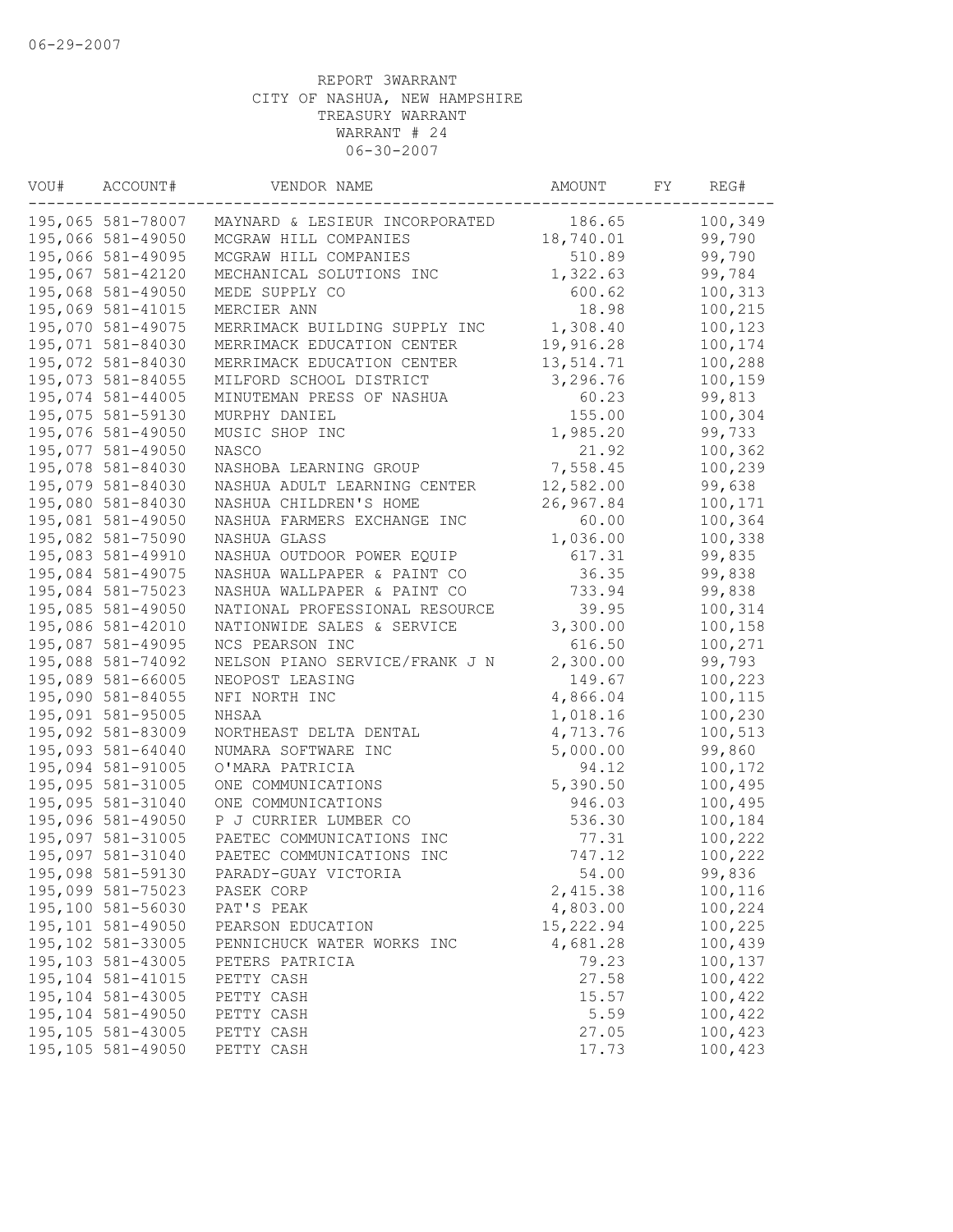| VOU# | ACCOUNT#           | VENDOR NAME                    | AMOUNT     | FY | REG#    |
|------|--------------------|--------------------------------|------------|----|---------|
|      | 195,106 581-41015  | PETTY CASH                     | 119.77     |    | 100,424 |
|      | 195,106 581-49050  | PETTY CASH                     | 32.48      |    | 100,424 |
|      | 195,107 581-41015  | PETTY CASH                     | 105.93     |    | 100,425 |
|      | 195,108 581-41015  | PETTY CASH                     | 39.74      |    | 100,426 |
|      | 195,108 581-43005  | PETTY CASH                     | 34.24      |    | 100,426 |
|      | 195,108 581-49030  | PETTY CASH                     | 7.20       |    | 100,426 |
|      | 195,108 581-49050  | PETTY CASH                     | 34.10      |    | 100,426 |
|      | 195,109 581-84055  | PINE HAVEN BOYS CENTER         | 9,058.56   |    | 100,122 |
|      | 195,110 581-53100  | PITNEY BOWES INC               | 465.00     |    | 100,105 |
|      | 195, 111 581-64192 | PITSCO INC                     | 271.20     |    | 99,637  |
|      | 195, 111 581-74092 | PITSCO INC                     | 500.00     |    | 99,637  |
|      | 195, 112 581-49050 | PITSCO INC                     | 481.50     |    | 99,642  |
|      | 195, 112 581-64192 | PITSCO INC                     | 71.75      |    | 99,642  |
|      | 195, 113 581-84030 | PORTSMOUTH SCHOOL DEPARTMENT   | 8,000.00   |    | 100,195 |
|      | 195, 114 581-49050 | PRO-ED                         | 40.20      |    | 99,752  |
|      | 195, 114 581-53100 | PRO-ED                         | 124.30     |    | 99,752  |
|      | 195, 115 581-55015 | PROVIDER ENTERPRISES INC (THE) | 6,467.50   |    | 100,179 |
|      | 195, 116 581-49030 | PUBLIC BROADCASTING SERVICE    | 4.90       |    | 99,674  |
|      | 195, 116 581-49055 | PUBLIC BROADCASTING SERVICE    | 50.00      |    | 99,674  |
|      | 195, 117 581-32005 | PUBLIC SERVICE OF NH           | 111,568.46 |    | 100,494 |
|      | 195, 118 581-53085 | QUIMBY EYE CARE INC            | 257.50     |    | 100,121 |
|      | 195, 119 581-84030 | READING FOUNDATION (THE)       | 5,208.00   |    | 100,200 |
|      | 195,120 581-84030  | REGIONAL SERVICES & EDUCATION  | 35, 553.24 |    | 99,657  |
|      | 195, 121 581-42110 | REXEL CLS                      | 18.51      |    | 100,279 |
|      | 195, 122 581-91005 | REYNOLDS CHARLES A             | 21.23      |    | 100,157 |
|      | 195, 123 581-53100 | RICH DANIEL                    | 39.00      |    | 100,319 |
|      | 195, 124 581-64192 | RICOH AMERICAS CORP            | 9,670.00   |    | 100,170 |
|      | 195, 125 581-91005 | RINALDI BARBARA                | 162.96     |    | 100,150 |
|      | 195, 126 581-55015 |                                | 2,070.00   |    |         |
|      | 195, 127 581-91040 | SAFEWAY TRAINING & TRANS SERV  |            |    | 100,204 |
|      |                    | SAINT JOSEPH'S COLLEGE         | 1,025.00   |    | 100,249 |
|      | 195, 128 581-49050 | SARGENT-WELCH                  | 152.52     |    | 99,709  |
|      | 195, 129 581-49050 | SCHOLASTIC INCORPORATED        | 52.12      |    | 100,365 |
|      | 195,130 581-47010  | SCHOOL HEALTH ALERT            | 83.00      |    | 100,140 |
|      | 195, 131 581-41015 | SCHOOL SPECIALTY               | 112.91     |    | 100,166 |
|      | 195, 131 581-41045 | SCHOOL SPECIALTY               | 346.28     |    | 100,166 |
|      | 195, 131 581-49050 | SCHOOL SPECIALTY               | 7,779.63   |    | 100,166 |
|      | 195, 131 581-63085 | SCHOOL SPECIALTY               | 488.58     |    | 100,166 |
|      | 195, 131 581-64192 | SCHOOL SPECIALTY               | 297.60     |    | 100,166 |
|      | 195, 132 581-49050 | SCHOOL-TECH INC                | 89.64      |    | 100,343 |
|      | 195, 133 581-49050 | SEARS COMMERCIAL ONE           | 1,728.75   |    | 100,456 |
|      | 195, 134 581-94010 | SHAW CHRISTINE                 | 2,020.80   |    | 100,237 |
|      | 195, 135 581-91005 | SICILIA KATHRYN                | 110.70     |    | 100,289 |
|      | 195, 136 581-91005 | SILLICH MOLLY                  | 51.77      |    | 100,188 |
|      | 195, 137 581-59130 | SIMMONS WILLIAM                | 74.00      |    | 100,308 |
|      | 195, 138 581-74092 | SNAP-ON EQUIPMENT              | 171.00     |    | 100,265 |
|      | 195, 139 581-84055 | SPAULDING YOUTH CENTER         | 13,963.56  |    | 99,639  |
|      | 195, 140 581-41015 | STAPLES BUSINESS ADVANTAGE     | 1,800.68   |    | 100,061 |
|      | 195,140 581-41040  | STAPLES BUSINESS ADVANTAGE     | 99.88      |    | 100,061 |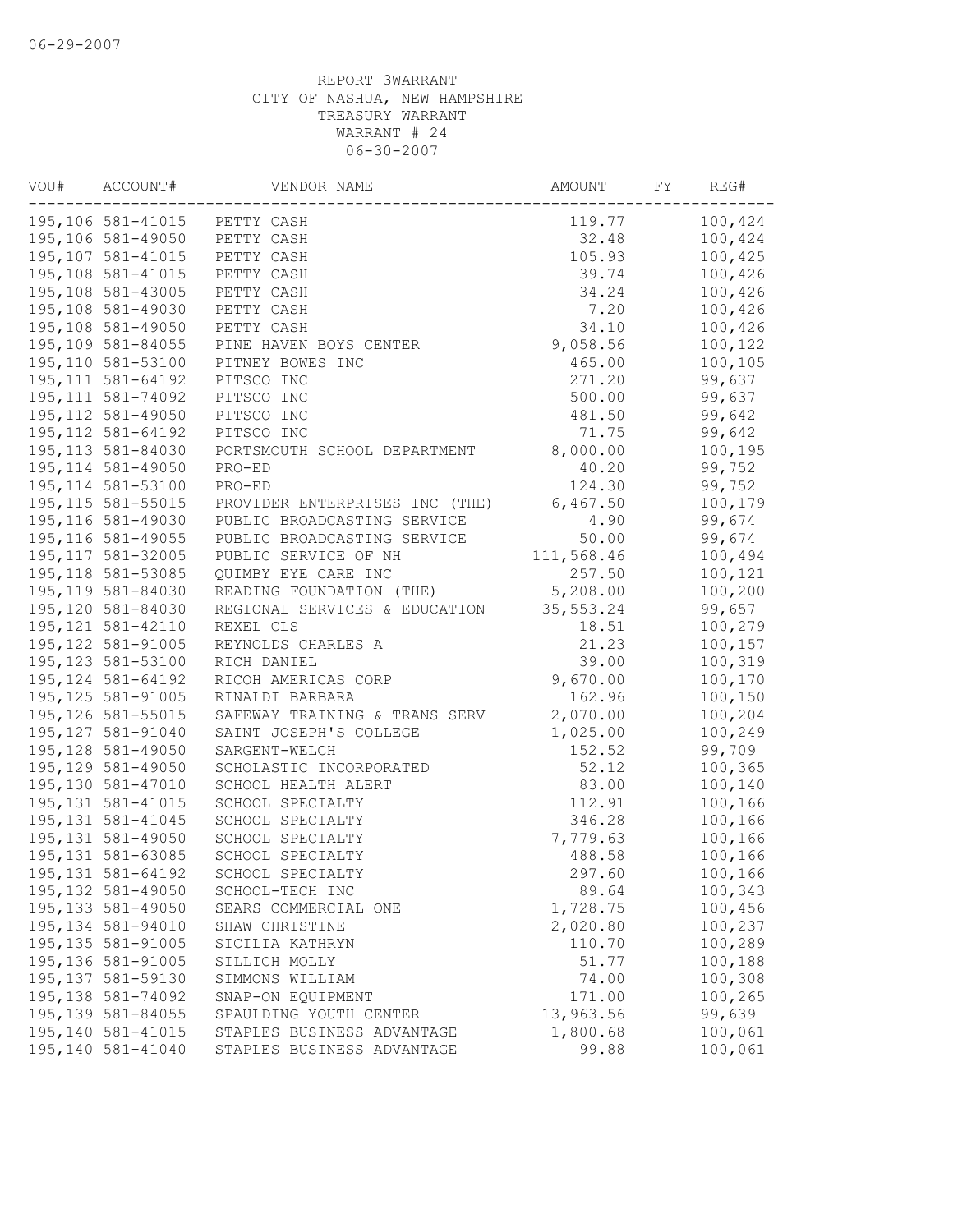| VOU#      | ACCOUNT#           | VENDOR NAME                                  | AMOUNT    | FY | REG#                  |
|-----------|--------------------|----------------------------------------------|-----------|----|-----------------------|
|           | 195,140 581-41045  | STAPLES BUSINESS ADVANTAGE                   | 2,282.67  |    | 100,061               |
|           | 195,140 581-49050  | STAPLES BUSINESS ADVANTAGE                   | 3,230.31  |    | 100,061               |
|           | 195, 141 581-49035 | STENHOUSE PUBLISHERS                         | 26.26     |    | 100,114               |
|           | 195, 141 581-49050 | STENHOUSE PUBLISHERS                         | 18.00     |    | 100,114               |
|           | 195,142 581-94010  | STERLING DEB                                 | 1,065.60  |    | 100,227               |
|           | 195, 143 581-91005 | SWERSKY PAMELA                               | 577.71    |    | 100,303               |
|           | 195, 144 581-49050 | TEACH AND LEARN SHOP                         | 12.95     |    | 99,671                |
|           | 195,145 581-78007  | TOWERS MOTOR PARTS CORP                      | 24.15     |    | 100,079               |
|           | 195,146 581-42130  | TRANE                                        | 294.00    |    | 100,151               |
|           | 195,146 581-75015  | TRANE                                        | 8,080.00  |    | 100,151               |
|           | 195, 147 581-84055 | TREASURER INTER-LAKES SCHOL DI               | 9,264.71  |    | 100,315               |
|           | 195, 148 581-49075 | TREASURER STATE OF NH                        | 114.36    |    | 100,088               |
|           | 195,149 581-84055  | TREASURER STATE OF NH                        | 12,225.78 |    | 100,160               |
|           | 195,150 581-91005  | TUTTLE RUTH                                  | 157.49    |    | 100,146               |
|           | 195, 151 581-43005 | U S POSTAL SERVICES                          | 629.00    |    | 100,427               |
|           | 195, 152 581-74092 | UNITED MACHINE REPAIR INC                    | 2,369.50  |    | 100,372               |
|           | 195, 153 581-43005 | UNITED PARCEL SERVICE                        | 55.32     |    | 100,120               |
|           | 195, 154 581-53100 | UNIWASTE SERVICES LLC                        | 631.02    |    | 100,258               |
|           | 195, 155 581-31005 | VERION                                       | 385.08    |    | 100,285               |
|           | 195,156 581-31005  | VERIZON                                      | 52.51     |    | 100,437               |
|           | 195, 157 581-31005 | VERIZON                                      | 45.28     |    | 100,443               |
|           | 195, 158 581-31005 | VERIZON                                      | 29.98     |    | 100,446               |
| 576       | 581-31005          | VERIZON                                      | 7,557.51  |    | 100,450               |
|           | 195,159 581-31005  | VERIZON                                      | 83.99     |    | 100,511               |
|           | 195,160 581-31005  | VERIZON                                      | 32.00     |    | 100,516               |
|           | 195,161 581-56030  | VERIZON WIRELESS ARENA                       | 14,120.26 |    | 100,518               |
|           | 195,162 581-49050  | W E AUBUCHON CO INC                          | 308.57    |    | 100,514               |
|           | 195,163 581-42130  | W W GRAINGER INC                             | 2,072.09  |    | 99,751                |
|           | 195,164 581-47010  | WALMART COMMUNITY                            | 99.75     |    | 100,111               |
|           | 195,164 581-49050  | WALMART COMMUNITY                            | 166.22    |    | 100,111               |
|           | 195,165 581-91005  | WALTERS WAYLAND                              | 21.07     |    | 100,218               |
|           | 195,166 581-49910  | WD MATTHEWS MACHINERY CO                     | 15.18     |    | 100,247               |
|           | 195,167 581-94030  | WHALLEY LAURA                                | 146.50    |    | 100,261               |
| 577       | 581-74092          | WILLAM C MARLOW LLC                          | 247.40    |    | 100,331               |
|           | 195,168 581-49050  | WILLIAM V. MACGILL & COMPANY                 | 352.45    |    | 99,773                |
|           | 195,169 581-42110  | WILLIAMS COMMUNICATIONS SERVIC               | 425.00    |    | 100,216               |
|           | 195,170 581-49030  | WORLD BOOK INC                               | 809.00    |    | 100,180               |
|           | 195, 171 581-59130 | WRIGHT RODNEY                                | 54.00     |    | 100,318               |
|           | 195,172 581-94030  | X2 DEVELOPMENT                               | 800.00    |    | 100,267               |
|           | 195, 173 581-91010 | YANCO PHILIP                                 | 175.81    |    | 100,169<br>---------- |
| TOTAL 581 |                    | SCHOOL DEPARTMENT<br>----------------------- |           |    | 1, 144, 130.69        |
|           |                    |                                              |           |    |                       |
| 578       | 590-23531          | BEN'S UNIFORMS                               | 504.00    |    | 100,368               |
|           | 195,174 590-23581  | BARNES & NOBLE.COM                           | 1,064.90  |    | 100,244               |
|           | 195, 175 590-23581 | MCGRAW HILL COMPANIES                        | 3,098.39  |    | 99,790                |
|           | 195, 176 590-23581 | NHSAA                                        | 1,230.00  |    | 100,230               |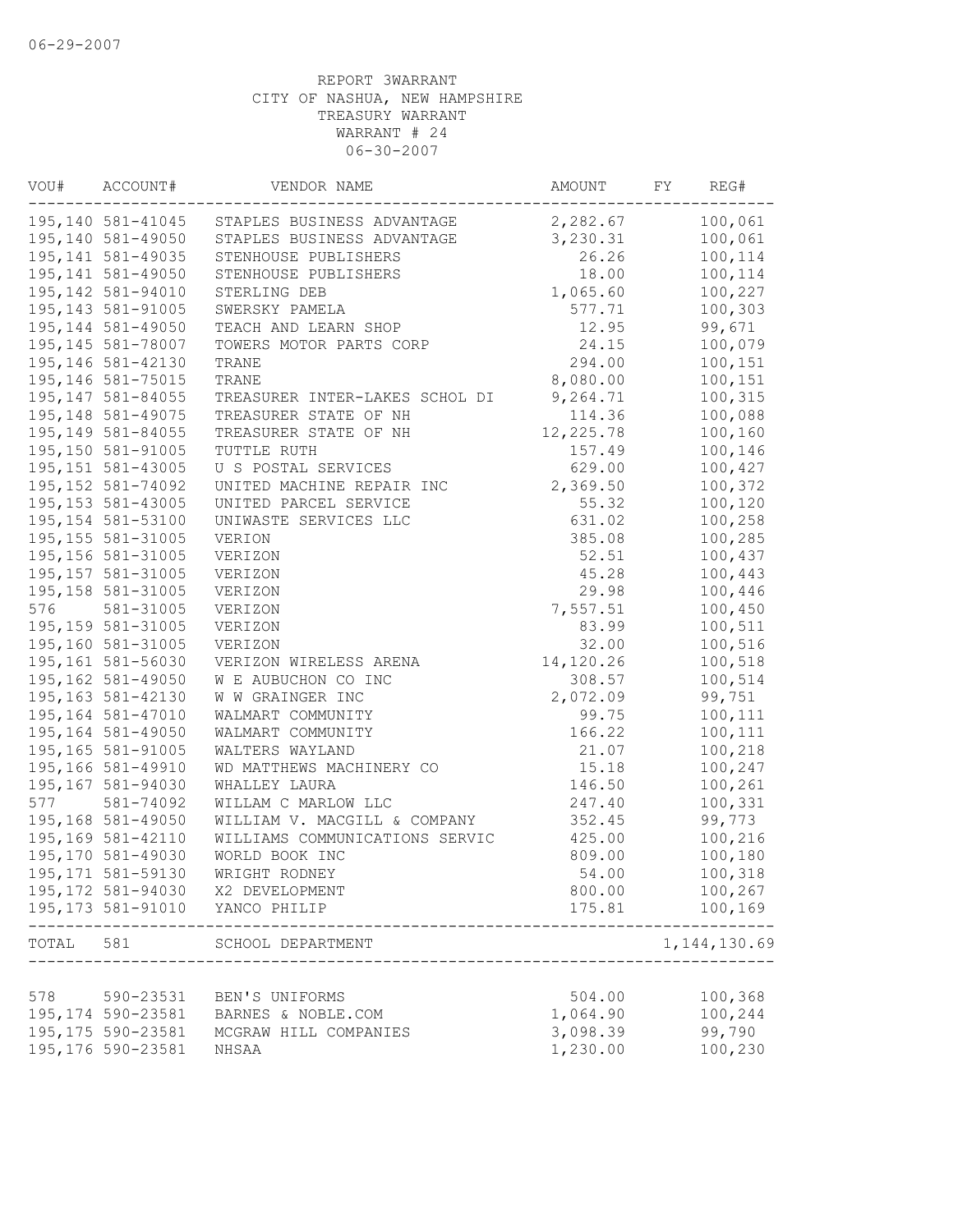|     | VOU# ACCOUNT#     | VENDOR NAME                                                                                                                                        | AMOUNT FY REG#             |                              |
|-----|-------------------|----------------------------------------------------------------------------------------------------------------------------------------------------|----------------------------|------------------------------|
|     | 579 590-24531     | 195,177 590-23581 PC MALL GOV INC<br>195,178 590-23581 PERFORMANCE PATHWAYS INC 71,970.00 100,316<br>ALDEN SHOE CO<br>580 590-24531 CAMERALAND LLC | 174.00<br>887.25<br>130.00 | 100,175<br>100,094<br>99,721 |
|     |                   | TOTAL 590 P/Y OBLIGATIONS                                                                                                                          |                            | 79,058.54                    |
|     |                   |                                                                                                                                                    |                            |                              |
| 581 | 595-22015         | BENITEZ ANALICIA CAMPEZ                                                                                                                            | 6.09                       | 99,943                       |
| 582 | 595-22015         | CASALE VINCENT & CARLOTTA                                                                                                                          | 2.03                       | 99,949                       |
| 583 | 595-22015         | COOPER JAMES                                                                                                                                       | 36.54                      | 99,981                       |
| 584 | 595-22015         | DRURY DANA R                                                                                                                                       | 10.15                      | 99,972                       |
| 585 | 595-22015         | FORCIER EDWARD & PRISCILLA SIN                                                                                                                     | 4.06                       | 99,975                       |
| 586 | 595-22015         | FROST PETER & SHEILA                                                                                                                               | 8.12                       | 99,952                       |
| 587 | 595-22015         | GAMACHE JOAN                                                                                                                                       | 10.15                      | 99,957                       |
| 588 | 595-22015         | GANAPATHY BOPPANDA & VIVEK UPP                                                                                                                     | 16.24                      | 99,960                       |
| 589 | 595-22015         | <b>OUINLAN SINEAD</b>                                                                                                                              | 16.62                      | 99,866                       |
| 590 | 595-22015         | SMITH RAYMOND & WENDY                                                                                                                              | 6.09                       | 99,963                       |
| 591 | 595-22015         | WEILBRENNER MARK                                                                                                                                   | 10.15                      | 99,984                       |
| 592 | 595-22020         | DANIEL WEBSTER HWY                                                                                                                                 | 9,421.54                   | 99,940                       |
| 593 | 595-22020         | QUINLAN SINEAD                                                                                                                                     | 359.04                     | 99,866                       |
| 594 | 595-22020         | WEBSTER LAWN LLC                                                                                                                                   | 43,435.68                  | 99,937                       |
|     | TOTAL 595 OVERLAY |                                                                                                                                                    |                            | 53, 342.50                   |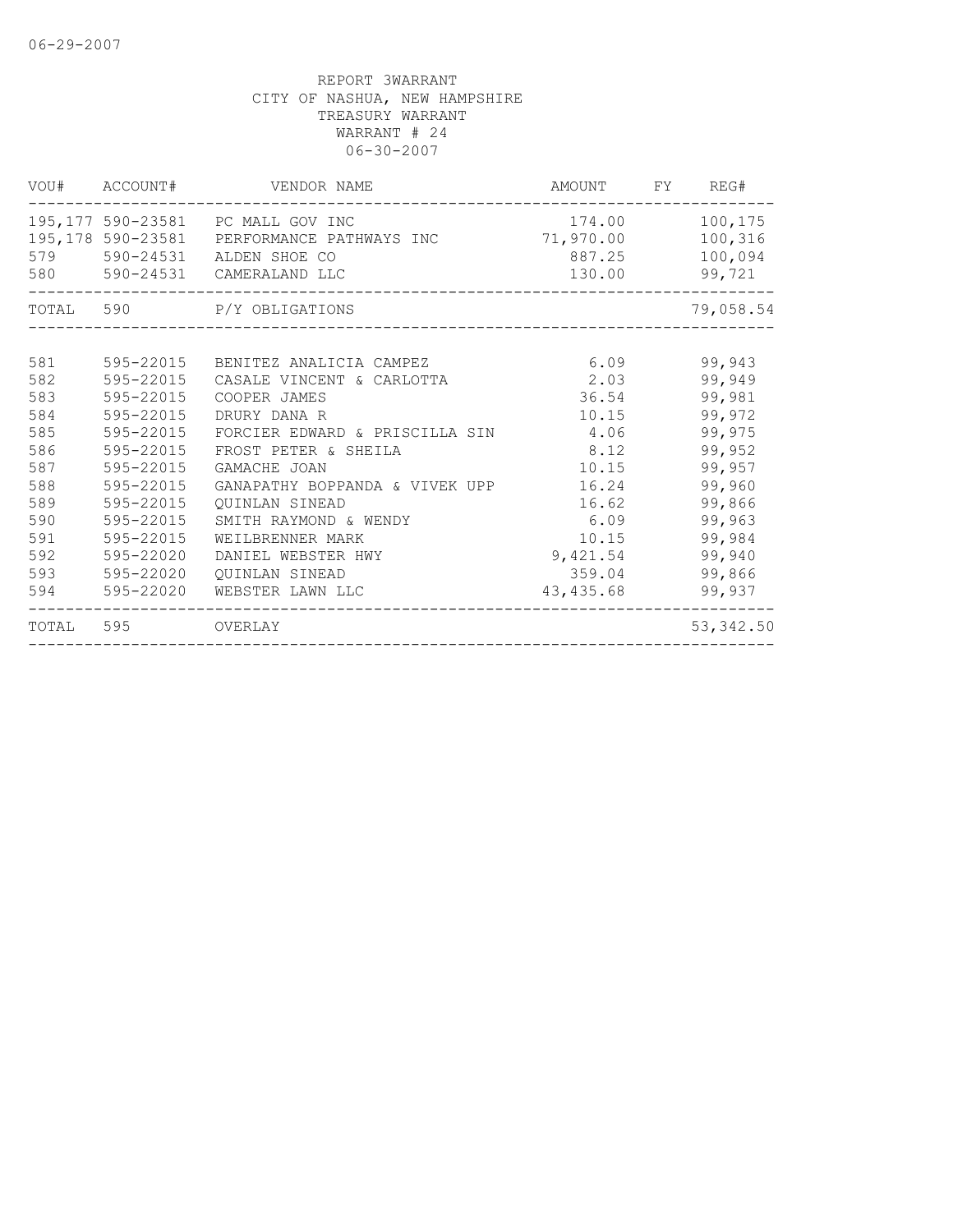| VOU#              | ACCOUNT#             | VENDOR NAME                                                                                                                          | AMOUNT FY                          | REG#                        |
|-------------------|----------------------|--------------------------------------------------------------------------------------------------------------------------------------|------------------------------------|-----------------------------|
| 595<br>596<br>597 | 653-05<br>$653 - 05$ | BROX INDUSTRIES INC<br>CORRIVEAU ROUTHIER INC<br>653-05 REDIMIX COMPANIES INC                                                        | 279.47<br>49.90<br>6,386.00        | 99,694<br>100,339<br>99,850 |
|                   |                      | TOTAL 653-05 CAP IMP - STREET DEPT<br>SIDEWALK CONSTR & REPLACEMENT                                                                  |                                    | 6,715.37                    |
|                   |                      | 195,179 681-09 TURNER BUILDING SCIENCE LLC                                                                                           | 5,750.00                           | 100,280                     |
|                   |                      | TOTAL 681-09 CAP IMP - SCHOOL<br>DEFERRED MAINT/CAP IMPRVT FY06                                                                      |                                    | 5,750.00                    |
| 598<br>599<br>600 | 699-07<br>699-07     | SHEEHAN PHINNEY BASS & GREEN<br>SHEEHAN PHINNEY BASS & GREEN<br>699-07     UPTON & HATFIELD LLP<br>_________________________________ | 42,866.93<br>7,868.47<br>53,826.95 | 99,915<br>100,066<br>99,685 |
| TOTAL             |                      | 699-07 WATER SUPPLY ACOUISITION                                                                                                      | _______________________________    | 104,562.35                  |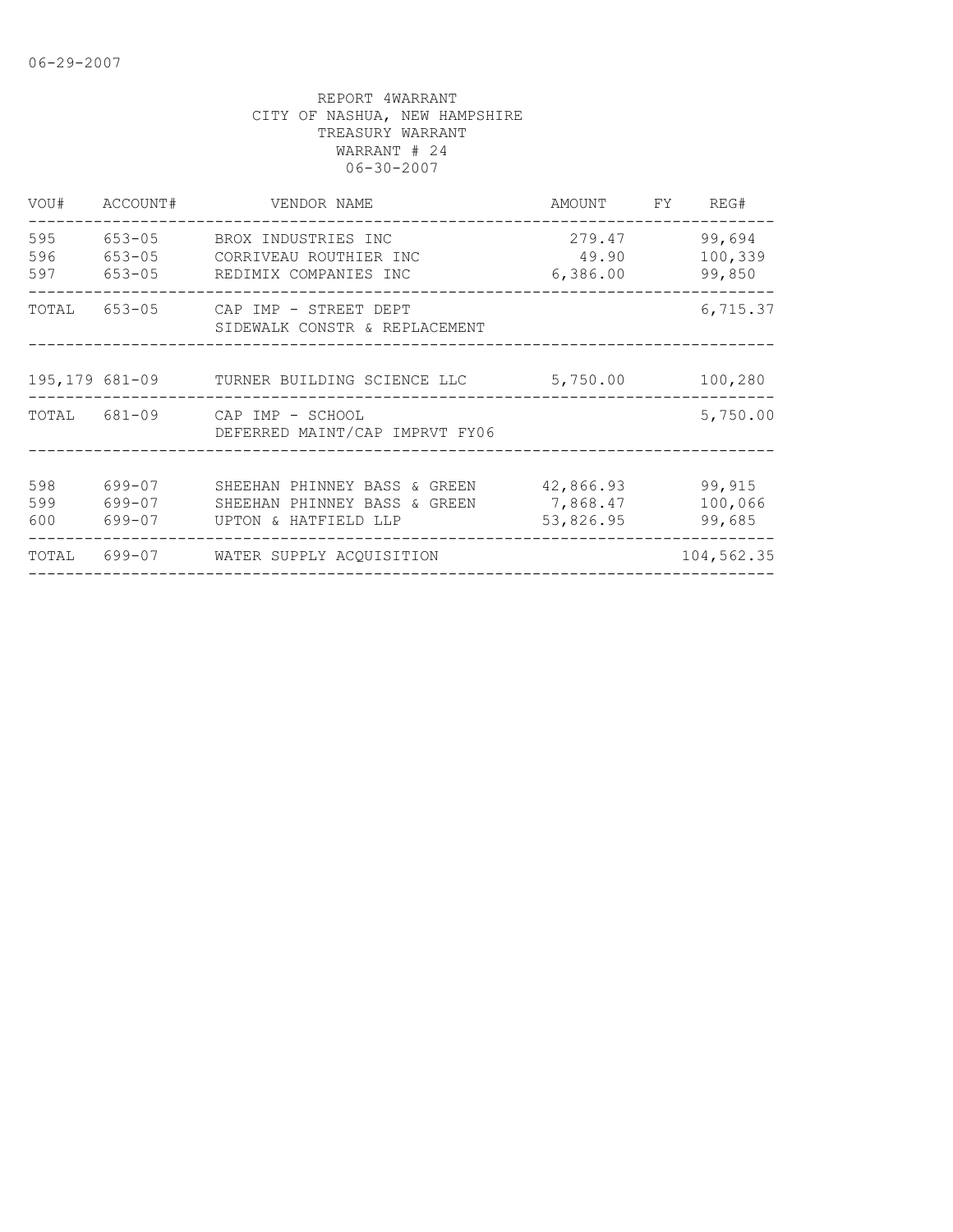| VOU#              | ACCOUNT#                            | PROGRAM<br>VENDOR NAME                                                              | AMOUNT                            | FY REG#                     |
|-------------------|-------------------------------------|-------------------------------------------------------------------------------------|-----------------------------------|-----------------------------|
| 601<br>602<br>603 | 731-64045<br>731-64045<br>731-64045 | 3705 DELL MARKETING LP<br>3705 GOVCONNECTION INC<br>3705 PC MALL GOV INC            | 4,845.99<br>33.97<br>4,169.80     | 99,811<br>99,806<br>100,175 |
| TOTAL             | 731                                 | CPF-POLICE DEPARTMENT                                                               | 9,049.76                          |                             |
| 604               |                                     | 771-01310 3750 T BUCK CONSTRUCTION INC                                              | 38,533.20                         | 99,879                      |
| TOTAL             | 771                                 | CPF-COMM DEVELOP DEV                                                                | 38,533.20                         |                             |
| 605               |                                     | 773-01317 3726 TOUREEN REALTY INC                                                   | 14,840.62                         | 99,775                      |
| TOTAL             | 773                                 | CPF-ECONOMIC DEVELOPMENT                                                            | 14,840.62                         |                             |
| 606<br>607        | 774-53030<br>774-59100              | 3718 CMA ENGINEERS INC<br>3718 COLLEGE BOUND MOVERS                                 | 14,808.02<br>5,872.75             | 99,658<br>100,428           |
| TOTAL             | 774                                 | CPF-URBAN PROGRAMS                                                                  | 20,680.77                         |                             |
| 608<br>609<br>609 | 792-53030<br>792-53181<br>792-53183 | 3792 FAY SPOFFORD & THORNDIKE LLC<br>3794 E J PRESCOTT INC<br>3795 E J PRESCOTT INC | 7,342.59<br>4,464.70<br>14,598.00 | 99,681<br>99,730<br>99,730  |
| TOTAL             | 792                                 | CPF-WASTEWATER USER FUND                                                            | 26,405.29                         |                             |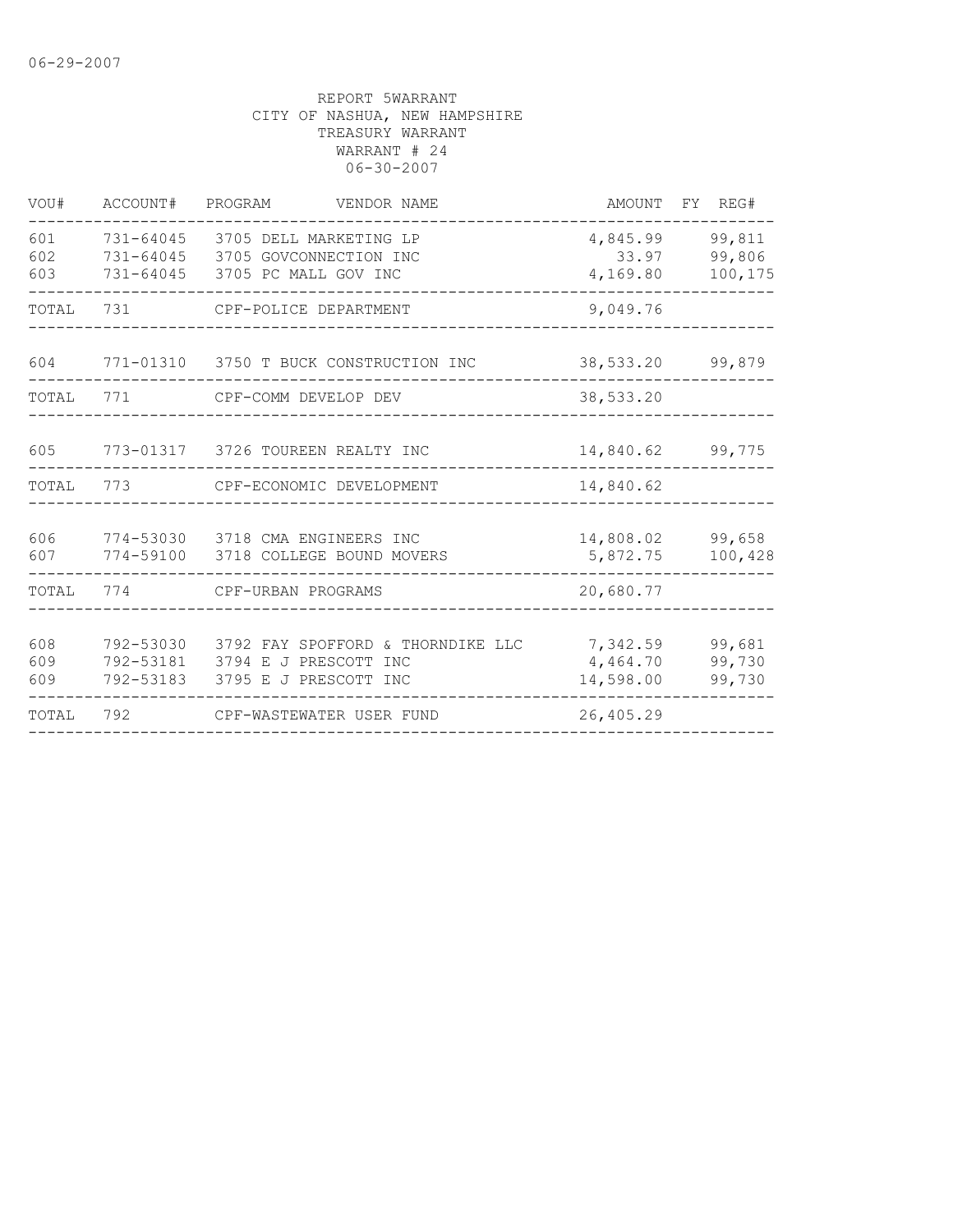| VOU# | ACCOUNT#         | VENDOR NAME                         | AMOUNT     | FY | REG#    |
|------|------------------|-------------------------------------|------------|----|---------|
| 610  |                  | 801-271-01 NASHUA HOUSING AUTHORITY | 1,256.24   |    | 99,909  |
| 611  | $801 - 271 - 01$ | PORTFOLIO CONSTRUCTION INC          | 300.00     |    | 99,906  |
| 612  | 801-31005        | VERIZON                             | 73.14      |    | 100,450 |
| 613  | 801-31040        | PAETEC COMMUNICATIONS INC           | 7.73       |    | 100,436 |
| 614  | 801-32005        | PUBLIC SERVICE OF NH                | 1,034.95   |    | 100,494 |
| 615  | 801-41015        | STAPLES BUSINESS ADVANTAGE          | 66.76      |    | 100,106 |
| 616  | 801-42000        | LISAY STEVEN E                      | 720.00     |    | 99,810  |
| 617  | 801-45285        | STAY SAFE TRAFFIC PRODUCTS INC      | 470.96     |    | 99,695  |
| 618  | 801-47010        | BASS FIRST AID SERVICE COMPANY      | 48.45      |    | 99,724  |
| 619  | 801-48005        | SHATTUCK MALONE OIL CO              | 17,712.00  |    | 100,433 |
| 620  | 801-49040        | I C REED & SONS INC                 | 2,640.00   |    | 100,144 |
| 621  | 801-53030        | CMA ENGINEERS INC                   | 6,394.75   |    | 99,854  |
| 622  | 801-53075        | USDA APHIS                          | 4,900.00   |    | 100,455 |
| 623  | 801-53080        | NORMANDEAU ASSOCIATES INC           | 767.55     |    | 99,845  |
| 624  | 801-59100        | CONVERSE KERRY                      | 87.98      |    | 99,633  |
| 625  | 801-59245        | D & R TOWING INC                    | 425.00     |    | 100,340 |
| 626  | 801-59255        | ROUTHIER & SONS INC                 | 1,349.37   |    | 99,831  |
| 627  | 801-75023        | HOME DEPOT CREDIT SERVICES          | 586.23     |    | 100,449 |
| 628  | 801-75023        | J P PEST SERVICES                   | 112.00     |    | 99,884  |
| 629  | 801-77020        | LIBERTY INTN'L TRUCKS OF NH LL      | 897.23     |    | 100,346 |
| 630  | 801-77020        | SOUTHWORTH-MILTON INC               | 3,296.38   |    | 99,666  |
| 631  | 801-77020        | WILLARDS AUTO RADIATOR SHOP         | 180.00     |    | 100,367 |
| 632  | 801-78065        | MAYNARD & LESIEUR INCORPORATED      | 372.72     |    | 100,349 |
| 633  | 801-78065        | SULLIVAN TIRE INC                   | 558.00     |    | 99,680  |
| 633  | 801-78065        | SULLIVAN TIRE INC                   | 404.00     |    | 99,680  |
| 633  | 801-78065        | SULLIVAN TIRE INC                   | 535.60     |    | 99,680  |
| 634  | 801-78100        | BAYNE MACHINE WORKS                 | 275.29     |    | 99,803  |
| 635  | 801-78100        | CARPARTS OF NASHUA                  | 104.56     |    | 99,663  |
| 636  | 801-78100        | CN WOOD CO INC                      | 4,326.15   |    | 100,101 |
| 637  | 801-78100        | DONOVAN EQUIPMENT CO INC            | 620.80     |    | 99,692  |
| 638  | 801-78100        | DONOVAN SPRING COMPANY INC          | 515.91     |    | 99,693  |
| 639  | 801-78100        | LIBERTY INTN'L TRUCKS OF NH LL      | 61.02      |    | 100,346 |
| 639  | 801-78100        | LIBERTY INTN'L TRUCKS OF NH LL      | 365.12     |    | 100,346 |
| 640  | 801-78100        | NAPA AUTO PARTS                     | 64.11      |    | 100,073 |
| 640  | 801-78100        | NAPA AUTO PARTS                     | 499.41     |    | 100,073 |
| 641  | 801-78100        | SANEL AUTO PARTS CO                 | 295.20     |    | 99,822  |
| 641  | 801-78100        | SANEL AUTO PARTS CO                 | 50.78      |    | 99,822  |
| 642  | 801-78100        | TST EOUIPMENT INC                   | 24.00      |    | 99,781  |
| 643  | 801-78100        | WINDWARD PETROLEUM                  | 236.65     |    | 99,720  |
| 643  | 801-78100        | WINDWARD PETROLEUM                  | 236.65     |    | 99,720  |
| 643  | 801-78100        | WINDWARD PETROLEUM                  | 236.65     |    | 99,720  |
| 644  | 801-83106        | ANTHEM BLUE CROSS BLUE SHIELD       | 7,487.74   |    | 502     |
| 645  | 801-83106        | HARVARD PILGRIM HEALTH CARE         | 202.66     |    | 503     |
| 646  | 801-83106        | NORTHEAST DELTA                     | 510.45     |    | 504     |
| 647  | 801-83206        | ANTHEM BLUE CROSS BLUE SHIELD       | 16, 115.33 |    | 502     |
| 648  | 801-83206        | NORTHEAST DELTA                     | 1,003.98   |    | 504     |
| 649  | 801-83306        | ANTHEM BLUE CROSS BLUE SHIELD       | 2,808.84   |    | 502     |
| 650  | 801-83306        | HARVARD PILGRIM HEALTH CARE         | 100.08     |    | 503     |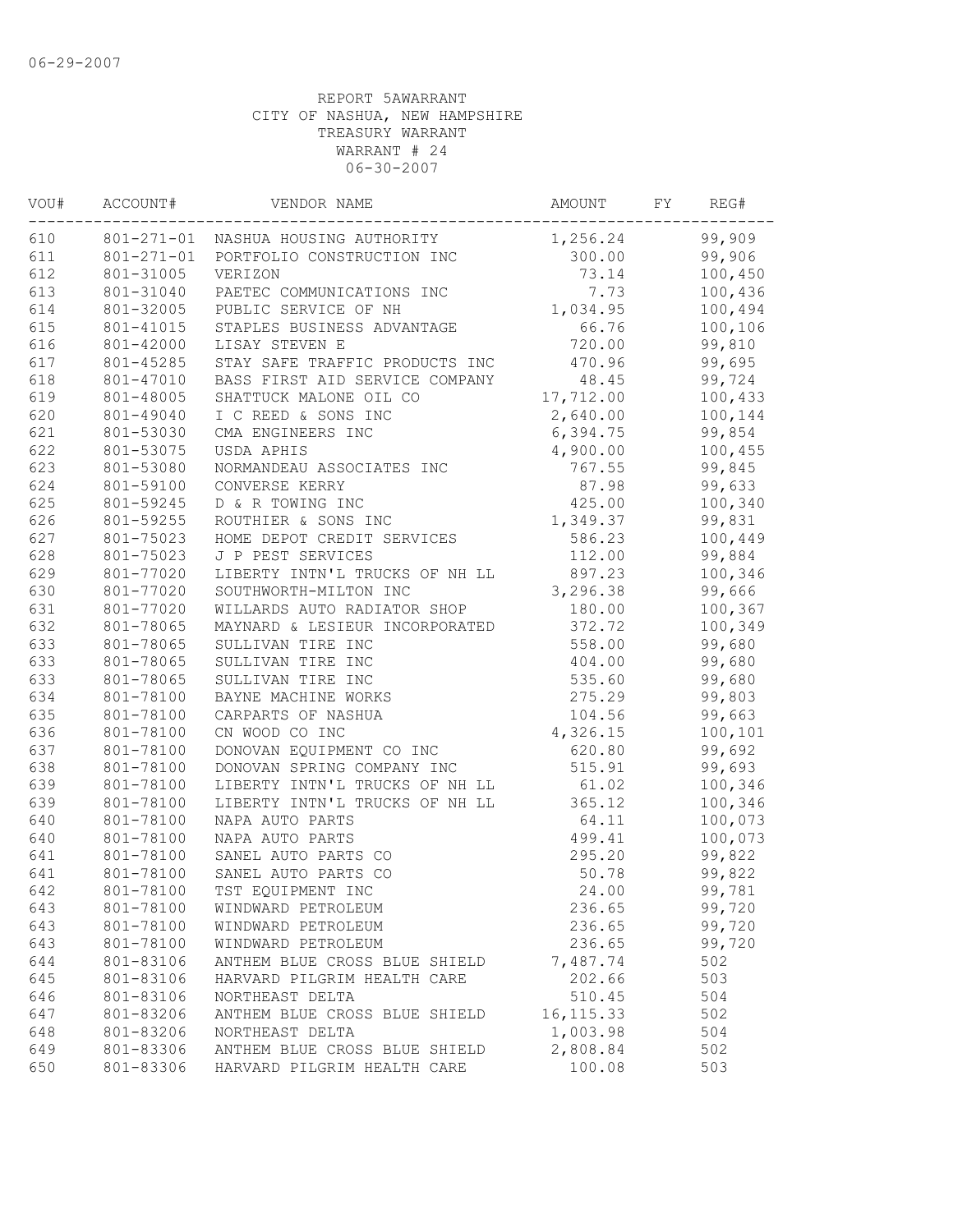| WOU#  | ACCOUNT#                          | VENDOR NAME                                         | AMOUNT    | FY<br>REG# |
|-------|-----------------------------------|-----------------------------------------------------|-----------|------------|
| 651   | 801-83306                         | NORTHEAST DELTA                                     | 245.94    | 504        |
| 652   | 801-83406                         | ANTHEM BLUE CROSS BLUE SHIELD 4,747.56              |           | 502        |
| 653   | 801-83406                         | HARVARD PILGRIM HEALTH CARE                         | 1,000.79  | 503        |
| 654   | 801-83406                         | NORTHEAST DELTA                                     | 334.72    | 504        |
| 655   | 801-91005                         | CONVERSE KERRY                                      | 114.65    | 99,633     |
| 656   | 801-91005                         | HYLAND SARAH                                        | 21.92     | 100,085    |
| 657   | 801-91005                         | LEARY EDWARD C JR                                   | 20.37     | 100,429    |
| 658   | 801-96125                         | CMA ENGINEERS INC                                   | 18,967.78 | 99,854     |
| 659   | . _ _ _ _ _ _ _ _ _ _ _ _ _ _ _ _ | 801-96125 GZA GEOENVIRONMENTAL INC<br>_____________ | 973.83    | 100,185    |
| TOTAL | 801                               | SOLID WASTE DISPOSAL                                |           | 107,765.98 |
|       |                                   |                                                     |           |            |
| 660   | 802-115-04                        | DAVE'S SEPTIC                                       | 497.70    | 99,912     |
| 661   | 802-31005                         | VERIZON                                             | 503.41    | 100,450    |
| 662   | 802-31040                         | PAETEC COMMUNICATIONS INC                           | 8.97      | 100,436    |
| 663   | 802-32005                         | PUBLIC SERVICE OF NH                                | 12.29     | 100,494    |
| 663   | 802-32005                         | PUBLIC SERVICE OF NH                                | 64,313.06 | 100,494    |
| 664   | 802-33005                         | PENNICHUCK WATER                                    | 127.72    | 100,454    |
| 665   | 802-34015                         | KEYSPAN ENERGY DELIVERY                             | 2,207.05  | 100,452    |
| 666   | 802-41015                         | STAPLES BUSINESS ADVANTAGE                          | 85.50     | 100,106    |
| 667   | 802-42010                         | CENTRAL PAPER PRODUCTS CO                           | 334.31    | 100,360    |
| 668   | 802-45101                         | CIBA SPECIALTY CHEMICALS CO 10,932.00               |           | 99,719     |
| 669   | 802-45103                         | JCI JONES CHEMICALS INC                             | 2,156.55  | 99,864     |
| 670   | 802-45106                         | KEMIRA WATER SOLUTIONS INC                          | 3,524.40  | 99,868     |
| 671   | 802-45175                         | ARCSOURCE INC                                       | 71.72     | 99,824     |
| 672   | 802-46045                         | UNIFIRST CORPORATION                                | 78.26     | 100,093    |
| 672   | 802-46045                         | UNIFIRST CORPORATION                                | 931.10    | 100,093    |
| 673   | $802 - 467$                       | HILLSBOROUGH COUNTY TREASURER                       | 149.56    | 100,356    |
| 674   | 802-49075                         | RADIO SHACK                                         | 39.98     | 100,438    |
| 675   | 802-49075                         | STAPLES BUSINESS ADVANTAGE                          | 103.96    | 100,106    |
| 676   | 802-53030                         | CHEMSERVE ENVIRONMENTAL ANALYS                      | 1,045.52  | 100,060    |
| 677   | 802-53030                         | EASTERN ANALYTICAL INC                              | 286.00    | 99,818     |
| 678   | 802-59225                         | KENT CLEAN SEPTIC LLC                               | 522.00    | 99,922     |
| 679   | 802-59225                         | RESOURCE MANAGEMENT INC                             | 21,804.24 | 99,645     |
| 680   | 802-59230                         | BROX INDUSTRIES INC                                 | 2,005.51  | 99,694     |
| 681   | 802-59230                         | CORRIVEAU ROUTHIER INC                              | 204.72    | 100,339    |
| 682   | 802-59265                         | CITIZEN'S BANK OF NH                                | 1,666.70  | 99,768     |
| 683   | 802-59320                         | AUTO ELECTRIC WAREHOUSE INC                         | 195.00    | 99,631     |
| 684   | 802-59320                         | MINUTEMAN TRUCKS INC                                | 75.92     | 99,881     |
| 685   | 802-59320                         | SANEL AUTO PARTS CO                                 | 86.88     | 99,822     |
| 686   | 802-64192                         | FASTENAL CO                                         | 58.25     | 99,684     |
| 687   | 802-64192                         | GRAINGER                                            | 423.14    | 99,710     |
| 687   | 802-64192                         | GRAINGER                                            | 1,188.68  | 99,710     |
| 688   | 802-64192                         | HOME DEPOT CREDIT SERVICES                          | 123.88    | 100,449    |
| 689   | 802-64192                         | MCMASTER-CARR SUPPLY CO                             | 422.69    | 99,805     |
| 689   | 802-64192                         | MCMASTER-CARR SUPPLY CO                             | 243.56    | 99,805     |
| 690   | 802-64192                         | PINE MOTOR PARTS                                    | 36.79     | 100,351    |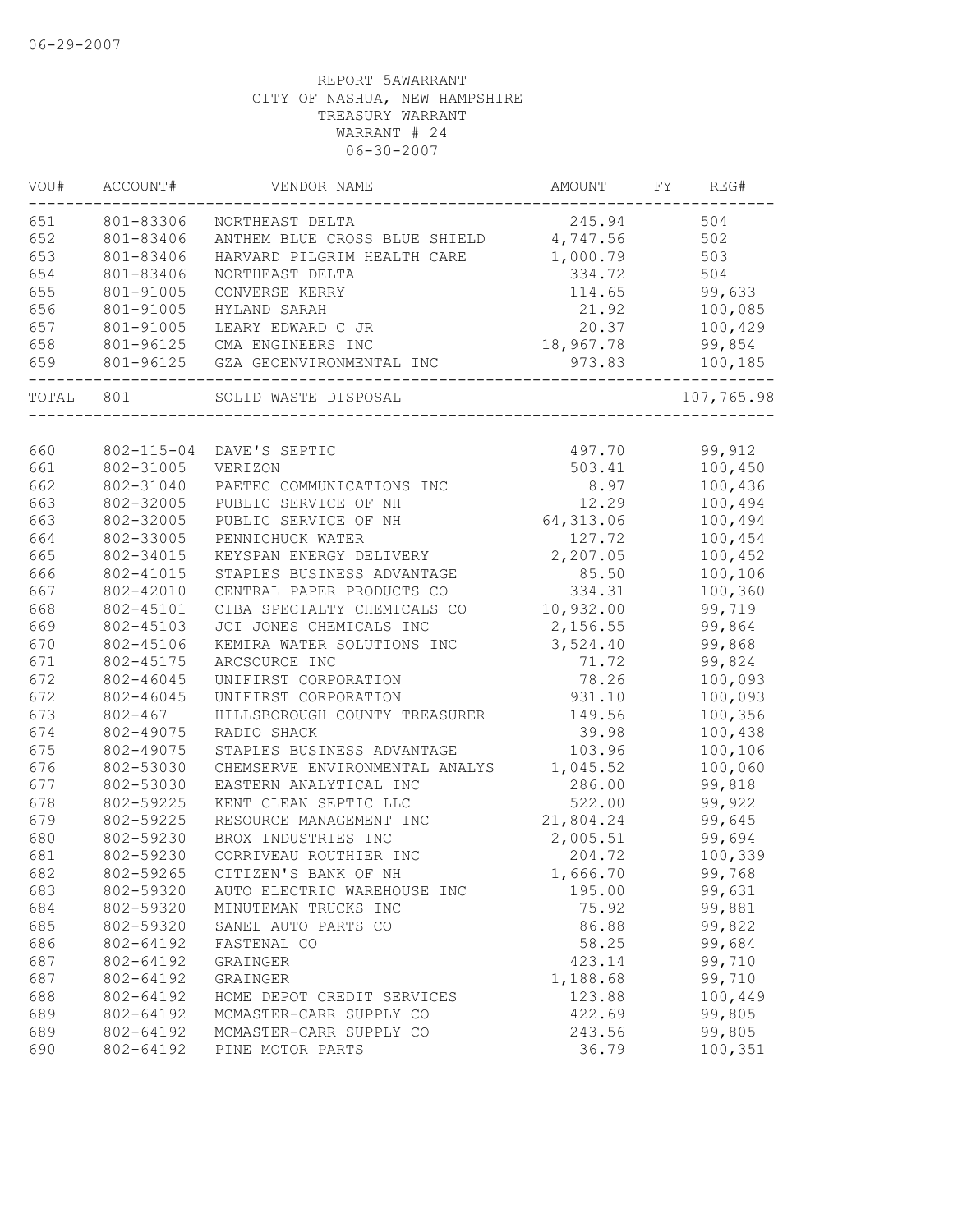| VOU#  | ACCOUNT#  | VENDOR NAME                    | AMOUNT    | FY | REG#       |
|-------|-----------|--------------------------------|-----------|----|------------|
| 691   | 802-64192 | SOUTHWORTH-MILTON INC          | 6,792.00  |    | 99,666     |
| 692   | 802-77045 | UNITED SUPPLY COMPANY INC      | 18.56     |    | 100,358    |
| 693   | 802-77050 | HOME DEPOT CREDIT SERVICES     | 31.94     |    | 100,449    |
| 694   | 802-77063 | UNITED SUPPLY COMPANY INC      | 35.10     |    | 100,358    |
| 695   | 802-77065 | M & B MACHINING AND WELDING    | 1,194.00  |    | 100,347    |
| 696   | 802-77065 | MCMASTER-CARR SUPPLY CO        | 94.66     |    | 99,805     |
| 697   | 802-77065 | UNITED SUPPLY COMPANY INC      | 35.85     |    | 100,358    |
| 698   | 802-77067 | GRAINGER                       | 762.30    |    | 99,710     |
| 699   | 802-77067 | MCMASTER-CARR SUPPLY CO        | 70.54     |    | 99,805     |
| 700   | 802-77069 | FASTENAL CO                    | 11.87     |    | 99,684     |
| 701   | 802-77069 | GRAINGER                       | 28.44     |    | 99,710     |
| 702   | 802-77069 | HOME DEPOT CREDIT SERVICES     | 271.51    |    | 100,449    |
| 703   | 802-77069 | M & M ELECTRICAL SUPPLY CO INC | 49.35     |    | 100,335    |
| 704   | 802-77069 | MCMASTER-CARR SUPPLY CO        | 112.58    |    | 99,805     |
| 705   | 802-77069 | PINE MOTOR PARTS               | 37.26     |    | 100,351    |
| 706   | 802-77069 | SOUTHWORTH-MILTON INC          | 8,279.24  |    | 99,666     |
| 707   | 802-77069 | STAPLES BUSINESS ADVANTAGE     | 634.95    |    | 100,106    |
| 708   | 802-83006 | ANTHEM BLUE CROSS BLUE SHIELD  | 27,541.05 |    | 502        |
| 709   | 802-83006 | HARVARD PILGRIM HEALTH CARE    | 12,762.53 |    | 503        |
| 710   | 802-83006 | NORTHEAST DELTA                | 2,535.69  |    | 504        |
| 711   | 802-91010 | KEATING WILLIAM                | 12.61     |    | 100,430    |
| 712   | 802-94005 | ASCE/PIPELINES 2007            | 345.00    |    | 100,482    |
| 713   | 802-94005 | NHWPCA                         | 175.00    |    | 100,445    |
| 714   | 802-94005 | NHWPCA                         | 25.00     |    | 100,485    |
| 715   | 802-94005 | WEFTEWC.07 C/O CSI             | 550.00    |    | 100,483    |
| 716   | 802-95005 | NHWPCA                         | 175.00    |    | 100,445    |
| 716   | 802-95005 | NHWPCA                         | 750.00    |    | 100,445    |
| 717   | 802-96004 | STAPLES BUSINESS ADVANTAGE     | 210.72    |    | 100,106    |
| 718   | 802-96085 | ITT FLYGT                      | 4,894.01  |    | 99,987     |
| 719   | 802-96085 | M & M ELECTRICAL SUPPLY CO INC | 411.03    |    | 100,335    |
| 720   | 802-96525 | WATERLINE SERVICES LLC         | 8,365.00  |    | 99,736     |
| 721   | 802-96530 | KRAFT POWER CORP               | 24,902.45 |    | 99,641     |
| TOTAL | 802       | SEWERAGE DISPOSAL SYSTEM       |           |    | 218,582.26 |
|       |           |                                |           |    |            |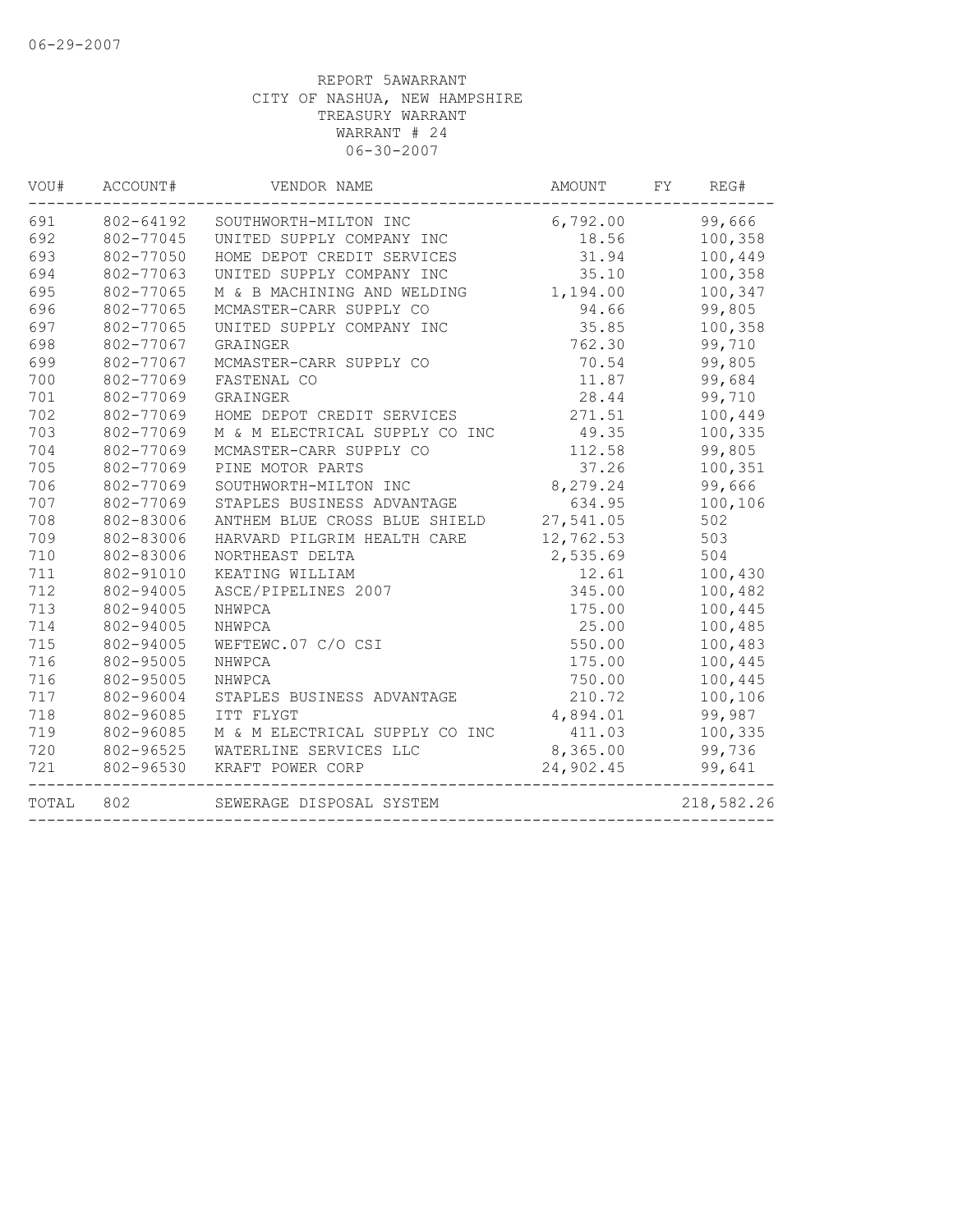|           | VOU# ACCOUNT# | VENDOR NAME                              | AMOUNT FY REG#                                         |          |
|-----------|---------------|------------------------------------------|--------------------------------------------------------|----------|
|           |               | 722 941-98029 BOARD OF HEALTH/PETTY CASH | 114.39 100,431<br>____________________________________ |          |
|           | TOTAL 941     | HEALTH & COMM SVCS TRUST FUND            |                                                        | 114.39   |
| 723       | 952-05054     | HOME DEPOT CREDIT SERVICES               | 397.72                                                 | 100,449  |
| 724       | 952-05058     | GREAT AMERICAN DOWNTOWN                  | 100.00                                                 | 100,466  |
| 725       | $952 - 05058$ | HOME DEPOT CREDIT SERVICES               | 4.41                                                   | 100,449  |
| 726       | $952 - 05058$ | NASHUA REGIONAL PLANNING COMMI           | 490.00                                                 | 100,370  |
| 727       | $952 - 64192$ | TURF PRODUCTS CORP                       | 4,966.48                                               | 100,110  |
| 728       | 952-75021     | BEACON ATHLETICS                         | 64.32                                                  | 99,869   |
| 729       | 952-75021     | JOHN DEERE LANDSCAPES                    | 449.20                                                 | 99,727   |
| 730       | 952-75021     | JOHNSON'S ELECTRIC SUPPLY                | 480.00                                                 | 99,734   |
| 731       | 952-75021     | LARCHMONT ENGINEERING & IRRIGA           | 523.47                                                 | 99,649   |
| 732       | 952-98029     | JEANNOTTE'S MARKET                       | 165.83                                                 | 99,742   |
| TOTAL 952 |               | PARK & RECREATION TRUST FUND             |                                                        | 7,641.43 |
|           |               |                                          |                                                        |          |
| 733       | 982-05053     | ANDERSON HEATHER & NHCTC 530.00          |                                                        | 99,951   |
| 734       | 982-05053     | ANTONELLI VERNA JEAN & NYU               | 75.00                                                  | 99,955   |
| 735       | 982-05053     | AQUINO NICHOLAS & BENTLEY COLL 500.00    |                                                        | 99,973   |
| 736       | 982-05053     | BANEY SETH & NHCTC                       | 750.00                                                 | 99,919   |
| 737       | 982-05053     | BETTENCOURT STEPHEN & UNH                | 1,000.00                                               | 100,017  |
| 738       | 982-05053     | BETTENCOURT STEPHEN & UNH                | 2,265.00                                               | 100,026  |
| 739       | 982-05053     | BISSON JOSEPH & UNH                      | 600.00                                                 | 99,954   |
| 740       | 982-05053     | BONCZAR LUCILLE & UNIVERSITY O           | 950.00                                                 | 100,015  |
| 741       | 982-05053     | BOOTHBY KAYLEIGH & CLARK UNIVE           | 500.00                                                 | 99,976   |
| 742       | 982-05053     | BROWN BRYANNA & KEENE STATE CO           | 1,500.00                                               | 99,961   |
| 743       | 982-05053     | BURGESS ERIC & DW COLLEGE                | 2,265.00                                               | 100,029  |
| 744       | 982-05053     | CASTALDINI JOANNA & UNH                  | 500.00                                                 | 99,979   |
| 745       | 982-05053     | CHENG HILLARY & DARTMOUTH COLL           | 220.00                                                 | 100,020  |
| 746       | 982-05053     | CHICKLIS CAMILLE & WILLIAMS CO           | 350.00                                                 | 100,012  |
| 747       | 982-05053     | CHICKLIS CAMILLE & WILLIAMS CO           | 275.00                                                 | 100,018  |
| 748       | 982-05053     | CHILDS MICHAEL & NHCTC                   | 500.00                                                 | 99,982   |
| 749       | 982-05053     | CHRONEY MICHAEL & BRYANT UNIVE           | 500.00                                                 | 99,985   |
| 750       | 982-05053     | CORTES DEBBIE & ATLANTIC UNION           | 750.00                                                 | 99,923   |
| 751       | 982-05053     | DESMOND ROBERT & UNH                     | 500.00                                                 | 99,988   |
| 752       | 982-05053     | DISLA JESSICA & WESTERN NE COL           | 600.00                                                 | 99,956   |
| 753       | 982-05053     | DUSTON LAURA & BABSON COLLEGE            | 500.00                                                 | 99,948   |
| 754       | 982-05053     | ELLETT EMILY & NE INST OF ART            | 600.00                                                 | 99,959   |
| 755       | 982-05053     | FIGARELLA ELIZABETH & HAMPSHIR           | 600.00                                                 | 99,962   |
| 756       | 982-05053     | FULTON RICHARD & PLYMOUTH STAT           | 1,000.00                                               | 100,011  |
| 757       | 982-05053     | GARSIDE KRISTOPHER & JOHNSON &           | 600.00                                                 | 99,964   |
| 758       | 982-05053     | GARSIDE KRISTOPHER & JOHNSON &           | 1,000.00                                               | 100,001  |
| 759       | 982-05053     | GERALD DOMINICK & NHCTC-NASHUA           | 2,265.00                                               | 100,032  |
| 760       | 982-05053     | GRILLO CHRISTOPHER & JOHNSON &           | 600.00                                                 | 99,944   |
| 761       | 982-05053     | HAFTEL ELIZABETH & NORTHEASTER           | 2,500.00                                               | 100,014  |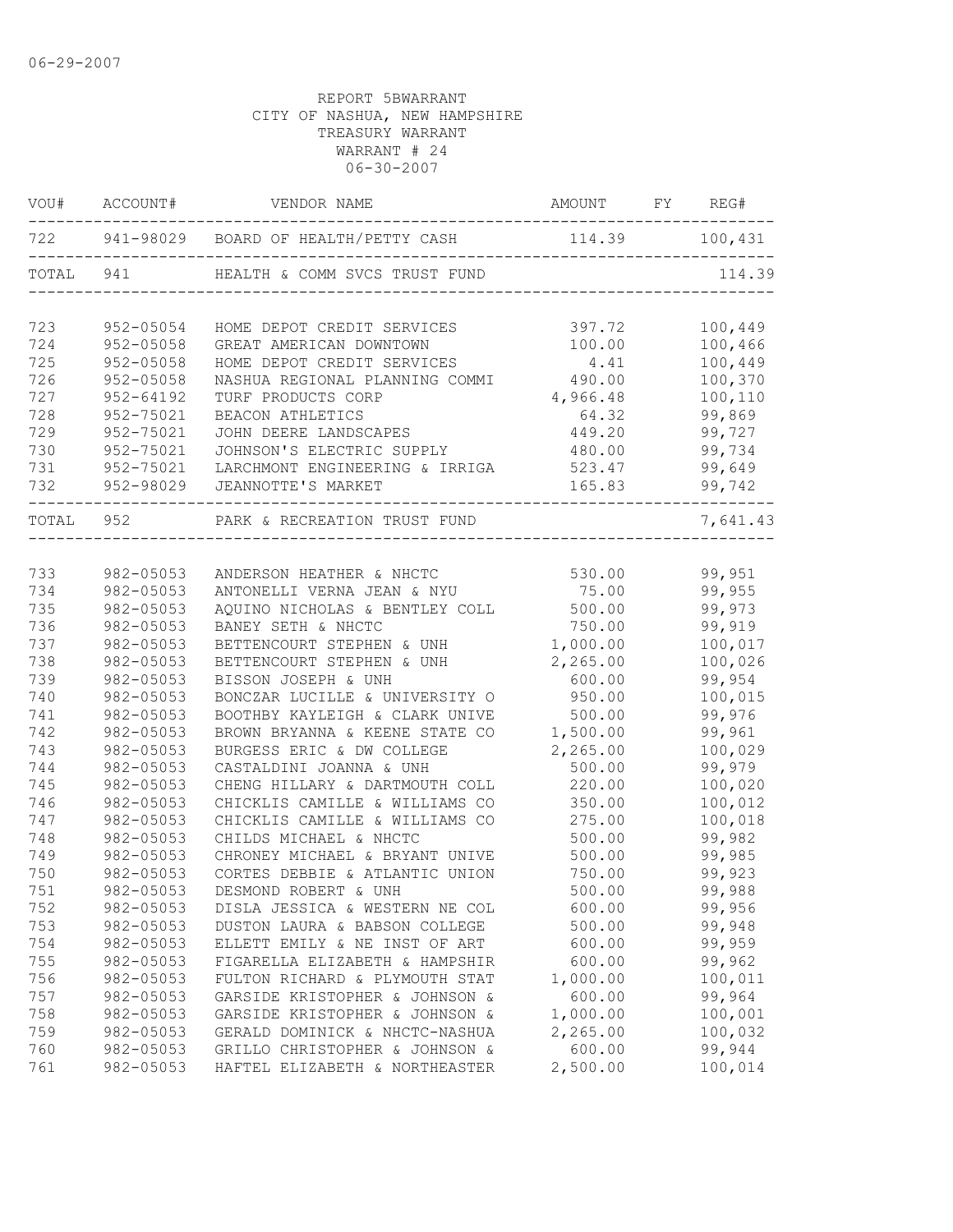| VOU# | ACCOUNT#  | VENDOR NAME                       | AMOUNT    | FY | REG#    |
|------|-----------|-----------------------------------|-----------|----|---------|
| 762  |           | 982-05053 HARDING CHELSEA & UCONN | 500.00    |    | 99,990  |
| 763  | 982-05053 | HAYNES DAVID & DW COLLEGE         | 2,265.00  |    | 99,886  |
| 764  | 982-05053 | HEIN GREG & KEENE STATE           | 600.00    |    | 99,966  |
| 765  | 982-05053 | HERNANDEZ SAMUEL & DANIEL WEBS    | 750.00    |    | 99,926  |
| 766  | 982-05053 | HOLMBERG ERIK & BRYANT UNIVERS    | 2,000.00  |    | 99,953  |
| 767  | 982-05053 | IVERS TIMOTHY & UNH               | 750.00    |    | 99,929  |
| 768  | 982-05053 | JAMESON BRIDGET & UNH             | 600.00    |    | 99,968  |
| 769  | 982-05053 | JANAMPA ERICK & UNH               | 2,265.00  |    | 99,890  |
| 770  | 982-05053 | JASTRZEBSKI MICHAEL & NORTHEAS    | 2,265.00  |    | 99,900  |
| 771  | 982-05053 | JIMENEZ ELVIA & UNH               | 750.00    |    | 99,932  |
| 772  | 982-05053 | JOHNSON JILLIAN & THE NEW SCHO    | 500.00    |    | 99,992  |
| 773  | 982-05053 | JOSHI AAKRITI & UNH               | 600.00    |    | 99,971  |
| 774  | 982-05053 | JOSHI KRITI & UNH                 | 600.00    |    | 99,974  |
| 775  | 982-05053 | KAKLAMANOS ALEXA & BENTLEY COL    | 750.00    |    | 100,023 |
| 776  | 982-05053 | KENNEY OLIVER & UVM               | 500.00    |    | 99,935  |
| 777  | 982-05053 | KENYON ALEXANDER & UNH            | 600.00    |    | 99,980  |
| 778  | 982-05053 | LABRIE CAROLYN & UNH DURHAM       | 5,000.00  |    | 99,950  |
| 779  | 982-05053 | LAHAIE PAUL & U MAINE ORONO       | 2,265.00  |    | 99,904  |
| 780  | 982-05053 | LAMBERT JENNIFER & SYRACUSE UN    | 1,000.00  |    | 100,003 |
| 781  | 982-05053 | LAMICHHANE ASHMITA & RIVIER CO    | 600.00    |    | 99,983  |
| 782  | 982-05053 | LAMICHHANE ASHMITA & RIVIER CO    | 600.00    |    | 100,021 |
| 783  | 982-05053 | LAVALLEE MINDY & UNH              | 500.00    |    | 99,994  |
| 784  | 982-05053 | LEMAY MARK & RPI                  | 500.00    |    | 99,996  |
| 785  | 982-05053 | LEMAY MEGAN & SUFFOLK UNIVERSI    | 430.00    |    | 100,009 |
| 786  | 982-05053 | LONG JENNIFER & SUNY (STONYBRO    | 600.00    |    | 99,986  |
| 787  | 982-05053 | MANDRA TESSA & UNH                | 600.00    |    | 99,989  |
| 788  | 982-05053 | MAYNARD ERIKA & AMERICAN UNIVE    | 790.00    |    | 100,024 |
| 789  | 982-05053 | MCNAMEE ELIZABETH & MCGILL UNI    | 600.00    |    | 99,991  |
| 790  | 982-05053 | MCNAMEE ELIZABETH & MCGILL UNI    | 600.00    |    | 100,027 |
| 791  | 982-05053 | MEEHAN JONATHAN & BOSTON UNIVE    | 500.00    |    | 99,999  |
| 792  | 982-05053 | MOSKOWITZ JEREMY & CORNELL UNI    | 600.00    |    | 100,030 |
| 793  | 982-05053 | PAQUIN SHAWN & BENTLEY COLLEGE    | 500.00    |    | 99,998  |
| 794  | 982-05053 | PARKER HAYLEY & MASS COLLEGE O    | 600.00    |    | 100,033 |
| 795  | 982-05053 | PARKER PHILLIP & MASS COLLEGE     | 240.00    |    | 99,977  |
| 796  | 982-05053 | PENA EMERSON & WTI                | 2,265.00  |    | 99,910  |
| 797  | 982-05053 | PINKHAM LEAROSE & OHIO UNIVERS    | 10,000.00 |    | 99,958  |
| 798  | 982-05053 | PIPILAS DANIEL & BOSTON UNIVER    | 600.00    |    | 99,887  |
| 799  | 982-05053 | POLYCHRONOPOULOS KATE & UVM       | 750.00    |    | 99,938  |
| 800  | 982-05053 | POOR KIMBERLY & UCONN             | 500.00    |    | 100,000 |
| 801  | 982-05053 | POTTER HILARY & ST ANSELM COLL    | 500.00    |    | 100,002 |
| 802  | 982-05053 | RAVIV ASAF & UNIVERSITY OF NH     | 600.00    |    | 99,908  |
| 803  | 982-05053 | REDER NICOLE & MCGILL UNIVERSI    | 500.00    |    | 100,432 |
| 804  | 982-05053 | REID JENNIFER & KEENE STATE       | 600.00    |    | 99,911  |
| 805  | 982-05053 | ROUDABUSH AARON & UNIV OF NEW     | 2,500.00  |    | 100,006 |
| 806  | 982-05053 | SHAH AESHNA & RAJIV GANDHI UNI    | 500.00    |    | 100,005 |
| 807  | 982-05053 | SHAH BHAVIKA & WPI                | 2,265.00  |    | 99,913  |
| 808  | 982-05053 | SHPINDLER RON & NORTHEASTERN U    | 600.00    |    | 99,914  |
| 809  | 982-05053 | SOARES TORIN & PROVIDENCE COLL    | 600.00    |    | 99,918  |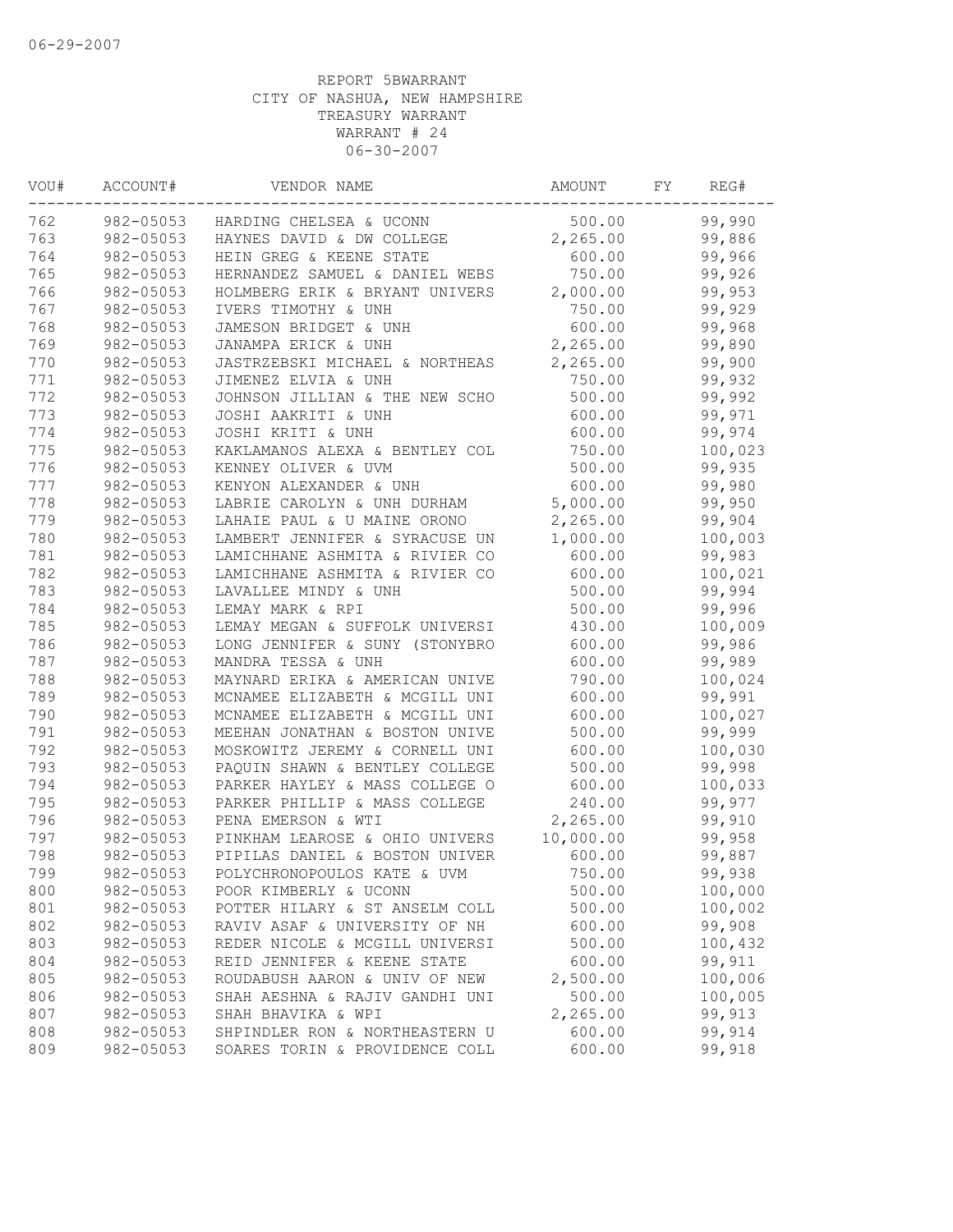| VOU#  | ACCOUNT#      | VENDOR NAME                    | AMOUNT   | FY. | REG#      |
|-------|---------------|--------------------------------|----------|-----|-----------|
| 810   | 982-05053     | STETZ MICHAEL & NH COMM TECH C | 600.00   |     | 99,921    |
| 811   | 982-05053     | STEWART BENJAMIN & NHCTC       | 1,000.00 |     | 99,997    |
| 812   | $982 - 05053$ | STUBBLEFIELD MEGAN & CLARK UNI | 730.00   |     | 99,993    |
| 813   | 982-05053     | SUSSMAN DARA & JAMES MADISON U | 600.00   |     | 99,925    |
| 814   | 982-05053     | SWANSON SAMANTHA & UNIV OF WAS | 500.00   |     | 99,941    |
| 815   | $982 - 05053$ | SWANSON STEPHANIE & RHODE ISLA | 350.00   |     | 99,947    |
| 816   | 982-05053     | TOMASZEWSKI ASHLEY & FISHER CO | 600.00   |     | 99,928    |
| 817   | $982 - 05053$ | TURIEL JESSE & SYRACUSE UNIVER | 600.00   |     | 99,892    |
| 818   | 982-05053     | TURIEL JESSE & SYRACUSE UNIVER | 350.00   |     | 99,995    |
| 819   | 982-05053     | TWOMBLEY BRANDY & ST ANSELM CO | 600.00   |     | 99,901    |
| 820   | $982 - 05053$ | VENKATESH KRITHIKA & MASS COLL | 1,000.00 |     | 99,970    |
| 821   | $982 - 05053$ | VO TRANG & BOSTON UNIVERSITY   | 600.00   |     | 99,905    |
| 822   | 982-05053     | YANG MELISSA & MT HOLYOKE COLL | 500.00   |     | 100,008   |
| TOTAL | 982           | SCHOLARSHIP TRUST FUND         |          |     | 88,425.00 |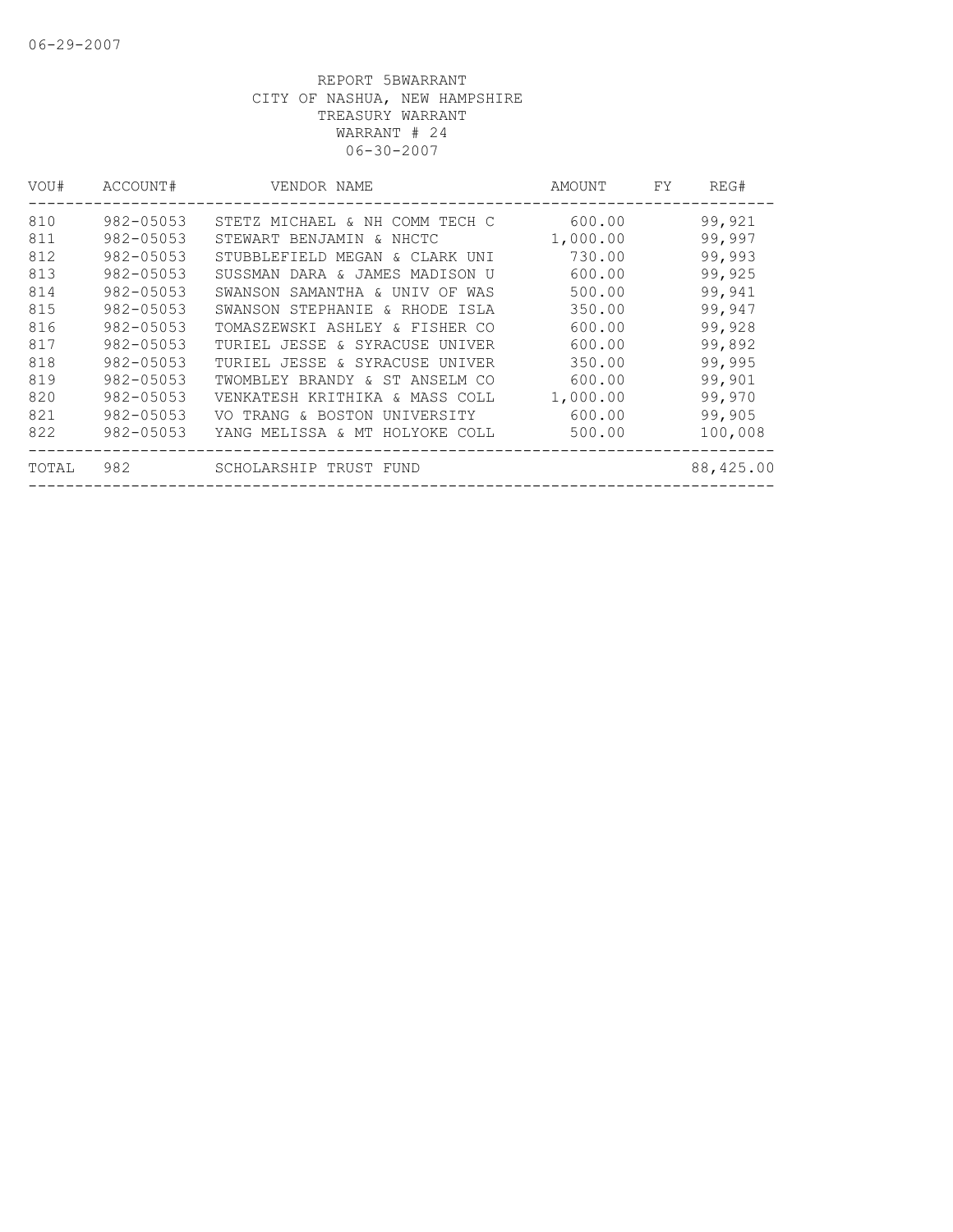|           | ACCOUNT# PAYROLL WEEK ENDING |  | AMOUNT |  |
|-----------|------------------------------|--|--------|--|
|           |                              |  |        |  |
| TOTAL 952 |                              |  |        |  |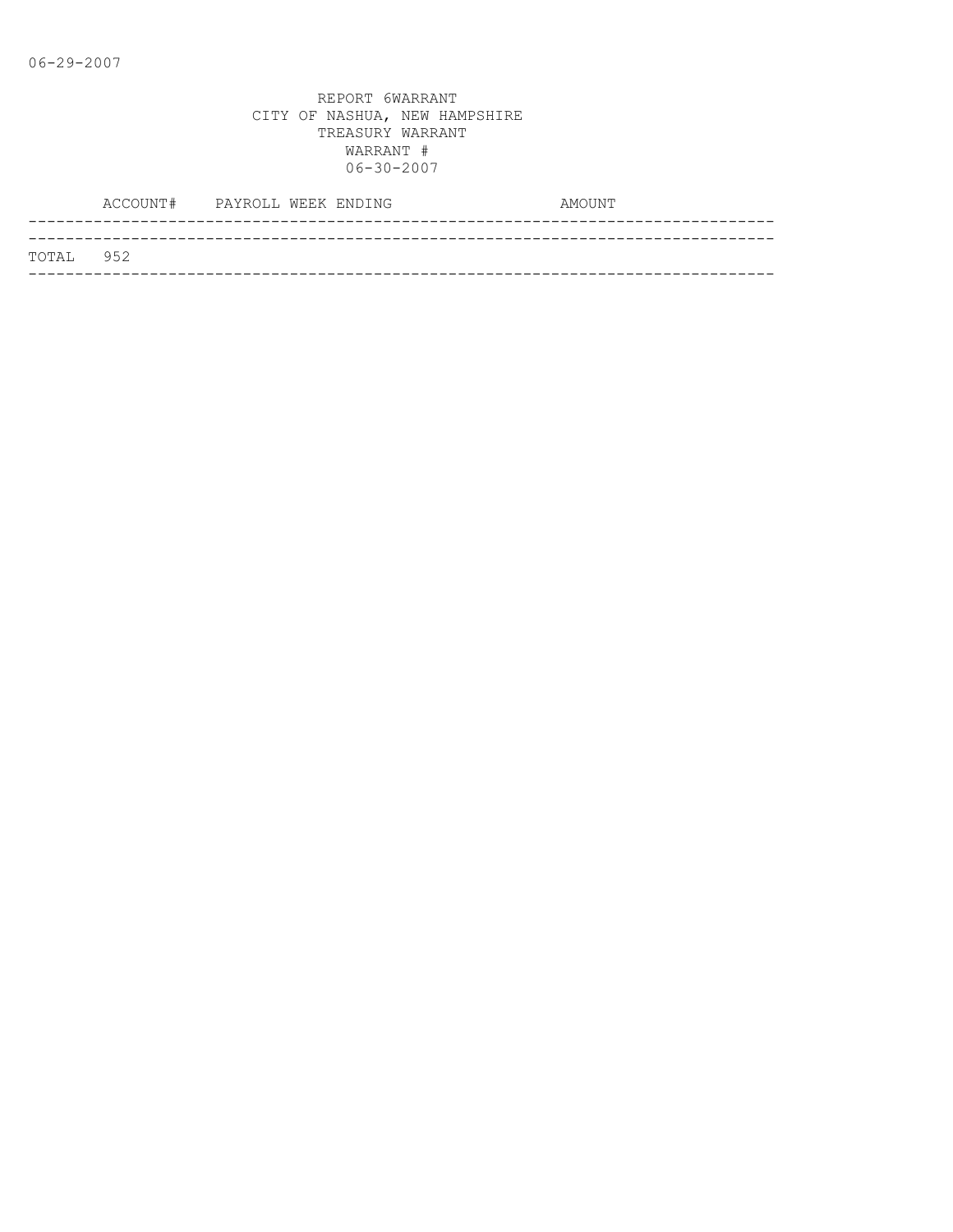|           | ACCOUNT#                 | PAYROLL WEEK ENDING                                | AMOUNT               |            |
|-----------|--------------------------|----------------------------------------------------|----------------------|------------|
|           |                          |                                                    | 696.17               |            |
| TOTAL 303 |                          | ALT - INCENTIVE FUND PROGRAM                       |                      | 696.17     |
|           |                          | 305-11239  16-JUNE-2007                            | 970.14               |            |
|           |                          | 305-11239 23-JUNE-2007                             | 970.14               |            |
|           |                          | TOTAL 305 SRF - CIVIC & COMM ACTIVITIES            |                      | 1,940.28   |
|           |                          | 308-83051  16-JUNE-2007                            | 135.15               |            |
|           |                          | 308-83051 23-JUNE-2007                             | 135.15               |            |
|           |                          | 308-83052  16-JUNE-2007                            | 1,193.87             |            |
|           |                          | 308-83052 23-JUNE-2007                             | 1,193.87             |            |
|           |                          | 308-83102  16-JUNE-2007<br>308-83102 23-JUNE-2007  | 1,412.37<br>1,412.37 |            |
| TOTAL 308 |                          | SRF - INSURANCE                                    |                      | 5,482.78   |
|           |                          |                                                    |                      |            |
|           |                          | 3086-11870  16-JUNE-2007                           | 2,852.31             |            |
|           |                          | 3086-12006 16-JUNE-2007                            | 1,812.59             |            |
|           |                          | 3086-13032 16-JUNE-2007<br>3086-13032 23-JUNE-2007 | 230.10<br>230.10     |            |
| TOTAL 308 |                          | JAVITS GRANT PROGRAM                               |                      | 5,125.10   |
|           |                          | 3097-11162  16-JUNE-2007                           | 1,161.76             |            |
|           |                          | 3097-11162 23-JUNE-2007                            | 1,161.76             |            |
|           | 3097-11408               | 16-JUNE-2007                                       | 865.92               |            |
|           | 3097-11408               | 23-JUNE-2007                                       | 721.60               |            |
|           | 3097-12112               | 16-JUNE-2007                                       | 3,162.23             |            |
|           | 3097-12830               | 16-JUNE-2007                                       | 194.82               |            |
|           | 3097-12830               | 23-JUNE-2007                                       | 26.55                |            |
|           | 3097-19138               | 16-JUNE-2007                                       | 2,755.50             |            |
|           |                          | 3097-19139 16-JUNE-2007                            | 8,158.45             |            |
|           | 3097-19140               | 16-JUNE-2007                                       | 8,787.88             |            |
|           | 3097-19140               | 23-JUNE-2007                                       | 3,783.16             |            |
|           | 3097-19540               | 16-JUNE-2007                                       | 19,983.91            |            |
|           | 3097-19540               | 23-JUNE-2007                                       | 2,809.18             |            |
|           | 3097-19544<br>3097-19545 | 16-JUNE-2007<br>16-JUNE-2007                       | 697.80<br>1,003.82   |            |
| TOTAL     | 309                      | SRF - FOOD SERVICES                                |                      | 55, 274.34 |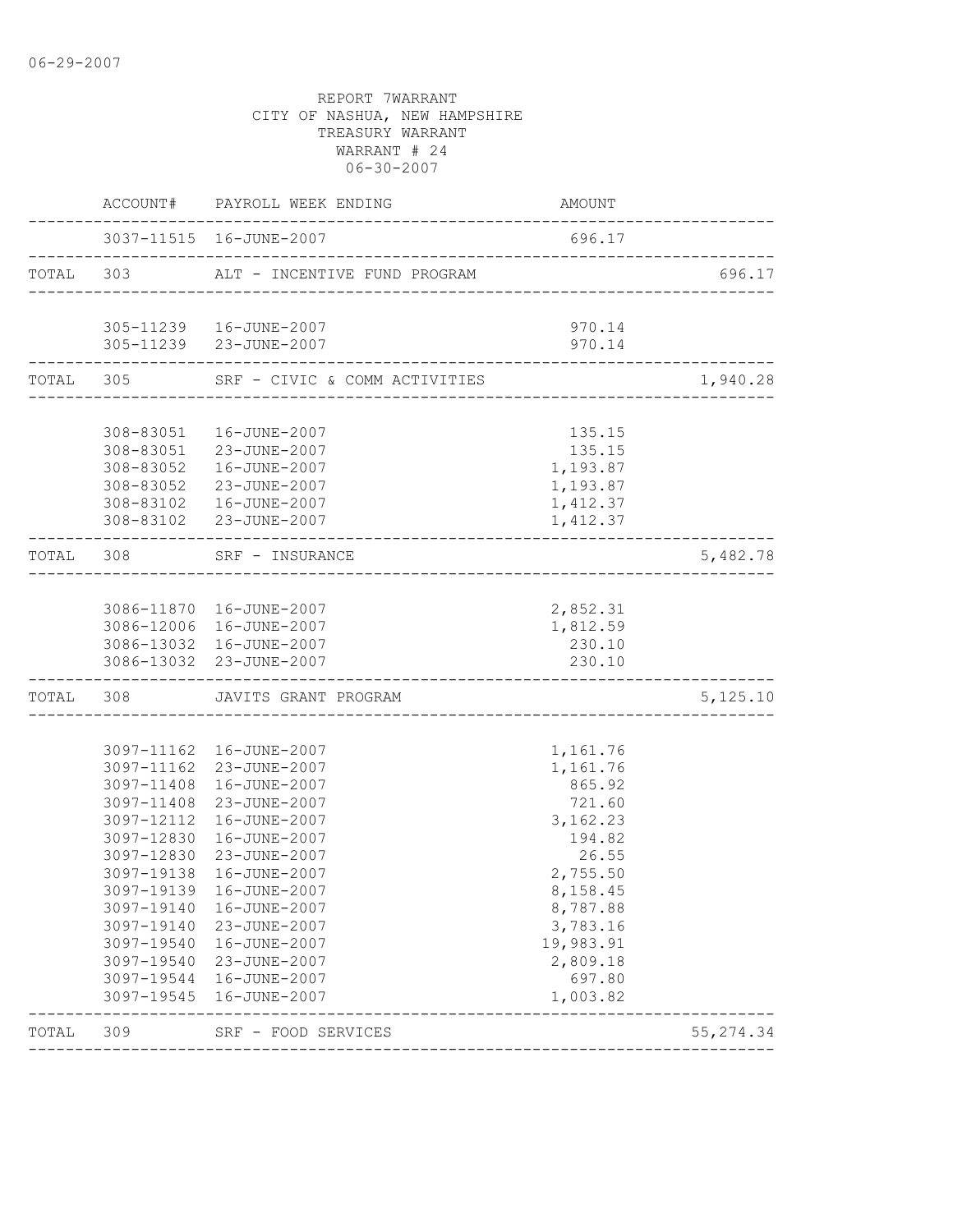|           | ACCOUNT#                                                                                                                                                 | PAYROLL WEEK ENDING                                                                                                                                                                                                                                                                     | AMOUNT                                                                                                                                     |          |
|-----------|----------------------------------------------------------------------------------------------------------------------------------------------------------|-----------------------------------------------------------------------------------------------------------------------------------------------------------------------------------------------------------------------------------------------------------------------------------------|--------------------------------------------------------------------------------------------------------------------------------------------|----------|
|           |                                                                                                                                                          | 3117-12006 16-JUNE-2007<br>3117-12006 23-JUNE-2007                                                                                                                                                                                                                                      | 2,175.00<br>850.00                                                                                                                         |          |
| TOTAL 311 |                                                                                                                                                          | DRIVER'S EDUCATION                                                                                                                                                                                                                                                                      | -----------------------------------                                                                                                        | 3,025.00 |
|           |                                                                                                                                                          |                                                                                                                                                                                                                                                                                         |                                                                                                                                            |          |
|           |                                                                                                                                                          | 3118-13032 16-JUNE-2007<br>3118-13032 23-JUNE-2007                                                                                                                                                                                                                                      | 311.30<br>307.71                                                                                                                           |          |
|           | TOTAL 311                                                                                                                                                | SUMMER SCHOOL                                                                                                                                                                                                                                                                           |                                                                                                                                            | 619.01   |
|           |                                                                                                                                                          |                                                                                                                                                                                                                                                                                         |                                                                                                                                            |          |
|           | 312-11165<br>312-11165<br>312-11191<br>312-11191<br>312-11547<br>312-11547<br>312-12010<br>312-12010<br>312-12116<br>312-12116<br>312-12150<br>312-12150 | 16-JUNE-2007<br>23-JUNE-2007<br>16-JUNE-2007<br>23-JUNE-2007<br>16-JUNE-2007<br>23-JUNE-2007<br>16-JUNE-2007<br>23-JUNE-2007<br>16-JUNE-2007<br>23-JUNE-2007<br>16-JUNE-2007<br>23-JUNE-2007<br>312-13004  16-JUNE-2007<br>312-13004 23-JUNE-2007<br>TOTAL 312 SRF - FINANCIAL SERVICES | 745.98<br>745.98<br>703.92<br>703.92<br>1,948.00<br>1,948.01<br>86.03<br>86.03<br>551.93<br>551.93<br>160.00<br>200.00<br>762.13<br>515.87 | 9,709.73 |
|           |                                                                                                                                                          |                                                                                                                                                                                                                                                                                         |                                                                                                                                            |          |
|           |                                                                                                                                                          | 3122-12006 16-JUNE-2007                                                                                                                                                                                                                                                                 | 2,037.50                                                                                                                                   |          |
| TOTAL 312 |                                                                                                                                                          | ADULT ED/CONTINUING ED                                                                                                                                                                                                                                                                  |                                                                                                                                            | 2,037.50 |
|           |                                                                                                                                                          | 3245-11860  16-JUNE-2007                                                                                                                                                                                                                                                                | 1,551.61                                                                                                                                   |          |
| TOTAL 324 |                                                                                                                                                          | YOUTH SAFE HAVEN-PAL                                                                                                                                                                                                                                                                    |                                                                                                                                            | 1,551.61 |
|           | 331-11245<br>331-11245<br>331-11250<br>331-11250<br>331-11552<br>331-11552<br>$331 - 11558$<br>331-11558                                                 | 16-JUNE-2007<br>23-JUNE-2007<br>16-JUNE-2007<br>23-JUNE-2007<br>16-JUNE-2007<br>23-JUNE-2007<br>16-JUNE-2007<br>23-JUNE-2007                                                                                                                                                            | 500.00<br>500.00<br>647.10<br>647.10<br>881.03<br>1,053.25<br>1,053.23                                                                     |          |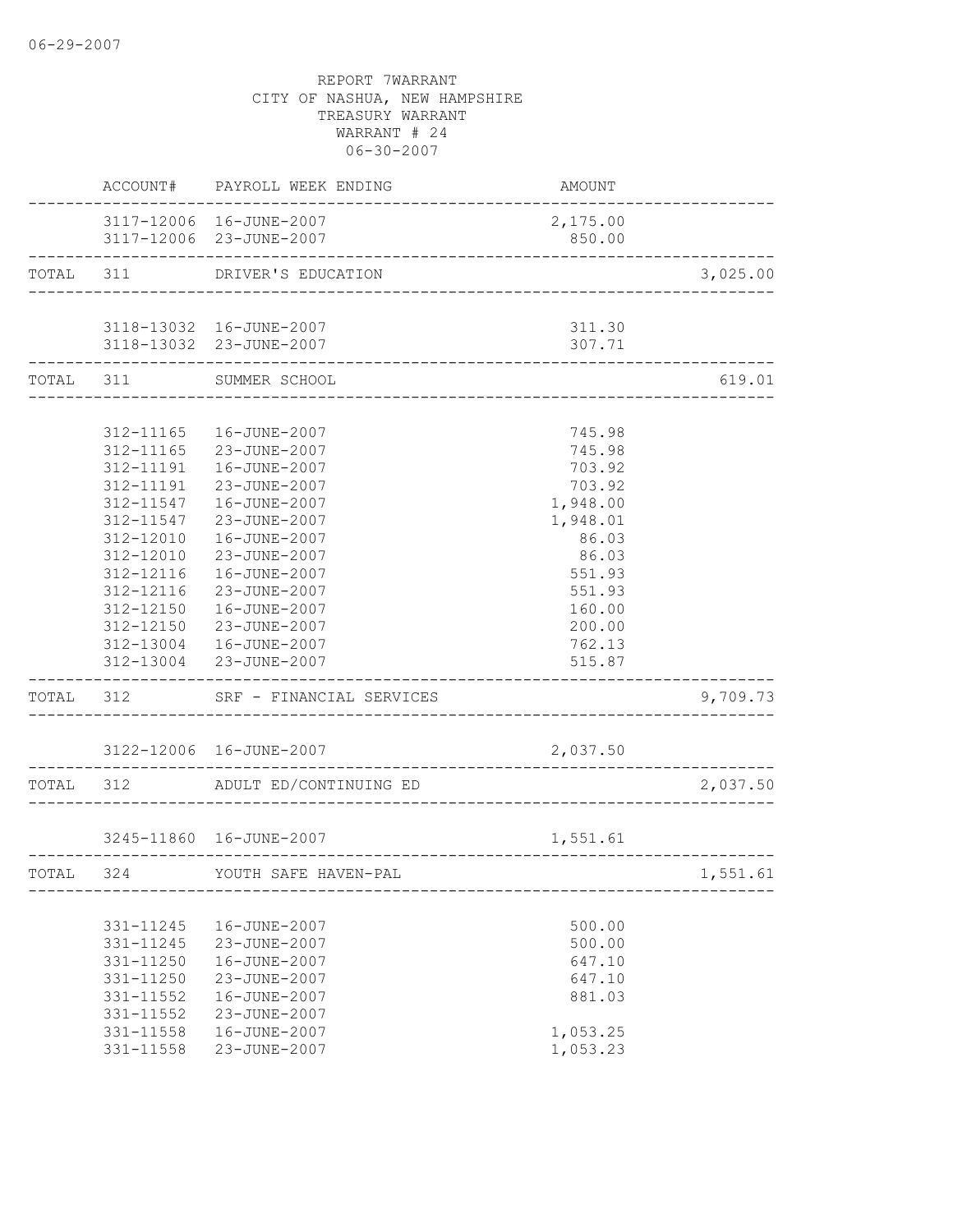|           | ACCOUNT#               | PAYROLL WEEK ENDING                      | AMOUNT                                 |           |
|-----------|------------------------|------------------------------------------|----------------------------------------|-----------|
|           | 331-11567              | 16-JUNE-2007                             | 1,263.79                               |           |
|           | 331-11567              | 23-JUNE-2007                             | 1,263.80                               |           |
|           | 331-12115              | 16-JUNE-2007                             | 524.61                                 |           |
|           | 331-12115              | 23-JUNE-2007                             | 524.61                                 |           |
|           | 331-13038              | 16-JUNE-2007                             | 2,370.00                               |           |
|           | 331-13038              | 23-JUNE-2007                             | 1,659.00                               |           |
|           | 331-13044              | 16-JUNE-2007                             | 1,664.63                               |           |
|           | 331-13044              | 23-JUNE-2007                             | 1,686.03                               |           |
|           | 331-13048              | 16-JUNE-2007                             | 2,177.38                               |           |
|           | 331-13048<br>331-15002 | 23-JUNE-2007                             | 2,177.38                               |           |
|           |                        | 16-JUNE-2007<br>16-JUNE-2007             | 628.24                                 |           |
|           | 331-18036              | 331-18036 23-JUNE-2007                   | 10,084.17<br>14,084.49                 |           |
| TOTAL     | 331                    | SRF - POLICE DEPARTMENT                  |                                        | 45,389.84 |
|           |                        |                                          |                                        |           |
|           |                        | 332-13004 23-JUNE-2007                   | 52.76                                  |           |
|           |                        | 332-18084  16-JUNE-2007                  | 313.24                                 |           |
|           |                        | 332-18084 23-JUNE-2007                   | $-102.21$                              |           |
|           | TOTAL 332              | SRF - FIRE DEPARTMENT                    | -------------------------------------- | 263.79    |
|           |                        | 3327-19230  16-JUNE-2007                 | 1,393.75                               |           |
| TOTAL 332 |                        | TITLE I SCHL IMPRV LEDGE ST              |                                        | 1,393.75  |
|           |                        |                                          |                                        |           |
|           |                        | 3337-19230  16-JUNE-2007                 | 21.00<br>-------------------------     |           |
| TOTAL     | 333                    | TITLE I SCHL IMPRV MT PLEASANT           |                                        | 21.00     |
|           |                        |                                          |                                        |           |
|           | 3357-12078             | 3357-11870  16-JUNE-2007<br>23-JUNE-2007 | 2,585.35                               |           |
|           | 3357-19230             | 16-JUNE-2007                             | 687.50<br>25.00                        |           |
|           |                        | 3357-19230 23-JUNE-2007                  | 168.75                                 |           |
| TOTAL     | 335                    | TITLE IB READ 1ST MT PLEASANT            |                                        | 3,466.60  |
|           |                        |                                          |                                        |           |
|           | 341-11235              | 16-JUNE-2007                             | 1,871.29                               |           |
|           | 341-11235              | 23-JUNE-2007                             | 1,871.29                               |           |
|           | 341-11346              | 16-JUNE-2007                             | 206.25                                 |           |
|           | 341-11346<br>341-11484 | 23-JUNE-2007                             | 206.25                                 |           |
|           | 341-11484              | 16-JUNE-2007<br>23-JUNE-2007             | 2,400.00<br>2,400.00                   |           |
|           |                        |                                          |                                        |           |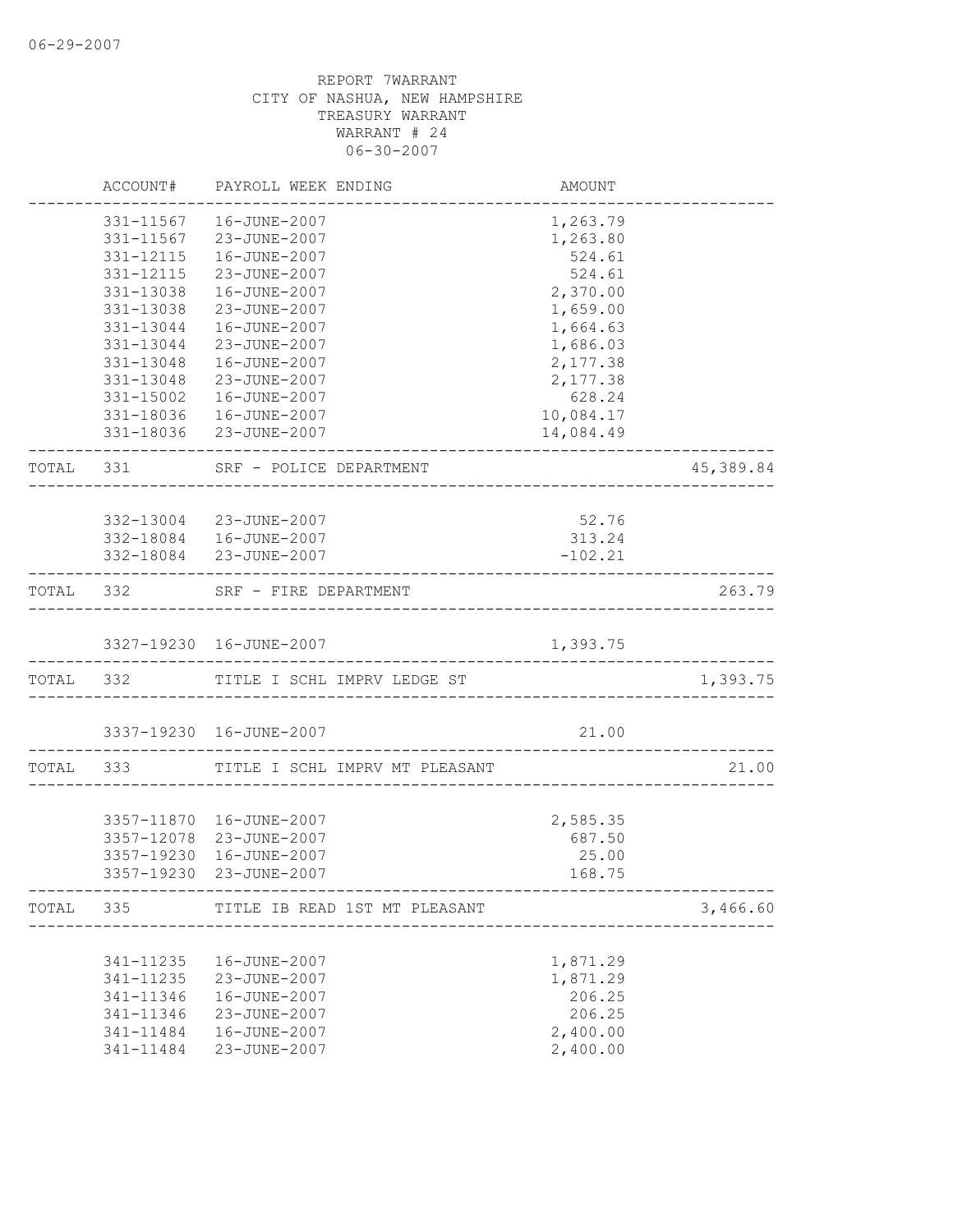|           | ACCOUNT#   | PAYROLL WEEK ENDING       | AMOUNT    |           |
|-----------|------------|---------------------------|-----------|-----------|
|           | 341-11563  | 16-JUNE-2007              | 904.58    |           |
|           | 341-11563  | 23-JUNE-2007              | 904.58    |           |
|           | 341-12037  | 16-JUNE-2007              | 100.03    |           |
|           | 341-12037  | 23-JUNE-2007              | 100.03    |           |
|           | 341-12085  | 16-JUNE-2007              | 440.00    |           |
|           | 341-12085  | 23-JUNE-2007              | 440.00    |           |
|           | 341-12101  | 16-JUNE-2007              | 371.52    |           |
|           | 341-12101  | 23-JUNE-2007              | 371.52    |           |
|           | 341-12582  | 16-JUNE-2007              | 563.13    |           |
|           |            | 341-12582 23-JUNE-2007    | 563.13    |           |
| TOTAL     | 341        | SRF - COMMUNITY SERVICES  |           | 13,713.60 |
|           |            |                           |           |           |
|           | 342-11499  | 16-JUNE-2007              | 696.60    |           |
|           | 342-11499  | 23-JUNE-2007              | 696.60    |           |
|           | 342-11584  | 16-JUNE-2007              | 1,733.35  |           |
|           | 342-11584  | 23-JUNE-2007              | 1,733.34  |           |
|           | 342-12000  | 16-JUNE-2007              | 510.00    |           |
|           | 342-12000  | 23-JUNE-2007              | 555.00    |           |
|           | 342-12040  | 16-JUNE-2007              | 888.00    |           |
|           | 342-12040  | 23-JUNE-2007              | 888.00    |           |
|           | 342-12081  | 23-JUNE-2007              | 23.00     |           |
|           | 342-12113  | 16-JUNE-2007              | 189.00    |           |
|           | 342-12113  | 23-JUNE-2007              | 189.00    |           |
|           | 342-12582  | 16-JUNE-2007              | 195.48    |           |
|           | 342-12582  | 23-JUNE-2007              | 117.29    |           |
| TOTAL     | 342        | SRF - COMMUNITY HEALTH    |           | 8,414.66  |
|           |            | 3440-12078  16-JUNE-2007  | 10,200.00 |           |
| TOTAL 344 |            | AFTER SCHOOL PROGRAM      |           | 10,200.00 |
|           |            |                           |           |           |
|           |            | 3447-11162  16-JUNE-2007  | 547.13    |           |
|           |            | 3447-11162 23-JUNE-2007   | 547.13    |           |
|           | 3447-11860 | 16-JUNE-2007              | 5,916.55  |           |
|           |            | 3447-12006 16-JUNE-2007   | 287.03    |           |
| TOTAL     | 344        | TITLE IV SDF 21ST CENTURY |           | 7,297.84  |
|           |            |                           |           |           |
|           |            | 3507-11726 16-JUNE-2007   | 10,181.23 |           |
|           | 3507-11805 | 16-JUNE-2007              | 2,492.31  |           |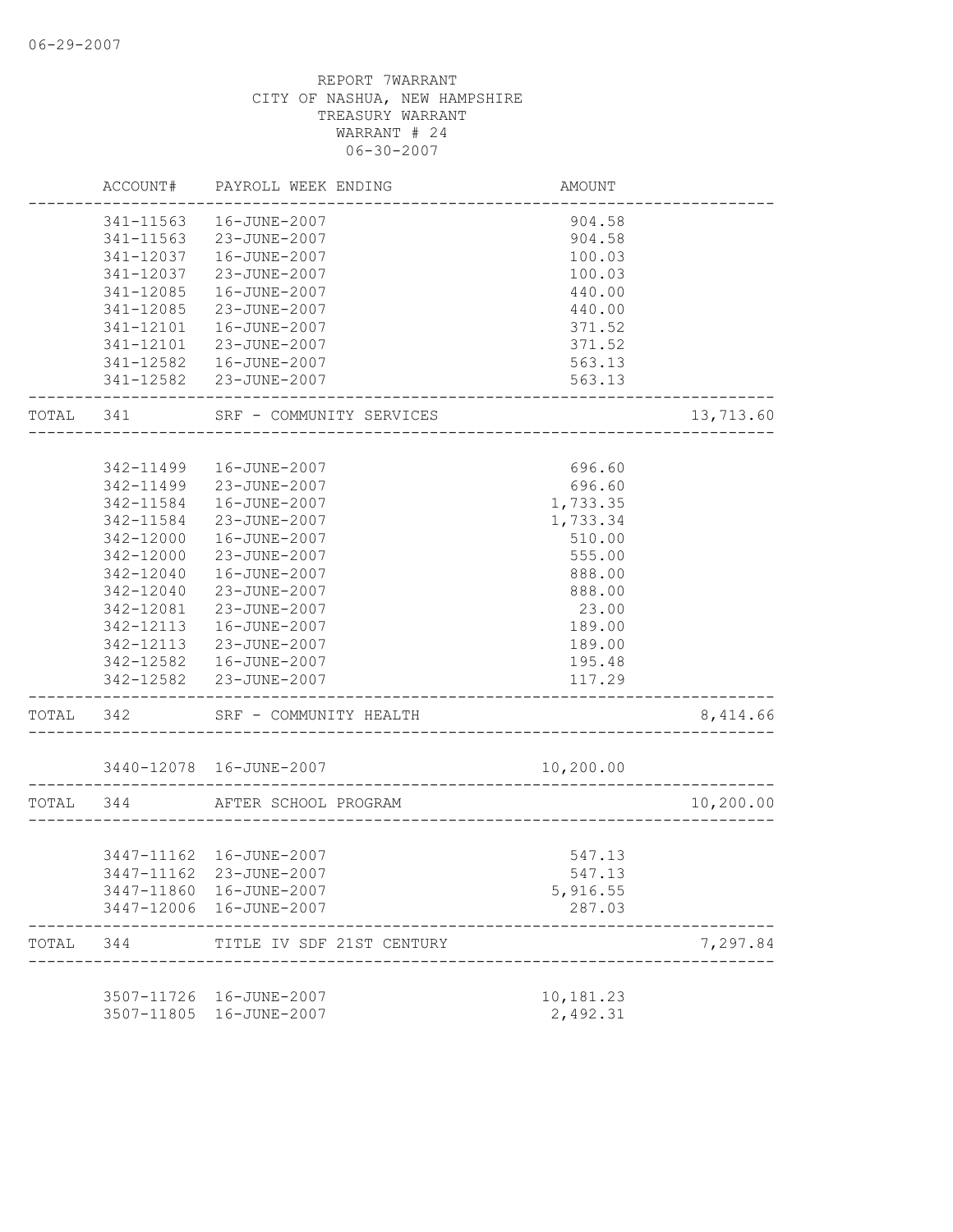|           |               | ACCOUNT# PAYROLL WEEK ENDING        | AMOUNT                     |           |
|-----------|---------------|-------------------------------------|----------------------------|-----------|
|           |               | TOTAL 350 TITLE 11A TEACHER QUALITY |                            | 12,673.54 |
|           |               |                                     |                            |           |
|           |               | 352-59055   16-JUNE-2007            | 712.58                     |           |
|           |               | 352-59055 23-JUNE-2007              | 712.58<br>________________ |           |
| TOTAL 352 |               | SRF - PARKS AND RECREATION          |                            | 1,425.16  |
|           |               |                                     |                            |           |
|           |               | 3557-11870  16-JUNE-2007            |                            |           |
|           | 3557-12006    | 16-JUNE-2007                        | 3,230.80                   |           |
|           |               | 3557-12006 23-JUNE-2007             | 1,292.32                   |           |
|           |               | 3557-12201 16-JUNE-2007             | 434.00                     |           |
|           |               | 3557-12201 23-JUNE-2007             | 19.08                      |           |
|           |               | 3557-19230 16-JUNE-2007             | 301.50                     |           |
|           | TOTAL 355     | TITLE IB READING 1ST FES            |                            | 5,277.70  |
|           |               |                                     |                            |           |
|           |               | 374-01210  16-JUNE-2007             | 2,143.66                   |           |
|           |               | 374-01210 23-JUNE-2007              | 2,143.66                   |           |
|           | 374-0703P     | 23-JUNE-2007                        | 369.99                     |           |
|           | 374-0704P     | 23-JUNE-2007                        | 94.35                      |           |
|           | $374 - 0705M$ | 23-JUNE-2007                        | 260.00                     |           |
|           | 374-0705P     | 23-JUNE-2007                        | 188.70                     |           |
|           | 374-07235     | 23-JUNE-2007                        | 188.70                     |           |
|           | 374-0734P     | 16-JUNE-2007                        | 3,722.31                   |           |
|           | 374-0734P     | 23-JUNE-2007                        | 2,880.57                   |           |
|           | 374-09003     | 16-JUNE-2007                        | 1,063.60                   |           |
|           |               | 374-09003 23-JUNE-2007              | 425.44                     |           |
|           |               | TOTAL 374 SRF - URBAN PROGRAMS      |                            | 13,480.98 |
|           |               |                                     |                            |           |
|           |               | 3767-11726  16-JUNE-2007            |                            |           |
|           |               | 3767-11802 16-JUNE-2007             | 1,831.69                   |           |
|           |               | 3767-11870  16-JUNE-2007            | 11,583.10                  |           |
|           | 3767-12111    | 16-JUNE-2007                        | 3,659.99                   |           |
|           | 3767-12111    | 23-JUNE-2007                        | 641.69                     |           |
|           | 3767-12126    | 16-JUNE-2007                        | 289.62                     |           |
|           | 3767-12126    | 23-JUNE-2007                        | 482.70                     |           |
|           | 3767-12198    | 16-JUNE-2007                        | 26,369.83                  |           |
|           | 3767-12201    | 16-JUNE-2007                        | 720.81                     |           |
|           | 3767-13133    | 16-JUNE-2007                        | 1,814.73                   |           |
|           | 3767-19000    | 16-JUNE-2007                        | 4,112.36                   |           |
|           | 3767-19000    | 23-JUNE-2007                        | 270.94                     |           |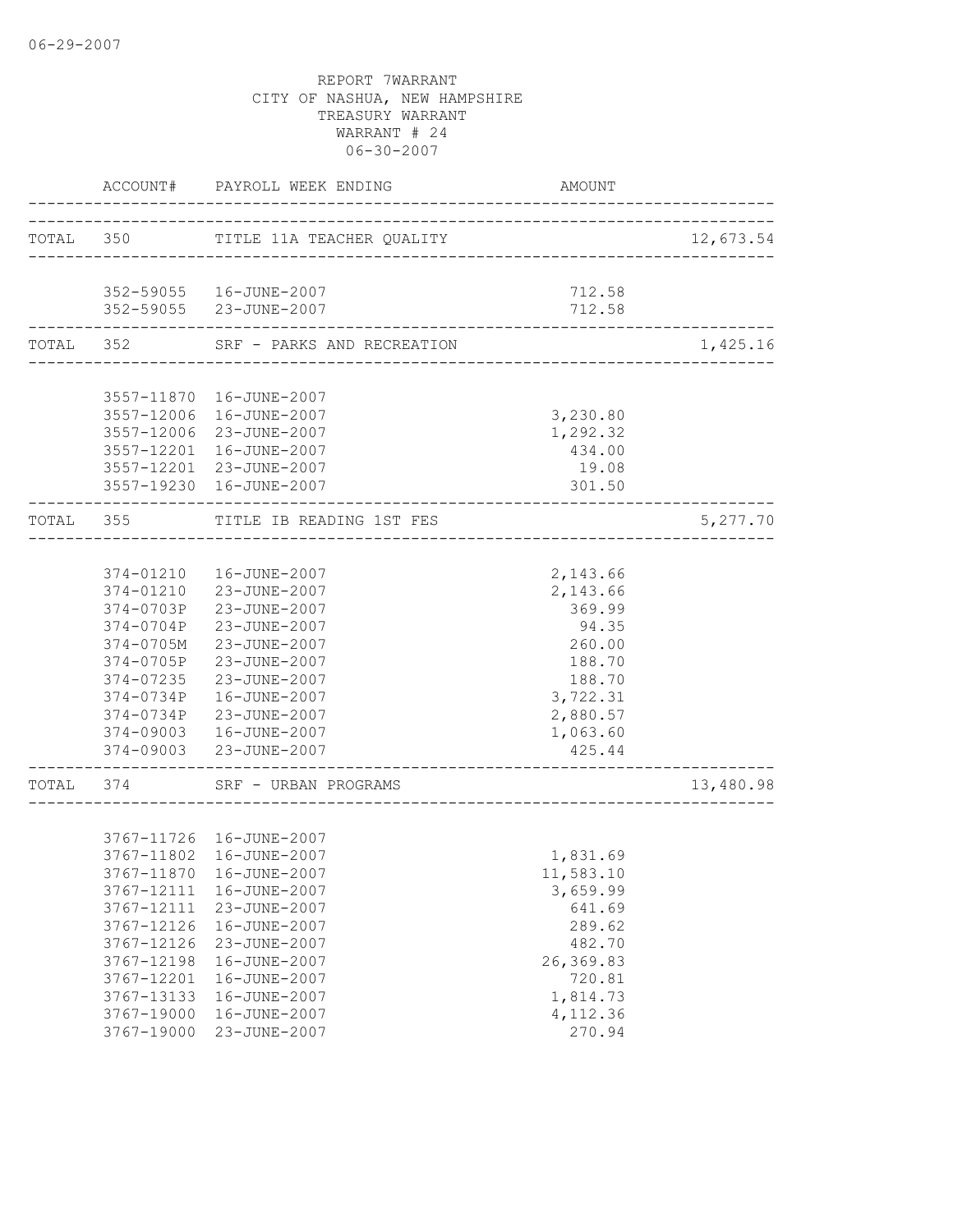|           |            | ACCOUNT# PAYROLL WEEK ENDING                         | <b>AMOUNT</b>        |           |
|-----------|------------|------------------------------------------------------|----------------------|-----------|
| TOTAL 376 |            | TITLE I ESEA                                         |                      | 51,777.46 |
|           |            |                                                      |                      |           |
|           |            | 3777-13133  16-JUNE-2007<br>3777-19230 16-JUNE-2007  | 475.00<br>125.00     |           |
|           |            | 3777-19230 23-JUNE-2007                              | $-498.00$            |           |
|           | TOTAL 377  | TITLE III ENHANCE ENG LANGUAGE                       |                      | 102.00    |
|           |            |                                                      |                      |           |
|           |            | 3887-11870  16-JUNE-2007<br>3887-12126  16-JUNE-2007 | 236.39<br>207.75     |           |
|           |            | 3887-12126 23-JUNE-2007                              | 207.75               |           |
| TOTAL 388 |            | TITLE V INNOVATIVE PROGRAMS                          |                      | 651.89    |
|           |            |                                                      |                      |           |
|           |            | 3907-11805 16-JUNE-2007                              | 1,250.68             |           |
|           |            | 3907-12198 16-JUNE-2007<br>3907-19230  16-JUNE-2007  | 652.09<br>10,500.00  |           |
|           | TOTAL 390  | VOC ED SECONDARY PERKINS                             |                      | 12,402.77 |
|           |            | 3937-19000 16-JUNE-2007                              | 735.39               |           |
|           | TOTAL 393  | DAY CARE                                             |                      | 735.39    |
|           |            |                                                      |                      |           |
|           |            | 3957-11726 16-JUNE-2007                              | 42,802.29            |           |
|           | 3957-11860 | 16-JUNE-2007                                         | 1,709.13             |           |
|           | 3957-12078 | 16-JUNE-2007                                         | 1,112.50             |           |
|           | 3957-12201 | 16-JUNE-2007                                         | 124.00               |           |
|           | 3957-13133 | 16-JUNE-2007                                         | 18,000.00            |           |
|           | 3957-19000 | 16-JUNE-2007                                         | 1,591.08             |           |
| TOTAI,    | 395        | IDEA BASIC SPEC ED                                   |                      | 65,339.00 |
|           |            |                                                      |                      |           |
|           |            | 3967-11726 16-JUNE-2007<br>3967-12111 16-JUNE-2007   | 2,372.42<br>1,294.40 |           |
|           |            | 3967-12111 23-JUNE-2007                              | 61.82                |           |
| TOTAL 396 |            | IDEA PRESCHOOL SPEC ED                               |                      | 3,728.64  |
|           |            | 3977-12111 16-JUNE-2007                              | 7,073.43             |           |
|           |            |                                                      |                      |           |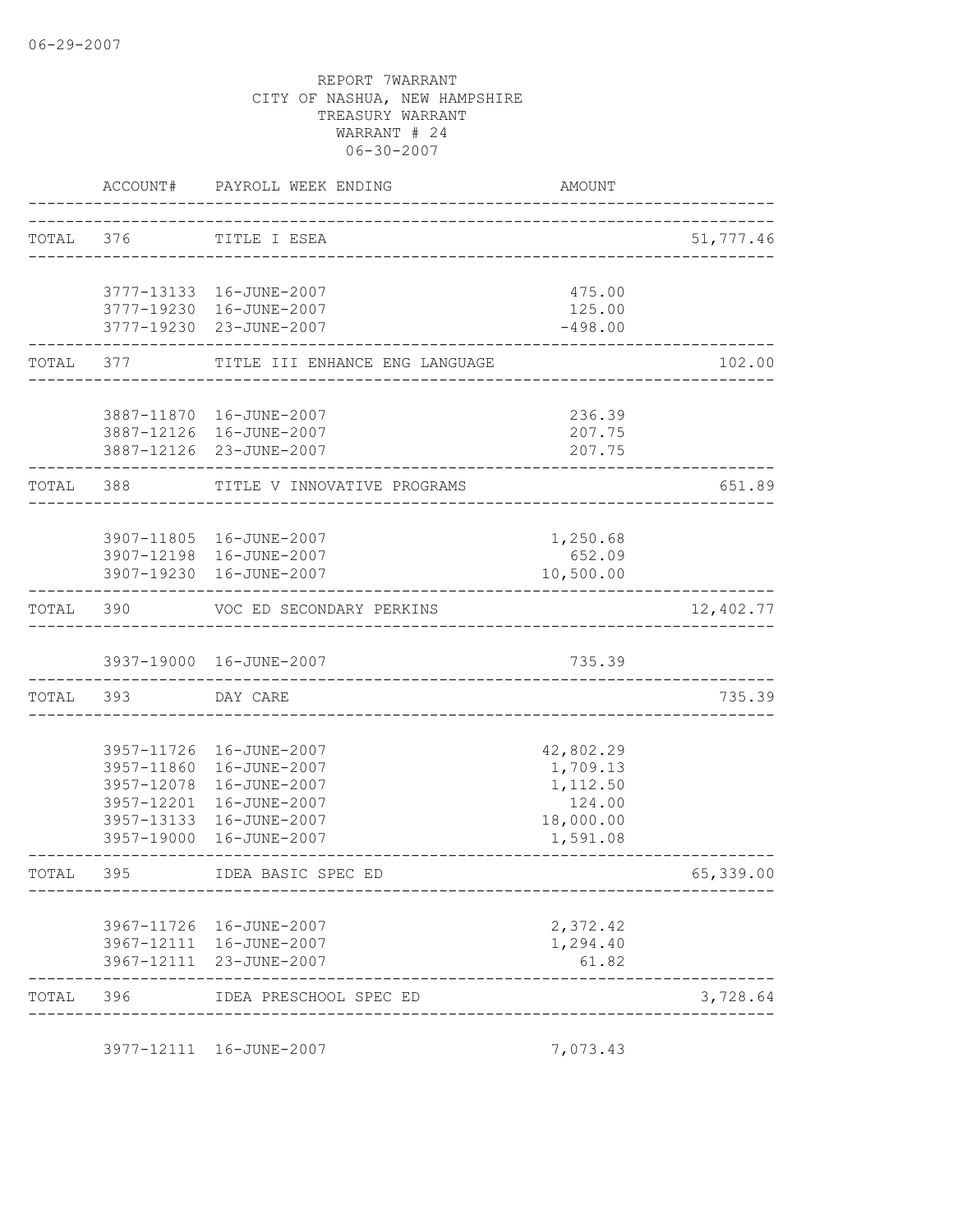|           | ACCOUNT# | PAYROLL WEEK ENDING                                                           | AMOUNT                       |           |
|-----------|----------|-------------------------------------------------------------------------------|------------------------------|-----------|
|           |          | 3977-12111 23-JUNE-2007<br>3977-13137 16-JUNE-2007<br>3977-13137 23-JUNE-2007 | 786.66<br>1,753.94<br>400.45 |           |
| TOTAL 397 |          | SPECIAL ED LOCAL                                                              |                              | 10,014.48 |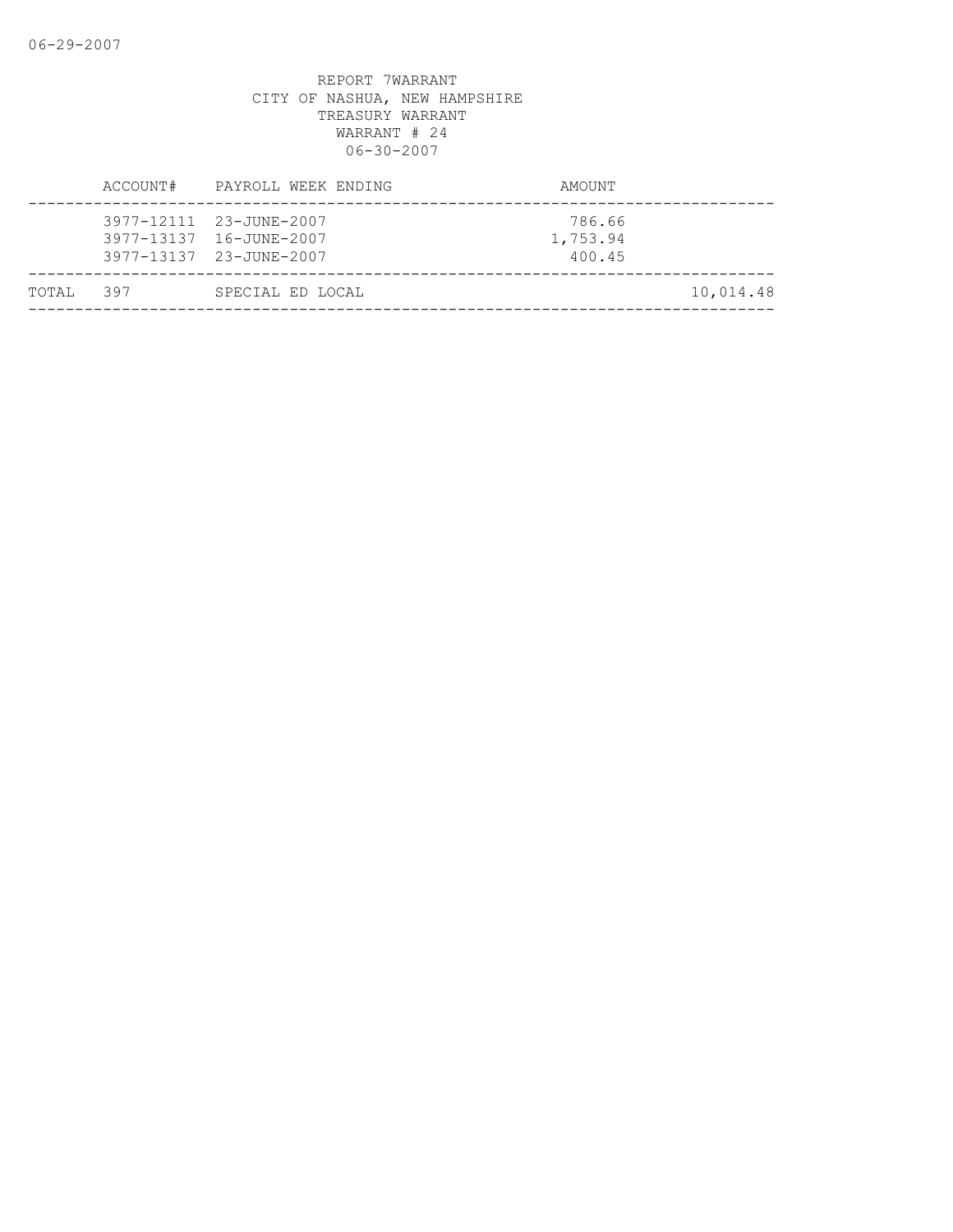|       | ACCOUNT#               | PAYROLL WEEK ENDING                     | <b>AMOUNT</b>        |           |
|-------|------------------------|-----------------------------------------|----------------------|-----------|
|       | 501-11033              | 16-JUNE-2007                            | 752.32               |           |
|       | 501-11033              | 23-JUNE-2007                            | 752.32               |           |
|       | 501-11370              | 16-JUNE-2007                            | 676.42               |           |
|       | 501-11370              | 23-JUNE-2007                            | 676.42               |           |
|       | 501-11471              | 16-JUNE-2007                            | 1,808.81             |           |
|       | 501-11471              | 23-JUNE-2007                            | 1,808.81             |           |
|       | 501-11472              | 16-JUNE-2007                            | 1,084.30             |           |
|       | 501-11472              | 23-JUNE-2007                            | 1,084.29             |           |
|       | 501-11611              | 16-JUNE-2007                            | 471.05               |           |
|       | $501 - 11611$          | 23-JUNE-2007                            | 471.05               |           |
| TOTAL | 501                    | MAYOR'S OFFICE                          |                      | 9,585.79  |
|       |                        |                                         |                      |           |
|       | 502-11113              | 16-JUNE-2007                            | 1,404.15             |           |
|       | 502-11113              | 23-JUNE-2007                            | 1,404.16             |           |
|       | 502-11195              | 16-JUNE-2007                            | 1,497.03             |           |
|       | 502-11195              | 23-JUNE-2007                            | 1,497.03             |           |
|       | 502-11219              | 16-JUNE-2007                            | 1,651.74             |           |
|       | 502-11219              | 23-JUNE-2007                            | 1,651.74             |           |
|       | 502-11518              | 16-JUNE-2007                            | 1,496.51             |           |
|       | $502 - 11518$          | 23-JUNE-2007                            | 1,496.50             |           |
| TOTAL | 502                    | LEGAL DEPARTMENT                        |                      | 12,098.86 |
|       |                        |                                         |                      |           |
|       |                        |                                         |                      |           |
|       |                        | 503-11071  16-JUNE-2007                 | 1,097.88             |           |
|       |                        | 503-11071 23-JUNE-2007                  |                      |           |
|       |                        |                                         | 1,097.88<br>452.27   |           |
|       | 503-12092              | 503-12092  16-JUNE-2007<br>23-JUNE-2007 | 452.27               |           |
| TOTAL | 503                    | BOARD OF ALDERMEN                       |                      | 3,100.30  |
|       |                        |                                         |                      |           |
|       | 507-82010              | 23-JUNE-2007                            | 546.13               |           |
| TOTAL | 507                    | PENSIONS                                |                      | 546.13    |
|       |                        |                                         |                      |           |
|       | 511-11103              | 16-JUNE-2007                            | 844.02               |           |
|       | 511-11103              | 23-JUNE-2007                            | 844.01               |           |
|       | 511-11234<br>511-11234 | 16-JUNE-2007<br>23-JUNE-2007            | 1,613.99<br>1,613.99 |           |

512-11005 16-JUNE-2007 772.08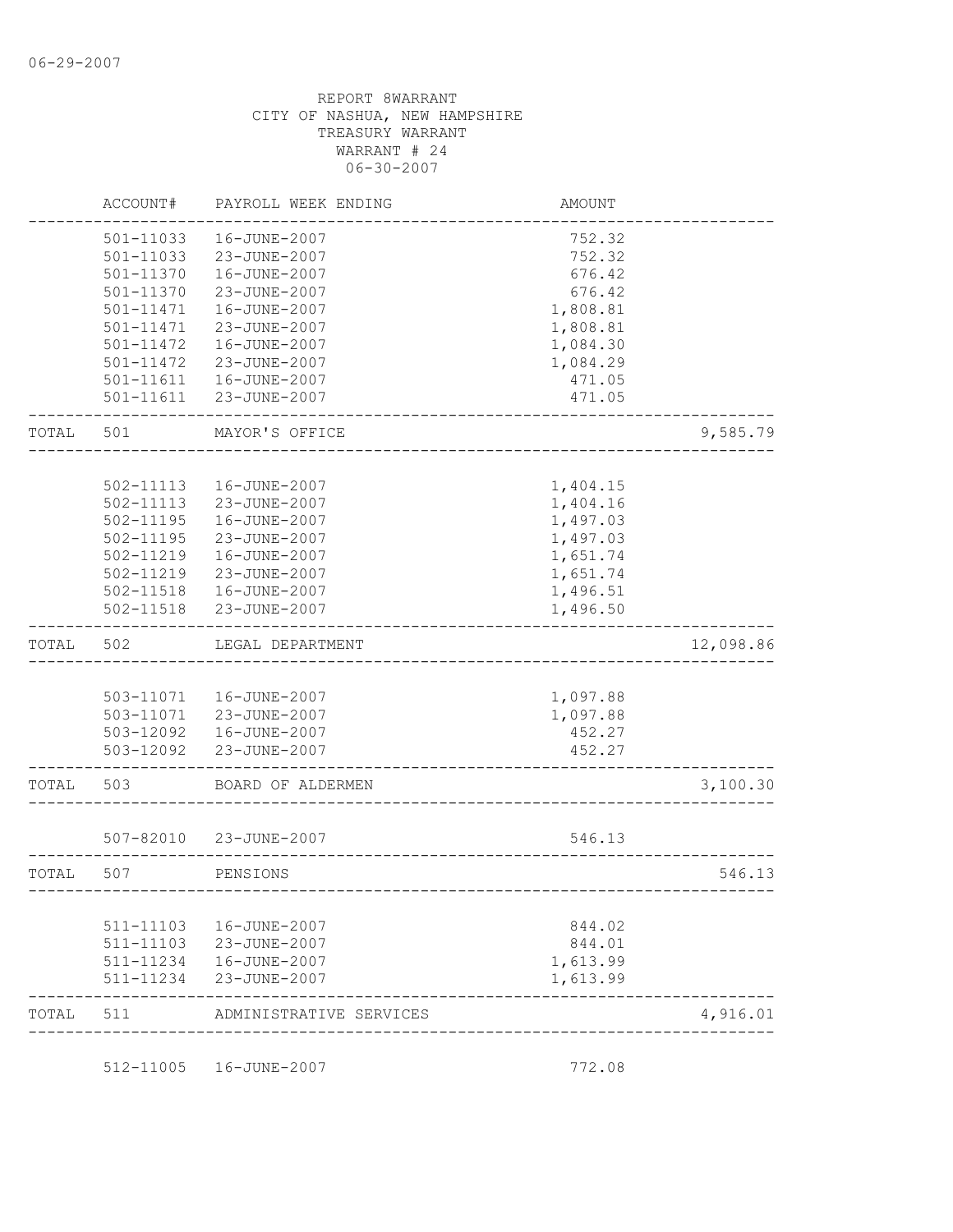| ACCOUNT#  | PAYROLL WEEK ENDING | AMOUNT   |
|-----------|---------------------|----------|
| 512-11005 | 23-JUNE-2007        | 772.08   |
| 512-11050 | 16-JUNE-2007        | 1,262.92 |
| 512-11050 | 23-JUNE-2007        | 631.46   |
| 512-11064 | 16-JUNE-2007        | 917.31   |
| 512-11064 | 23-JUNE-2007        | 917.31   |
| 512-11073 | 16-JUNE-2007        | 2,009.56 |
| 512-11073 | 23-JUNE-2007        | 2,009.56 |
| 512-11165 | 16-JUNE-2007        | 953.91   |
| 512-11165 | 23-JUNE-2007        | 953.92   |
| 512-11173 | 16-JUNE-2007        | 1,272.29 |
| 512-11173 | 23-JUNE-2007        | 1,272.29 |
| 512-11177 | 16-JUNE-2007        | 1,816.79 |
| 512-11177 | 23-JUNE-2007        | 1,816.79 |
| 512-11222 | 16-JUNE-2007        | 892.85   |
| 512-11222 | 23-JUNE-2007        | 892.85   |
| 512-11224 | 16-JUNE-2007        | 850.75   |
| 512-11224 | 23-JUNE-2007        | 850.75   |
| 512-11232 | 16-JUNE-2007        | 899.90   |
| 512-11232 | 23-JUNE-2007        | 899.91   |
| 512-11265 | 16-JUNE-2007        | 772.39   |
| 512-11265 | 23-JUNE-2007        | 772.39   |
| 512-11531 | 16-JUNE-2007        | 1,434.84 |
| 512-11531 | 23-JUNE-2007        | 1,434.83 |
| 512-11581 | 16-JUNE-2007        | 647.25   |
| 512-11581 | 23-JUNE-2007        | 647.25   |
| 512-11714 | 16-JUNE-2007        | 915.39   |
| 512-11714 | 23-JUNE-2007        | 915.39   |
| 512-11740 | 16-JUNE-2007        | 1,471.27 |
| 512-11740 | 23-JUNE-2007        | 1,471.26 |
| 512-12010 | 16-JUNE-2007        | 258.08   |
| 512-12010 | 23-JUNE-2007        | 258.08   |
| 512-12017 | 16-JUNE-2007        | 633.10   |
| 512-12017 | 23-JUNE-2007        | 738.62   |
| 512-12019 | 16-JUNE-2007        | 267.70   |
| 512-12019 | 23-JUNE-2007        | 321.24   |
| 512-12033 | 16-JUNE-2007        | 539.28   |
| 512-12033 | 23-JUNE-2007        | 539.28   |
| 512-12052 | 16-JUNE-2007        | 464.24   |
| 512-12052 | 23-JUNE-2007        | 462.27   |
| 512-12056 | 16-JUNE-2007        | 318.21   |
| 512-12056 | 23-JUNE-2007        | 362.76   |
| 512-12167 | 16-JUNE-2007        | 320.24   |
| 512-12167 | 23-JUNE-2007        | 320.24   |
| 512-13004 | 16-JUNE-2007        | 11.84    |
| 512-13004 | 23-JUNE-2007        | 7.81     |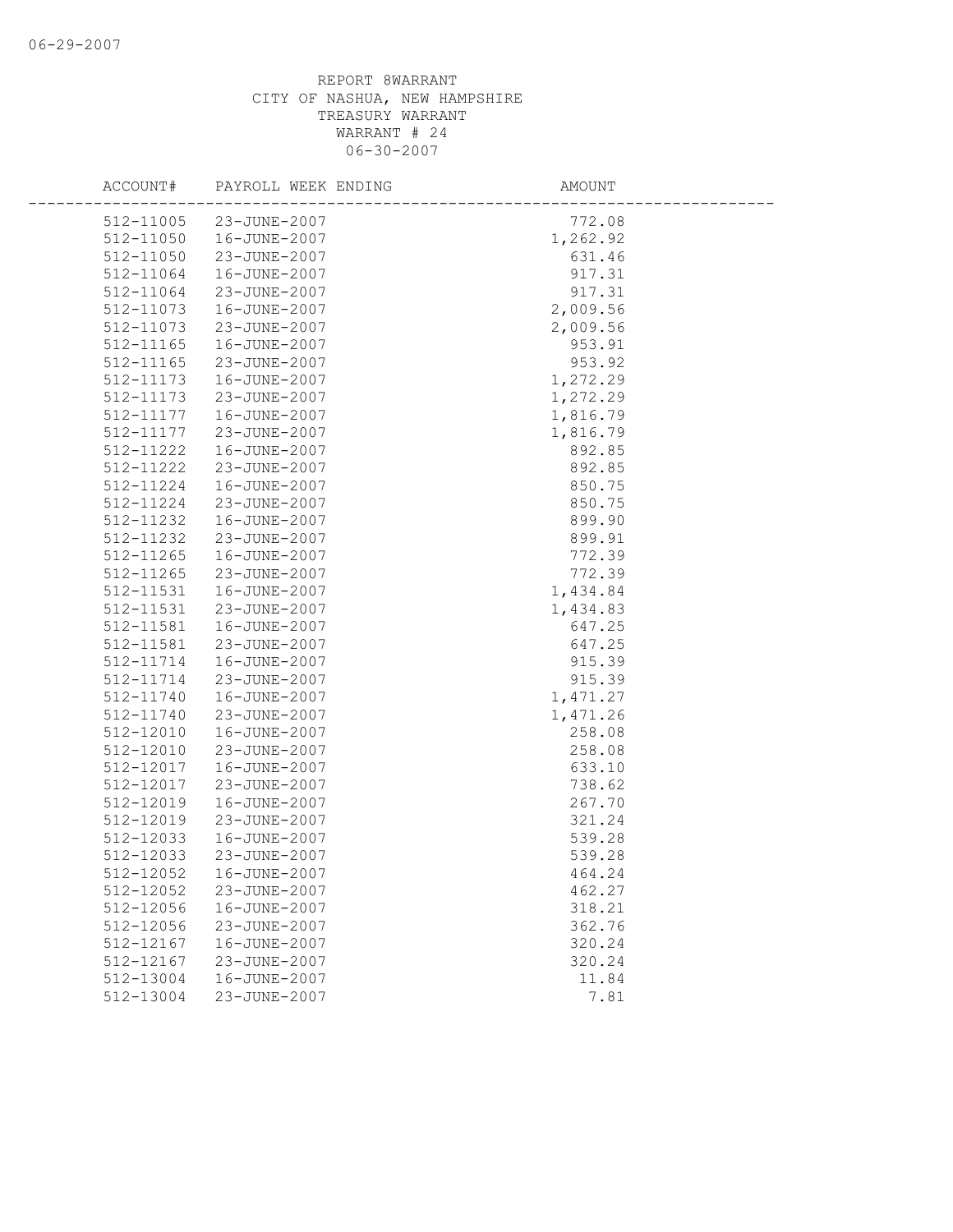|           |           | ACCOUNT# PAYROLL WEEK ENDING | AMOUNT                 |           |
|-----------|-----------|------------------------------|------------------------|-----------|
|           |           | TOTAL 512 FINANCIAL SERVICES |                        | 38,970.53 |
|           |           |                              |                        |           |
|           |           | 513-11117  16-JUNE-2007      | 1,431.98               |           |
|           |           | 513-11117 23-JUNE-2007       | 1,431.98               |           |
|           | 513-11171 | 16-JUNE-2007                 | 2,459.28               |           |
|           | 513-11171 | 23-JUNE-2007                 | 3,769.04               |           |
|           | 513-11213 | 16-JUNE-2007                 | 1,103.01               |           |
|           | 513-11213 | 23-JUNE-2007                 | 1,103.01               |           |
|           |           | 513-11223  16-JUNE-2007      | 757.67                 |           |
|           |           | 513-11223 23-JUNE-2007       | 757.67                 |           |
|           |           | 513-18018 23-JUNE-2007       | 131.25                 |           |
|           |           | 513-18021 23-JUNE-2007       | 156.25                 |           |
|           |           | 513-18024 23-JUNE-2007       | 131.25                 |           |
|           | TOTAL 513 | CITY CLERK'S OFFICE          | ______________________ | 13,232.39 |
|           |           |                              |                        |           |
|           |           | 515-11031  16-JUNE-2007      | 970.72                 |           |
|           |           | 515-11031 23-JUNE-2007       | 970.71                 |           |
|           |           | 515-11350  16-JUNE-2007      | 837.71                 |           |
|           | 515-11350 | 23-JUNE-2007                 | 837.71                 |           |
|           | 515-11447 | 16-JUNE-2007                 | 100.17                 |           |
|           | 515-11447 | 23-JUNE-2007                 | 100.17                 |           |
|           |           | 515-12001  16-JUNE-2007      | 614.96                 |           |
|           |           | 515-12001 23-JUNE-2007       | 614.96                 |           |
| TOTAL 515 |           | HUMAN RESOURCES              |                        | 5,047.11  |
|           |           | 516-11147   16-JUNE-2007     | 612.61                 |           |
|           | 516-11147 | 23-JUNE-2007                 | 612.62                 |           |
|           | 516-11148 | 16-JUNE-2007                 | 805.64                 |           |
|           | 516-11148 | 23-JUNE-2007                 | 805.64                 |           |
|           | 516-11459 | 16-JUNE-2007                 | 1,431.98               |           |
|           | 516-11459 | 23-JUNE-2007                 | 1,431.98               |           |
|           |           | 516-11573    16-JUNE-2007    | 799.04                 |           |
|           |           | 516-11573 23-JUNE-2007       | 799.04                 |           |
| TOTAL     | 516       | PURCHASING DEPARTMENT        |                        | 7,298.55  |
|           |           |                              |                        |           |
|           | 517-11198 | 16-JUNE-2007                 | 555.61                 |           |
|           | 517-11198 | 23-JUNE-2007                 | 555.62                 |           |
|           | 517-11201 | 16-JUNE-2007                 | 568.44                 |           |
|           | 517-11201 | 23-JUNE-2007                 | 568.45                 |           |
|           | 517-11203 | 16-JUNE-2007                 | 535.71                 |           |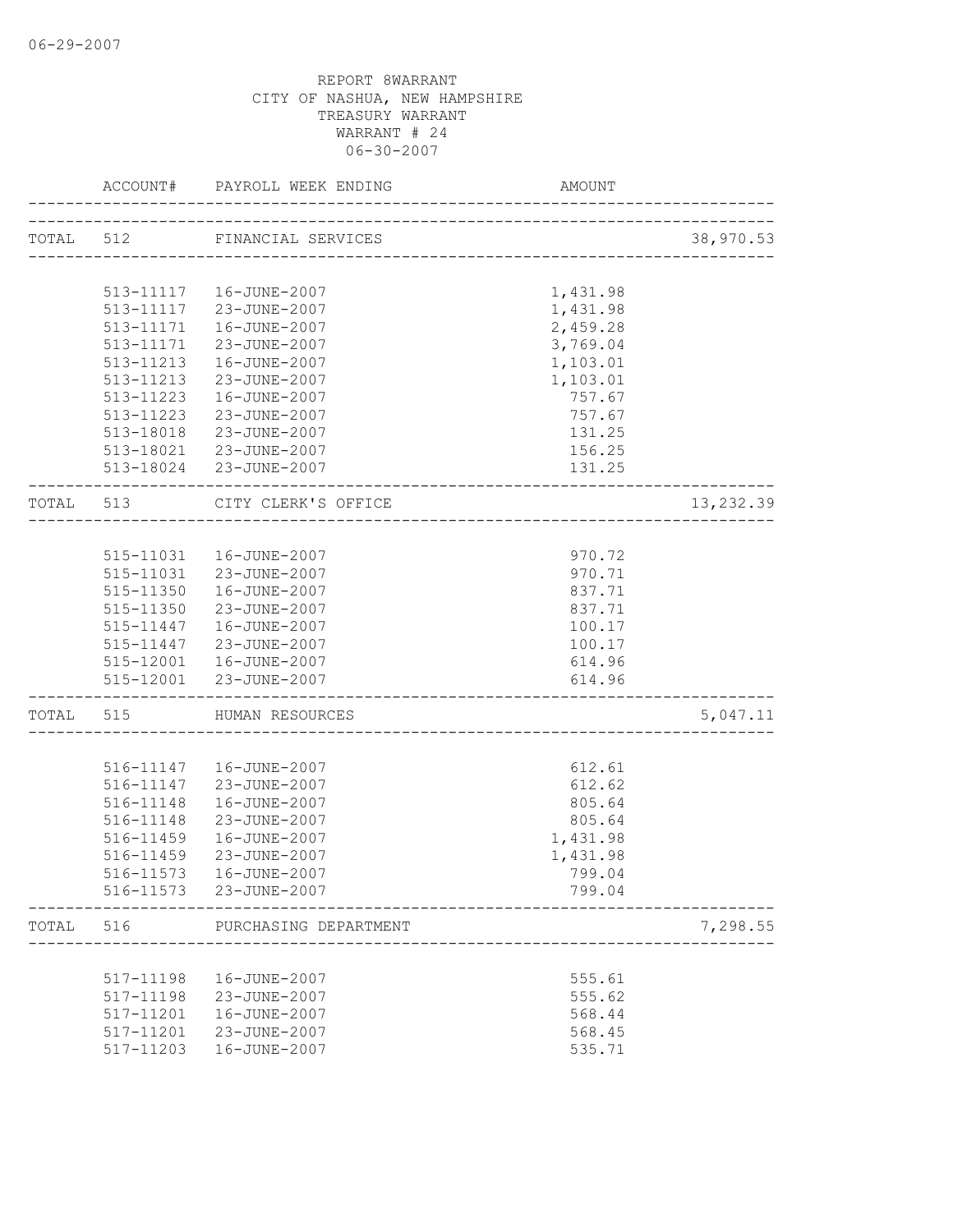|       | ACCOUNT#               | PAYROLL WEEK ENDING                                          | AMOUNT                           |           |
|-------|------------------------|--------------------------------------------------------------|----------------------------------|-----------|
|       |                        | 517-11203 23-JUNE-2007                                       | 535.71                           |           |
|       |                        | 517-11420  16-JUNE-2007                                      | 751.62                           |           |
|       |                        | 517-11420 23-JUNE-2007                                       | 751.62                           |           |
|       |                        | 517-12063  16-JUNE-2007                                      | 255.19                           |           |
|       |                        | 517-12063 23-JUNE-2007                                       | 255.20                           |           |
|       |                        | 517-13020 23-JUNE-2007                                       | 85.27                            |           |
|       |                        | TOTAL 517 BUILDING MAINT - CITY ADMIN                        | ___________________________      | 5,418.44  |
|       |                        |                                                              |                                  |           |
|       |                        | 518-11441  16-JUNE-2007                                      | 257.30                           |           |
|       |                        | 518-11441 23-JUNE-2007                                       | 257.30                           |           |
|       |                        | 518-11442  16-JUNE-2007                                      | 1,125.01                         |           |
|       | 518-11442              | 23-JUNE-2007                                                 | 1,125.01                         |           |
|       | 518-11578              | 16-JUNE-2007                                                 | 844.02                           |           |
|       | 518-11578              | 23-JUNE-2007                                                 | 844.01                           |           |
|       |                        | 518-11590  16-JUNE-2007                                      | 749.90                           |           |
|       |                        | 518-11590 23-JUNE-2007<br>---------------------------------- | 749.90                           |           |
| TOTAL | 518                    | INSURANCE - ADMINISTRATION                                   | ________________________________ | 5,952.45  |
|       |                        |                                                              |                                  |           |
|       |                        | 519-11014  16-JUNE-2007                                      | 954.40                           |           |
|       |                        | 519-11014 23-JUNE-2007                                       | 954.40                           |           |
|       | 519-11016              | 16-JUNE-2007                                                 | 830.36                           |           |
|       | 519-11016              | 23-JUNE-2007                                                 | 830.36                           |           |
|       | 519-11017              | 16-JUNE-2007                                                 | 698.14                           |           |
|       | 519-11017              | 23-JUNE-2007                                                 | 698.14                           |           |
|       | 519-11115              | 16-JUNE-2007                                                 | 1,701.30                         |           |
|       | 519-11115              | 23-JUNE-2007                                                 | 1,701.30                         |           |
|       | 519-11146              | 16-JUNE-2007                                                 | 742.35                           |           |
|       | 519-11146              | 23-JUNE-2007                                                 | 742.35                           |           |
|       | 519-11153              | 16-JUNE-2007                                                 | 534.90                           |           |
|       | 519-11153              | 23-JUNE-2007                                                 | 534.90                           |           |
|       | 519-11154              | 16-JUNE-2007                                                 | 545.73                           |           |
|       | 519-11154              | 23-JUNE-2007                                                 | 545.73                           |           |
|       | 519-11205              | 16-JUNE-2007                                                 | 680.07                           |           |
|       | 519-11205              | 23-JUNE-2007                                                 | 680.08                           |           |
|       | 519-11241              | 16-JUNE-2007<br>23-JUNE-2007                                 | 1,238.34                         |           |
|       | 519-11241<br>519-18006 | 23-JUNE-2007                                                 | 1,238.34<br>375.00               |           |
| TOTAL | 519                    | ASSESSORS                                                    |                                  | 16,226.19 |
|       |                        |                                                              |                                  |           |
|       | 522-11142              | 16-JUNE-2007                                                 | 1,104.29                         |           |
|       | 522-11142              | 23-JUNE-2007                                                 | 1,104.28                         |           |
|       | 522-11429              | 16-JUNE-2007                                                 | 1,651.74                         |           |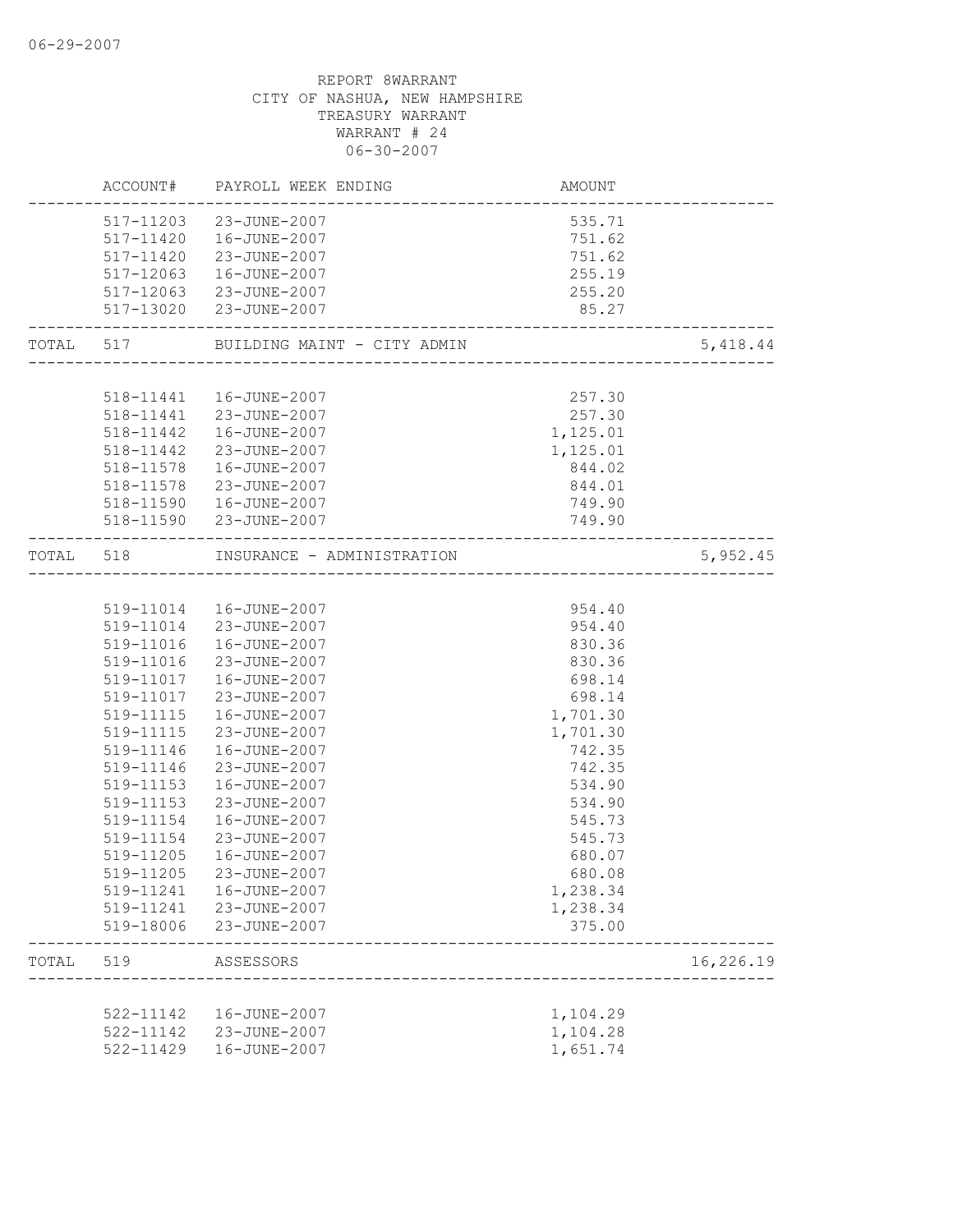|           | ACCOUNT#      | PAYROLL WEEK ENDING     | AMOUNT   |            |
|-----------|---------------|-------------------------|----------|------------|
|           | 522-11429     | 23-JUNE-2007            | 1,651.75 |            |
|           | 522-11488     | 16-JUNE-2007            | 1,438.68 |            |
|           | 522-11488     | 23-JUNE-2007            | 1,438.68 |            |
|           | 522-11641     | 16-JUNE-2007            | 1,245.58 |            |
|           | 522-11641     | 23-JUNE-2007            | 1,245.58 |            |
|           | 522-11652     | 16-JUNE-2007            | 1,349.78 |            |
|           | $522 - 11652$ | 23-JUNE-2007            | 1,349.78 |            |
|           | 522-11721     | 16-JUNE-2007            | 1,322.71 |            |
|           | 522-11721     | 23-JUNE-2007            | 1,322.71 |            |
|           | 522-11724     | 16-JUNE-2007            | 1,205.29 |            |
|           | 522-11724     | 23-JUNE-2007            | 1,205.29 |            |
|           | 522-11729     | 16-JUNE-2007            | 2,801.29 |            |
|           |               | 522-11729 23-JUNE-2007  | 2,801.27 |            |
| TOTAL 522 |               | INFORMATION TECHNOLOGY  |          | 24, 238.70 |
|           |               |                         |          |            |
|           |               | 523-11332  16-JUNE-2007 | 852.60   |            |
|           |               | 523-11332 23-JUNE-2007  | 852.60   |            |
| TOTAL     | 523           | GIS                     |          | 1,705.20   |
|           |               |                         |          |            |
|           | 531-11065     | 16-JUNE-2007            | 1,003.00 |            |
|           | 531-11065     | 23-JUNE-2007            | 1,003.00 |            |
|           | 531-11085     | 16-JUNE-2007            | 783.88   |            |
|           | 531-11085     | 23-JUNE-2007            | 783.88   |            |
|           | 531-11114     | 16-JUNE-2007            | 2,062.65 |            |
|           | 531-11114     | 23-JUNE-2007            | 2,062.65 |            |
|           | 531-11118     | 16-JUNE-2007            | 870.05   |            |
|           | 531-11118     | 23-JUNE-2007            | 870.05   |            |
|           | 531-11129     | 16-JUNE-2007            | 1,252.15 |            |
|           | 531-11129     | 23-JUNE-2007            | 1,252.15 |            |
|           | 531-11164     | 23-JUNE-2007            | 994.77   |            |
|           | 531-11166     | 23-JUNE-2007            | 2,284.63 |            |
|           | 531-11201     | 16-JUNE-2007            | 1,231.74 |            |
|           | 531-11201     | 23-JUNE-2007            | 625.17   |            |
|           | 531-11203     | 16-JUNE-2007            | 551.70   |            |
|           | 531-11203     | 23-JUNE-2007            | 551.70   |            |
|           | 531-11206     | 16-JUNE-2007            | 1,914.13 |            |
|           | 531-11206     | 23-JUNE-2007            | 1,914.14 |            |
|           | 531-11226     | 16-JUNE-2007            | 740.51   |            |
|           | 531-11226     | 23-JUNE-2007            | 740.51   |            |
|           | 531-11398     | 16-JUNE-2007            | 574.42   |            |
|           | 531-11398     | 23-JUNE-2007            | 574.42   |            |
|           | 531-11477     | 16-JUNE-2007            | 1,230.65 |            |
|           | 531-11477     | 23-JUNE-2007            | 1,230.65 |            |
|           | 531-11489     | 16-JUNE-2007            | 1,045.06 |            |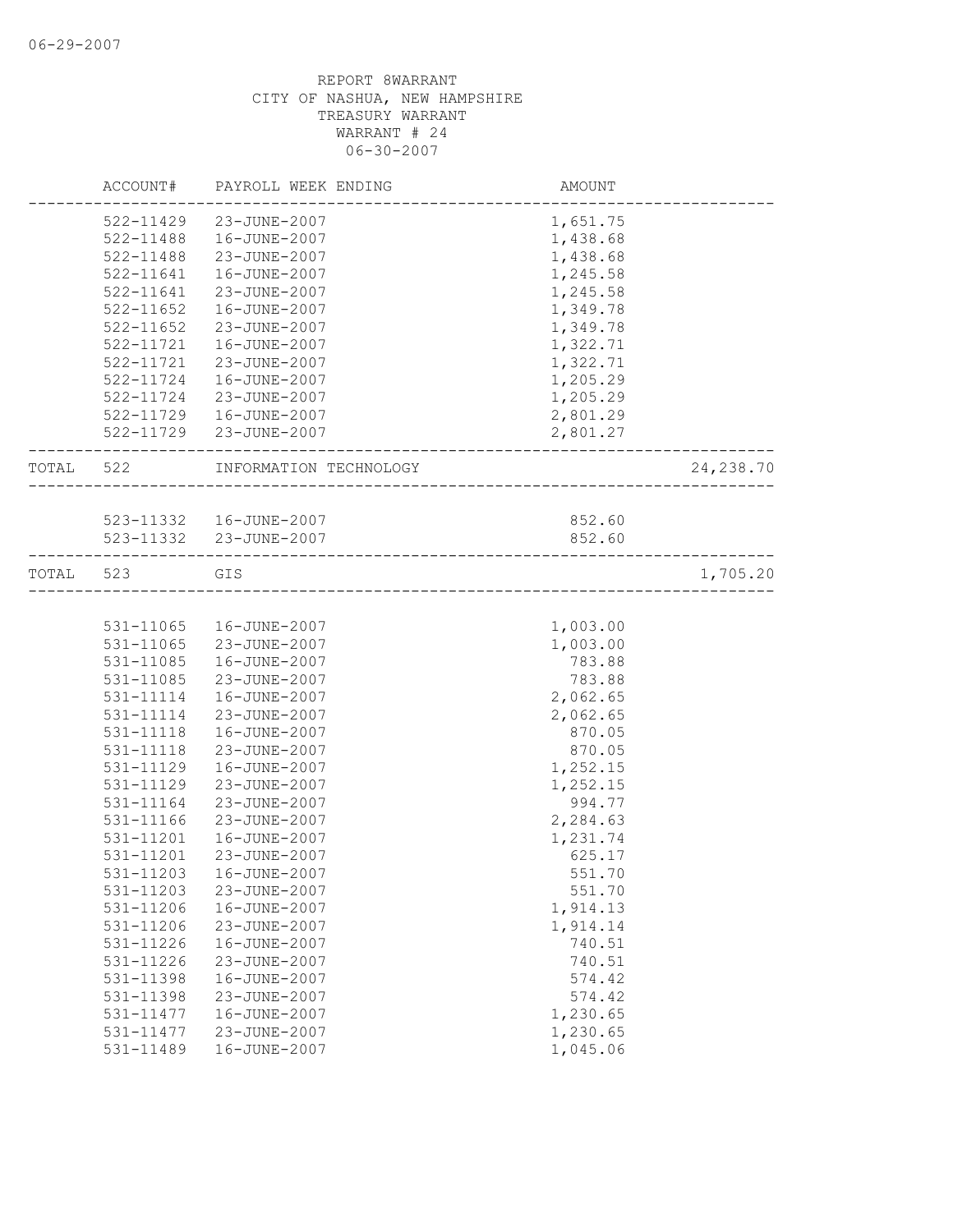| ACCOUNT#      | PAYROLL WEEK ENDING | AMOUNT    |
|---------------|---------------------|-----------|
| 531-11489     | 23-JUNE-2007        | 1,045.05  |
| 531-11490     | 16-JUNE-2007        | 844.15    |
| 531-11498     | 16-JUNE-2007        | 769.07    |
| 531-11498     | 23-JUNE-2007        | 769.07    |
| 531-11516     | 16-JUNE-2007        | 786.25    |
| 531-11516     | 23-JUNE-2007        | 786.25    |
| 531-11534     | 16-JUNE-2007        |           |
| 531-11535     | 16-JUNE-2007        | 11,718.41 |
| 531-11535     | 23-JUNE-2007        | 11,718.42 |
| 531-11537     | 16-JUNE-2007        | 12,316.01 |
| 531-11537     | 23-JUNE-2007        | 12,316.01 |
| 531-11538     | 16-JUNE-2007        | 837.71    |
| 531-11538     | 23-JUNE-2007        | 837.71    |
| 531-11539     | 16-JUNE-2007        | 1,390.27  |
| 531-11539     | 23-JUNE-2007        | 1,390.27  |
| 531-11544     | 16-JUNE-2007        | 1,869.10  |
| 531-11544     | 23-JUNE-2007        | 1,869.10  |
| 531-11549     | 16-JUNE-2007        | 5,575.28  |
| 531-11549     | 23-JUNE-2007        | 5,575.28  |
| $531 - 11550$ | 16-JUNE-2007        | 1,538.60  |
| 531-11550     | 23-JUNE-2007        | 1,538.60  |
| 531-11552     | 16-JUNE-2007        | 4,405.25  |
| 531-11552     | 23-JUNE-2007        | 4,130.21  |
| 531-11555     | 16-JUNE-2007        | 27,108.37 |
| 531-11555     | 23-JUNE-2007        | 27,108.37 |
| 531-11558     | 16-JUNE-2007        | 63,824.71 |
| 531-11558     | 23-JUNE-2007        | 63,652.59 |
| 531-11561     | 16-JUNE-2007        | 13,988.40 |
| 531-11561     | 23-JUNE-2007        | 13,988.40 |
| 531-11567     | 16-JUNE-2007        | 27,803.54 |
| 531-11567     | 23-JUNE-2007        | 27,803.54 |
| 531-11569     | 16-JUNE-2007        | 1,032.13  |
| 531-11569     | 23-JUNE-2007        | 1,032.13  |
| 531-11585     | 16-JUNE-2007        | 1,056.87  |
| 531-11587     | 16-JUNE-2007        | 1,717.59  |
| 531-11618     | 16-JUNE-2007        | 1,471.41  |
| 531-11618     | 23-JUNE-2007        | 2,047.21  |
| 531-11622     | 16-JUNE-2007        | 2,738.69  |
| 531-11622     | 23-JUNE-2007        | 2,738.70  |
| 531-11632     | 16-JUNE-2007        | 610.55    |
| 531-11632     | 23-JUNE-2007        | 610.55    |
| 531-11633     | 16-JUNE-2007        | 2,083.80  |
| 531-11633     | 23-JUNE-2007        | 2,083.80  |
| 531-11635     | 16-JUNE-2007        | 803.90    |
| 531-11635     | 23-JUNE-2007        | 803.90    |
| 531-11664     | 16-JUNE-2007        | 1,003.00  |
| 531-11664     | 23-JUNE-2007        | 1,003.00  |
| 531-11665     | 16-JUNE-2007        | 719.44    |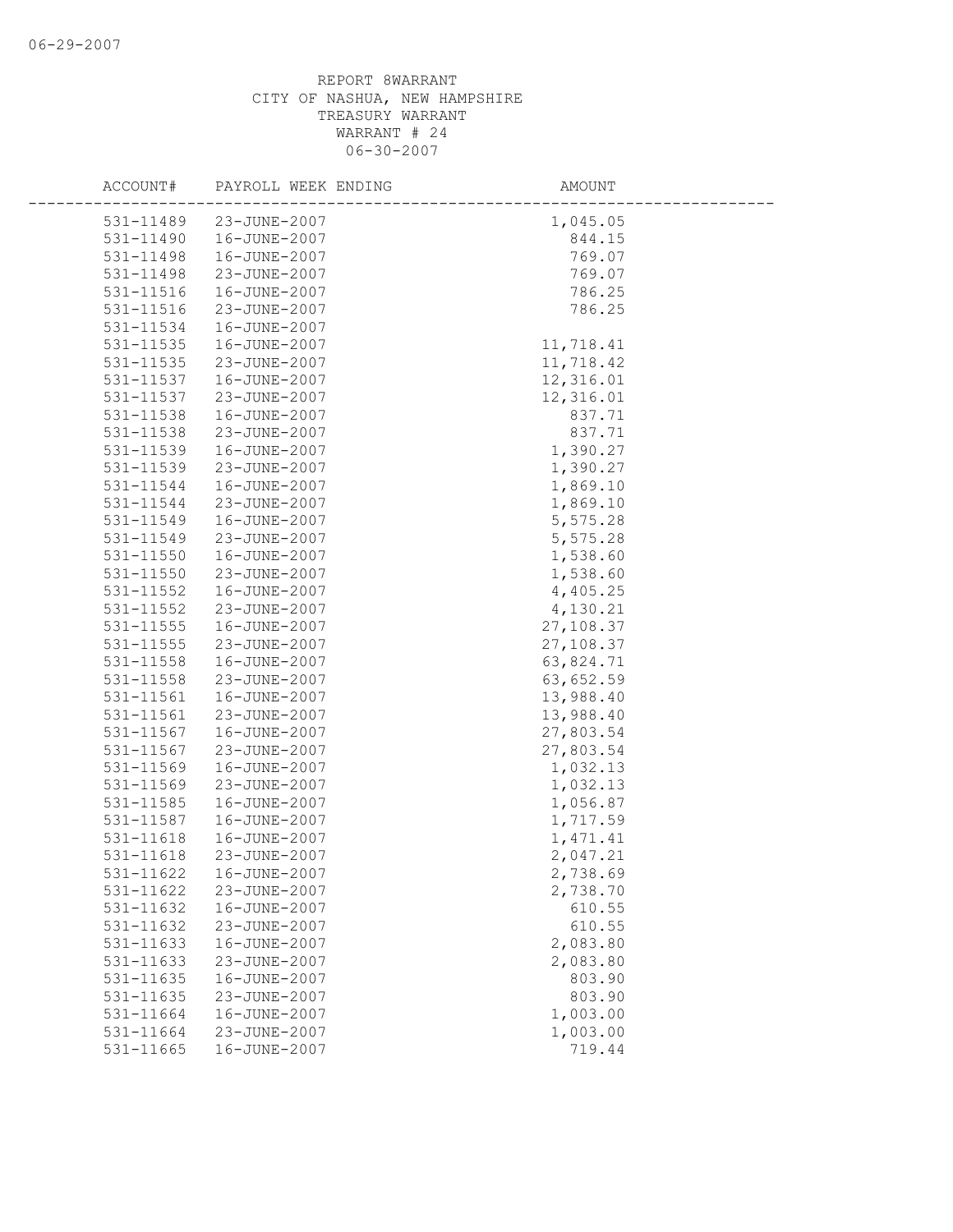|       | ACCOUNT#  | PAYROLL WEEK ENDING | AMOUNT     |            |
|-------|-----------|---------------------|------------|------------|
|       | 531-11665 | 23-JUNE-2007        | 719.43     |            |
|       | 531-11699 | 16-JUNE-2007        | 837.71     |            |
|       | 531-11699 | 23-JUNE-2007        | 837.71     |            |
|       | 531-11719 | 16-JUNE-2007        | 795.34     |            |
|       | 531-11719 | 23-JUNE-2007        | 795.34     |            |
|       | 531-11722 | 16-JUNE-2007        | 546.35     |            |
|       | 531-11722 | 23-JUNE-2007        | 546.35     |            |
|       | 531-11732 | 16-JUNE-2007        | 572.05     |            |
|       | 531-11732 | 23-JUNE-2007        | 572.05     |            |
|       | 531-11733 | 16-JUNE-2007        | 2,088.55   |            |
|       | 531-11733 | 23-JUNE-2007        | 2,088.55   |            |
|       | 531-12020 | 16-JUNE-2007        | 875.51     |            |
|       | 531-12020 | 23-JUNE-2007        | 875.50     |            |
|       | 531-12042 | 16-JUNE-2007        | 1,715.86   |            |
|       | 531-12042 | 23-JUNE-2007        | 1,946.43   |            |
|       | 531-12066 | 16-JUNE-2007        | 629.36     |            |
|       | 531-12066 | 23-JUNE-2007        | 629.36     |            |
|       | 531-12067 | 16-JUNE-2007        | 659.14     |            |
|       | 531-12067 | 23-JUNE-2007        | 659.14     |            |
|       | 531-12068 | 16-JUNE-2007        | 1,311.74   |            |
|       | 531-12068 | 23-JUNE-2007        | 1,311.74   |            |
|       | 531-12071 | 16-JUNE-2007        | 229.50     |            |
|       | 531-12071 | 23-JUNE-2007        | 229.50     |            |
|       | 531-12119 | 16-JUNE-2007        | 1,051.00   |            |
|       | 531-12119 | 23-JUNE-2007        | 1,051.00   |            |
|       | 531-13004 | 16-JUNE-2007        | 1,970.67   |            |
|       | 531-13004 | 23-JUNE-2007        | 3,634.22   |            |
|       | 531-13038 | 16-JUNE-2007        | 3,691.87   |            |
|       | 531-13038 | 23-JUNE-2007        | 1,034.08   |            |
|       | 531-13040 | 16-JUNE-2007        | 3,765.02   |            |
|       | 531-13040 | 23-JUNE-2007        | 1,970.02   |            |
|       | 531-13044 | 16-JUNE-2007        | 2,323.66   |            |
|       | 531-13044 | 23-JUNE-2007        | 3,910.95   |            |
|       | 531-13047 | 16-JUNE-2007        | 26,543.68  |            |
|       | 531-13047 | 23-JUNE-2007        | 23, 274.70 |            |
|       | 531-13048 | 16-JUNE-2007        | 6,767.26   |            |
|       | 531-13048 | 23-JUNE-2007        | 5,335.80   |            |
|       | 531-15002 | 16-JUNE-2007        | 31,252.01  |            |
|       | 531-17004 | 23-JUNE-2007        | 2,850.00   |            |
|       | 531-17006 | 16-JUNE-2007        | 2,100.00   |            |
| TOTAL | 531       | POLICE DEPARTMENT   |            | 545,006.47 |
|       |           |                     |            |            |
|       | 532-11024 | 16-JUNE-2007        | 1,339.14   |            |
|       | 532-11024 | 23-JUNE-2007        | 1,339.14   |            |
|       | 532-11036 | 16-JUNE-2007        | 1,750.74   |            |
|       | 532-11036 | 23-JUNE-2007        | 1,750.74   |            |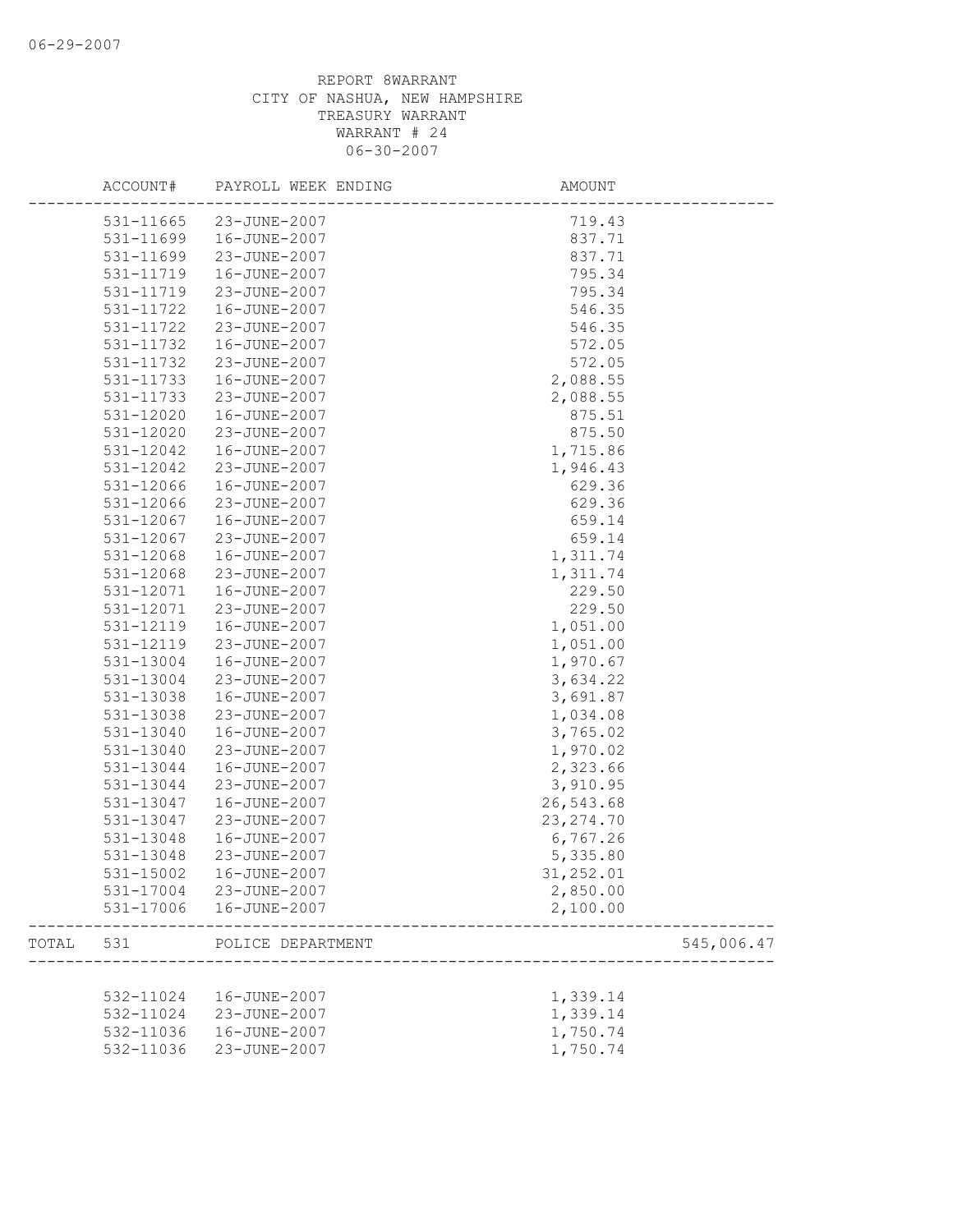| ACCOUNT#  | PAYROLL WEEK ENDING | AMOUNT                |
|-----------|---------------------|-----------------------|
| 532-11063 | 16-JUNE-2007        | 1,242.12              |
| 532-11063 | 23-JUNE-2007        | 1,242.12              |
| 532-11066 | 16-JUNE-2007        | 1,205.58              |
| 532-11066 | 23-JUNE-2007        | 1,205.57              |
| 532-11069 | 16-JUNE-2007        | 2,435.38              |
| 532-11069 | 23-JUNE-2007        | 2,435.37              |
| 532-11111 | 16-JUNE-2007        | 2,022.56              |
| 532-11111 | 23-JUNE-2007        | 2,022.56              |
| 532-11207 | 16-JUNE-2007        | 5,264.73              |
| 532-11207 | 23-JUNE-2007        | 5,973.95              |
| 532-11281 | 16-JUNE-2007        | 854.92                |
| 532-11281 | 23-JUNE-2007        | 854.91                |
| 532-11285 | 16-JUNE-2007        | 7,391.30              |
| 532-11285 | 23-JUNE-2007        | 7,391.30              |
| 532-11291 | 16-JUNE-2007        | 6,626.53              |
| 532-11291 | 23-JUNE-2007        | 6,542.25              |
| 532-11298 | 16-JUNE-2007        | 882.67                |
| 532-11298 | 23-JUNE-2007        | 986.51                |
| 532-11300 | 16-JUNE-2007        | 31,013.16             |
| 532-11300 | 23-JUNE-2007        |                       |
| 532-11303 | 16-JUNE-2007        | 31,013.15<br>1,090.35 |
| 532-11303 | 23-JUNE-2007        | 1,090.35              |
| 532-11305 | 16-JUNE-2007        | 4,383.19              |
| 532-11305 | 23-JUNE-2007        | 4,383.19              |
| 532-11309 | 16-JUNE-2007        | 96,579.20             |
| 532-11309 | 23-JUNE-2007        | 95,015.04             |
| 532-11660 | 16-JUNE-2007        | 1,385.40              |
| 532-11660 | 23-JUNE-2007        | 1,385.40              |
| 532-11663 | 16-JUNE-2007        | 1,344.65              |
| 532-11663 | 23-JUNE-2007        | 1,344.64              |
| 532-11666 | 16-JUNE-2007        | 1,331.35              |
| 532-11666 | 23-JUNE-2007        | 1,331.35              |
| 532-11669 | 16-JUNE-2007        | 1,358.10              |
| 532-11669 | 23-JUNE-2007        | 1,358.10              |
| 532-12070 | 16-JUNE-2007        | 28,830.80             |
| 532-12070 | 23-JUNE-2007        | 25, 935.57            |
| 532-13003 | 16-JUNE-2007        | 1,303.49              |
| 532-13003 | 23-JUNE-2007        | 211.03                |
| 532-13004 | 16-JUNE-2007        | 435.39                |
| 532-13004 | 23-JUNE-2007        | 242.17                |
| 532-13018 | 16-JUNE-2007        | 1,851.55              |
| 532-13018 | 23-JUNE-2007        | 3,450.78              |
| 532-13024 | 16-JUNE-2007        | 221.60                |
| 532-13024 | 23-JUNE-2007        | 332.40                |
| 532-13050 | 23-JUNE-2007        |                       |
| 532-19231 | 16-JUNE-2007        | 11,219.49             |
|           | 23-JUNE-2007        | 1,069.44              |
| 532-19231 | 16-JUNE-2007        | 1,120.37              |
| 532-19232 |                     | 1,514.80              |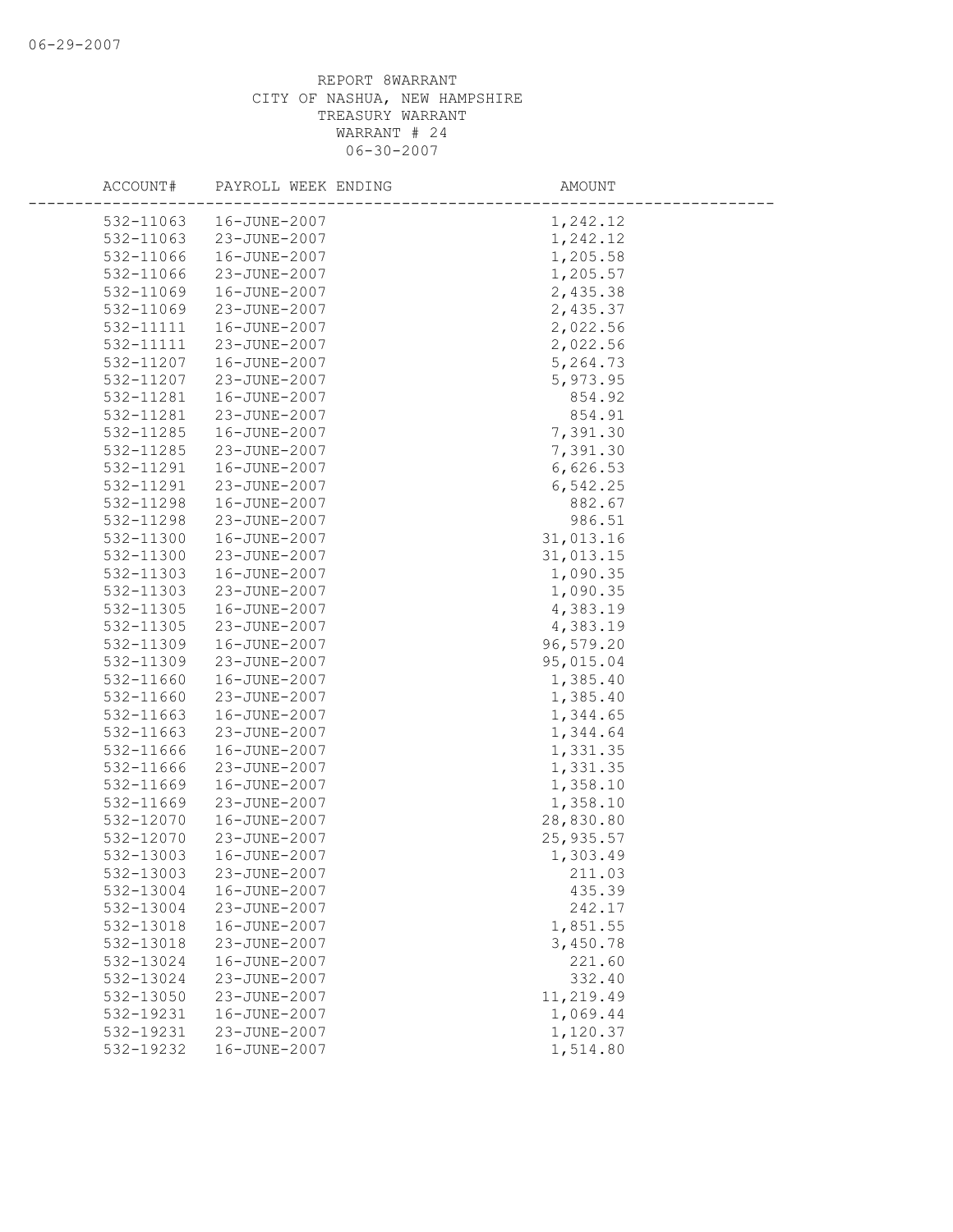|       | ACCOUNT#  | PAYROLL WEEK ENDING         | <b>AMOUNT</b> |             |
|-------|-----------|-----------------------------|---------------|-------------|
|       | 532-19232 | 23-JUNE-2007                | 1,537.67      |             |
|       | 532-19233 | 16-JUNE-2007                | 2,521.10      |             |
|       | 532-19233 | 23-JUNE-2007                | 2,543.97      |             |
|       | 532-19234 | 16-JUNE-2007                | 1,555.18      |             |
|       | 532-19234 | 23-JUNE-2007                | 1,578.05      |             |
|       | 532-46045 | 16-JUNE-2007                | 4,871.35      |             |
| TOTAL | 532       | FIRE DEPARTMENT             |               | 430, 512.91 |
|       |           |                             |               |             |
|       |           | 535-81023  16-JUNE-2007     | 192.30        |             |
|       |           | 535-81023 23-JUNE-2007      | 192.30        |             |
| TOTAL | 535       | EMERGENCY MANAGEMENT        |               | 384.60      |
|       |           |                             |               |             |
|       | 536-11178 | 16-JUNE-2007                | 1,272.29      |             |
|       | 536-11178 | 23-JUNE-2007                | 1,272.29      |             |
|       |           | 536-13004  16-JUNE-2007     | 529.55        |             |
|       | 536-13004 | 23-JUNE-2007                | 208.44        |             |
| TOTAL | 536       | CITYWIDE COMMUNICATIONS     |               | 3,282.57    |
|       |           |                             |               |             |
|       | 541-11008 | 16-JUNE-2007                | 611.47        |             |
|       | 541-11008 | 23-JUNE-2007                | 611.47        |             |
|       | 541-11048 | 16-JUNE-2007                | 856.19        |             |
|       | 541-11048 | 23-JUNE-2007                | 856.19        |             |
|       | 541-11104 | 16-JUNE-2007                | 914.99        |             |
|       | 541-11104 | 23-JUNE-2007                | 914.99        |             |
|       | 541-11240 | 16-JUNE-2007                | 1,763.87      |             |
|       | 541-11240 | 23-JUNE-2007                | 1,763.87      |             |
|       | 541-11346 | 16-JUNE-2007                | 412.37        |             |
|       | 541-11346 | 23-JUNE-2007                | 412.37        |             |
| TOTAL | 541       | COMMUNITY SERVICES DIVISION |               | 9,117.78    |
|       |           |                             |               |             |
|       | 542-11426 | 16-JUNE-2007                | 1,226.25      |             |
|       | 542-11426 | 23-JUNE-2007                | 981.00        |             |
|       | 542-11583 | 16-JUNE-2007                | 46.00         |             |
|       | 542-11583 | 23-JUNE-2007                | 115.00        |             |
|       | 542-11584 | 16-JUNE-2007                | 2,155.77      |             |
|       | 542-11584 | 23-JUNE-2007                | 2,155.76      |             |
|       | 542-12109 | 16-JUNE-2007                | 180.00        |             |
|       | 542-12109 | 23-JUNE-2007                | 216.00        |             |
|       | 542-12582 | 16-JUNE-2007                | 939.02        |             |
|       | 542-12582 | 23-JUNE-2007                | 782.61        |             |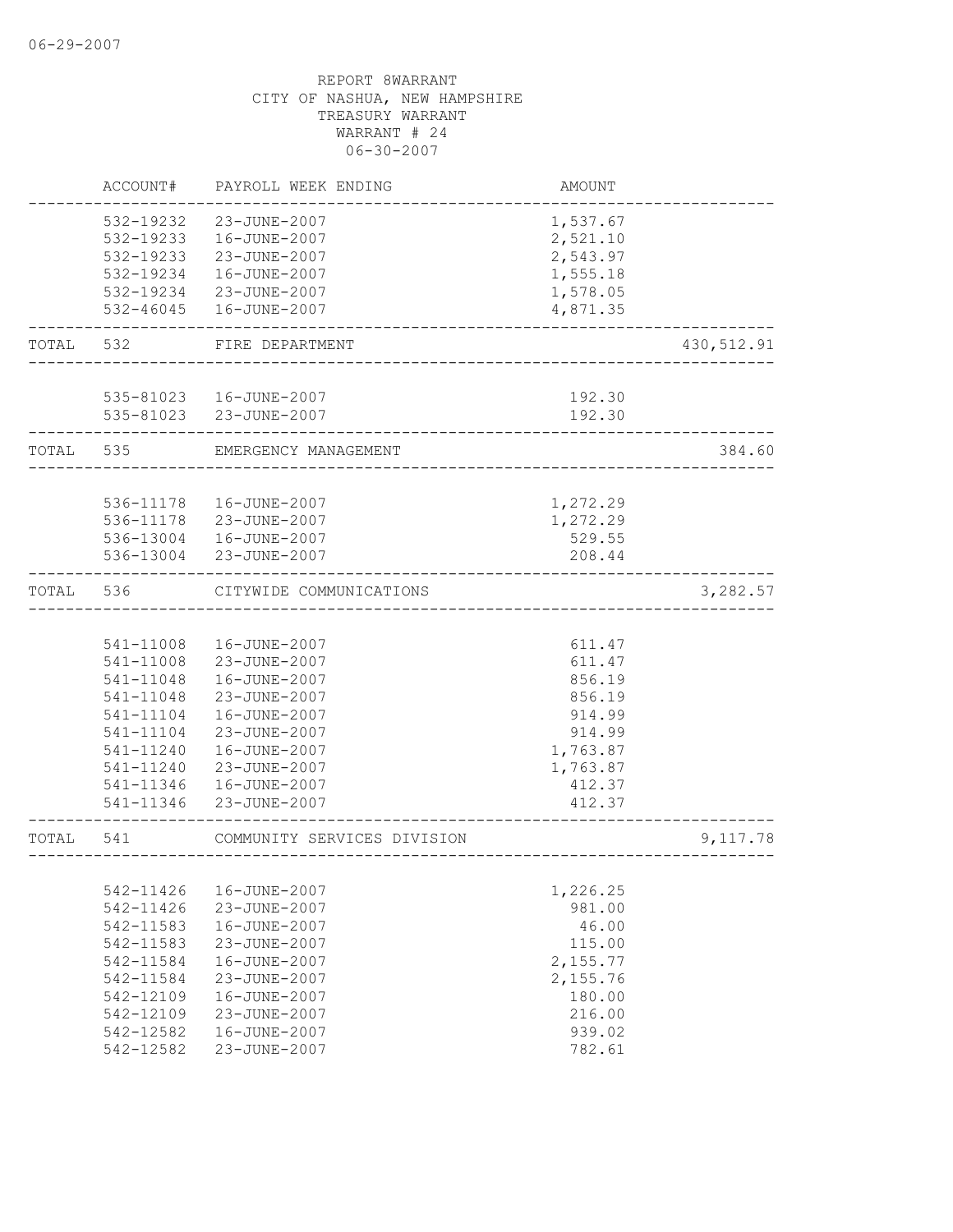|           | ACCOUNT#      | PAYROLL WEEK ENDING                             | AMOUNT   |           |
|-----------|---------------|-------------------------------------------------|----------|-----------|
| TOTAL 542 |               | COMMUNITY HEALTH<br>___________________________ |          | 8,797.41  |
|           |               |                                                 |          |           |
|           | 543-11380     | 16-JUNE-2007                                    | 840.29   |           |
|           | 543-11380     | 23-JUNE-2007                                    | 840.29   |           |
|           | 543-11385     | 16-JUNE-2007                                    | 400.00   |           |
|           | 543-11438     | 16-JUNE-2007                                    | 1,390.26 |           |
|           | 543-11438     | 23-JUNE-2007                                    | 1,390.26 |           |
|           | 543-11601     | 16-JUNE-2007                                    | 1,136.10 |           |
|           | 543-11601     | 23-JUNE-2007                                    | 1,136.10 |           |
|           | 543-11602     | 16-JUNE-2007                                    | 795.56   |           |
|           | 543-11602     | 23-JUNE-2007                                    | 1,591.13 |           |
|           | 543-11604     | 16-JUNE-2007                                    | 749.90   |           |
|           | 543-11604     | 23-JUNE-2007                                    | 749.90   |           |
|           | 543-11605     | 16-JUNE-2007                                    | 856.19   |           |
|           |               | 543-11605 23-JUNE-2007                          | 856.19   |           |
| TOTAL     | 543           | ENVIRONMENTAL HEALTH DEPT.                      |          | 12,732.17 |
|           |               |                                                 |          |           |
|           | 544-11008     | 16-JUNE-2007                                    | 668.17   |           |
|           | 544-11008     | 23-JUNE-2007                                    | 668.17   |           |
|           | 544-11099     | 16-JUNE-2007                                    | 1,318.50 |           |
|           | 544-11099     | 23-JUNE-2007                                    | 1,318.50 |           |
|           | 544-11112     | 16-JUNE-2007                                    | 755.50   |           |
|           | 544-11112     | 23-JUNE-2007                                    | 755.51   |           |
|           | 544-11367     | 16-JUNE-2007                                    | 749.90   |           |
|           | 544-11367     | 23-JUNE-2007                                    | 749.89   |           |
|           | 544-11777     | 16-JUNE-2007                                    | 1,167.25 |           |
|           | 544-11777     | 23-JUNE-2007                                    | 1,167.25 |           |
|           | 544-12101     | 16-JUNE-2007                                    | 242.92   |           |
|           |               | 544-12101 23-JUNE-2007                          | 242.92   |           |
| TOTAL     | 544           | WELFARE ADMINISTRATION                          |          | 9,804.48  |
|           |               |                                                 |          |           |
|           |               | 551-11008  16-JUNE-2007                         | 612.61   |           |
|           | 551-11008     | 23-JUNE-2007                                    | 612.62   |           |
|           | $551 - 11028$ | 16-JUNE-2007                                    | 526.86   |           |
|           | 551-11028     | 23-JUNE-2007                                    | 526.86   |           |
|           | $551 - 11057$ | 16-JUNE-2007                                    | 783.38   |           |
|           | $551 - 11057$ | 23-JUNE-2007                                    | 783.38   |           |
|           | 551-11094     | 16-JUNE-2007                                    | 266.72   |           |
|           | 551-11094     | 23-JUNE-2007                                    | 266.72   |           |
|           | 551-11208     | 16-JUNE-2007                                    | 728.76   |           |
|           | $551 - 11208$ | 23-JUNE-2007                                    | 728.76   |           |
|           | 551-11211     | 16-JUNE-2007                                    | 445.30   |           |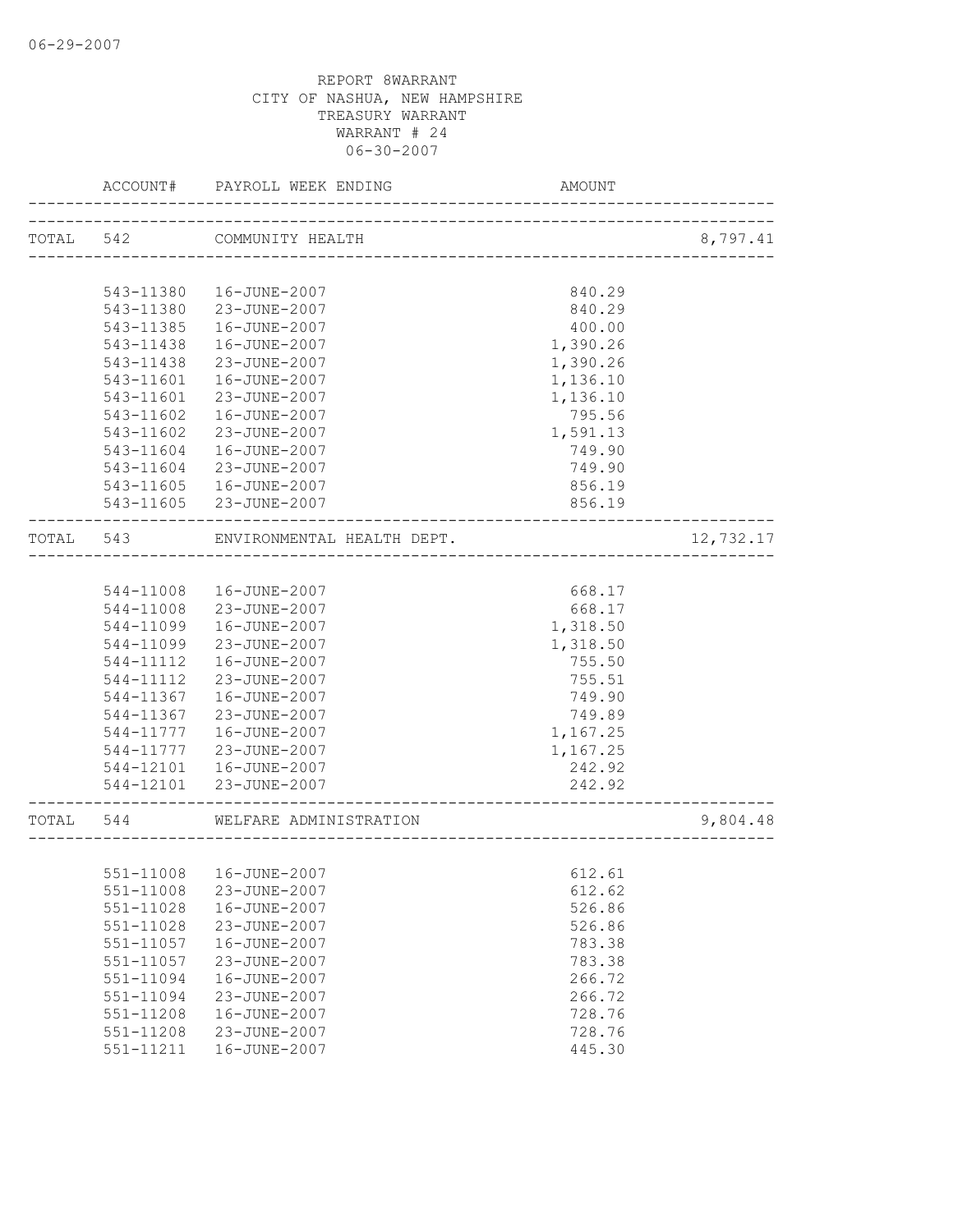|       | ACCOUNT#  | PAYROLL WEEK ENDING            | AMOUNT   |           |
|-------|-----------|--------------------------------|----------|-----------|
|       | 551-11211 | 23-JUNE-2007                   | 445.30   |           |
|       | 551-11212 | 16-JUNE-2007                   | 1,313.75 |           |
|       | 551-11212 | 23-JUNE-2007                   | 1,313.75 |           |
|       | 551-11249 | 16-JUNE-2007                   | 1,544.27 |           |
|       | 551-11249 | 23-JUNE-2007                   | 1,544.27 |           |
|       | 551-11273 | 16-JUNE-2007                   | 2,382.02 |           |
|       | 551-11273 | 23-JUNE-2007                   | 2,382.02 |           |
|       | 551-11435 | 16-JUNE-2007                   | 825.87   |           |
|       | 551-11435 | 23-JUNE-2007                   | 825.87   |           |
|       | 551-11462 | 16-JUNE-2007                   | 919.25   |           |
|       | 551-11462 | 23-JUNE-2007                   | 919.25   |           |
|       | 551-11638 | 16-JUNE-2007                   | 1,064.08 |           |
|       | 551-11638 | 23-JUNE-2007                   | 1,064.09 |           |
|       | 551-13004 | 23-JUNE-2007                   | 35.16    |           |
|       | 551-18015 | 23-JUNE-2007                   | 1,840.00 |           |
|       | 551-91010 | 23-JUNE-2007                   | 1,990.00 |           |
|       |           |                                |          |           |
| TOTAL | 551       | PUBLIC WORKS DIV & ENGINEERING |          | 26,690.92 |
|       |           |                                |          |           |
|       | 552-11077 | 16-JUNE-2007                   | 1,170.19 |           |
|       | 552-11077 | 23-JUNE-2007                   | 1,170.18 |           |
|       | 552-11087 | 16-JUNE-2007                   | 746.80   |           |
|       | 552-11087 | 23-JUNE-2007                   | 746.81   |           |
|       | 552-11143 | 16-JUNE-2007                   | 784.00   |           |
|       | 552-11143 | 23-JUNE-2007                   | 784.00   |           |
|       | 552-11324 | 16-JUNE-2007                   | 3,604.96 |           |
|       | 552-11324 | 23-JUNE-2007                   | 3,604.93 |           |
|       | 552-11339 | 16-JUNE-2007                   | 2,698.00 |           |
|       | 552-11339 | 23-JUNE-2007                   | 2,715.84 |           |
|       | 552-11342 | 16-JUNE-2007                   | 706.00   |           |
|       | 552-11342 | 23-JUNE-2007                   | 706.00   |           |
|       | 552-11343 | 16-JUNE-2007                   | 2,382.00 |           |
|       | 552-11343 | 23-JUNE-2007                   | 2,376.00 |           |
|       | 552-11407 | 16-JUNE-2007                   | 4,884.00 |           |
|       | 552-11407 | 23-JUNE-2007                   | 4,884.00 |           |
|       | 552-11492 | 16-JUNE-2007                   | 746.80   |           |
|       | 552-11492 | 23-JUNE-2007                   | 746.80   |           |
|       | 552-11548 | 16-JUNE-2007                   | 916.14   |           |
|       | 552-11548 | 23-JUNE-2007                   | 916.14   |           |
|       | 552-11580 | 16-JUNE-2007                   | 915.39   |           |
|       | 552-11580 | 23-JUNE-2007                   | 915.39   |           |
|       | 552-11618 | 16-JUNE-2007                   | 568.25   |           |
|       | 552-11618 | 23-JUNE-2007                   | 568.25   |           |
|       | 552-11672 | 16-JUNE-2007                   | 1,349.78 |           |
|       | 552-11672 | 23-JUNE-2007                   | 1,349.78 |           |
|       | 552-11750 | 16-JUNE-2007                   | 733.16   |           |
|       | 552-11750 | 23-JUNE-2007                   | 728.88   |           |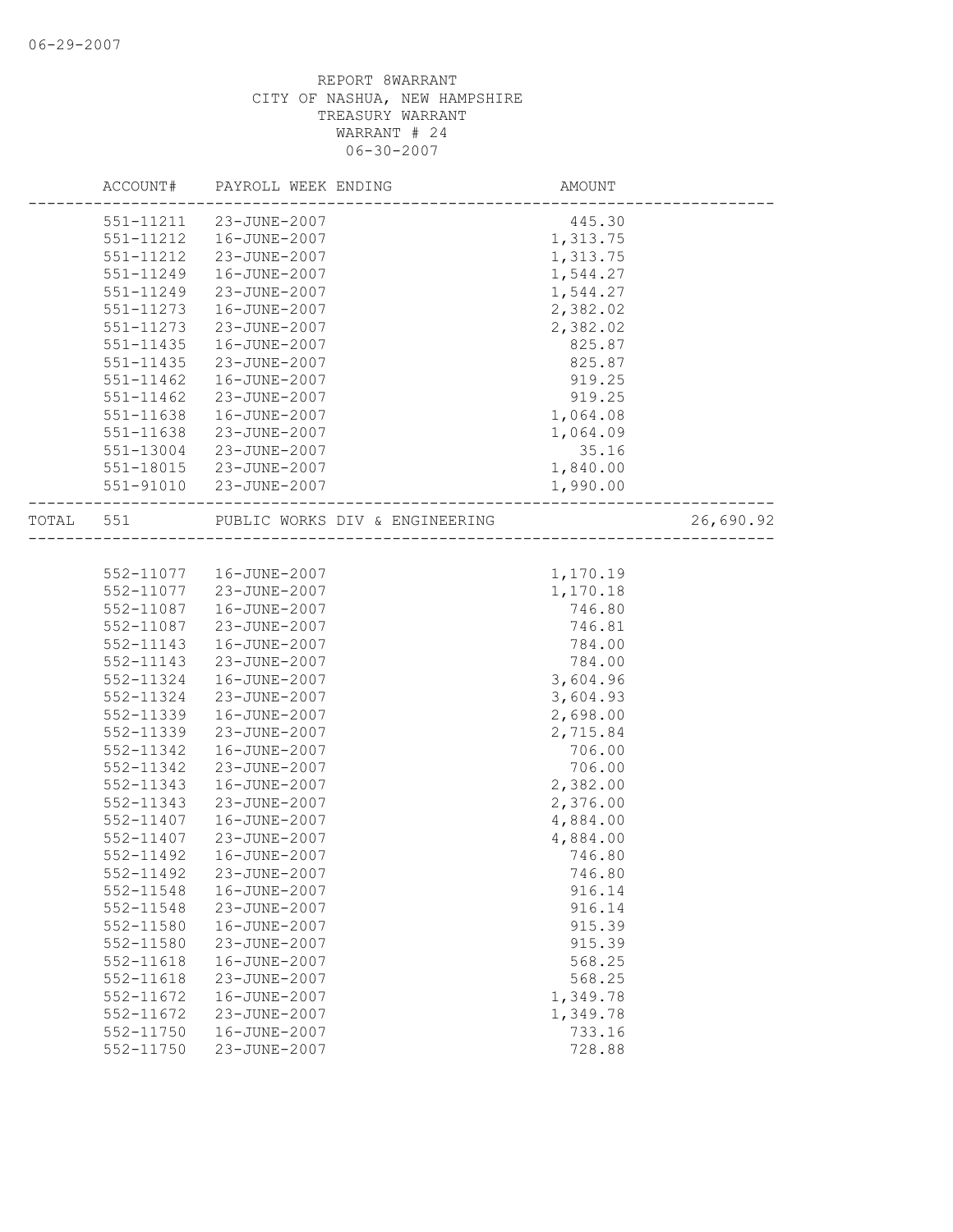|       | ACCOUNT#  | PAYROLL WEEK ENDING  | <b>AMOUNT</b> |            |
|-------|-----------|----------------------|---------------|------------|
|       | 552-12156 | 16-JUNE-2007         | 4,800.00      |            |
|       | 552-12156 | 23-JUNE-2007         | 4,880.00      |            |
|       | 552-12158 | 16-JUNE-2007         | 427.00        |            |
|       | 552-12158 | 23-JUNE-2007         | 600.00        |            |
|       | 552-12159 | 23-JUNE-2007         | 3,867.50      |            |
|       | 552-12162 | 23-JUNE-2007         | 1,200.25      |            |
|       | 552-12186 | 23-JUNE-2007         | 1,535.25      |            |
|       | 552-12192 | 16-JUNE-2007         | 57.50         |            |
|       | 552-12192 | 23-JUNE-2007         | 2,358.50      |            |
|       | 552-13004 | 16-JUNE-2007         | 3,198.87      |            |
|       | 552-13004 | 23-JUNE-2007         | 3,504.91      |            |
|       | 552-17002 | 23-JUNE-2007         | 1,000.00      |            |
|       | 552-59050 | 23-JUNE-2007         | 394.00        |            |
| TOTAL | 552       | PARKS AND RECREATION |               | 72, 242.25 |
|       |           |                      |               |            |
|       | 553-11041 | 16-JUNE-2007         | 897.55        |            |
|       | 553-11041 | 23-JUNE-2007         | 897.56        |            |
|       | 553-11078 | 16-JUNE-2007         | 1,353.16      |            |
|       | 553-11078 | 23-JUNE-2007         | 1,353.16      |            |
|       | 553-11098 | 16-JUNE-2007         | 937.65        |            |
|       | 553-11098 | 23-JUNE-2007         | 937.65        |            |
|       | 553-11192 | 16-JUNE-2007         | 833.00        |            |
|       | 553-11192 | 23-JUNE-2007         | 833.00        |            |
|       | 553-11279 | 16-JUNE-2007         | 5,488.00      |            |
|       | 553-11279 | 23-JUNE-2007         | 5,488.00      |            |
|       | 553-11327 | 16-JUNE-2007         | 3,604.92      |            |
|       | 553-11327 | 23-JUNE-2007         | 3,604.94      |            |
|       | 553-11336 | 16-JUNE-2007         | 967.44        |            |
|       | 553-11336 | 23-JUNE-2007         | 967.45        |            |
|       | 553-11375 | 16-JUNE-2007         | 2,017.20      |            |
|       | 553-11375 | 23-JUNE-2007         | 1,344.80      |            |
|       | 553-11465 | 16-JUNE-2007         | 2,987.20      |            |
|       | 553-11465 | 23-JUNE-2007         | 2,940.53      |            |
|       | 553-11474 | 16-JUNE-2007         | 4,208.00      |            |
|       | 553-11474 | 23-JUNE-2007         | 5,073.17      |            |
|       | 553-11475 | 16-JUNE-2007         | 1,707.20      |            |
|       | 553-11475 | 23-JUNE-2007         | 1,702.40      |            |
|       | 553-11630 | 16-JUNE-2007         | 1,435.20      |            |
|       | 553-11630 | 23-JUNE-2007         | 1,436.53      |            |
|       | 553-11631 | 16-JUNE-2007         | 729.60        |            |
|       | 553-11631 | 23-JUNE-2007         | 729.60        |            |
|       | 553-11648 | 16-JUNE-2007         | 732.23        |            |
|       | 553-11648 | 23-JUNE-2007         | 732.24        |            |
|       | 553-11678 | 16-JUNE-2007         | 1,515.40      |            |
|       | 553-11678 | 23-JUNE-2007         | 1,515.40      |            |
|       | 553-11759 | 16-JUNE-2007         | 9,652.29      |            |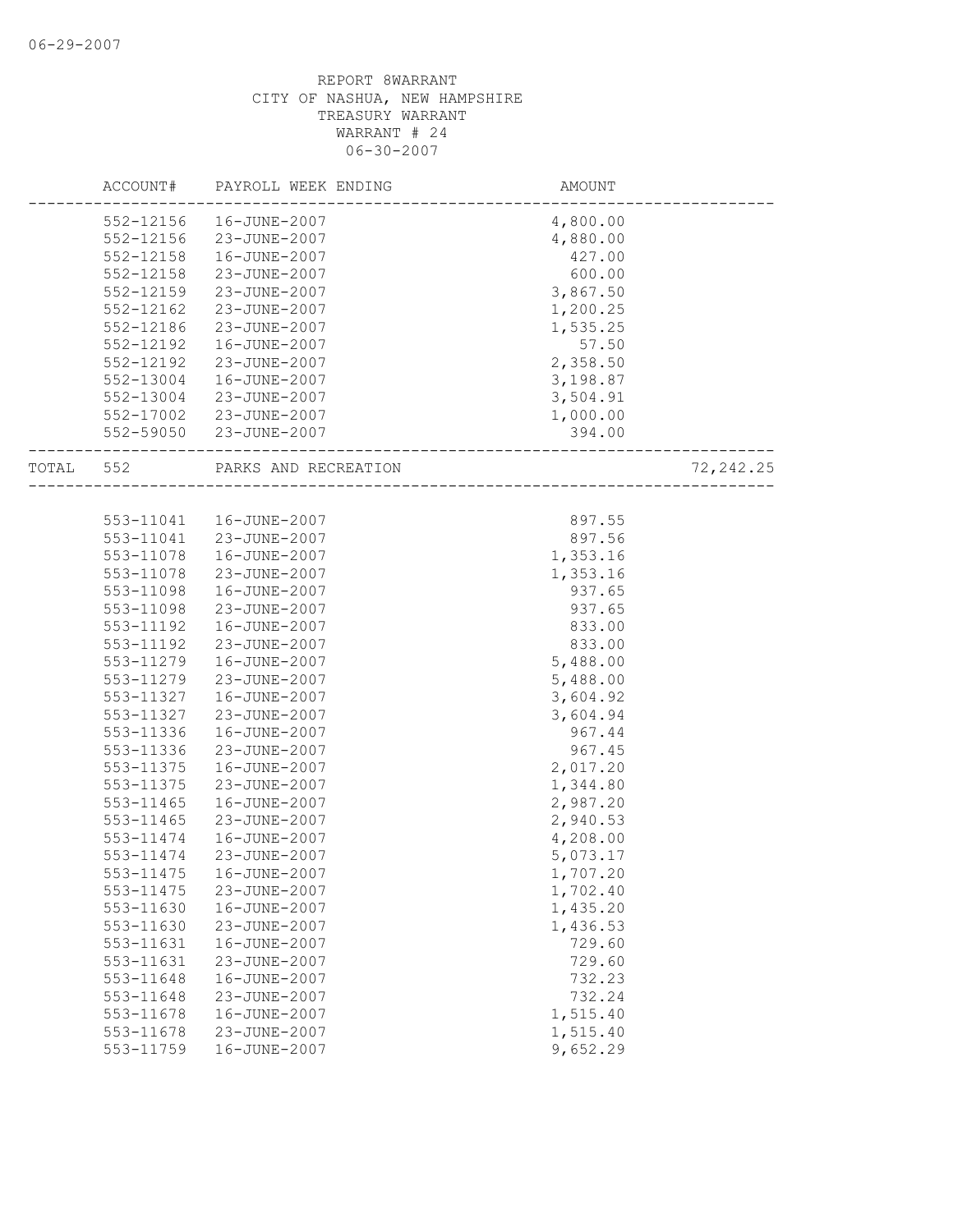|       | ACCOUNT#      | PAYROLL WEEK ENDING     | AMOUNT      |           |
|-------|---------------|-------------------------|-------------|-----------|
|       | 553-11759     | 23-JUNE-2007            | 10, 112. 31 |           |
|       | 553-11771     | 16-JUNE-2007            | 1,683.20    |           |
|       | 553-11771     | 23-JUNE-2007            | 1,683.20    |           |
|       | 553-12128     | 16-JUNE-2007            | 243.16      |           |
|       | 553-12128     | 23-JUNE-2007            | 246.23      |           |
|       | 553-13004     | 16-JUNE-2007            | 2,532.96    |           |
|       | 553-13004     | 23-JUNE-2007            | 2,933.42    |           |
| TOTAL | 553           | STREET DEPARTMENT       |             | 88,056.95 |
|       |               |                         |             |           |
|       | 555-11024     | 16-JUNE-2007            | 663.48      |           |
|       | 555-11024     | 23-JUNE-2007            | 663.48      |           |
|       | 555-11058     | 16-JUNE-2007            | 888.73      |           |
|       | 555-11058     | 23-JUNE-2007            | 888.73      |           |
|       | 555-11461     | 16-JUNE-2007            | 1,349.78    |           |
|       | 555-11461     | 23-JUNE-2007            | 1,349.78    |           |
|       | 555-11505     | 16-JUNE-2007            | 1,170.18    |           |
|       | 555-11505     | 23-JUNE-2007            | 1,170.18    |           |
|       | 555-11639     | 16-JUNE-2007            | 746.80      |           |
|       | 555-11639     | 23-JUNE-2007            | 746.80      |           |
|       | 555-11640     | 16-JUNE-2007            | 695.60      |           |
|       | 555-11640     | 23-JUNE-2007            | 705.84      |           |
|       | 555-11738     | 16-JUNE-2007            | 1,752.00    |           |
|       | 555-11738     | 23-JUNE-2007            | 1,752.00    |           |
|       | 555-11745     | 16-JUNE-2007            | 738.80      |           |
|       | 555-11745     | 23-JUNE-2007            | 738.80      |           |
|       | 555-11746     | 16-JUNE-2007            | 999.83      |           |
|       | 555-11746     | 23-JUNE-2007            | 999.83      |           |
|       | 555-13004     | 16-JUNE-2007            | 338.40      |           |
|       | 555-13004     | 23-JUNE-2007            | 469.70      |           |
| TOTAL | 555           | TRAFFIC DEPARTMENT      |             | 18,828.74 |
|       |               |                         |             |           |
|       |               | 557-11161  16-JUNE-2007 | 746.80      |           |
|       | $557 - 11161$ | 23-JUNE-2007            | 746.80      |           |
| TOTAL | 557           | PARKING LOTS            |             | 1,493.60  |
|       |               |                         |             |           |
|       | 561-11345     | 16-JUNE-2007            | 1,199.60    |           |
|       | 561-11345     | 23-JUNE-2007            | 1,199.60    |           |
|       | 561-11651     | 16-JUNE-2007            | 751.62      |           |
|       | 561-11651     | 23-JUNE-2007            | 751.62      |           |
|       | 561-11658     | 16-JUNE-2007            | 915.39      |           |
|       | 561-12153     | 16-JUNE-2007            | 1,920.00    |           |
|       | $561 - 12153$ | 23-JUNE-2007            | 1,840.00    |           |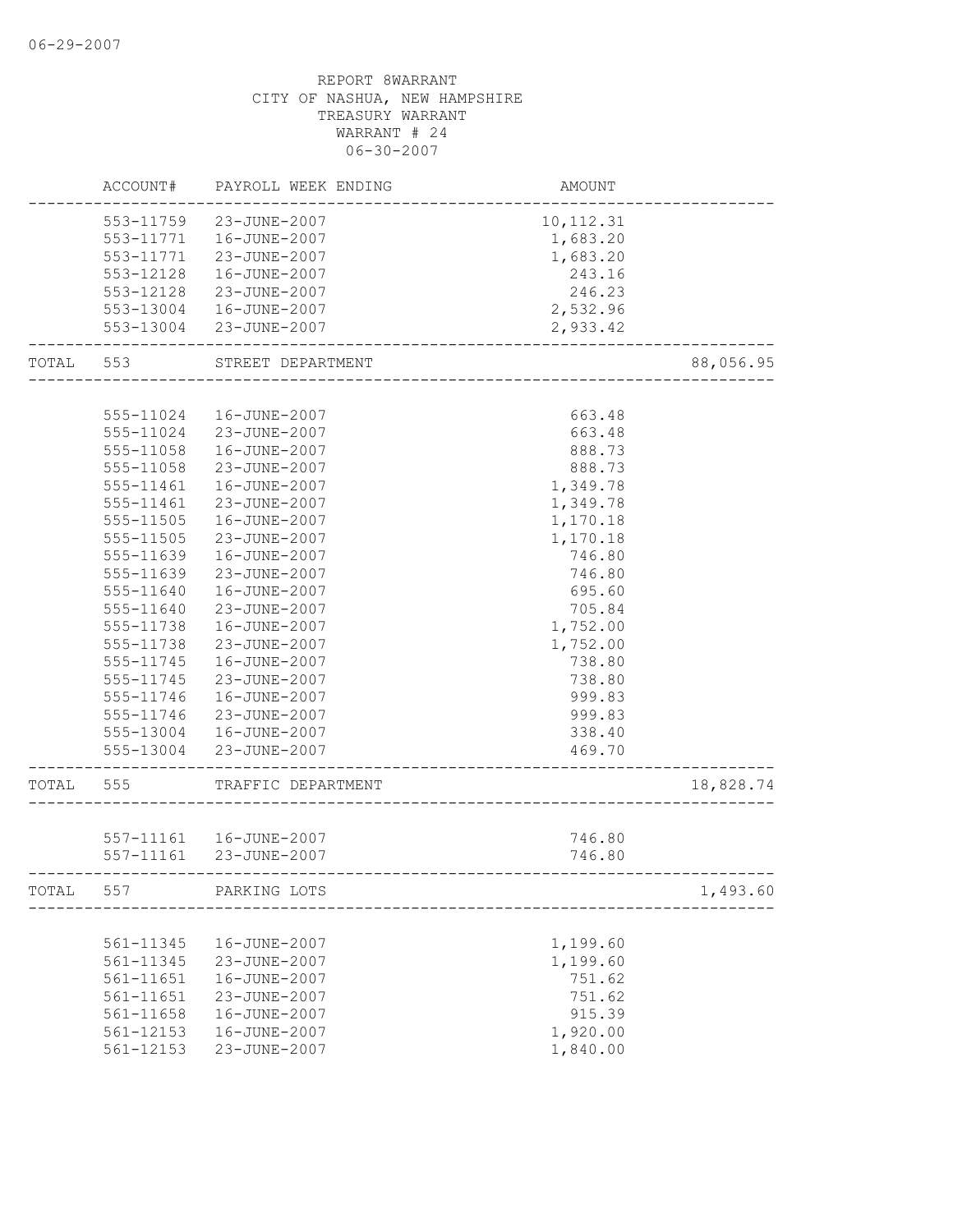|                   | ACCOUNT# PAYROLL WEEK ENDING                           | AMOUNT                        |          |
|-------------------|--------------------------------------------------------|-------------------------------|----------|
|                   | 561-13004 23-JUNE-2007                                 | 180.22                        |          |
|                   | 561-91010 23-JUNE-2007                                 | 100.00                        |          |
|                   | TOTAL 561 EDGEWOOD CEMETERY                            |                               | 8,858.05 |
|                   |                                                        |                               |          |
|                   | 562-11651 23-JUNE-2007<br>.<br>----------------------- | 1,592.00                      |          |
|                   | TOTAL 562 SUBURBAN CEMETERIES                          | ----------------------------- | 1,592.00 |
|                   |                                                        |                               |          |
|                   | 563-11345  16-JUNE-2007                                | 1,033.45                      |          |
|                   | 563-11345 23-JUNE-2007                                 | 1,033.45                      |          |
|                   | 563-11651  16-JUNE-2007                                | 687.84                        |          |
|                   | 563-11651 23-JUNE-2007                                 | 687.84                        |          |
|                   | 563-11657    16-JUNE-2007                              | 862.84                        |          |
| 563-11657         | 23-JUNE-2007                                           | 862.85                        |          |
| 563-12153         | 16-JUNE-2007                                           | 800.00                        |          |
| 563-12153         | 23-JUNE-2007                                           | 720.00                        |          |
|                   | 563-13004  16-JUNE-2007                                | 58.13                         |          |
|                   | 563-13004 23-JUNE-2007                                 | 77.38                         |          |
|                   | TOTAL 563 WOODLAWN CEMETERY                            |                               | 6,823.78 |
|                   |                                                        |                               |          |
|                   | 571-11174   16-JUNE-2007                               | 773.33                        |          |
|                   | 571-11174 23-JUNE-2007<br>571-11237 16-JUNE-2007       | 773.33                        |          |
|                   |                                                        | 1,816.79                      |          |
| _________________ | 571-11237 23-JUNE-2007                                 | 1,816.79                      |          |
|                   | TOTAL 571 COMMUNITY DEVELOPMENT                        |                               | 5,180.24 |
|                   |                                                        |                               |          |
|                   | 572-11024  16-JUNE-2007                                | 571.96                        |          |
|                   | 572-11024 23-JUNE-2007                                 | 571.96                        |          |
|                   | 572-11215  16-JUNE-2007                                | 2,209.03                      |          |
| 572-11215         | 23-JUNE-2007                                           | 2,209.03                      |          |
|                   | 572-11238  16-JUNE-2007                                | 750.83                        |          |
| 572-11238         | 23-JUNE-2007                                           | 750.83                        |          |
| 572-11450         | 16-JUNE-2007                                           | 1,560.86                      |          |
| 572-11450         | 23-JUNE-2007                                           | 1,560.86                      |          |
| 572-11522         | 16-JUNE-2007                                           | 742.35                        |          |
| 572-11522         | 23-JUNE-2007                                           | 742.35                        |          |
| 572-11525         | 16-JUNE-2007                                           | 916.14                        |          |
| 572-11525         | 23-JUNE-2007                                           | 916.14                        |          |
| 572-58005         | 16-JUNE-2007                                           | 100.00                        |          |
| 572-58005         | 23-JUNE-2007                                           | 200.00                        |          |
| 572-98045         | 16-JUNE-2007                                           | 77.33                         |          |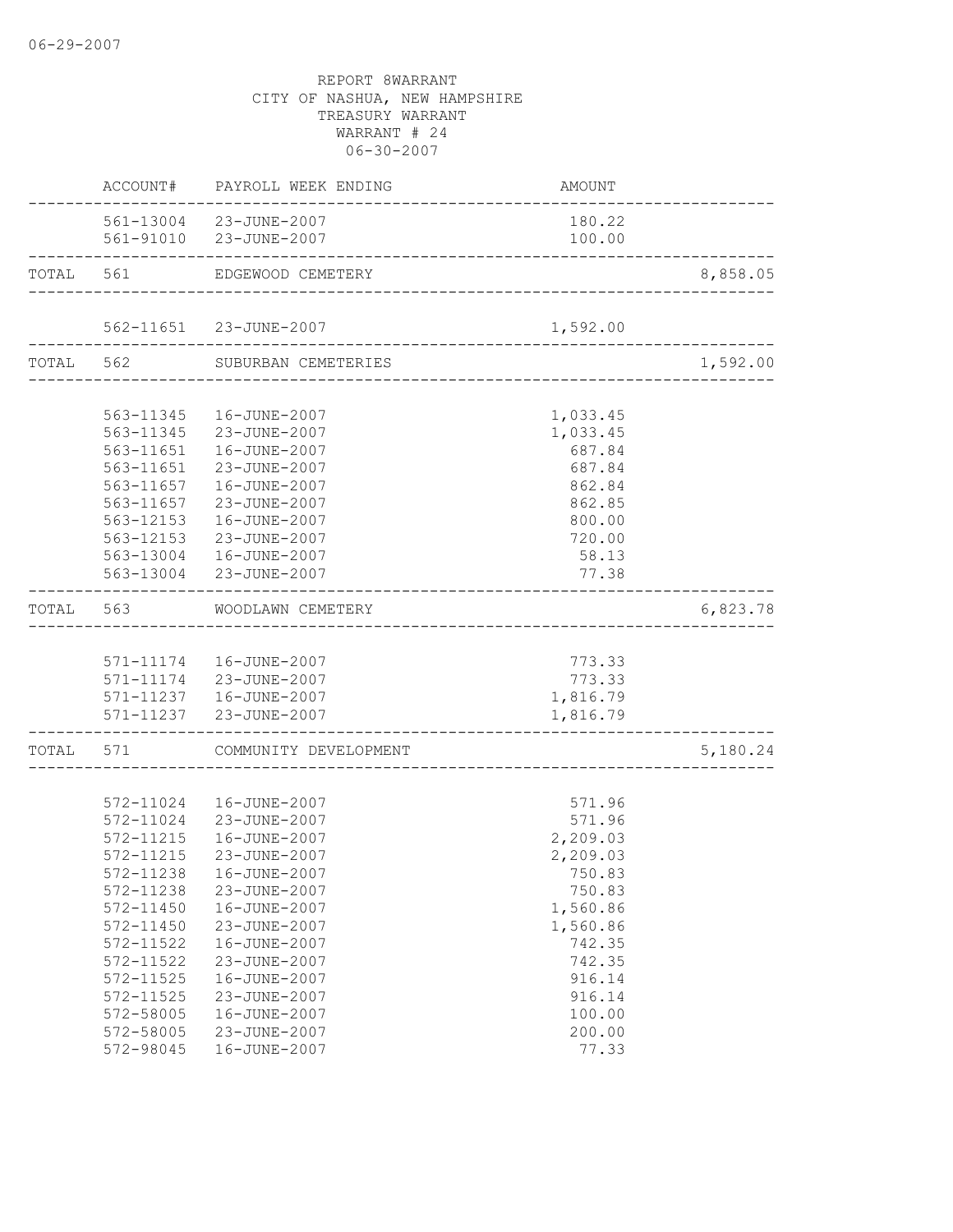|                    | ACCOUNT# PAYROLL WEEK ENDING                                     | AMOUNT                                      |           |
|--------------------|------------------------------------------------------------------|---------------------------------------------|-----------|
|                    | 572-98045 23-JUNE-2007                                           | 328.66                                      |           |
| ------------------ | 572-98046 23-JUNE-2007<br>-------------------------------------- | 100.00                                      |           |
|                    | TOTAL 572 PLANNING DEPARTMENT                                    | ______________________________________      | 14,308.33 |
|                    |                                                                  |                                             |           |
|                    | 573-11385 23-JUNE-2007                                           | 360.60                                      |           |
|                    | 573-11444   16-JUNE-2007                                         | $-513.36$                                   |           |
| 573-12029          | 16-JUNE-2007                                                     | 187.90                                      |           |
| 573-12059          | 16-JUNE-2007                                                     | 485.39                                      |           |
|                    | 573-12059 23-JUNE-2007                                           | 485.39                                      |           |
|                    | 573-12085  16-JUNE-2007                                          | 742.14                                      |           |
|                    | 573-12085 23-JUNE-2007                                           | 178.56<br>--------------------------------- |           |
|                    | TOTAL 573 ECONOMIC DEVELOPMENT                                   |                                             | 1,926.62  |
|                    |                                                                  |                                             |           |
|                    | 575-11032  16-JUNE-2007                                          | 643.17                                      |           |
|                    | 575-11032 23-JUNE-2007                                           | 643.16                                      |           |
|                    | 575-11042  16-JUNE-2007                                          | 1,479.88                                    |           |
|                    | 575-11042 23-JUNE-2007                                           | 1,304.36                                    |           |
|                    | 575-11062  16-JUNE-2007                                          | 559.14                                      |           |
|                    | 575-11062 23-JUNE-2007                                           | 559.14                                      |           |
|                    | 575-11189  16-JUNE-2007                                          | 981.93                                      |           |
| 575-11189          | 23-JUNE-2007                                                     | 981.93                                      |           |
| 575-11246          | 16-JUNE-2007                                                     | 1,816.79                                    |           |
| 575-11246          | 23-JUNE-2007                                                     | 1,816.79                                    |           |
| 575-11387          | 16-JUNE-2007                                                     | 5,320.90                                    |           |
| 575-11387          | 23-JUNE-2007                                                     | 5,320.91                                    |           |
| 575-11393          | 16-JUNE-2007                                                     | 2,657.48                                    |           |
| 575-11393          | 23-JUNE-2007                                                     | 2,657.48                                    |           |
| 575-11400          | 16-JUNE-2007                                                     | 7,547.79                                    |           |
| 575-11400          | 23-JUNE-2007                                                     | 7,547.78                                    |           |
| 575-11401          | 16-JUNE-2007                                                     | 4,595.33                                    |           |
| 575-11401          | 23-JUNE-2007                                                     | 4,595.32                                    |           |
| 575-11403          | 16-JUNE-2007                                                     | 772.39                                      |           |
| 575-11403          | 23-JUNE-2007                                                     | 772.39                                      |           |
|                    | 575-11404  16-JUNE-2007                                          | 694.68                                      |           |
| 575-11404          | 23-JUNE-2007                                                     | 694.68                                      |           |
| 575-11627          | 16-JUNE-2007                                                     | 544.61                                      |           |
| 575-11627          | 23-JUNE-2007                                                     | 544.61                                      |           |
| 575-12087          | 16-JUNE-2007                                                     | 421.07                                      |           |
| 575-12087          | 23-JUNE-2007                                                     | 421.07                                      |           |
| 575-12090          | 16-JUNE-2007                                                     | 1,083.28                                    |           |
| 575-12090          | 23-JUNE-2007                                                     | 1,083.28                                    |           |
| 575-12114          | 16-JUNE-2007                                                     | 1,038.71                                    |           |
| 575-12114          | 23-JUNE-2007                                                     | 1,116.29                                    |           |
| 575-13035          | 16-JUNE-2007                                                     | 182.35                                      |           |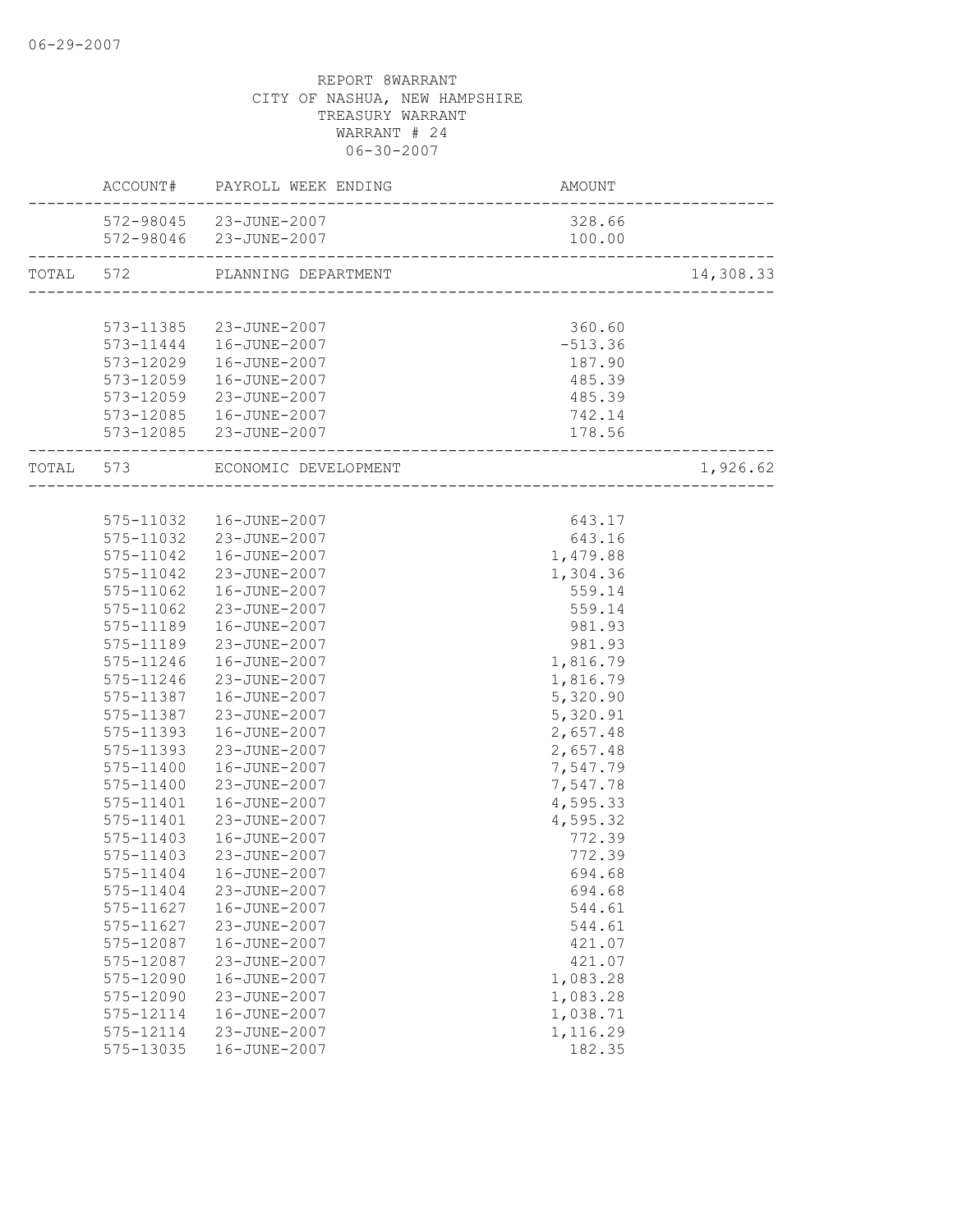|           |                               | ACCOUNT# PAYROLL WEEK ENDING            | AMOUNT                             |           |
|-----------|-------------------------------|-----------------------------------------|------------------------------------|-----------|
|           |                               | 575-13035 23-JUNE-2007                  | 404.05                             |           |
| TOTAL 575 |                               | PUBLIC LIBRARIES                        | ---------------------------------- | 60,802.74 |
|           |                               |                                         |                                    |           |
|           | 576-11138                     | 16-JUNE-2007                            | 848.16                             |           |
|           | 576-11138                     | 23-JUNE-2007                            | 758.88                             |           |
|           | 576-11221                     | 16-JUNE-2007                            | 983.88                             |           |
|           | 576-11221                     | 23-JUNE-2007                            | 983.88                             |           |
|           | 576-11315                     | 16-JUNE-2007                            | 598.60                             |           |
|           | 576-11315                     | 23-JUNE-2007                            | 598.60                             |           |
|           | 576-11361                     | 16-JUNE-2007                            | 3,710.51                           |           |
|           | 576-11361                     | 23-JUNE-2007                            | 3,710.51                           |           |
|           | 576-11362                     | 16-JUNE-2007                            | 1,821.78                           |           |
|           | 576-11362                     | 23-JUNE-2007                            | 1,770.72                           |           |
|           |                               | 576-13004 23-JUNE-2007                  | 15.41                              |           |
|           |                               | 576-91010 23-JUNE-2007                  | 1,900.00                           |           |
|           | TOTAL 576                     | BUILDING DEPARTMENT                     |                                    | 17,700.93 |
|           |                               |                                         |                                    |           |
|           |                               | 577-11067  16-JUNE-2007                 | 1,072.97                           |           |
|           |                               | 577-11067 23-JUNE-2007                  | 1,072.97                           |           |
|           | 577-11163                     | 16-JUNE-2007                            | 844.13                             |           |
|           | 577-11163                     | 23-JUNE-2007                            | 844.14                             |           |
|           | 577-11183                     | 16-JUNE-2007                            | 937.65                             |           |
|           | 577-11183                     | 23-JUNE-2007                            | 937.65                             |           |
|           | 577-91010<br>---------------- | 23-JUNE-2007                            | 510.00                             |           |
|           |                               | TOTAL 577 CODE ENFORCEMENT              | __________________________         | 6, 219.51 |
|           |                               |                                         |                                    |           |
|           | 581-11012                     | 16-JUNE-2007                            | 3,968.44                           |           |
|           | 581-11075                     | 16-JUNE-2007                            | 971.15                             |           |
|           | 581-11081                     | 16-JUNE-2007                            | 1,962.35                           |           |
|           | 581-11162                     | 16-JUNE-2007<br>23-JUNE-2007            | 49,833.52                          |           |
|           | 581-11162                     |                                         | 51,640.37                          |           |
|           |                               | 581-11204  16-JUNE-2007<br>23-JUNE-2007 | 11,629.60<br>11,854.01             |           |
|           | 581-11204<br>581-11348        | 16-JUNE-2007                            | 49,400.13                          |           |
|           | 581-11366                     | 16-JUNE-2007                            | 48,751.28                          |           |
|           | 581-11366                     | 23-JUNE-2007                            | 51,015.04                          |           |
|           | 581-11396                     | 16-JUNE-2007                            | 23,890.96                          |           |
|           | 581-11408                     | 16-JUNE-2007                            | 15,008.39                          |           |
|           | 581-11408                     | 23-JUNE-2007                            | 15,022.80                          |           |
|           | 581-11486                     | 16-JUNE-2007                            | 30,773.47                          |           |
|           | 581-11515                     | 16-JUNE-2007                            | 1,231.76                           |           |
|           | 581-11570                     | 16-JUNE-2007                            | 54, 972.51                         |           |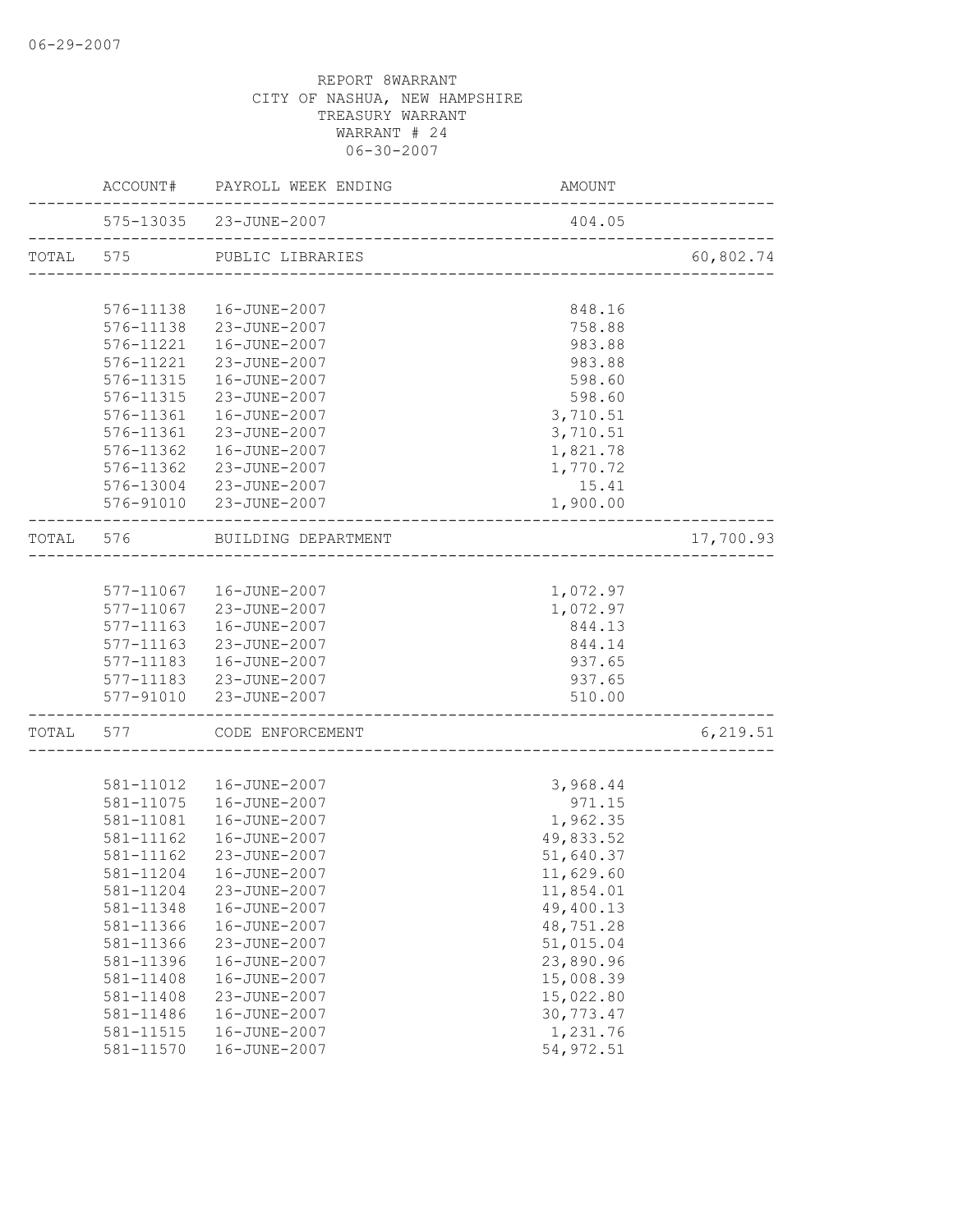| ACCOUNT#  | PAYROLL WEEK ENDING | AMOUNT       |  |
|-----------|---------------------|--------------|--|
| 581-11572 | 16-JUNE-2007        | 45,954.09    |  |
| 581-11579 | 16-JUNE-2007        | 39,664.56    |  |
| 581-11628 | 16-JUNE-2007        | 1,215.20     |  |
| 581-11628 | 23-JUNE-2007        | 607.60       |  |
| 581-11675 | 16-JUNE-2007        | 5,769.23     |  |
| 581-11709 | 16-JUNE-2007        | 8,831.16     |  |
| 581-11711 | 16-JUNE-2007        | 2,461.53     |  |
| 581-11726 | 16-JUNE-2007        | 734,608.32   |  |
| 581-11800 | 16-JUNE-2007        | 26,949.78    |  |
| 581-11801 | 16-JUNE-2007        | 14,935.92    |  |
| 581-11802 | 16-JUNE-2007        | 12,128.59    |  |
| 581-11803 | 16-JUNE-2007        | $-13,657.05$ |  |
| 581-11803 | 23-JUNE-2007        | 128.05       |  |
| 581-11804 | 16-JUNE-2007        | 15,401.59    |  |
| 581-11805 | 16-JUNE-2007        | 29,561.21    |  |
| 581-11812 | 16-JUNE-2007        | 1,939.01     |  |
| 581-11830 | 16-JUNE-2007        | 1,560.58     |  |
| 581-11850 | 16-JUNE-2007        | 3,011.04     |  |
| 581-11850 | 23-JUNE-2007        | 458.81       |  |
| 581-11860 | 16-JUNE-2007        | 6,057.01     |  |
| 581-12006 | 16-JUNE-2007        | 22,827.00    |  |
| 581-12021 | 16-JUNE-2007        | 16,848.00    |  |
| 581-12021 | 23-JUNE-2007        | 495.33       |  |
| 581-12060 | 16-JUNE-2007        | 2,737.13     |  |
| 581-12060 | 23-JUNE-2007        | 548.55       |  |
| 581-12078 | 16-JUNE-2007        | 4,212.50     |  |
| 581-12081 | 16-JUNE-2007        | 662.85       |  |
| 581-12084 | 16-JUNE-2007        | 562.50       |  |
| 581-12087 | 16-JUNE-2007        | 1,438.56     |  |
| 581-12087 | 23-JUNE-2007        | 1,518.48     |  |
| 581-12111 | 16-JUNE-2007        | 118,221.03   |  |
| 581-12111 | 23-JUNE-2007        | 18, 172. 76  |  |
| 581-12112 | 16-JUNE-2007        | 6,237.59     |  |
| 581-12112 | 23-JUNE-2007        | 492.15       |  |
| 581-12126 | 16-JUNE-2007        | 4,527.73     |  |
| 581-12126 | 23-JUNE-2007        | 2,585.81     |  |
| 581-12135 | 16-JUNE-2007        | 6,322.01     |  |
| 581-12135 | 23-JUNE-2007        | 744.72       |  |
| 581-12136 | 16-JUNE-2007        | 804.14       |  |
| 581-12138 | 16-JUNE-2007        | 341.43       |  |
| 581-12138 | 23-JUNE-2007        | 53.91        |  |
| 581-12141 | 16-JUNE-2007        | 300.00       |  |
| 581-12141 | 23-JUNE-2007        | 50.00        |  |
| 581-12153 | 16-JUNE-2007        | 2,915.50     |  |
| 581-12153 | 23-JUNE-2007        | 4,253.25     |  |
| 581-12198 | 16-JUNE-2007        | 8,707.16     |  |
| 581-12201 | 16-JUNE-2007        | 23,733.92    |  |
| 581-12201 | 23-JUNE-2007        | 1,344.18     |  |
|           |                     |              |  |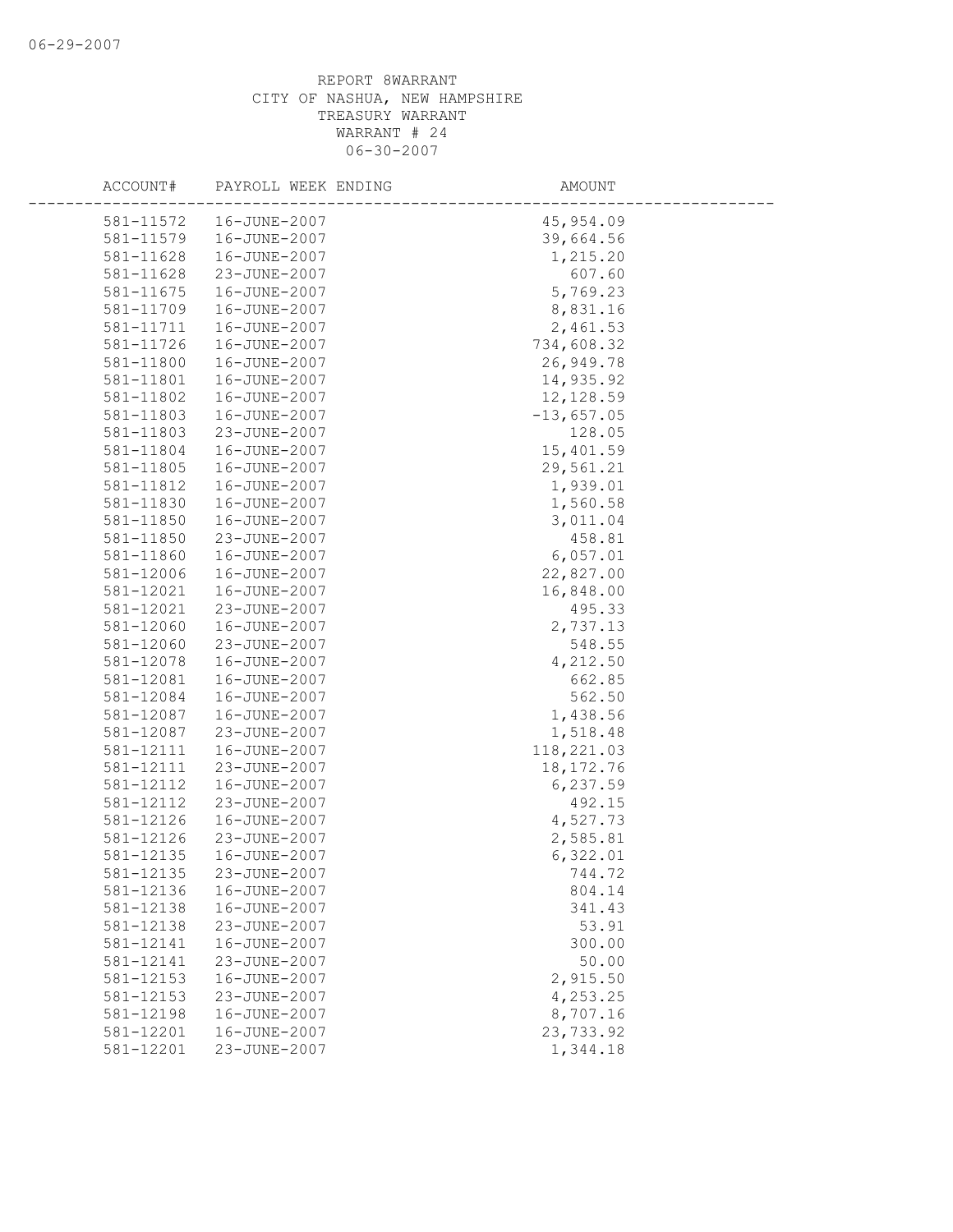|       | ACCOUNT#  | PAYROLL WEEK ENDING | AMOUNT    |              |
|-------|-----------|---------------------|-----------|--------------|
|       | 581-13004 | 16-JUNE-2007        | 560.53    |              |
|       | 581-13004 | 23-JUNE-2007        | 350.00    |              |
|       | 581-13021 | 16-JUNE-2007        | 1,190.98  |              |
|       | 581-13021 | 23-JUNE-2007        | 710.34    |              |
|       | 581-13032 | 16-JUNE-2007        | 1,733.83  |              |
|       | 581-13032 | 23-JUNE-2007        | 2,363.46  |              |
|       | 581-13120 | 16-JUNE-2007        | 5, 134.81 |              |
|       | 581-13120 | 23-JUNE-2007        | 3,101.87  |              |
|       | 581-13133 | 16-JUNE-2007        | 506.25    |              |
|       | 581-13137 | 16-JUNE-2007        | 718.75    |              |
|       | 581-13137 | 23-JUNE-2007        | 276.08    |              |
|       | 581-18008 | 23-JUNE-2007        | 8,280.00  |              |
|       | 581-19000 | 16-JUNE-2007        | 9,721.47  |              |
|       | 581-19230 | 16-JUNE-2007        | 4,182.25  |              |
|       | 581-19240 | 16-JUNE-2007        | 8,717.25  |              |
|       | 581-19240 | 23-JUNE-2007        | 75.60     |              |
| TOTAL | 581       | SCHOOL DEPARTMENT   |           | 1,658,793.67 |
|       |           |                     |           |              |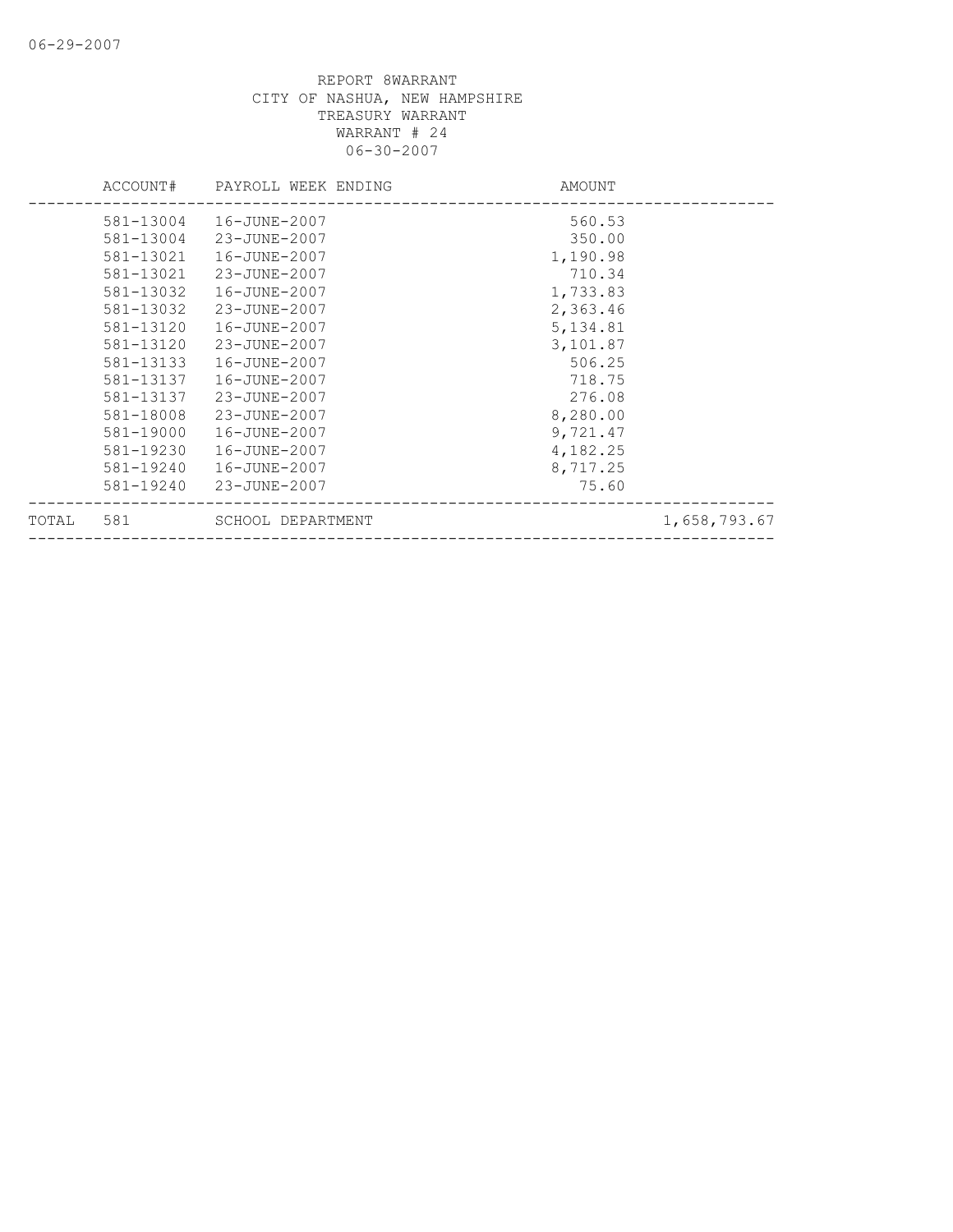|           | ACCOUNT# PAYROLL WEEK ENDING |  | AMOUNT |  |
|-----------|------------------------------|--|--------|--|
|           |                              |  |        |  |
| TOTAL 952 |                              |  |        |  |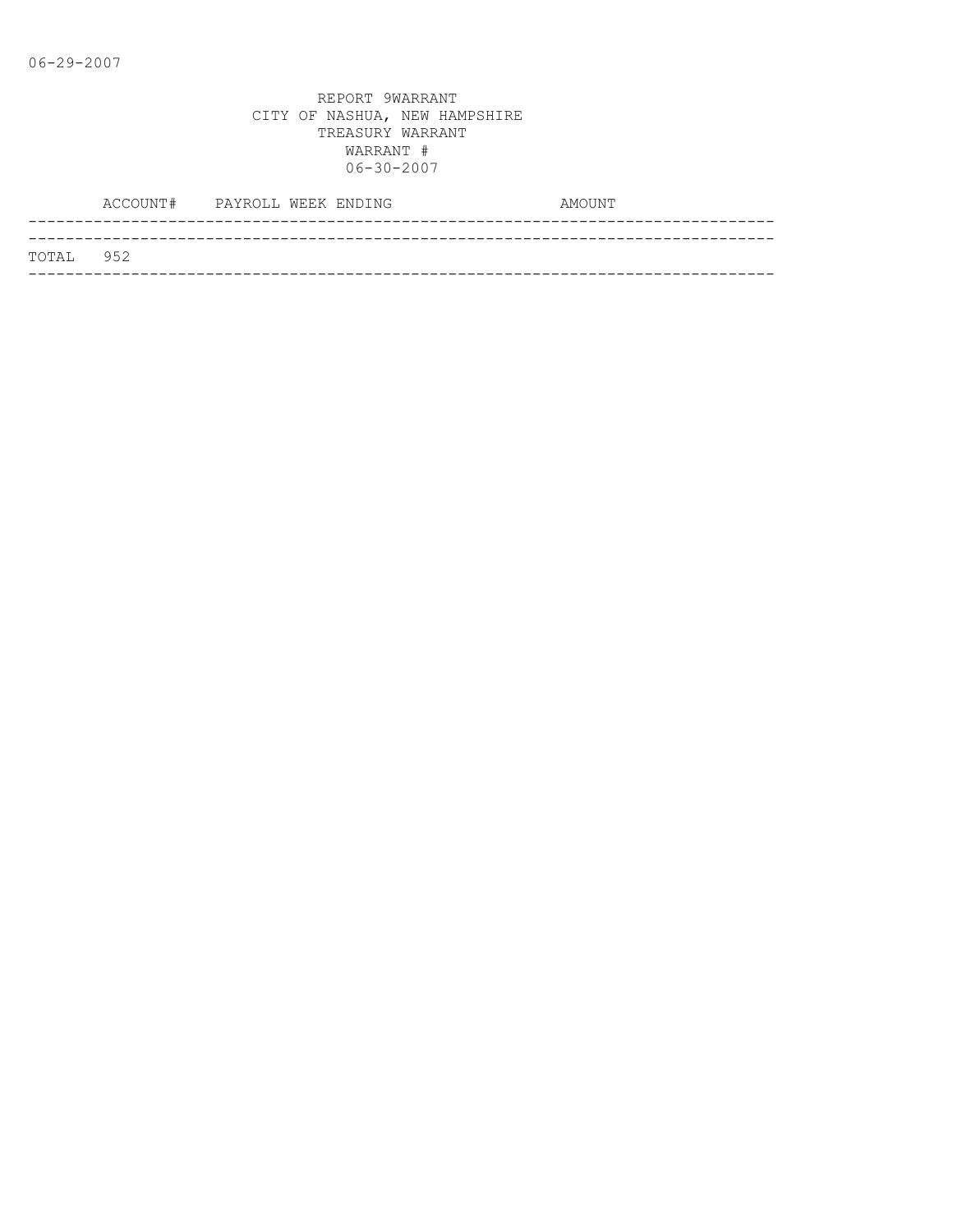| ACCOUNT#  | PAYROLL WEEK ENDING | <b>AMOUNT</b> |
|-----------|---------------------|---------------|
| 801-11008 | 16-JUNE-2007        | 509.13        |
| 801-11008 | 23-JUNE-2007        | 509.14        |
| 801-11094 | 16-JUNE-2007        | 88.91         |
| 801-11094 | 23-JUNE-2007        | 88.91         |
| 801-11101 | 16-JUNE-2007        | 1,732.80      |
| 801-11101 | 23-JUNE-2007        | 1,732.80      |
| 801-11193 | 16-JUNE-2007        | 871.65        |
| 801-11193 | 23-JUNE-2007        | 871.65        |
| 801-11208 | 16-JUNE-2007        | 88.87         |
| 801-11208 | 23-JUNE-2007        | 88.87         |
| 801-11211 | 16-JUNE-2007        | 63.61         |
| 801-11211 | 23-JUNE-2007        | 63.61         |
| 801-11222 | 16-JUNE-2007        | 191.32        |
| 801-11222 | 23-JUNE-2007        | 191.32        |
| 801-11249 | 16-JUNE-2007        | 127.18        |
| 801-11249 | 23-JUNE-2007        | 127.18        |
| 801-11271 | 16-JUNE-2007        | 942.44        |
| 801-11271 | 23-JUNE-2007        | 942.44        |
| 801-11276 | 16-JUNE-2007        | 2,352.00      |
| 801-11276 | 23-JUNE-2007        | 2,352.00      |
| 801-11334 | 16-JUNE-2007        | 901.24        |
| 801-11334 | 23-JUNE-2007        | 901.23        |
| 801-11435 | 16-JUNE-2007        | 247.76        |
| 801-11435 | 23-JUNE-2007        | 247.76        |
| 801-11595 | 16-JUNE-2007        | 6,678.00      |
| 801-11595 | 16-JUNE-2007        | 2,968.01      |
| 801-11595 | 23-JUNE-2007        | 6,678.00      |
| 801-11595 | 23-JUNE-2007        | 2,968.00      |
| 801-11596 | 16-JUNE-2007        | 3,179.69      |
| 801-11596 | 23-JUNE-2007        | 3,066.59      |
| 801-11598 | 16-JUNE-2007        | 776.80        |
| 801-11598 | 23-JUNE-2007        | 776.80        |
| 801-11606 | 16-JUNE-2007        | 629.46        |
| 801-11606 | 23-JUNE-2007        | 629.46        |
| 801-11618 | 16-JUNE-2007        | 551.85        |
| 801-11618 | 23-JUNE-2007        | 551.85        |
| 801-11647 | 16-JUNE-2007        | 1,386.81      |
| 801-11647 | 23-JUNE-2007        | 1,386.81      |
| 801-12594 | 16-JUNE-2007        | 4,644.25      |
| 801-12594 | 23-JUNE-2007        | 3,965.00      |
| 801-13004 | 16-JUNE-2007        | 3,088.99      |
| 801-13004 | 16-JUNE-2007        | 674.08        |
| 801-13004 | 16-JUNE-2007        | 16.42         |
| 801-13004 | 16-JUNE-2007        | 281.11        |
| 801-13004 | 23-JUNE-2007        | 3,065.27      |
| 801-13004 | 23-JUNE-2007        | 808.38        |
| 801-13004 | 23-JUNE-2007        | 25.16         |
| 801-13004 | 23-JUNE-2007        | 223.84        |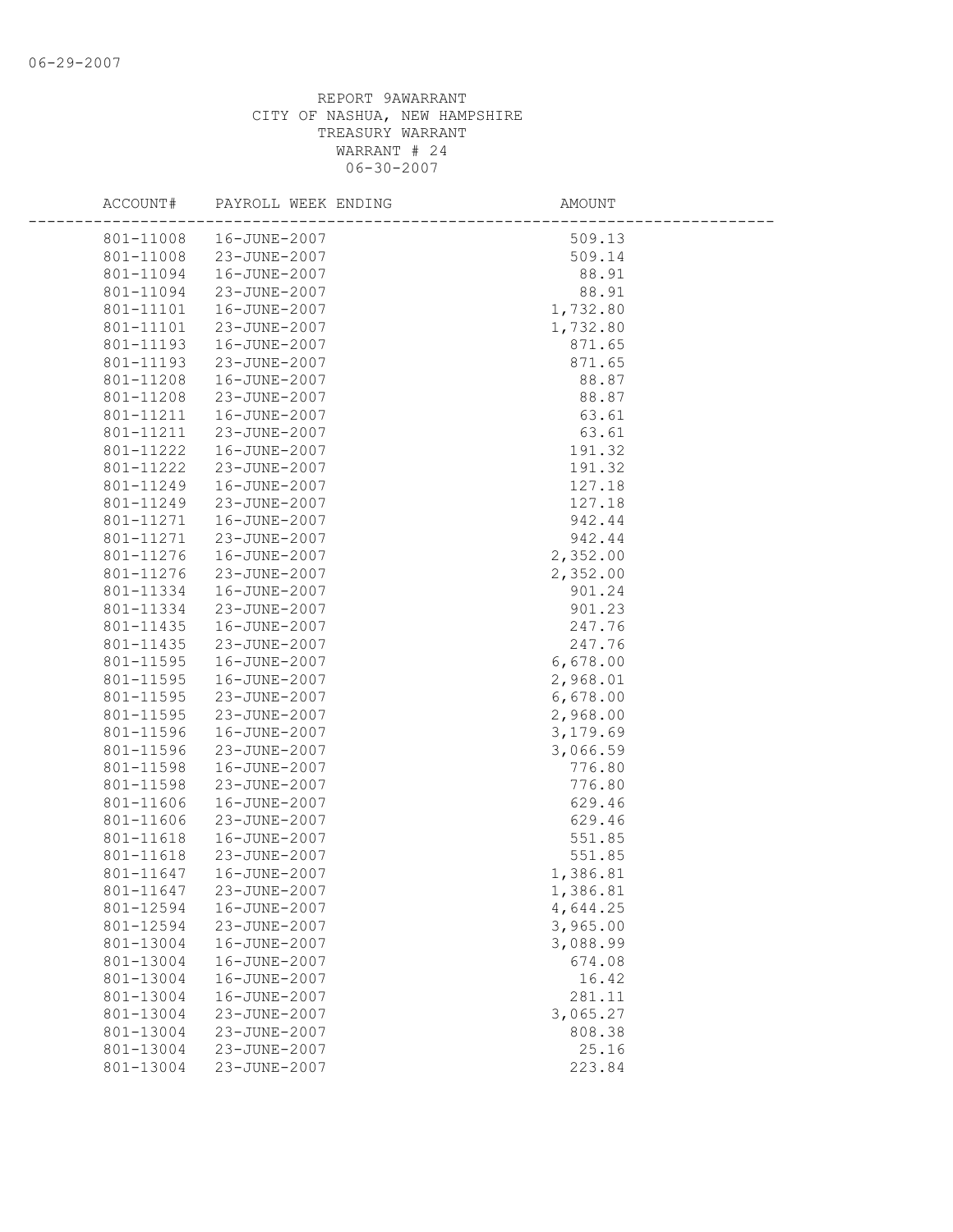|           | ACCOUNT#  | PAYROLL WEEK ENDING     | AMOUNT                                           |             |
|-----------|-----------|-------------------------|--------------------------------------------------|-------------|
|           |           | 801-17001 23-JUNE-2007  | 300.00                                           |             |
|           |           | 801-59236  16-JUNE-2007 | 350.34                                           |             |
|           | 801-59236 | 23-JUNE-2007            | 350.34                                           |             |
|           | 801-59237 | 16-JUNE-2007            | 337.45                                           |             |
|           | 801-59237 | 23-JUNE-2007            | 337.45                                           |             |
|           | 801-59240 | 16-JUNE-2007            | 131.05                                           |             |
|           |           | 801-59240 23-JUNE-2007  | 131.05<br>'.131<br>----------------------------- |             |
| TOTAL 801 |           | SOLID WASTE DISPOSAL    | L<br>----------------------                      | 67, 192. 13 |
|           |           |                         |                                                  |             |
|           | 802-11028 | 16-JUNE-2007            | 358.26                                           |             |
|           | 802-11028 | 16-JUNE-2007            | 168.59                                           |             |
|           | 802-11028 | 23-JUNE-2007            | 358.26                                           |             |
|           | 802-11028 | 23-JUNE-2007            | 168.59                                           |             |
|           | 802-11064 | 16-JUNE-2007            | 131.05                                           |             |
|           | 802-11064 | 16-JUNE-2007            | 131.05                                           |             |
|           | 802-11064 | 23-JUNE-2007            | 131.05                                           |             |
|           | 802-11064 | 23-JUNE-2007            | 131.05                                           |             |
|           | 802-11091 | 16-JUNE-2007            | 999.84                                           |             |
|           | 802-11091 | 23-JUNE-2007            | 999.84                                           |             |
|           | 802-11092 | 16-JUNE-2007            | 739.60                                           |             |
|           | 802-11092 | 23-JUNE-2007            | 735.20                                           |             |
|           | 802-11094 | 16-JUNE-2007            | 266.70                                           |             |
|           | 802-11094 | 16-JUNE-2007            | 266.72                                           |             |
|           | 802-11094 | 23-JUNE-2007            | 266.70                                           |             |
|           | 802-11094 | 23-JUNE-2007            | 266.72                                           |             |
|           | 802-11096 | 16-JUNE-2007            | 816.65                                           |             |
|           | 802-11096 | 23-JUNE-2007            | 816.65                                           |             |
|           | 802-11102 | 16-JUNE-2007            | 789.31                                           |             |
|           | 802-11102 | 23-JUNE-2007            | 789.31                                           |             |
|           | 802-11105 | 16-JUNE-2007            | 942.89                                           |             |
|           | 802-11105 | 23-JUNE-2007            | 911.12                                           |             |
|           | 802-11155 | 16-JUNE-2007            | 905.51                                           |             |
|           | 802-11155 | 23-JUNE-2007            | 918.99                                           |             |
|           | 802-11157 | 16-JUNE-2007            | 2,206.72                                         |             |
|           | 802-11157 | 23-JUNE-2007            | 2,317.70                                         |             |
|           | 802-11158 | 16-JUNE-2007            | 1,683.20                                         |             |
|           | 802-11158 | 23-JUNE-2007            | 1,683.20                                         |             |
|           | 802-11208 | 16-JUNE-2007            | 35.55                                            |             |
|           | 802-11208 | 16-JUNE-2007            | 35.55                                            |             |
|           | 802-11208 | 23-JUNE-2007            | 35.55                                            |             |
|           | 802-11208 | 23-JUNE-2007            | 35.55                                            |             |
|           | 802-11211 | 16-JUNE-2007            | 381.69                                           |             |
|           | 802-11211 | 16-JUNE-2007            | 381.69                                           |             |
|           | 802-11211 | 23-JUNE-2007            | 381.69                                           |             |
|           | 802-11211 | 23-JUNE-2007            | 381.69                                           |             |
|           | 802-11222 | 16-JUNE-2007            | 191.32                                           |             |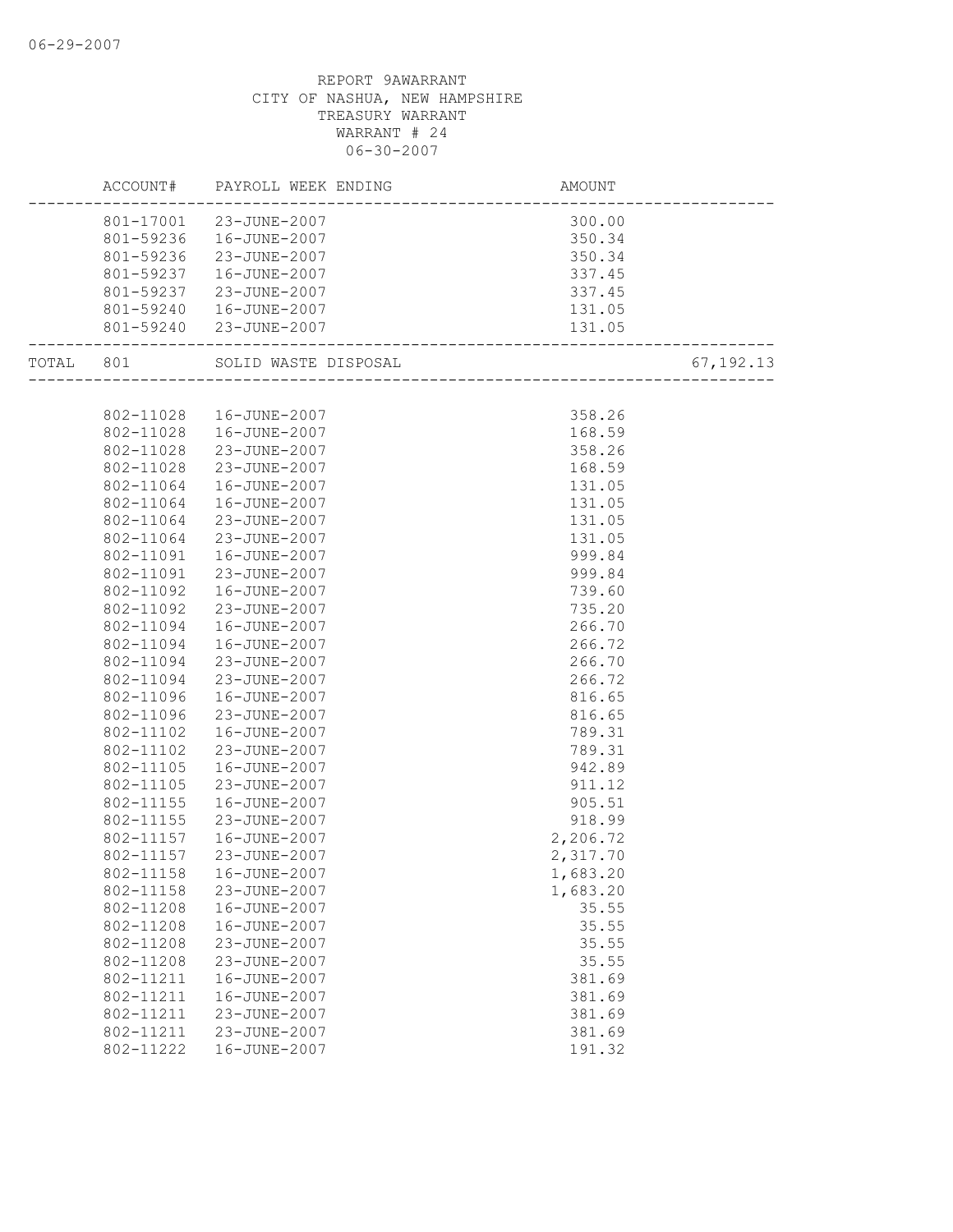| ACCOUNT#               | PAYROLL WEEK ENDING          | AMOUNT             |
|------------------------|------------------------------|--------------------|
| 802-11222              | 23-JUNE-2007                 | 191.32             |
| 802-11249              | 16-JUNE-2007                 | 72.67              |
| 802-11249              | 16-JUNE-2007                 | 72.67              |
| 802-11249              | 23-JUNE-2007                 | 72.67              |
| 802-11249              | 23-JUNE-2007                 | 72.67              |
| 802-11260              | 16-JUNE-2007                 | 1,760.00           |
| 802-11260              | 23-JUNE-2007                 | 1,760.00           |
| 802-11270              | 16-JUNE-2007                 | 944.44             |
| 802-11270              | 23-JUNE-2007                 | 944.44             |
| 802-11330              | 16-JUNE-2007                 | 967.45             |
| 802-11330              | 23-JUNE-2007                 | 967.45             |
| 802-11333              | 16-JUNE-2007                 | 948.48             |
| 802-11333              | 23-JUNE-2007                 | 948.48             |
| 802-11435              | 16-JUNE-2007                 | 412.94             |
| 802-11435              | 16-JUNE-2007                 | 165.17             |
| 802-11435              | 23-JUNE-2007                 | 412.94             |
| 802-11435              | 23-JUNE-2007                 | 165.17             |
| 802-11480              | 16-JUNE-2007                 | 2,104.00           |
| 802-11480              | 23-JUNE-2007                 | 2,127.57           |
| 802-11507              | 16-JUNE-2007                 | 746.80             |
| 802-11507              | 23-JUNE-2007                 | 448.08             |
| 802-11513              | 16-JUNE-2007                 | 5,940.60           |
| 802-11513              | 23-JUNE-2007                 | 5,965.06           |
| 802-11514              | 16-JUNE-2007                 | 1,764.80           |
| 802-11514              | 23-JUNE-2007                 | 1,772.10           |
| 802-11681              | 16-JUNE-2007                 | 285.68             |
| 802-11681              | 16-JUNE-2007                 | 1,142.73           |
| 802-11681              | 23-JUNE-2007                 | 285.68             |
| 802-11681              | 23-JUNE-2007                 | 1,142.73           |
| 802-11693              | 16-JUNE-2007                 | 1,046.17           |
| 802-11693              | 23-JUNE-2007                 | 1,046.17           |
| 802-11763              | 16-JUNE-2007                 | 154.67             |
| 802-11763              | 16-JUNE-2007                 | 618.66             |
| 802-11763              | 23-JUNE-2007                 | 154.67             |
| 802-11763<br>802-11764 | 23-JUNE-2007<br>16-JUNE-2007 | 618.66             |
| 802-11764              | 23-JUNE-2007                 | 1,103.01           |
|                        |                              | 1,103.01           |
| 802-12154              | 16-JUNE-2007                 | 933.25             |
| 802-12154<br>802-12203 | 23-JUNE-2007<br>16-JUNE-2007 | 1,410.50<br>336.00 |
| 802-12203              | 23-JUNE-2007                 | 384.00             |
| 802-13004              | 16-JUNE-2007                 | 398.63             |
| 802-13004              | 16-JUNE-2007                 | 1,832.87           |
| 802-13004              | 23-JUNE-2007                 | 547.12             |
| 802-13004              | 23-JUNE-2007                 | 2,505.38           |
| 802-17010              | 23-JUNE-2007                 | 1,100.00           |
| 802-59236              | 16-JUNE-2007                 | 350.33             |
| 802-59236              | 23-JUNE-2007                 | 350.33             |
|                        |                              |                    |